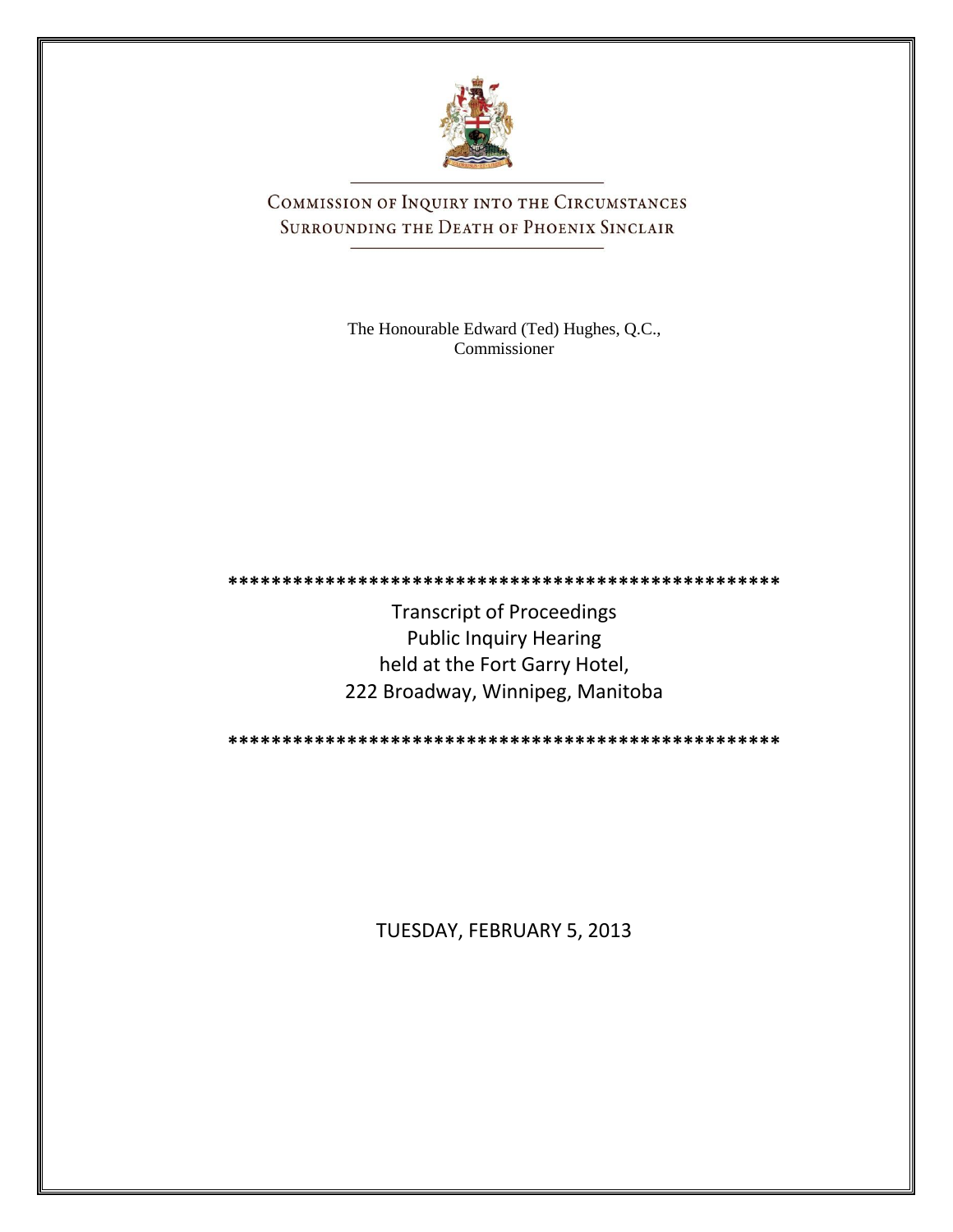## **APPEARANCES:**

**MS. S. WALSH,** Commission Counsel **MR. D. OLSON,** Senior Associate Counsel **MR. R. MCARENHAS,** Associate Commission Counsel

**MR. S. PAUL,** for Department of Family Services and Labour

**MR. T. RAY,** for Manitoba Government and General Employees Union

**MR. K. SAXBERG,** for General Child and Family Services Authority, First Nations of Northern Manitoba Child and Family Services Authority First Nations of Southern Manitoba Child and Family Services Authority Child and Family All Nation Coordinated Response Network

**MR. H. KHAN,** for Intertribal Child and Family Services

**MR. J. GINDIN,** for Mr. Nelson Draper Steve Sinclair and Ms. Kimberly-Ann Edwards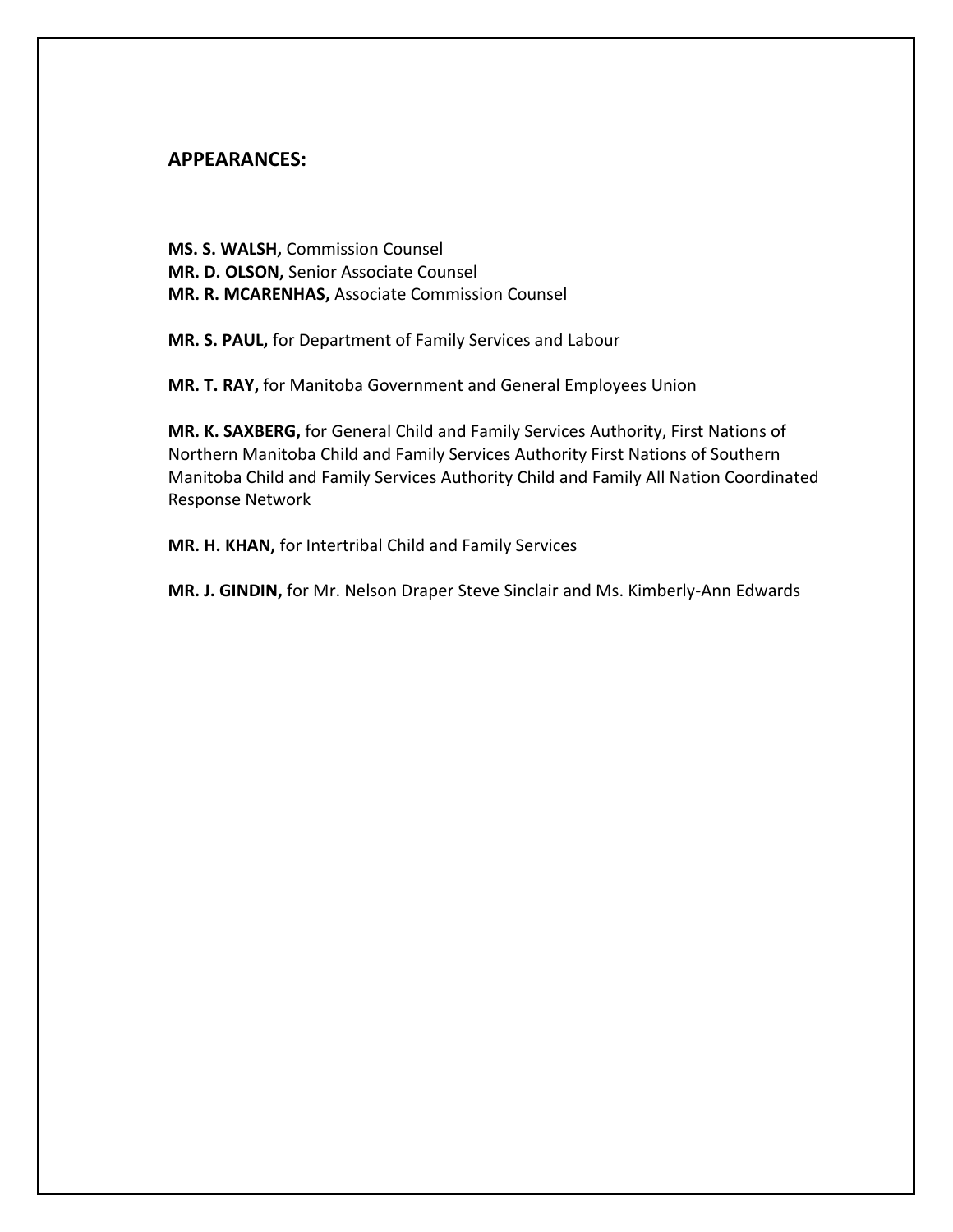# **INDEX**

## **WITNESS**: **Page**

## DARLENE FRANCES MACDONALD

| Direct Examination | (Olson)    |     |
|--------------------|------------|-----|
| Cross-Examination  | (Gindin)   | 108 |
| Cross-Examination  | (Saxberg)  | 118 |
| Cross-Examination  | (Ray)      | 141 |
| Cross-Examination  | (McKinnon) | 150 |
| Re-Examination     | (Olson)    | 155 |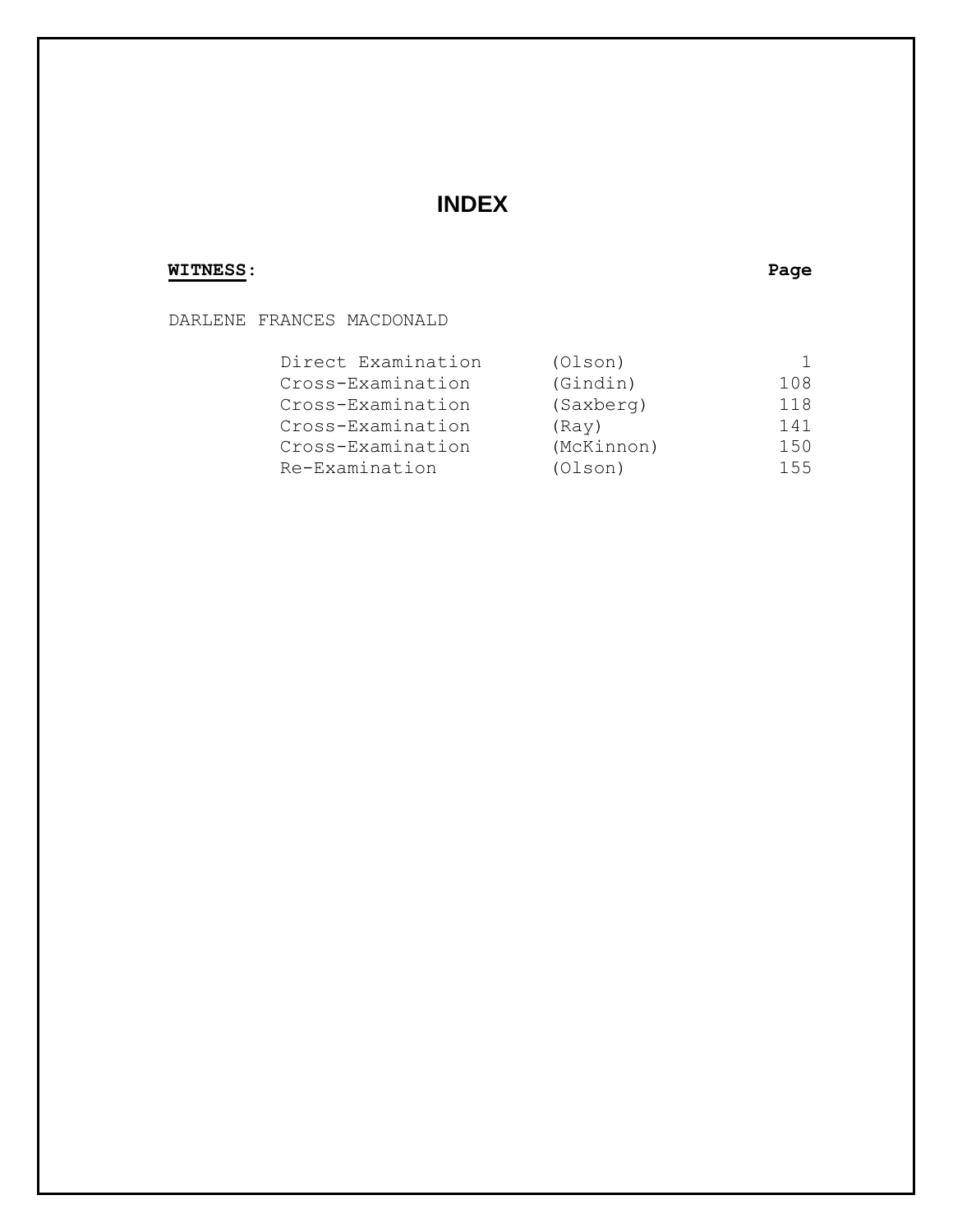FEBRUARY 5, 2013 PROCEEDINGS CONTINUED FROM FEBRUARY 4, 2013 THE COMMISSIONER: All right, Mr. Olson. MR. OLSON: We're ready to proceed. Have the witness sworn. THE CLERK: It's your choice to swear on the Bible or affirm without the Bible. THE WITNESS: On the Bible. THE CLERK: Okay. Please take the Bible in your right hand. State your full name for the court. THE WITNESS: Darlene Frances MacDonald. 13 THE CLERK: And could you just spell your first name, please. 15 THE WITNESS: D-A-R-L-E-N-E. 16 THE CLERK: And your middle name, please. 17 THE WITNESS: Frances, F-R-A-N-C-E-S. 18 THE CLERK: And your last name. THE WITNESS: MacDonald, M-A-C-capital D-O-N-A-L- D. 21 THE CLERK: Thank you. **DARLENE FRANCES MACDONALD,** sworn, testified as follows: 

 $- 1 -$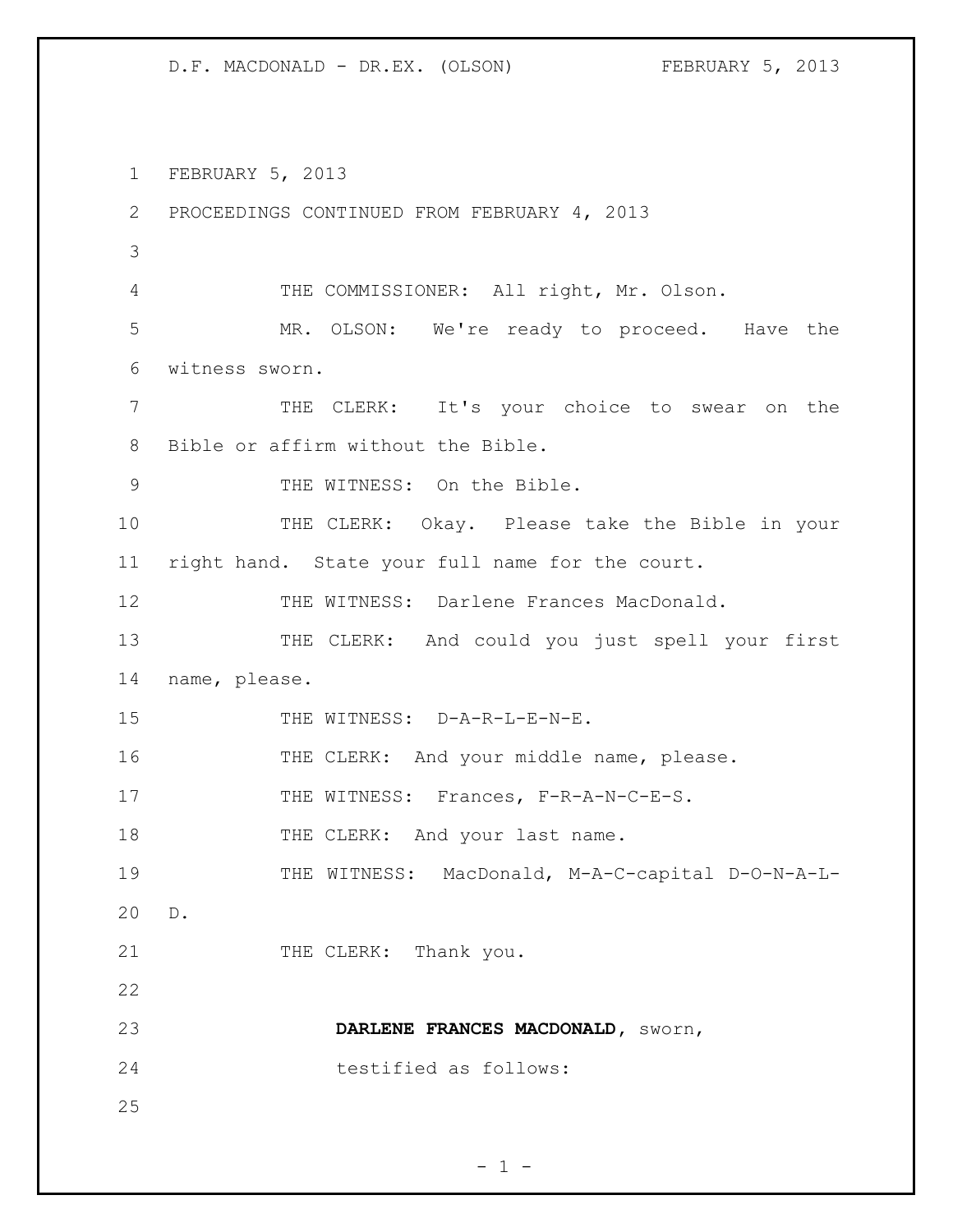1 THE CLERK: Thank you. You may be seated. DIRECT EXAMINATION BY MR. OLSON: Q Good morning, Ms. MacDonald. A Good morning. Q I want to go through your educational background. I understand that you have a copy of your curriculum vitae up there with you. A That's correct. Q So rather than me asking you about your formal education maybe you can just walk us through your educational background and then your work history. A I have a Bachelor of Arts Degree, a major in psychology, from St. Francis Xavier University in Antigonish, Nova Scotia. I graduated with a Masters degree in social work with honours from Dalhousie University, Halifax, Nova Scotia. 19 Q I'm sorry, what year was that? A That was in '77. Q Seventy-seven. A And upon graduating I, I took a job as a parinatal and adoption worker at the Children's Aid Society of Cape Breton, Sydney, Nova Scotia, and that would have been from May, '77 to September, 1980.

 $- 2 -$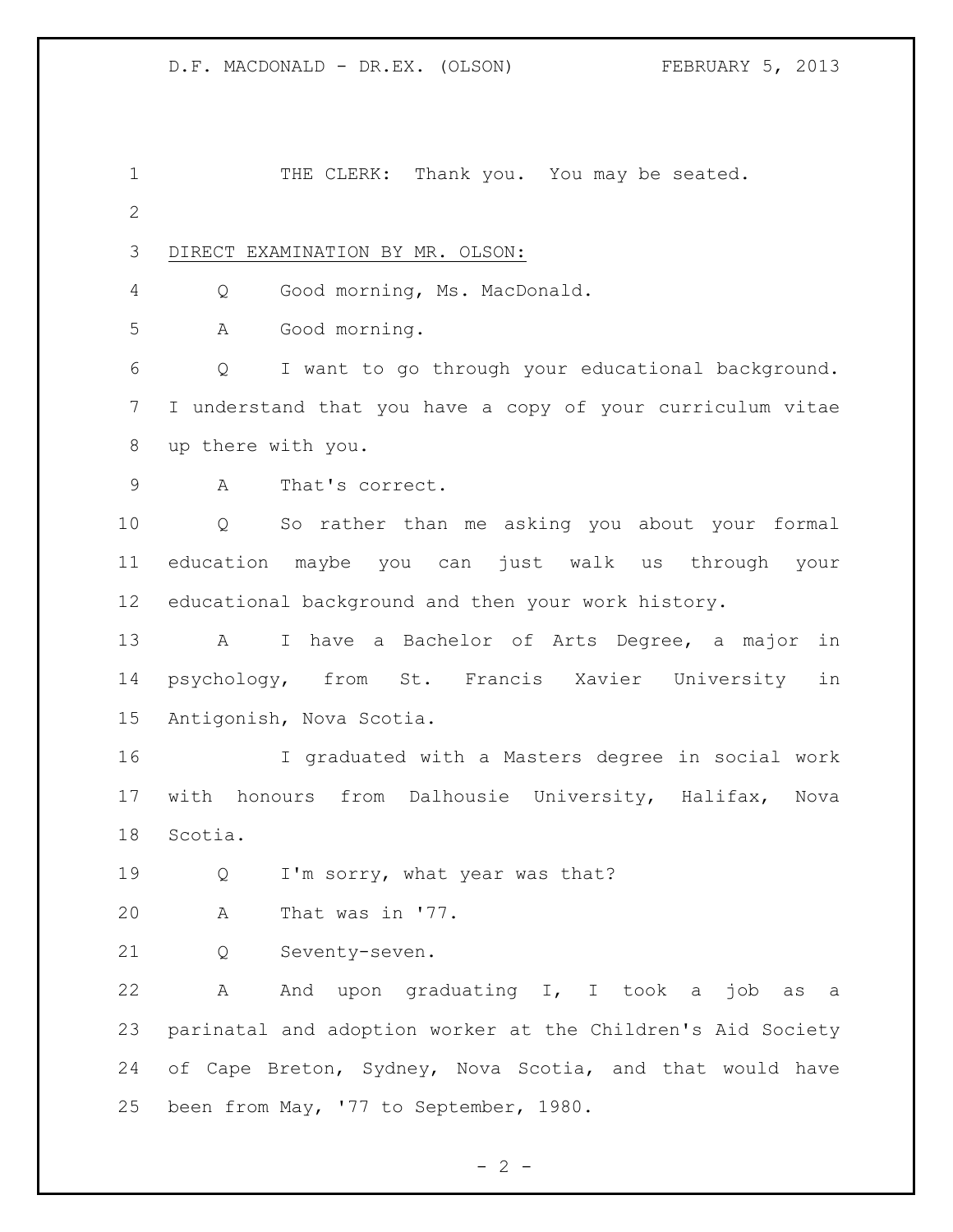From there I became a protection worker at the Children's Aid Society of Cape Breton, Sydney, Nova Scotia, from September, '80 to January, '82. Then I moved to Winnipeg and became a children's worker providing counseling to sexually abused adolescents from March, '82 to April, '85. Q Who was your employer at that time? A That would have been the Children's Aid Society of, of Winnipeg. Q Okay. Thank you. A And with the restructuring they became area based and we were called generic social workers, so I was a generic social worker with Child and Family Services of Central Winnipeg from April, '85 to May, '87. After that I became an acting unit supervisor, still in the central area, from May, '87 to October, '87. I then became a unit supervisor still in central area, the core area, March, '88 to September, '92. I then became a director of service at Winnipeg Child and Family Services, central area, from October, '92 to October -- or to November, '97, and then became the area director for Winnipeg Child and Family Services from December, '97 to January of '99. Then with another restructuring I became a

program manager of services to children and families from

- 3 -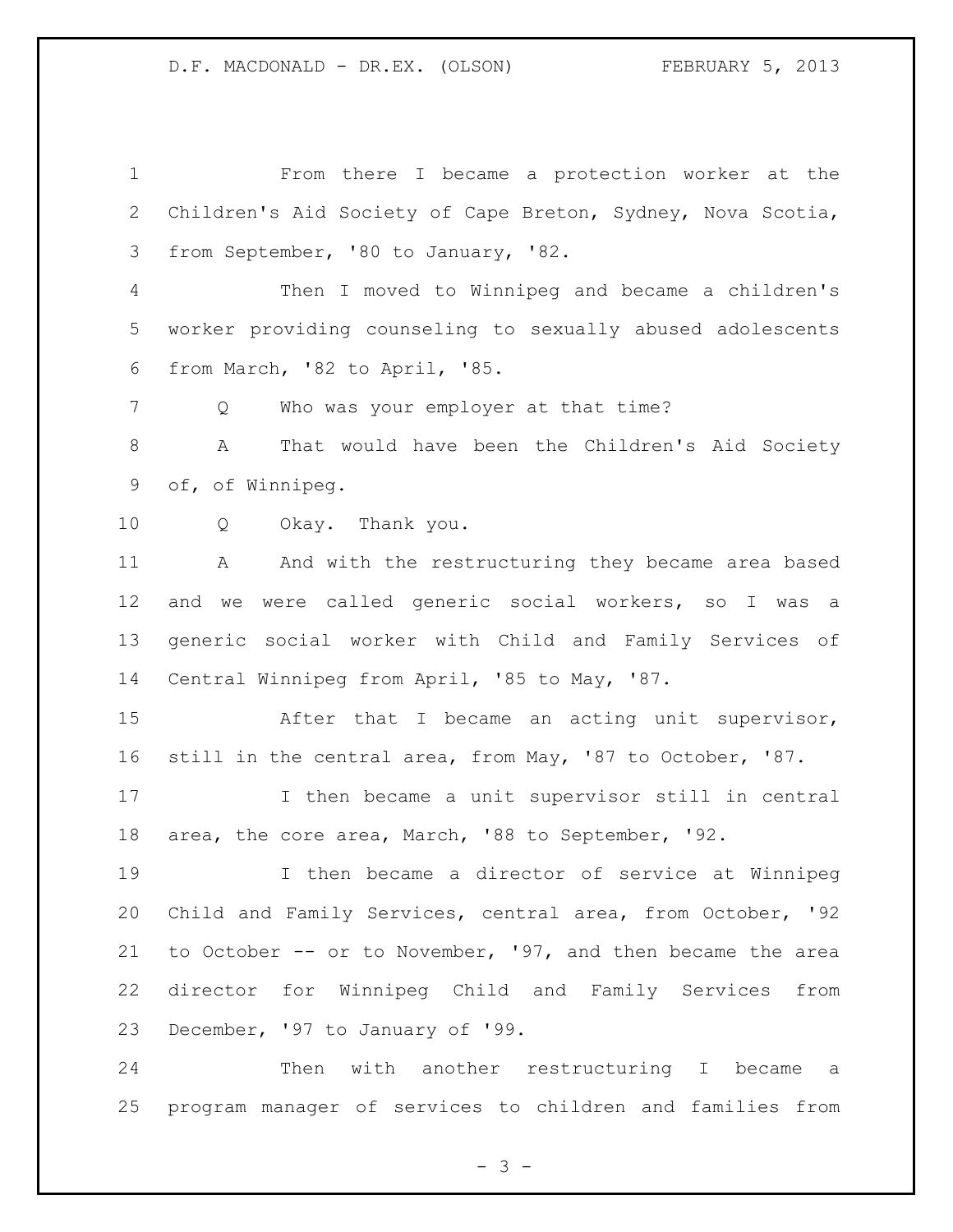March, '99 to February, '06.

| $\overline{2}$ | later became the chief executive officer of<br>$\mathbb{I}$   |
|----------------|---------------------------------------------------------------|
| 3              | Winnipeg Child and Family Services February, '06 to April,    |
| 4              | 2011, and I'm currently the Children's Advocate of            |
| 5              | Manitoba.                                                     |
| 6              | When did you, when did you become the Children's<br>Q         |
| 7              | Advocate?                                                     |
| 8              | Pardon me?<br>A                                               |
| $\mathsf 9$    | When did you become the Children's Advocate of<br>Q           |
| 10             | Manitoba?                                                     |
| 11             | In April, 2011.<br>A                                          |
| 12             | So in other words you left the CEO position at<br>Q           |
| 13             | Child and Family Services to become the Children's            |
| 14             | Advocate?                                                     |
| 15             | That's correct.<br>$\mathbf{A}$                               |
| 16             | So as a program manager from 1999 to 2006 it's my<br>$Q \sim$ |
| 17             | understanding that you, you had two different -- it wasn't    |
| 18             | continuously the same units you were a program manager of?    |
| 19             | That's correct.<br>Α                                          |
| 20             | Can you, can you tell us about that.<br>Q                     |
| 21             | A Okay. Basically I was the program manager in                |
| 22             | '99. I -- my duties included Intake, Abuse Services, After    |
| 23             | Hours, Family Services, parenatal service and Kinship         |
| 24             | services, as well as the agency's legal services, and then    |
| 25             | there was a restructuring in 2003 and I was still the         |

- 4 -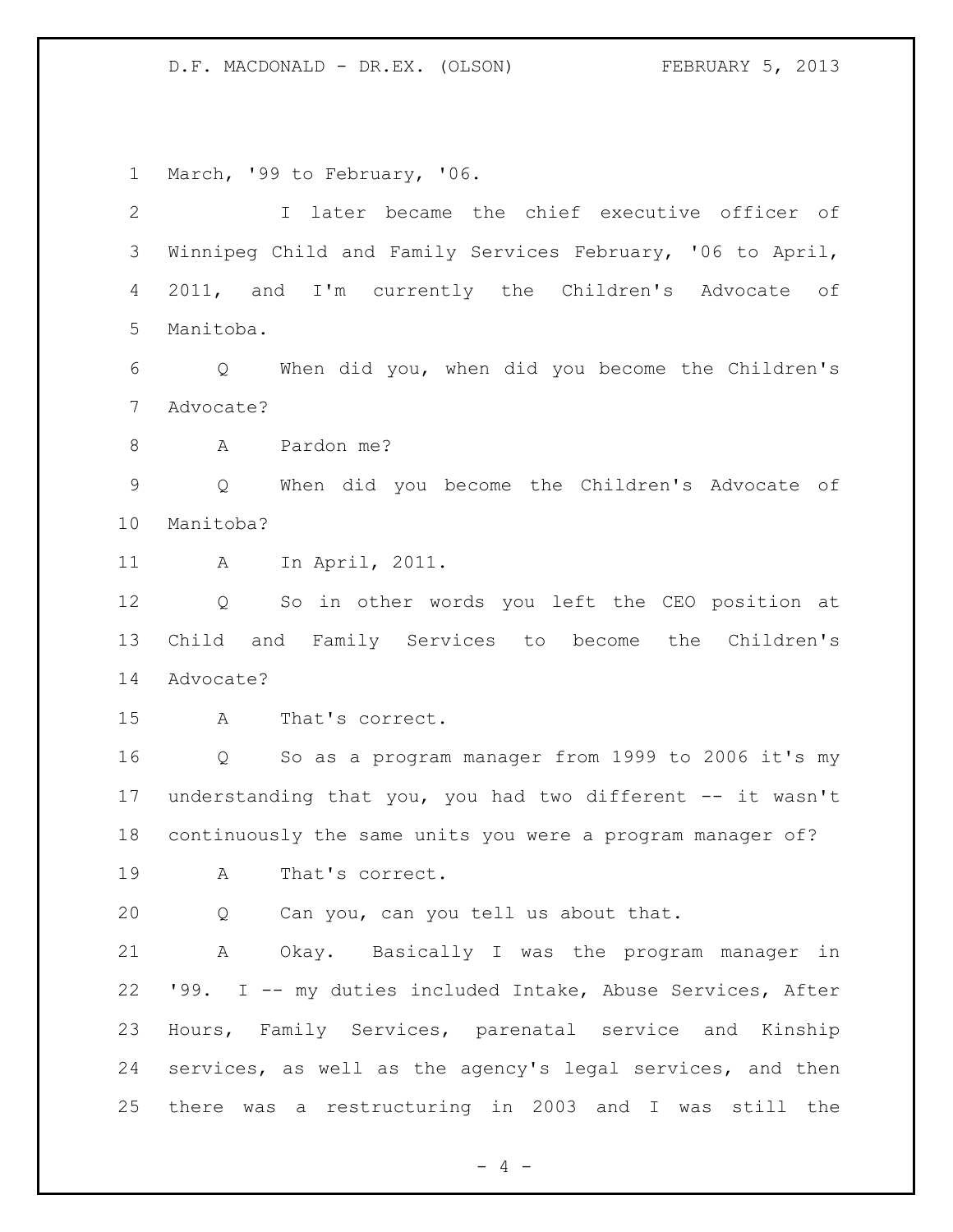program manager for service of children and families, however, the restructuring now included Family Services, Abuse Coordination, permanency planning and adoption, parenatal and kinship services as well as the branch's legal services, so I was no longer the program manager for Abuse, Intake and After Hours.

 Q Okay. So you, you kept the same role, it's just that there was less on your plate after 2003; is that right?

10 A One could say that, yes.

 Q Okay. Maybe just so we get a sense of how this all fit in with respect to this particular file we can put exhibit 15 on the monitor.

 So this is a document prepared by the department, and it lists the -- we'll call it the chain of command for the relevant periods in Phoenix's file. So if we look at this you would have had the program manager role for the April 23, 2000 opening, that would be at Phoenix's birth, and if we just look down through this exhibit, if you go to the next page, you would have had responsibility as a program manager up until March 22, 2003; is that right?

A That's correct.

 Q So following March 22, 2003 Patrick Harrison would have had some involvement, and then you would have had some involvement for the July 3, 2003 opening with Stan

 $- 5 -$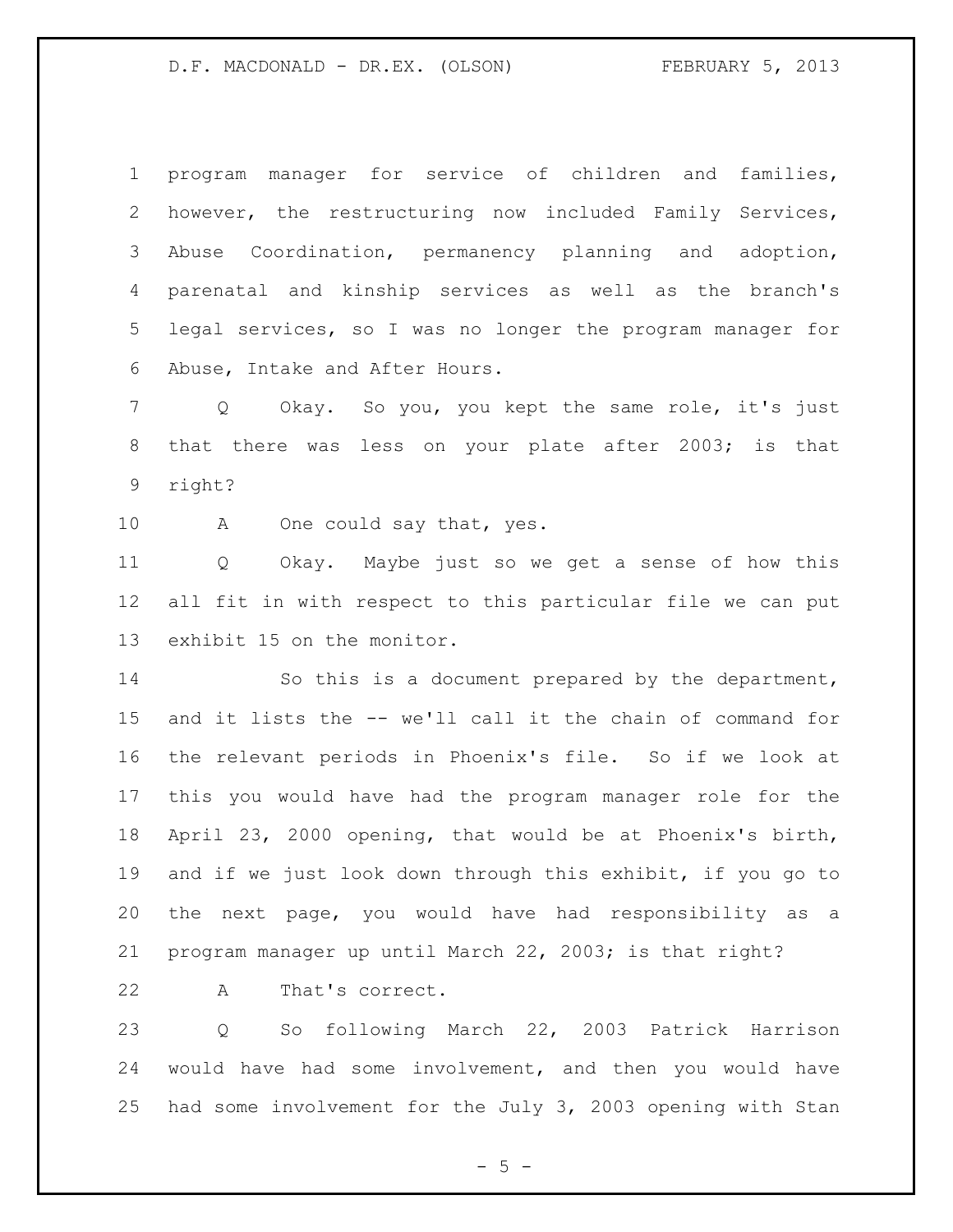Williams; is that right?

A That's correct.

Q And that would end November 13, 2003?

A That's correct.

 Q So in terms of your position and the chain of command with respect to this file any time after November 13, 2003 until you become CEO you wouldn't be in that chain 8 of command; is that right?

A That's right.

 THE COMMISSIONER: Not in change (sic) of command insofar as this file is concerned?

MR. OLSON: As far as this file is concerned.

13 THE COMMISSIONER: From, from March, '03 ...

 MR. OLSON: From November 13, 2003 until you became CEO, which I think you said was ...

16 THE WITNESS: February, '06.

MR. OLSON: February, 2006.

18 THE COMMISSIONER: And what were you doing between November 13, '03 and February, '06?

 THE WITNESS: I was a program manager with services to children and families, but I was no longer responsible for After Hours or Intake, or Abuse. I was working with Family Services, parenatal, legal services, kinship services.

25 THE COMMISSIONER: Family Services?

 $- 6 -$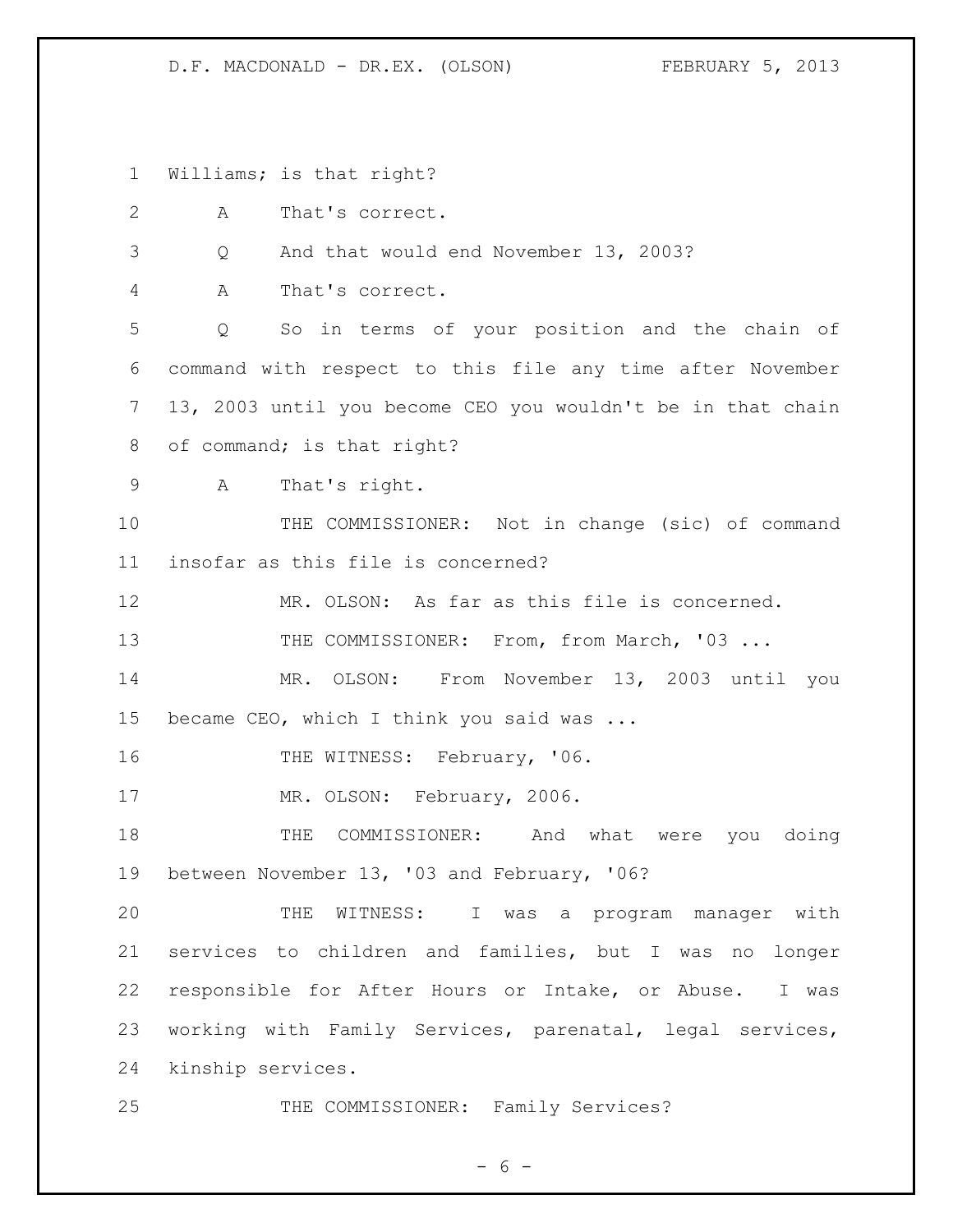1 THE WITNESS: Family Services, that's correct. THE COMMISSIONER: But, but not, not Intake, CRU nor After Hours? THE WITNESS: That's correct. BY MR. OLSON: Q So when you became the CEO that would have been the time -- during the time at which the reports listed in the order-in-council for this inquiry were prepared; is that right? A That's right. Q So for the most part I'm going to be asking you questions that will be focused on the time -- your time as program manager over that -- up to 2003, and then I'll have some questions for you with respect to your involvement in the reports when you became CEO. 17 10 In terms of the -- I understand that the department accepted the recommendations made in the reports? A That's correct. Q And you were involved in implementing those recommendations -- A That's -- Q -- in, in responding? A That's correct.

- 7 -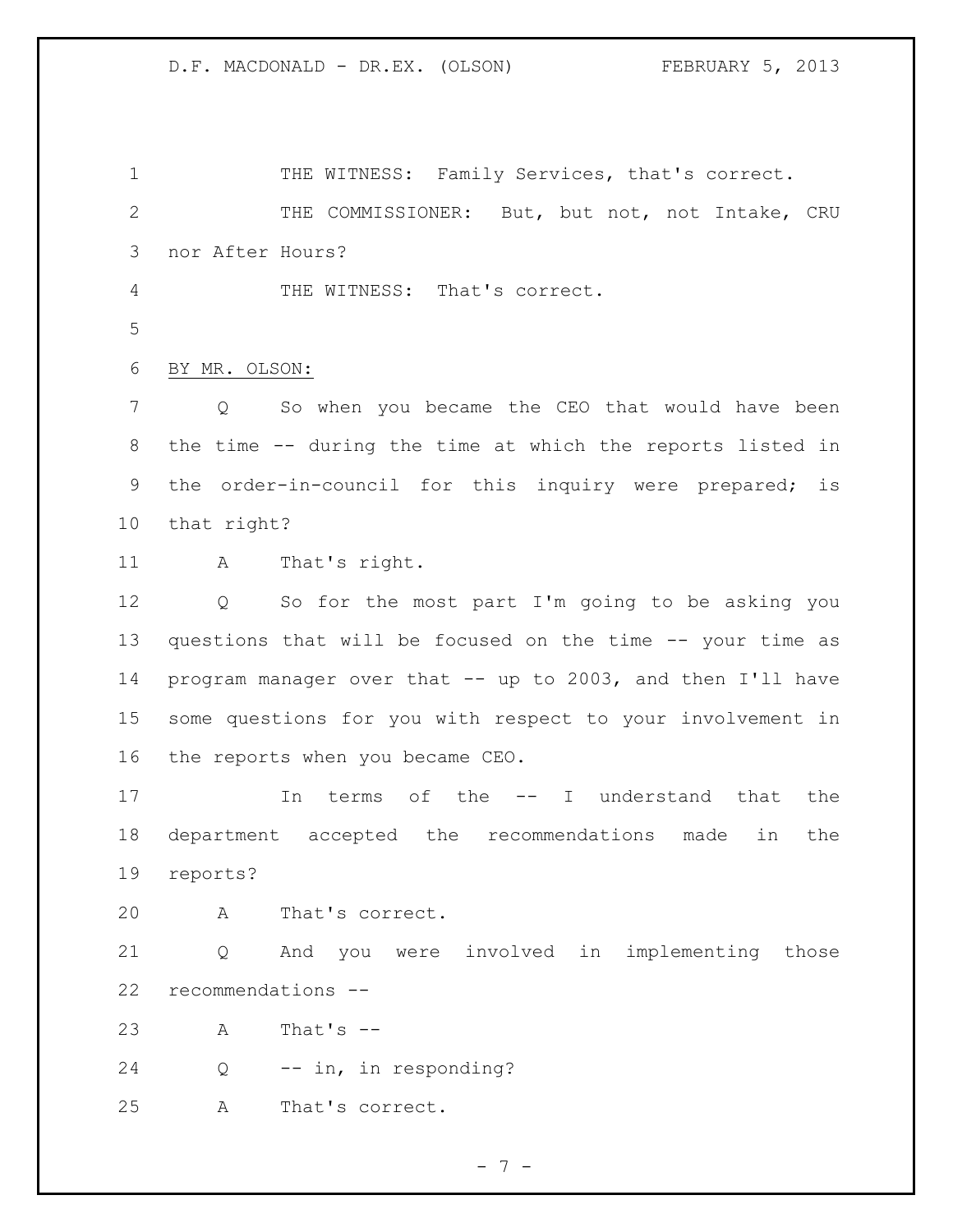Q That is an area where I won't be covering today because we'll be hearing evidence about that case, too. THE COMMISSIONER: So you were CEO when the death of Phoenix was made known and discovered; is that correct? 5 THE WITNESS: When they discovered her body, yes, I was. THE COMMISSIONER: Yes, yes. All right. BY MR. OLSON: Q Also in terms of your role as Children's Advocate I understand you'll be testifying at a later date with respect to that as well? A That's correct. Q So starting now with your position as program manager as it was in 1999 can you describe the type of activities that you would be doing on a day-to-day basis? A In my own role? Q Yeah. Sort of what, what was your role and responsibility. A My role would have been to supervise the assistant program managers. I would have had three assistant program managers, and it would be overseeing the activities. I, myself, would be involved in a number of meetings at a senior level. Also I would be working on a regular basis with my assistant program managers seeing

- 8 -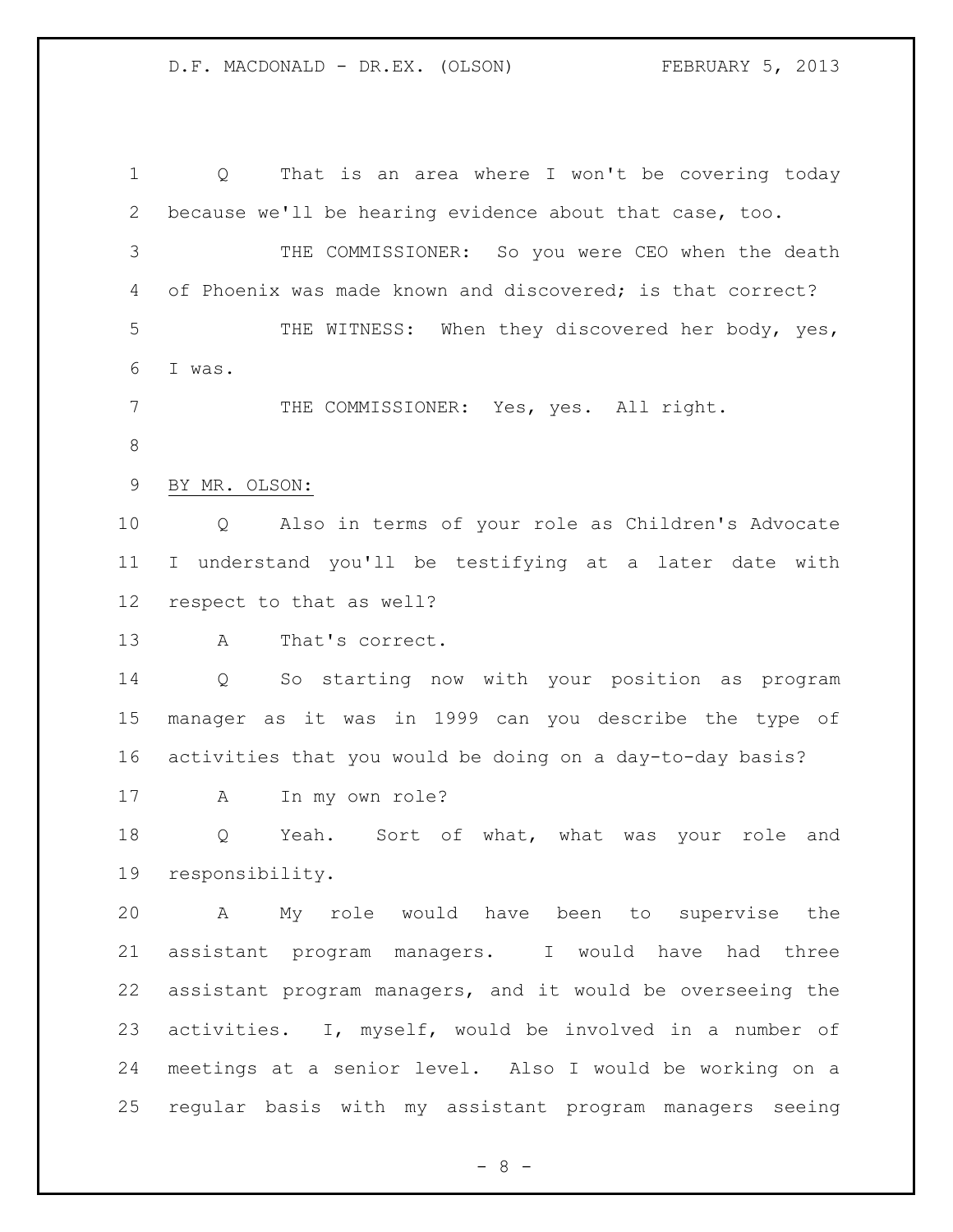them regularly for supervision. The four of us would also meet every two weeks to look at the program, and some of the issues we may have been facing. Myself I was involved with our legal department, our legal services, so my responsibility would have been to have the legal contract, and to meet with the lawyers that were involved.

 Also my responsibility would have been networking in the community, meeting with police, with the Child Protection Branch, with the hospital, and also I was responsible for any kind of purchase of services, so I would be meeting with people like psychiatrists or psychologists, that did family assessments for us, so a variety of different tasks.

 I'd also be responsible for meeting with my program -- my counterparts, my peers, my program manager, my -- the other program managers to look at services as well.

 Q Okay. So that's an overview of what, what it is you did as a program manager --

A That's right.

 Q -- over that period of time? Would -- in terms of the reporting structure you would have been reporting I take it -- if you look at what's on the screen in front of us, Exhibit 15, Elaine Gelmon; is that right?

A That's correct.

- 9 -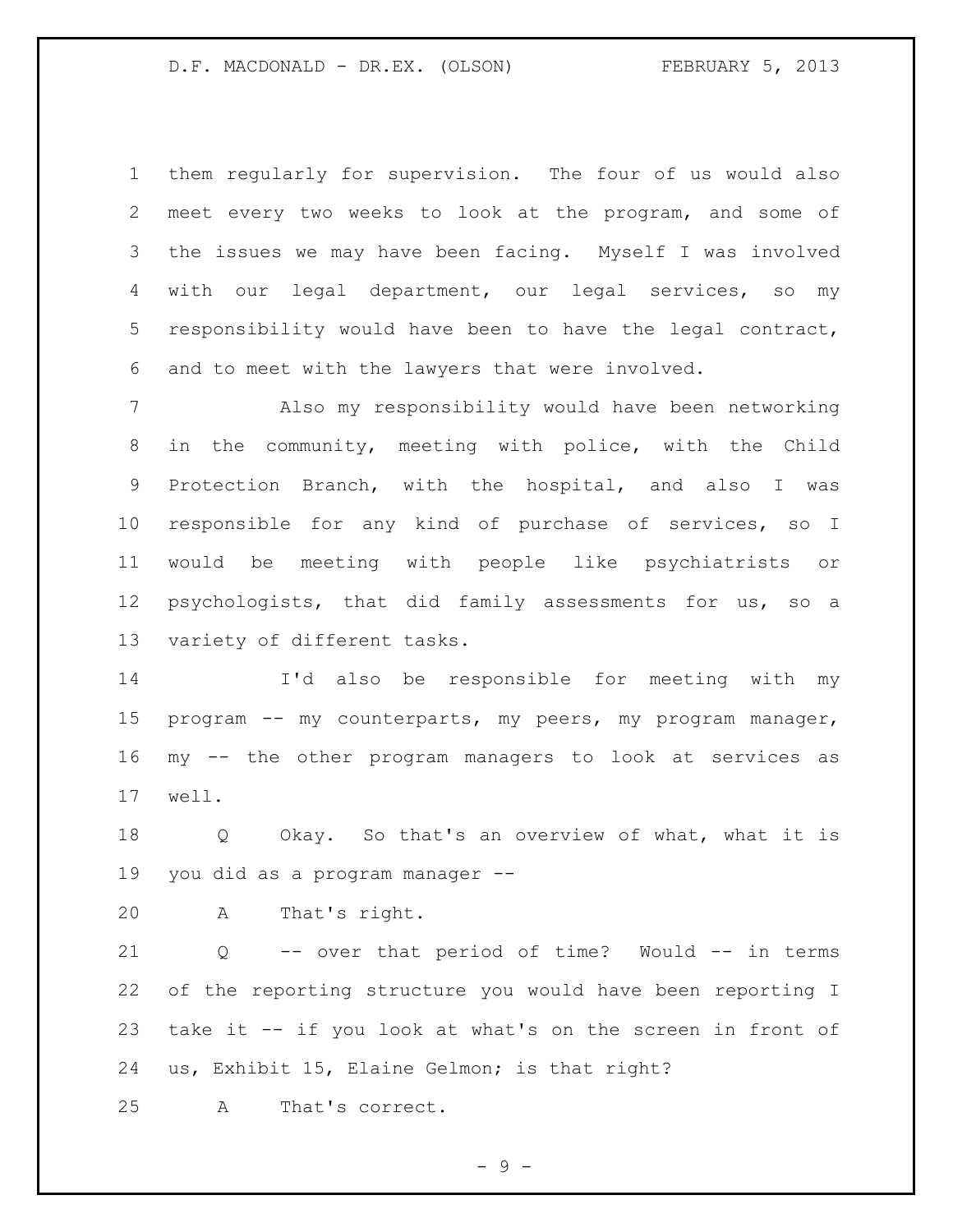Q And, and then looking at the chain of command it would have been Glenda Edwards, for example, in October, 2000, who would have been reporting to you? A That's correct. Q And she would have been an assistant program manager? A Yes, she was. Q The -- we've heard some evidence that in 2003 Rhonda Warren was -- her, her position was replaced by Dan Berg and Patrick Harrison. A In 2003, yes. Q In 2003. I believe it was Mr. Harrison who testified -- sorry, it wasn't Dan Berg and Patrick Harrison. It was Dan Berg and -- A Rob Wilson? Q -- Rob Wilson, and Patrick Harrison took on part of your role as program manager? A He, he -- 19 Q The, the Intake, CRU, and some other areas; right? A That's correct. Q Okay. What was the reason for that change, or are you aware of it? A My understanding is that when we were brought into government there was going to be a restructuring and

 $- 10 -$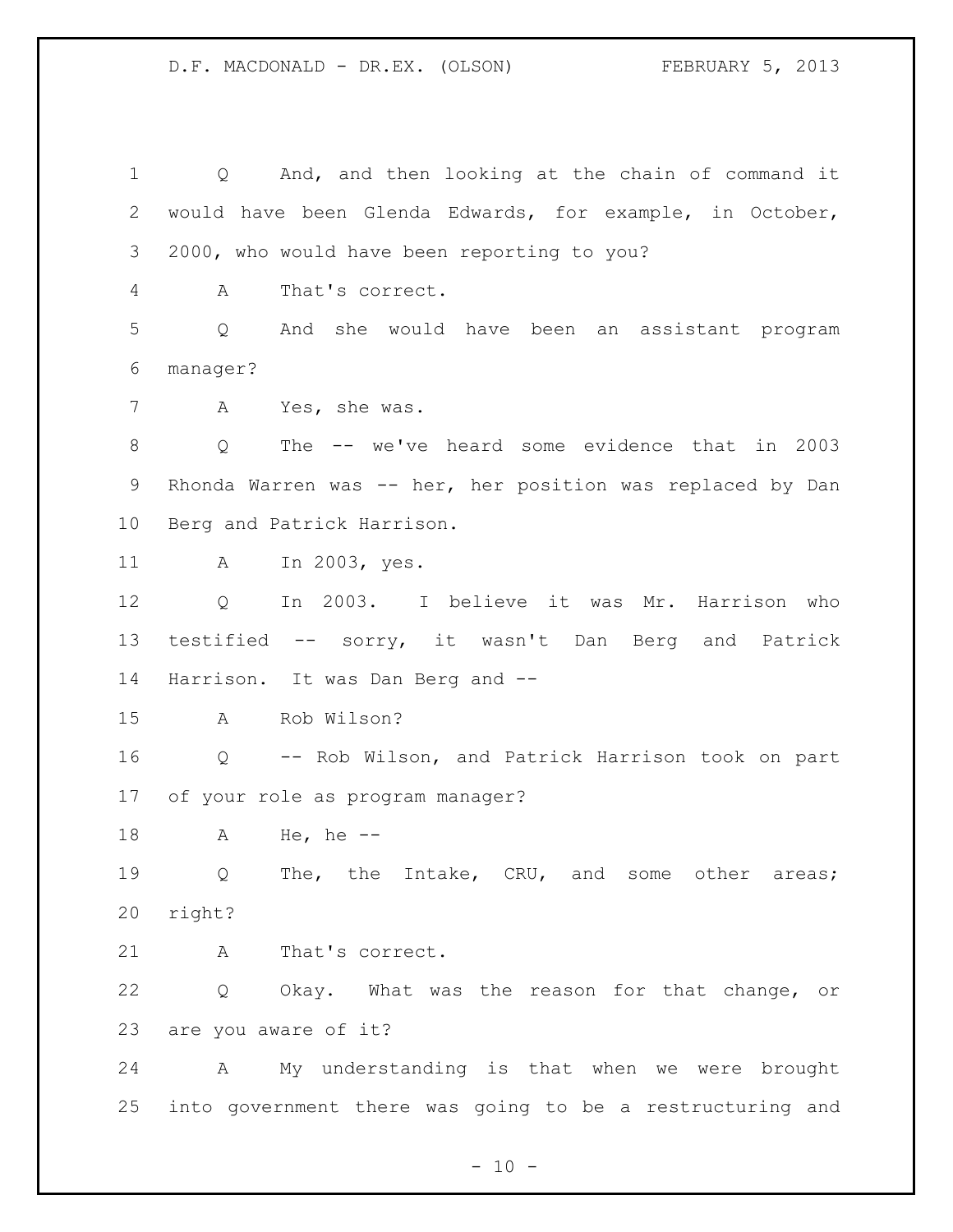there would just be two programs, and one was services to children and families, and the other would be resources and my understanding of Intake and Abuse and After Hours is it was getting ready to be a stand alone agency when devolution was coming so -- Q Was that eventually what happened with JIRU? A That's right. 8 Q And then later ANCR? A That's correct. Q So that was already in the works in 2003, that was something that was known in the agency, that it was going to happen? A That's correct. Q We heard some evidence that the job that Ms. Warren was doing at the time, so prior to 2003, was too much for one person to handle -- A Yes. 18 Q -- were you aware of that? A I'm not sure I was aware it was too much for one person to handle, but when they did the restructuring they did bring in two other assistant program managers to help, 22 and I think they were feeling a bit overwhelmed, so, yes, I would conclude that Rhonda had too much to handle at that point in time. THE COMMISSIONER: Well, what, what was the

 $- 11 -$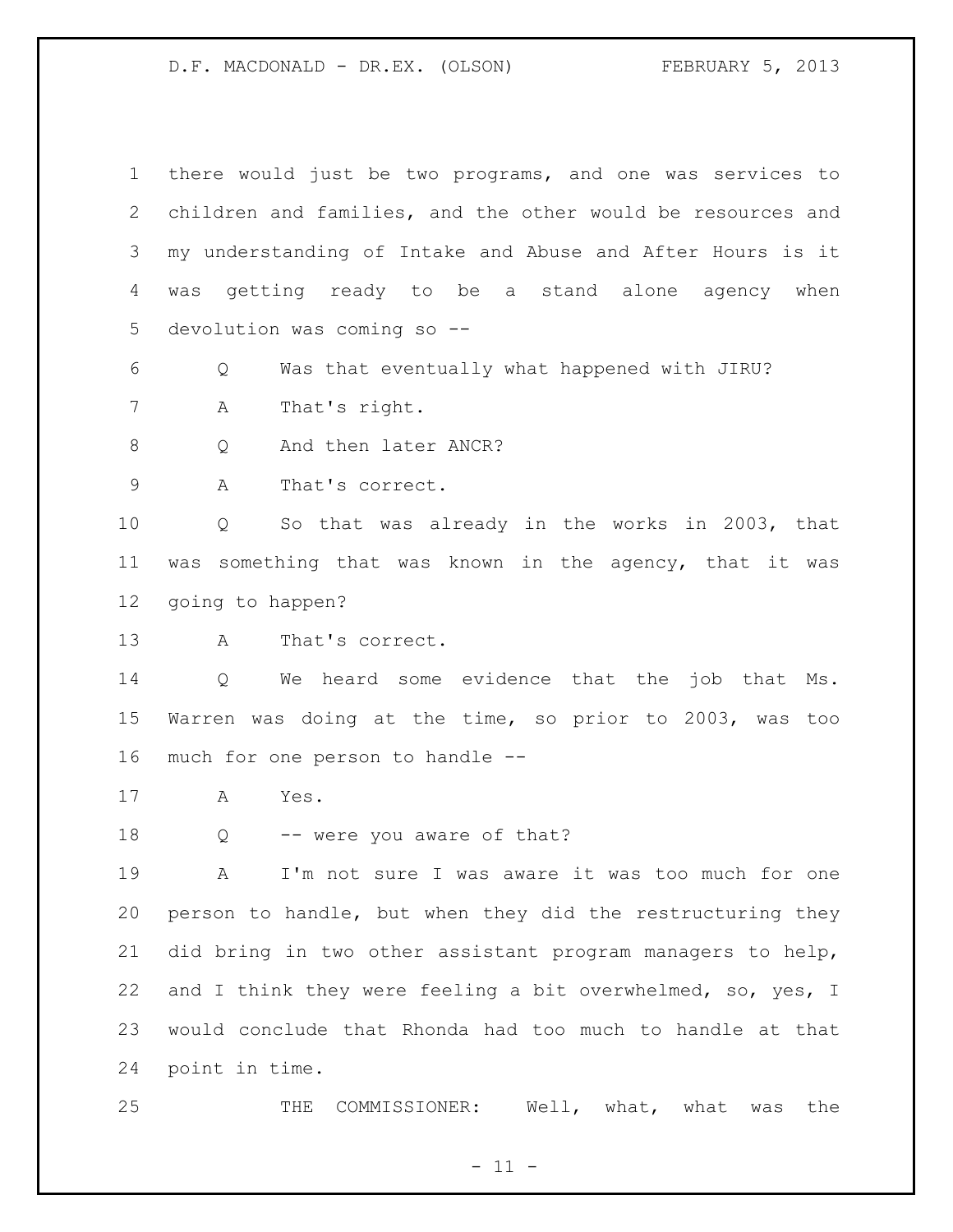position that Warren held? MR. OLSON: She would have been the assistant program manager. THE COMMISSIONER: Under? MR. OLSON: She was -- THE WITNESS: She would -- MR. OLSON: She would be reporting to Ms. MacDonald. 9 THE COMMISSIONER: Reporting to you? 10 THE WITNESS: Yes, she was. BY MR. OLSON: Q Her responsibilities again, if you could remind us would have been, which units? 15 THE COMMISSIONER: And when, when you, when you had the responsibility for it all, from '99 to '03, did you just have one assistant program manager? 18 THE WITNESS: For After Hours, Intake, and CRU, yes, I did. THE COMMISSIONER: And who was the other -- 21 THE WITNESS: The other --22 THE COMMISSIONER: -- for Family Services? THE WITNESS: I had two assistant program managers, Glenda Edwards and Linda Burnside. 25 THE COMMISSIONER: Right.

 $- 12 -$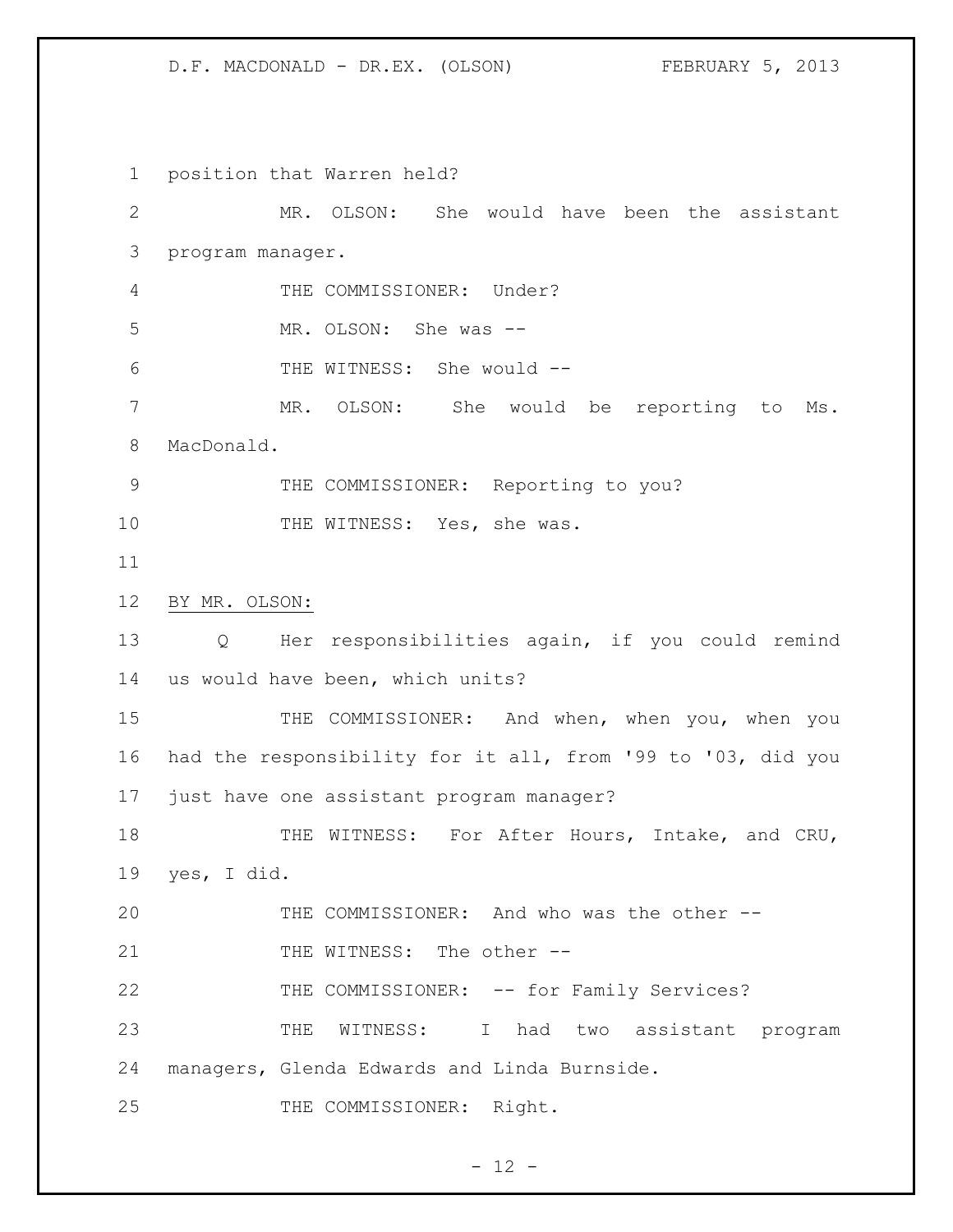### BY MR. OLSON:

 Q When you had -- you said you had supervision with the assistant program managers under you, so that would have been Rhonda Warren and Linda Edwards, what sort of issues would you discuss, what would be the recurring themes of the supervision?

 A It would be workload issues, it would be hiring, any HR or any performance issues that may have come up, how 10 the programs could help each other out, also any, any situations they may have been dealing with that they needed to talk with me about, whether that was case related, whether it was performance issues.

 Q Okay. Sometimes you would discuss individual cases?

A Yes, we would.

 Q Okay. Did the Phoenix Sinclair case ever come to your attention over that period of time?

A No, it did not.

 Q Okay. What sort of cases would you discuss when you discussed the individual cases?

 A It would really depend on the situation. They may bring some cases to my attention that they may want a case review. They may want me to sit in on it, or other cases that may have been brought to my attention say from

 $- 13 -$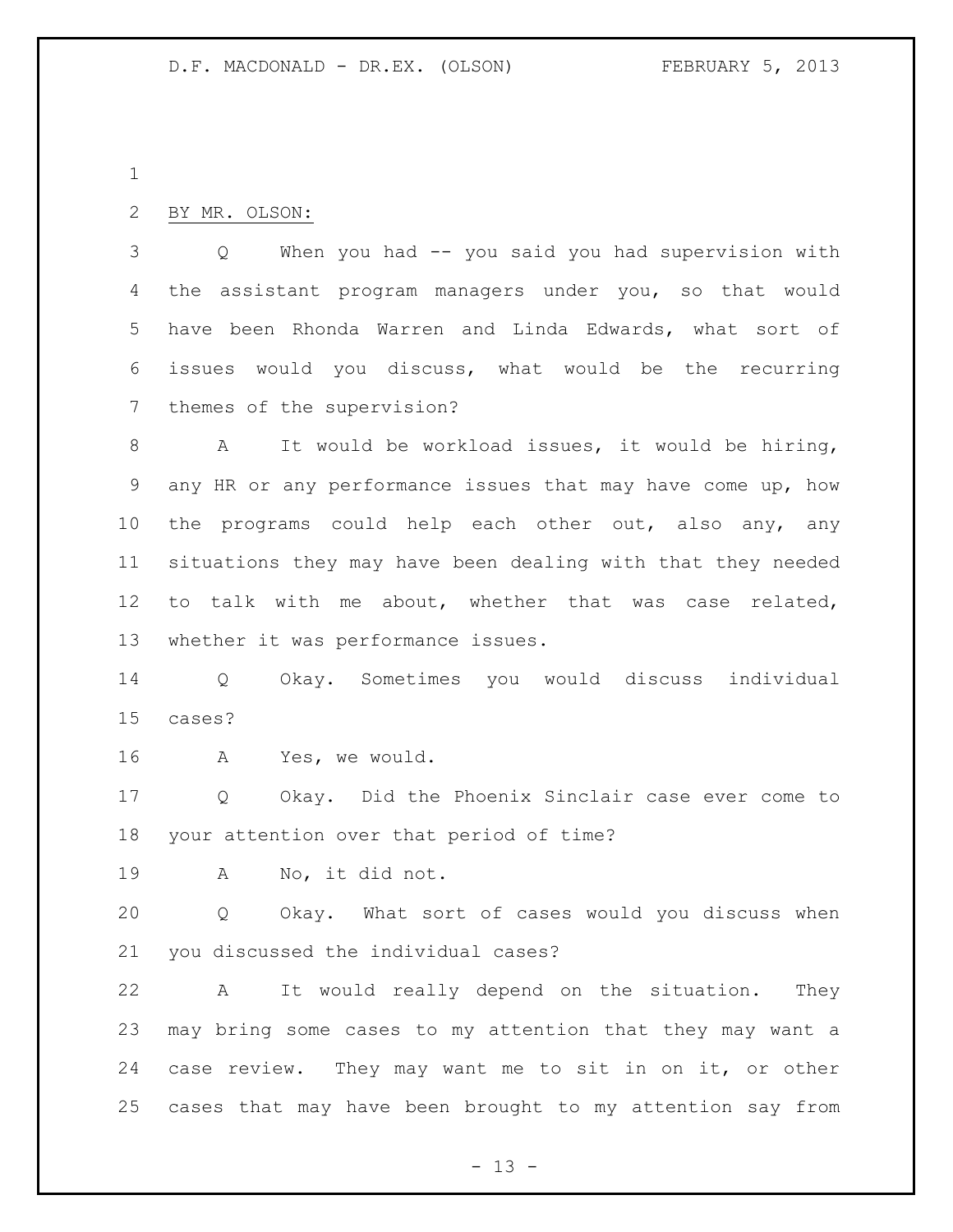| $\mathbf{1}$ | the Minister's office, or, or later on from the General    |
|--------------|------------------------------------------------------------|
| 2            | Authority. I would be discussing that with them and        |
| 3            | supervision, and indicate that we had to come up with a    |
| 4            | plan, that it needed to be addressed, and we needed to     |
| 5            | resolve some issues and how we were going to do that.      |
| 6            | Q So these wouldn't be the, the normal cases that          |
| 7            | worked their way through the system, these -- there would  |
| 8            | be something unique about them that required your          |
| 9            | attention?                                                 |
| 10           | Usually they would be very high profile cases.<br>A        |
| 11           | Now the issues you mentioned that came up<br>Q             |
| 12           | frequently one was workload issues?                        |
| 13           | That's correct.<br>A                                       |
| 14           | What was it about workload that was discussed,<br>Q        |
| 15           | and why was that an issue?                                 |
| 16           | A Well basically in '99 when we came together as           |
| 17           | services to children and families it was a<br>huge         |
| 18           | undertaking, a huge reorganization. The program was fairly |
| 19           | big with myself, three assistant program manager, when we  |
| 20           | had After Hours it was approximately 27 supervisors so we  |
| 21           | were attempting to look at how we could streamline things  |
| 22           | maybe through reporting processes, maybe how we could      |
| 23           | change boundaries so -- that some of our core area offices |
| 24           | that were, were heavily hit with workload, so we tried to  |
|              |                                                            |

- 14 -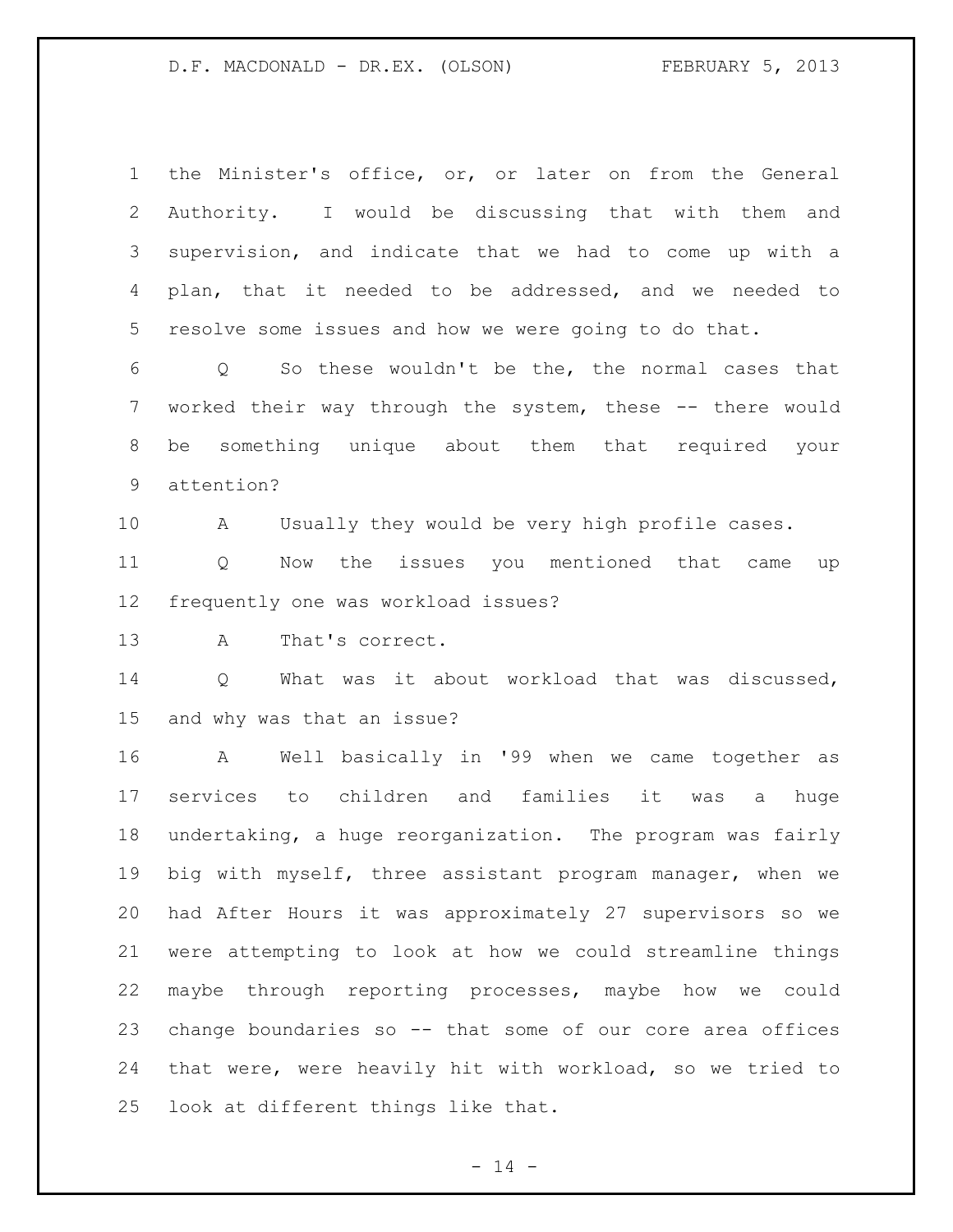Q Were there concerns about the workers having too much workload during that period?

 A Yes, workload was a constant challenge, and as I said it was a new beginning for us, this was a new program coming together so there were lots of little glitches and, you know, trying to streamline some of the procedures and policies because we were coming together as a new program so.

 Q When you say "coming together as a new program" what would have existed before this program?

A That you would have been area based.

12 Q We've heard some evidence about that, so you went -- CFS went from an area based system to a centralized system?

A That's correct.

 Q That was at the period of time you came on as program manager?

A That's correct.

 Q We've heard that there was -- so that was one major change that happened in 1999, 2000, and then in 2003 the agency moved into government?

A Pardon me?

 Q Two thousand and three the agency moved into government?

A Yes, it did.

 $- 15 -$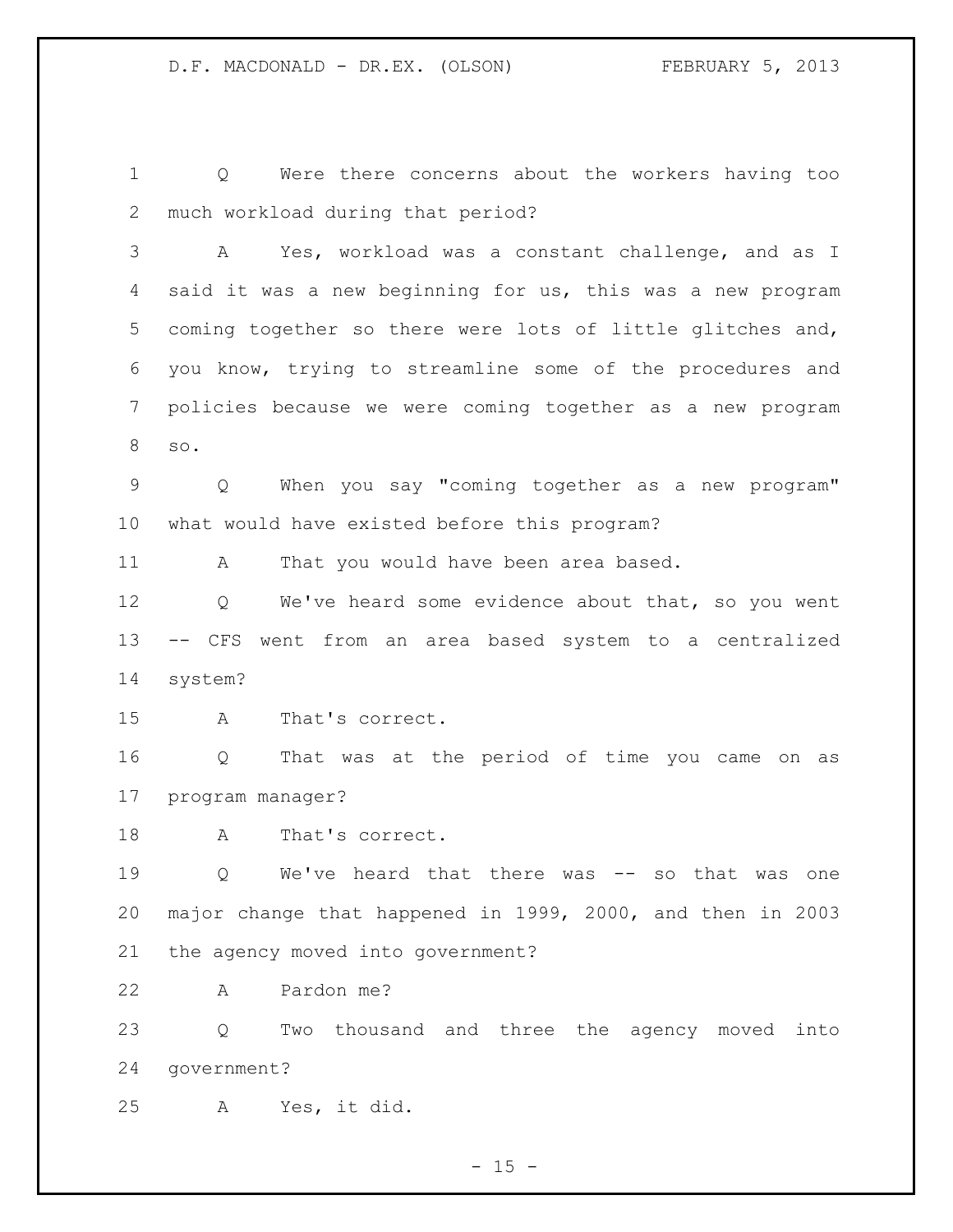1 Q Okay. When was that -- when was -- when were the workers aware that that was coming?

 A Basically in 2001 we were told that we would be dissolved as an agency and brought into government.

 Q Okay. And the AJI was also going on throughout that period?

A It was announced around the same time.

 Q What impact did those things have on the workers' morale at the time?

 A I believe it had a huge impact. Basically people were coming into government. There was a letter that, that basically assured people of employment. I think if you'd been permanent in the year 2000, so anyone who came on after that wasn't assured or guaranteed their position. Also with AJI we knew that Winnipeg was going to be a significantly smaller agency, and therefore there may not be positions available for everyone, and we would be looking at secondments to different agencies, so it was a very trying time for people.

 THE COMMISSIONER: You said a moment ago that in 2001 you were told that you would be dissolved as an 22 agency, and become  $--$  and I, I missed that.

23 THE WITNESS: And become part of government. 24 THE COMMISSIONER: Right. Thank you.

 $- 16 -$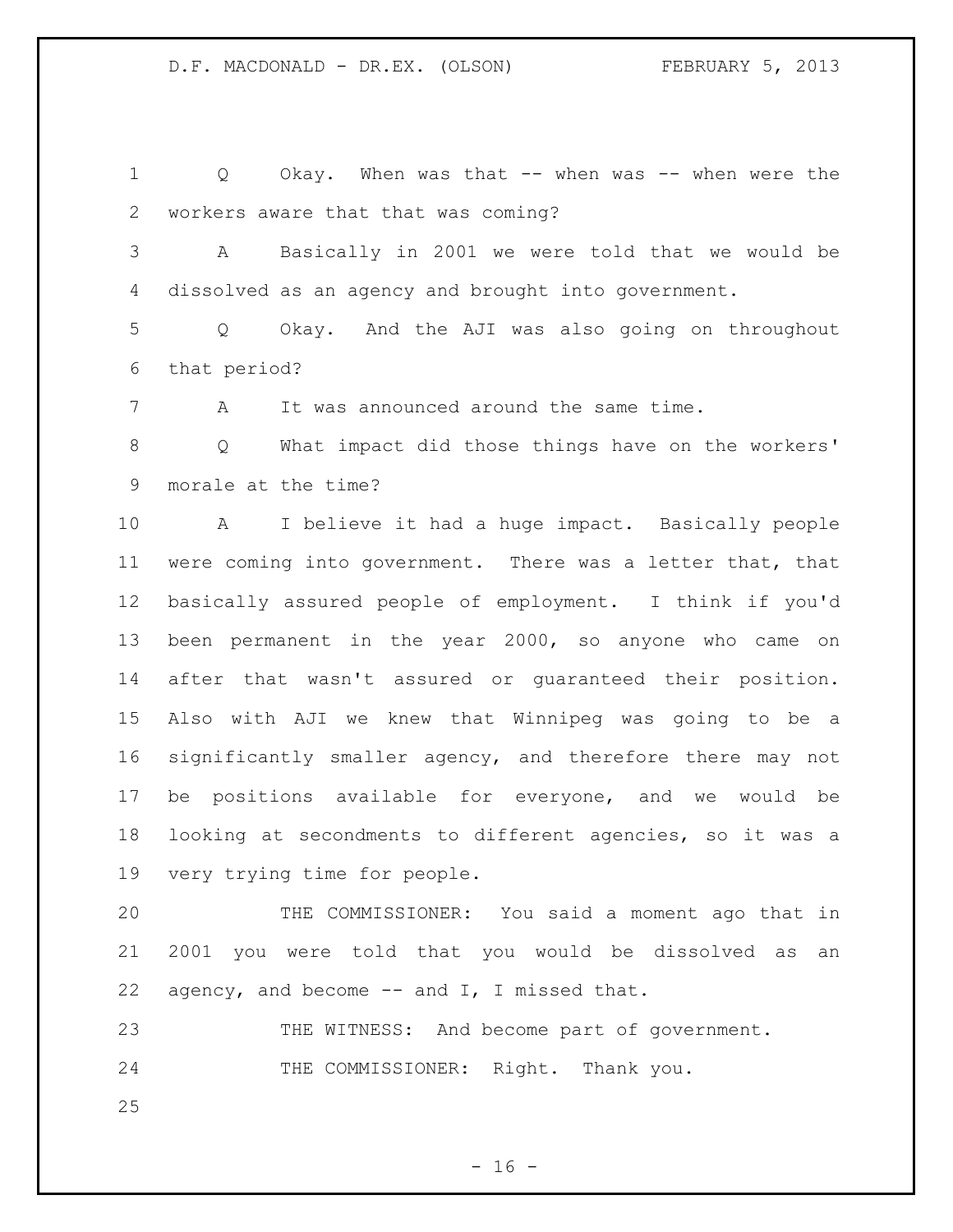BY MR. OLSON:

| $\overline{2}$ | Did workers raise any concerns with you about<br>Q                 |
|----------------|--------------------------------------------------------------------|
| 3              | that process? You know, I don't know where I might be              |
| 4              | working, or I might be working for another agency; was that        |
| 5              | something that would come up?                                      |
| 6              | I, I would believe that would be one of the<br>A                   |
| 7              | constant themes during our management meetings, or<br>in           |
| 8              | supervision with the assistant program managers that               |
| $\mathsf 9$    | workers were quite concerned about their livelihoods.              |
| 10             | Also, you know, just where they were going to end up, or if        |
| 11             | they were even going to have a job.                                |
| 12             | Right. There was a lot of uncertainty for the<br>$Q \qquad \qquad$ |
| 13             | workers?                                                           |
| 14             | For sure.<br>A                                                     |
| 15             | One of the things you didn't mention that you<br>Q                 |
| 16             | would have discussed during supervision meetings would have        |
| 17             | been training; is that something that you would have               |
| 18             | discussed, training --                                             |
| 19             | Yes.<br>$\mathbf{A}$                                               |
| 20             | -- workers, training of supervisors?<br>Q                          |
| 21             | Oh for sure.<br>A                                                  |
| 22             | What is it about training you would have<br>Q                      |
| 23             | discussed?                                                         |

 A Basically there were mandatory training, like CFSIS training, there was competency based training for

- 17 -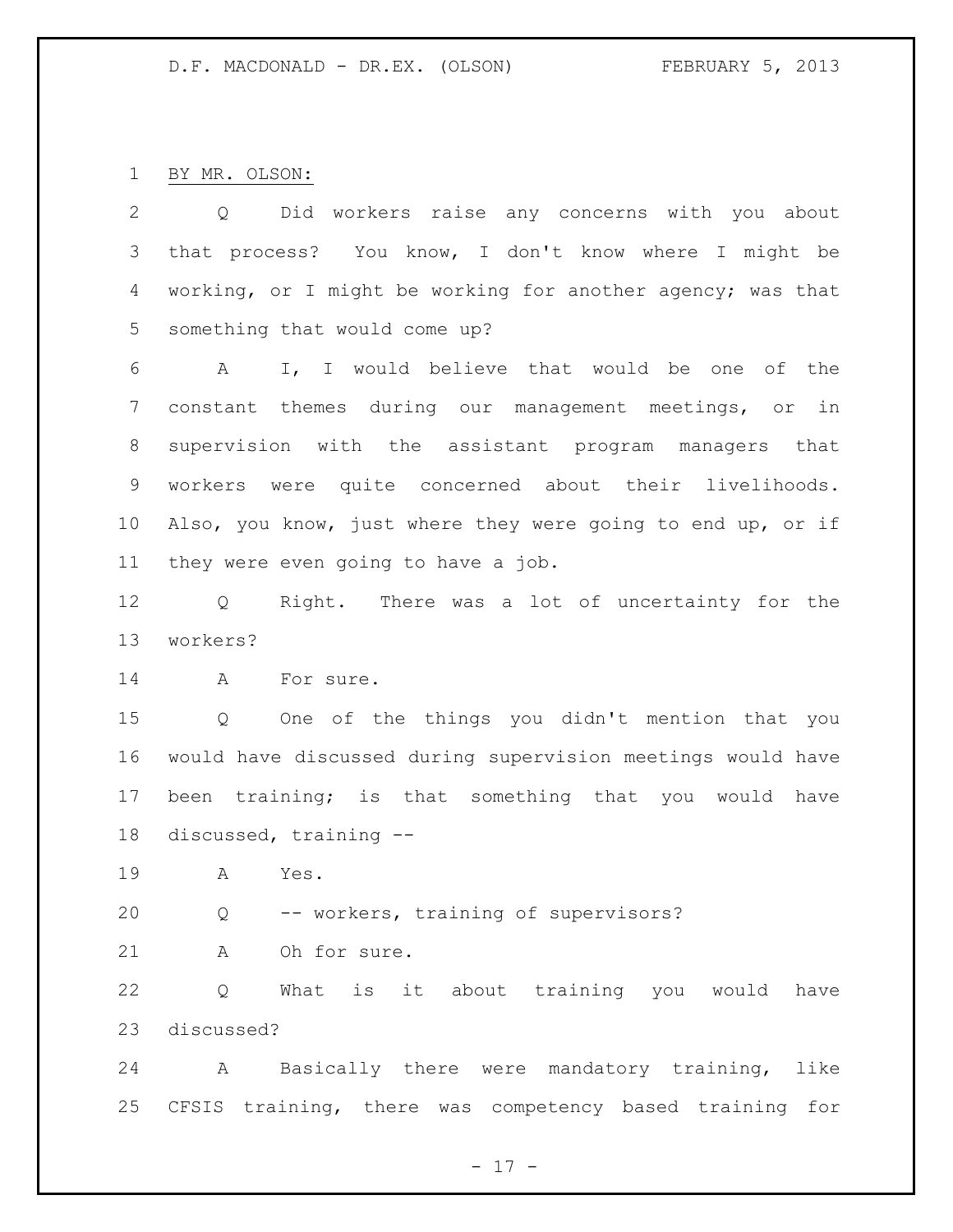both workers and supervisors, that was mandatory. We were having a high incidence or seeing a high incidence of suicide with young people so we had mandatory training in suicide prevention. Also we did bring in psychologists to help the supervisors do family assessments.

 Q Okay. Was that something -- the, the bringing in psychologists was that something -- the type of training that all the workers would have received?

 A Actually that training was for supervisors and the supervisors were to be training their social workers with respect to that.

 Q In terms of which training would have been mandatory was the CFSIS training mandatory?

14 A Yes, the CFSIS training was mandatory.

 Q We've heard some workers testify that they don't recall receiving any training on CFSIS.

 A I'd, I'd be surprised to hear that just because there seemed to be lots of training with CFSIS, and also our clerical people were very well versed in CFSIS, and would help individuals that were having some difficulties so.

 Q Okay. When you mention a competency based training was that something that was new at that time?

A Yes, I believe so.

Q What was, what was the competency based training?

 $- 18 -$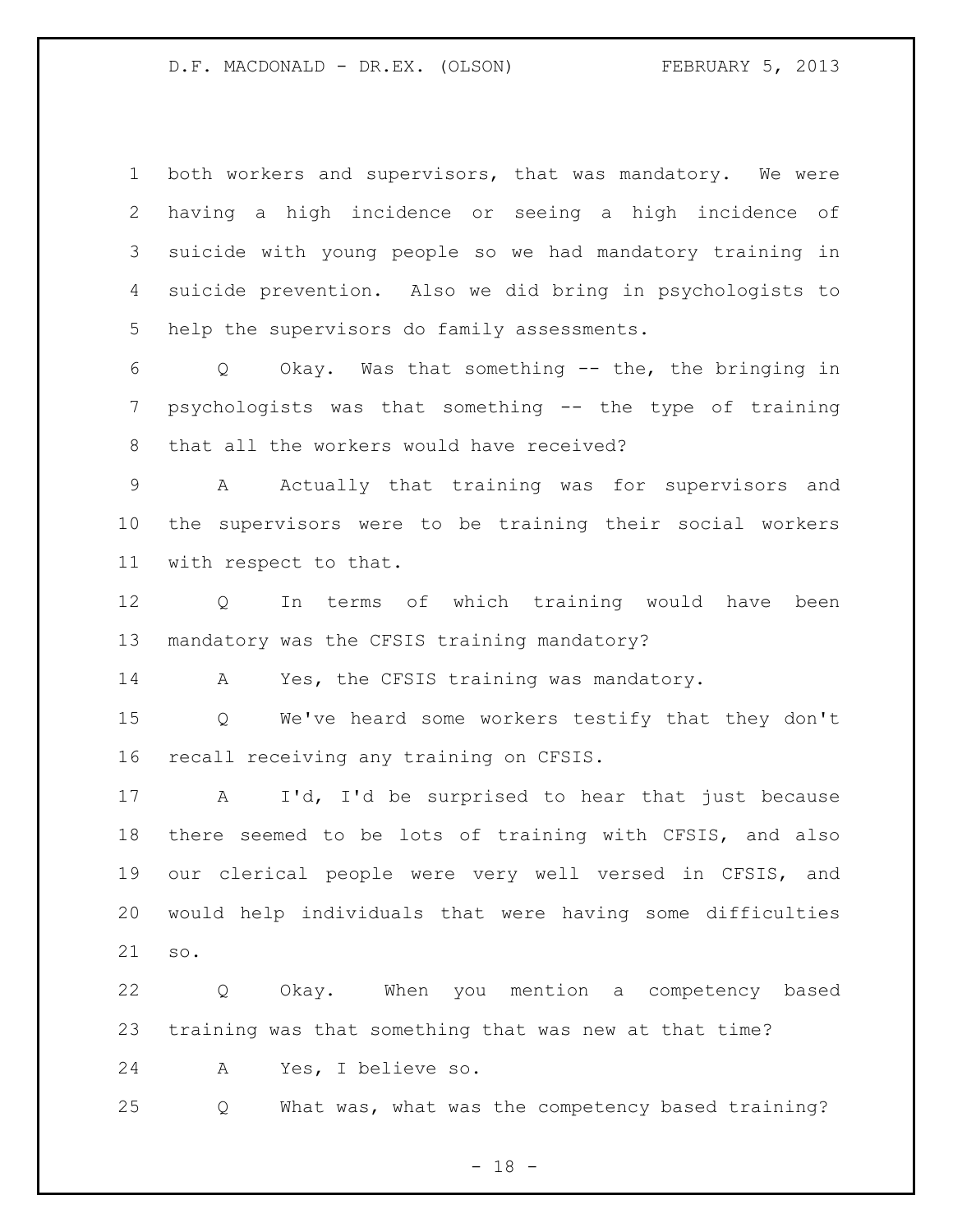A Competency based training was to give people what we call a, a fair playing field, so they would understand what they needed to do in working with children and families, and basically it, it had core modules and looked at different factors causing -- which may cause maltreatment to children, looking at individual or families or environmental factors that might contribute, and the second module, if I remember correctly, was with regards to assessments, and the third was with regards to learning about abuse, and the fourth was about attachment and child development, what roles that they play in child maltreatment, or factors that may cause child maltreatment. Q Was -- we heard workers talk about a core competency training; is, is this the same thing as that? A Yes. Q How long was the program for the worker? A There was -- it consisted of four modules, so I'm not quite sure. I think they went a week at a time, and it was over a number of years. Q So it wasn't all delivered at one point? A No. Q Was there a requirement that the worker would have to have some core competency training within a certain time after starting work? A We tried to have a worker trained within six

 $- 19 -$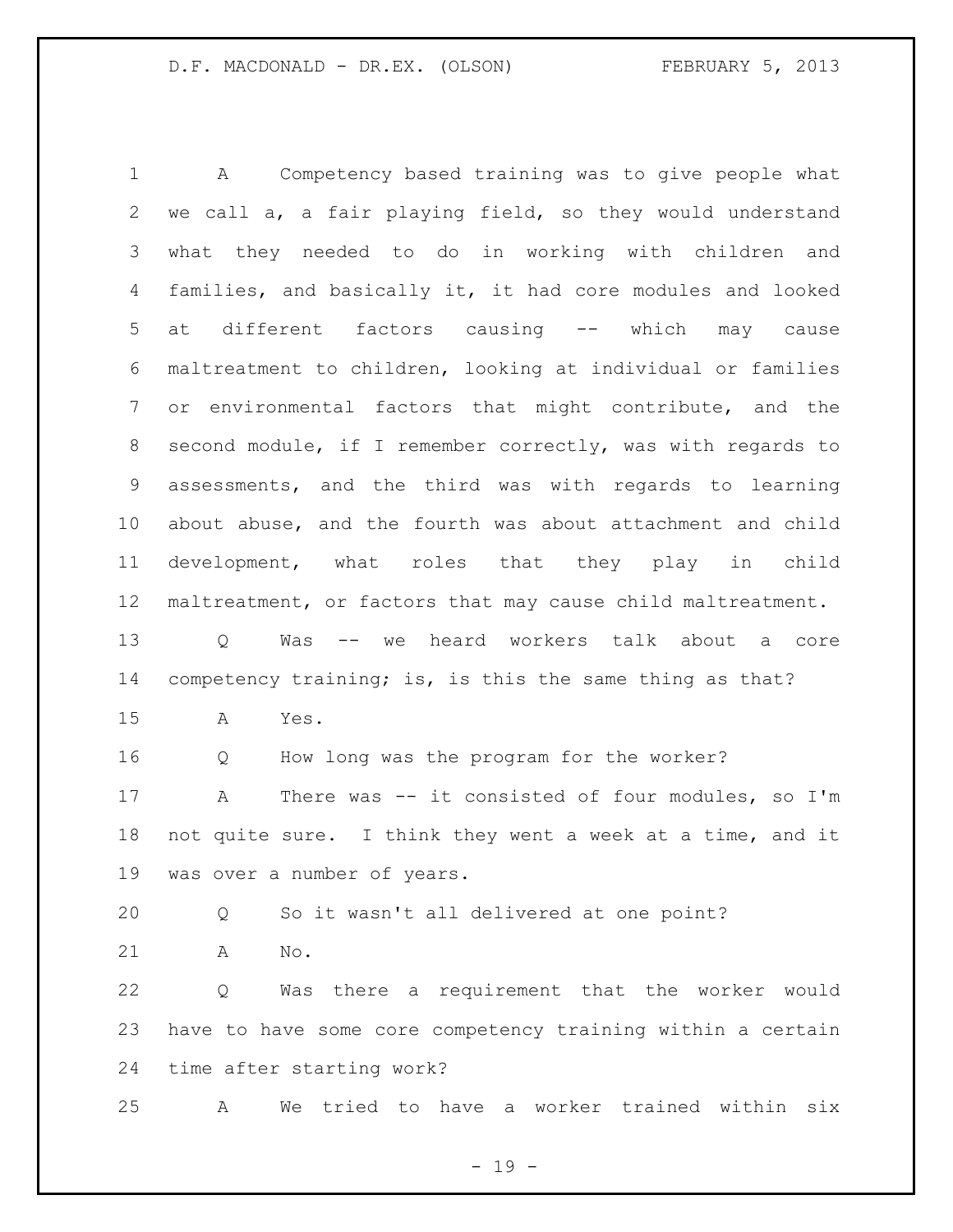months of starting, that -- and it didn't happen because of some issues with lack of training, but we tried to have it done within the first year.

 Q So there were some cases though that you're aware of where workers didn't get that training within the first year?

A That's correct.

 Q Okay. We've heard evidence that workers would often be recruited directly out of school, and wouldn't have any experience in the child welfare system, how to handle a child welfare file, or what was involved; is that something that you were aware of at the time?

 A My understanding is that workers weren't prepared after university, however, Winnipeg did have a number of students that were doing their practicum with us, so they would have been trained on site, but basically coming into 17 the agency, yeah, they wouldn't be well equipped. The supervisors would have had to do some hands on training, and eventually we, we did have orientation and taking workers through that as well.

 Q So the supervisors were in part then responsible for ensuring their workers were properly trained?

A That's correct.

 Q How is it that the supervisors were doing that, ensuring that proper training was received by the workers?

 $- 20 -$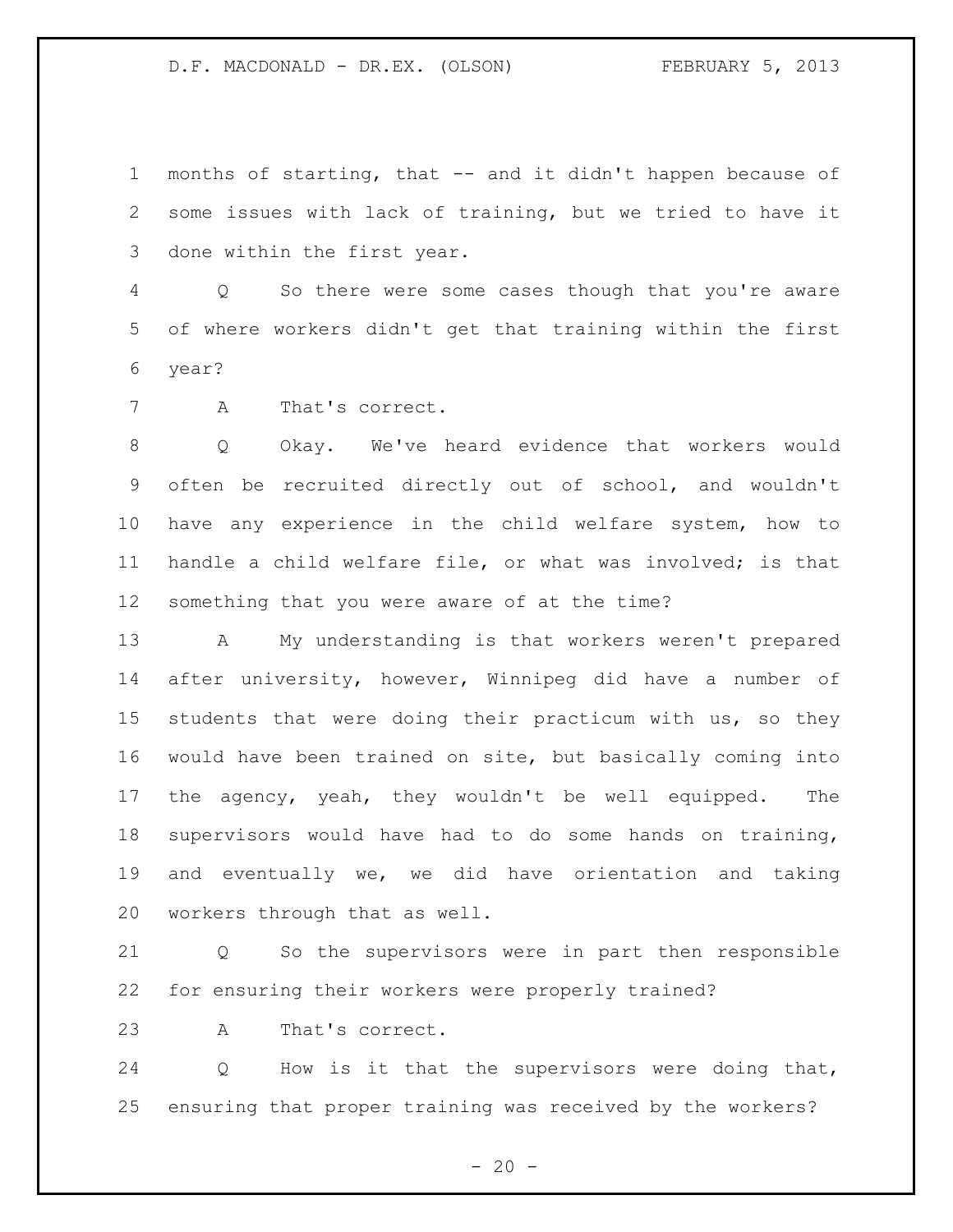A They would have policies and procedures that they had in their units, and they could go over those with their workers, and also could attend different workshops, working with their assistant program managers, and did hands on training. Walked them through their cases, were responsible for any sign-off in their cases, were responsible to have ongoing supervision.

 Q In terms of workshops that would be additional training beyond the core competency component; is that right? Is that ...

 A Well, the supervisors themselves would have had the ability to take the core, the core competency based training for supervisors as well, and again learning from their assistant program managers and working through -- also we would have had either team building days, or days where we had brought in some guest speakers as well, so that they would get the -- what they needed to be able to pass on to their workers.

 Q Was there any auditing of files that workers or supervisors were dealing with or handling?

 A I recall myself and the assistant program managers doing audits on occasion, and also there were -- in 2006 there were face to face audits with all children in care.

Q You --

 $- 21 -$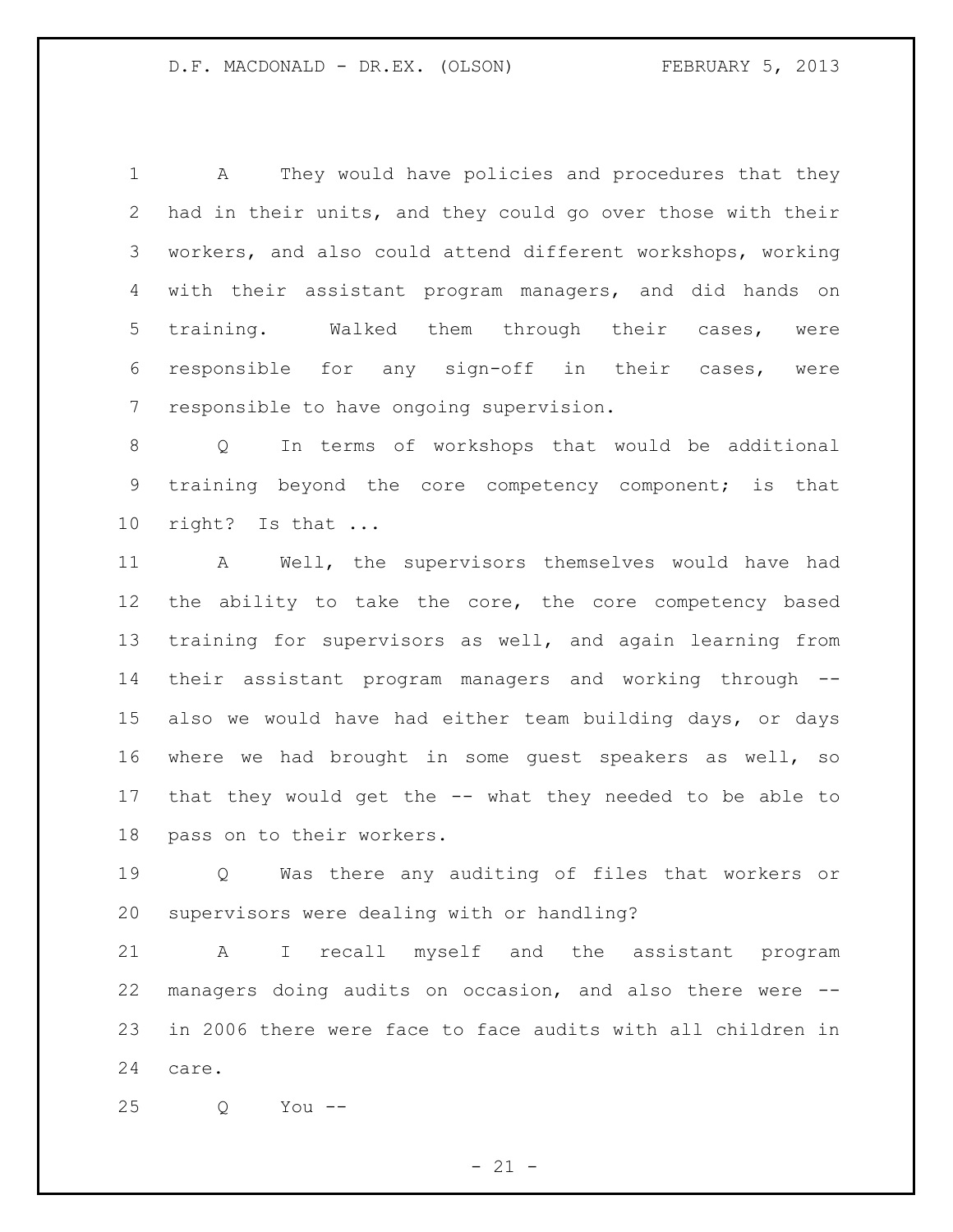1 A And that continued, sorry, on a regular basis.

 Q When you say "face to face audits with children in care" I'm not sure I understand what you're referring to.

 A In 2006 we were, we were asked to -- by government to see -- or by the General Authority to see every child that was in care of the agency, and that has been a standard that has been kept in place ever since 2006, and I think it's routinely done every three months.

 Q Over the period of time that you were a program manager, from '99 to 2003, was there any formal auditing process of files in place?

13 A I'm not sure what you mean by "formal". I know myself and the assistant program managers did have supervisors send us files, we randomly picked files, we looked at them in the boardroom, and we looked at them in 17 -- for compliance with different -- you know, if there was assessments done on the file, we'd almost have a paper trail and we would check off what the file contained, and if there were issues the assistant program manager went back to the supervisor, and then the worker to ensure that there would be some compliance with the files.

 Q That's something that you did yourself, you did some of that auditing?

A Yes, I did.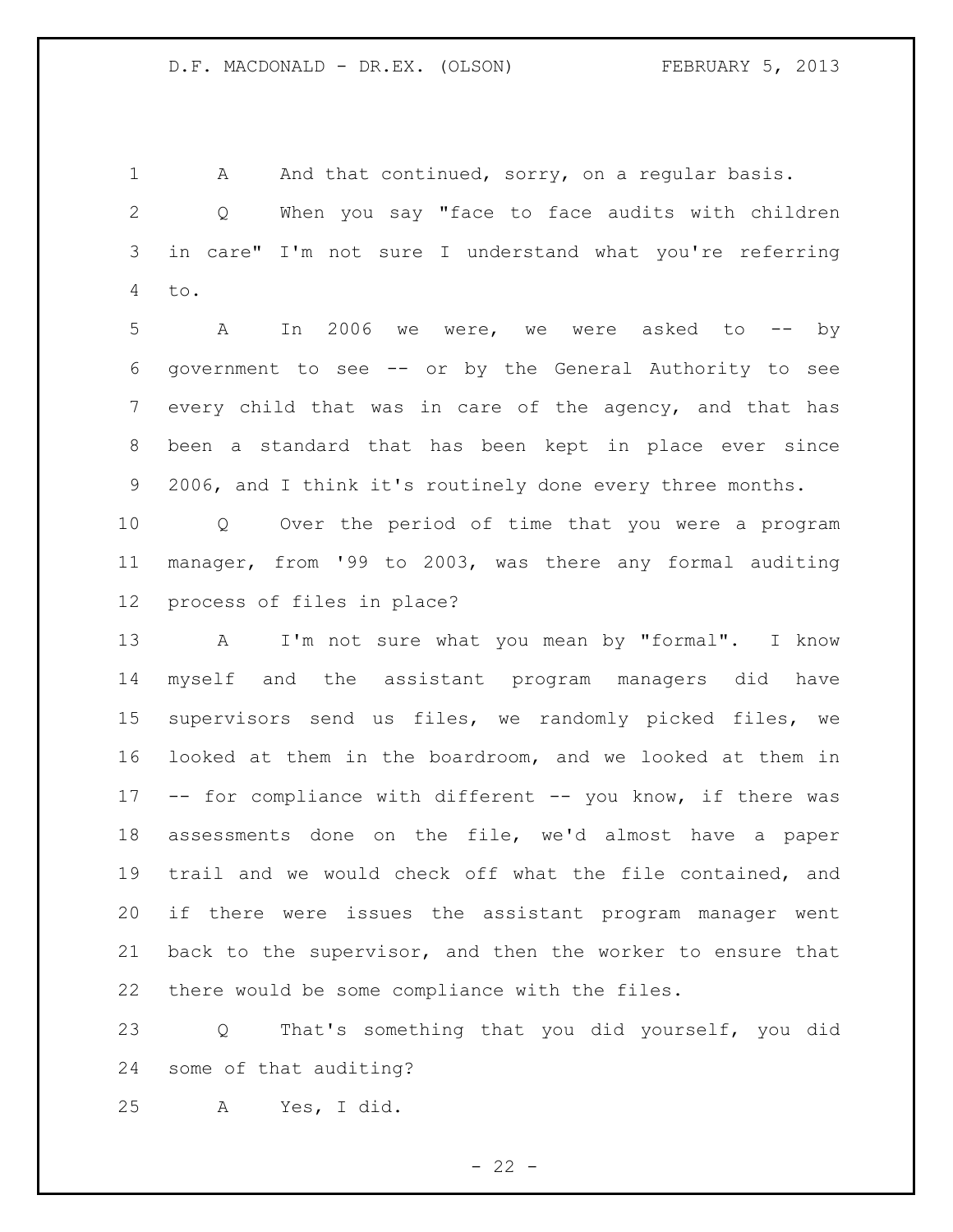Q How frequently?

 A I would -- I'm not quite sure. I remember about three or four times doing that. Another function of compliance is when we were looking at any sort of file, or for instance if a worker ended up going to court, and had to do court particulars that would be a form of an audit with the lawyers giving us feedback, or even the judges giving us feedback. If a child was to be made a permanent ward that worker had to come before a, a committee to tell us the steps that -- or the plan and the steps that have taken place for us to get to the point of making the child a permanent ward, so there were some compliance pieces as part -- normal compliance pieces as part of a case.

 Q You're talking about -- that, that would signal that file was done properly, because it was going to court everything had to be -- all the ducks had to be in a row?

A Checks and balances that we would have.

 Q Okay. That, that wasn't actually a formal auditing process though?

A No.

 Q Was there -- were there any other quality assurance processes in place during your, your employment as a program manager in that period of time, '99 to 2003? A They did have a program or a quality assurance

program for a very short period of time, but with respect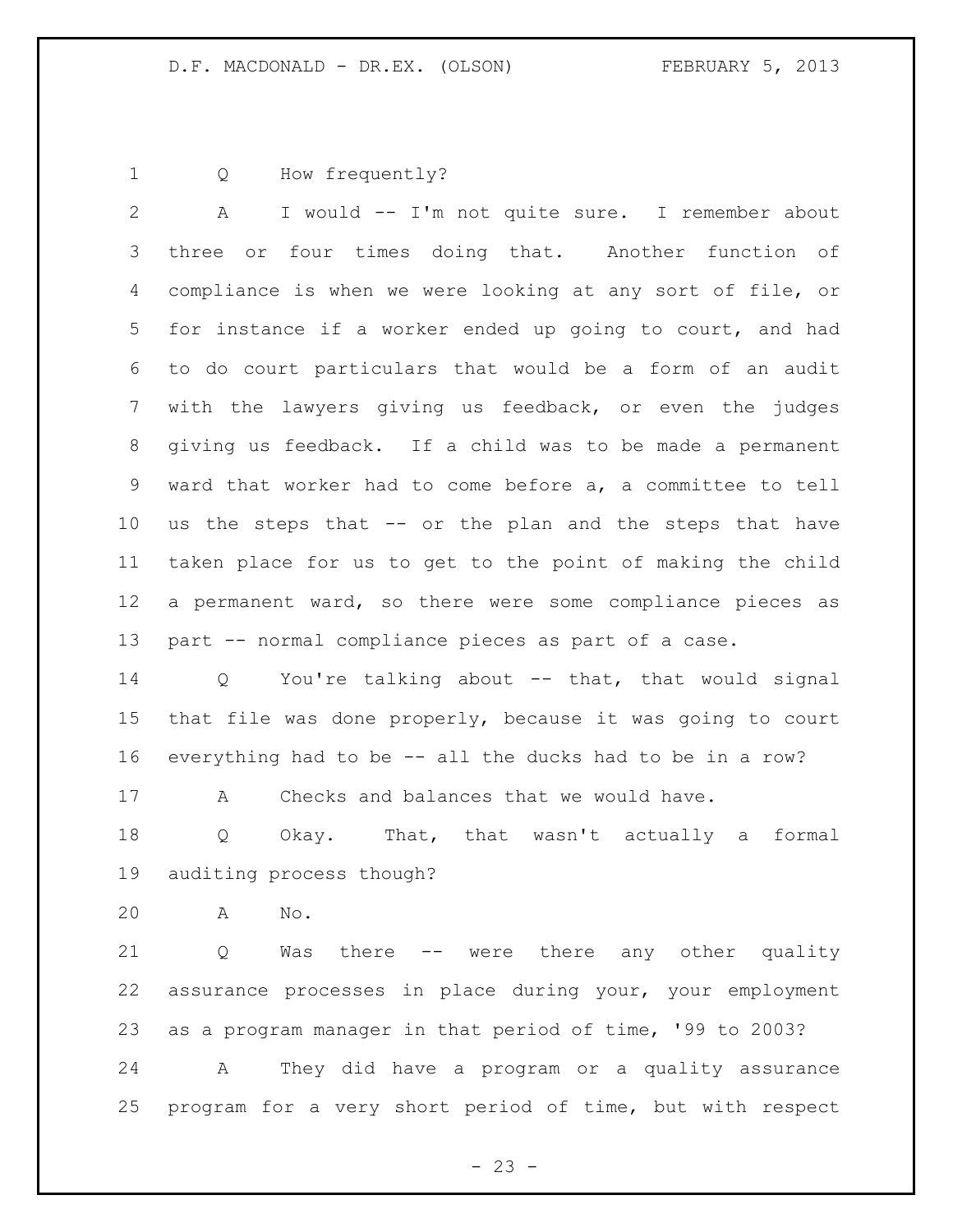to quality assurance in the program that I was involved with I think we would say it was a part of everything we 3 did, and I described about going to court, or, you know, even to do a family support agreement there had to be a plan drawn up. If we needed placement for a child a social history had to be developed, so there were some checks and balances, or we saw quality assurance was almost a part of everything we did.

 Q Who, who in the chain of command would have been responsible for ensuring that individual workers were complying with policy and procedure, and standards in terms 12 of, you know, meeting with clients and making recordings on files, and that type of thing?

 A That would be the supervisor, and then the assistant program manager, and myself as program manager.

 Q Okay. When we've -- we've looked at the files and I'll just -- an example of one would be Ms. Chief- Abigosis' involvement in November of 2000. The, the report writers were fairly critical of the lack of contact with the family, or file recordings, or notes, and that seems to have -- the work seems to have been approved by the supervisor in that case; is that, is that the type of -- I'm just wondering how would that -- how could that happen in the normal course with the supervision that was in place?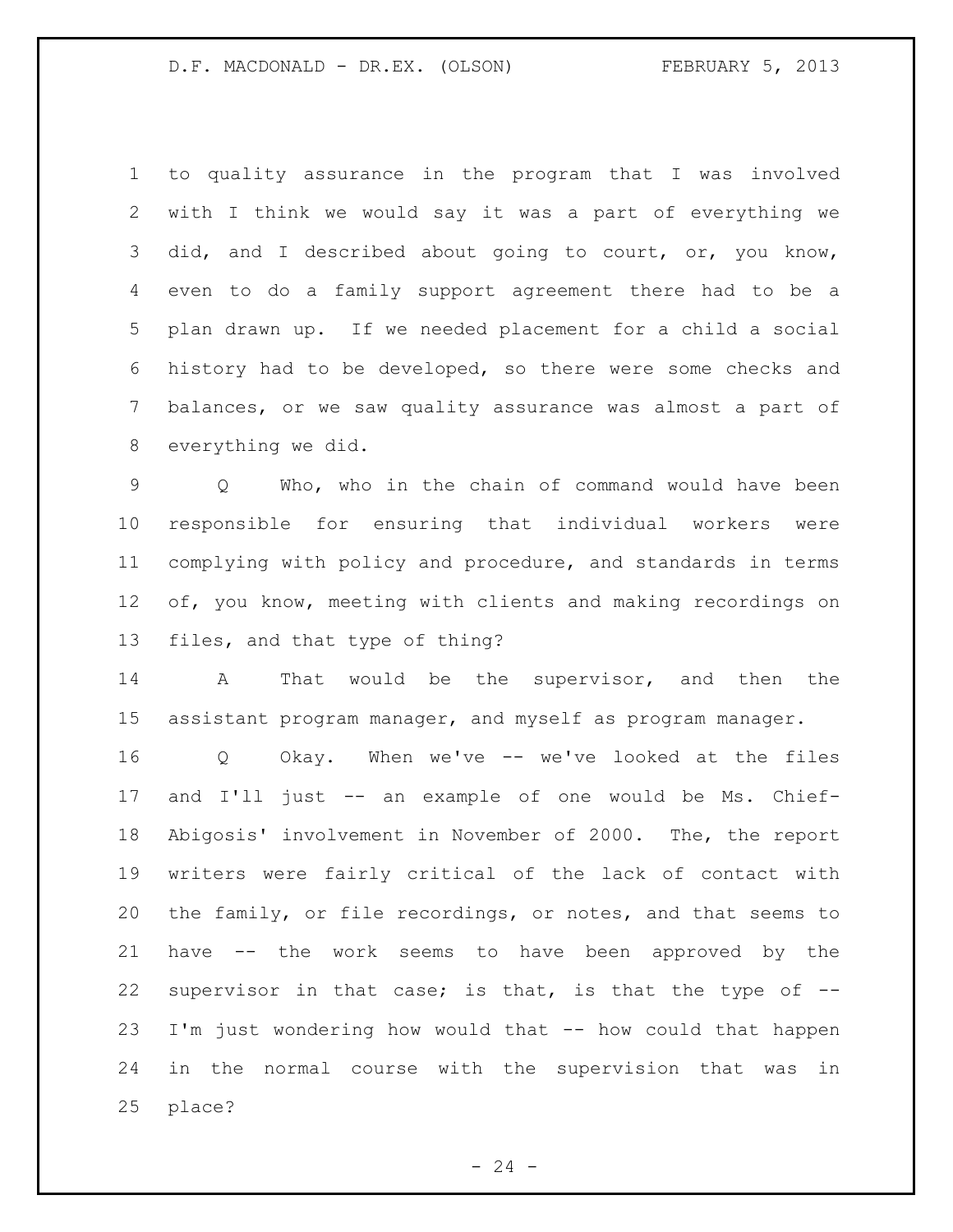A I'm not sure how that could have happened with the supervision that was in place. Certainly knowing the -- both the supervisors that are attached at that point in time I'm surprised that it would have happened. Usually there's a sign-off by the supervisor so. Q Would that be an example of work that didn't meet or comply with your expectations as a program manager? 8 A They wouldn't meet my, my expectations, no. Q And you mentioned that workers and supervisors would be expected to comply with policies or standards that were in place? A That's correct. Q What -- we haven't seen an example of a policy, for example, for CRU over that period of time, or Intake, was there something in particular that they would refer to? A For Intake? Q For Intake. A There was a policy manual that was put together when we first came into the program that was fairly detailed. Q Is that -- yeah. Can you put 19625 on the screen. Is this the manual that you're referring to? A Yes, it is. Q Okay. This -- and we've seen a lot -- we've,

 $- 25 -$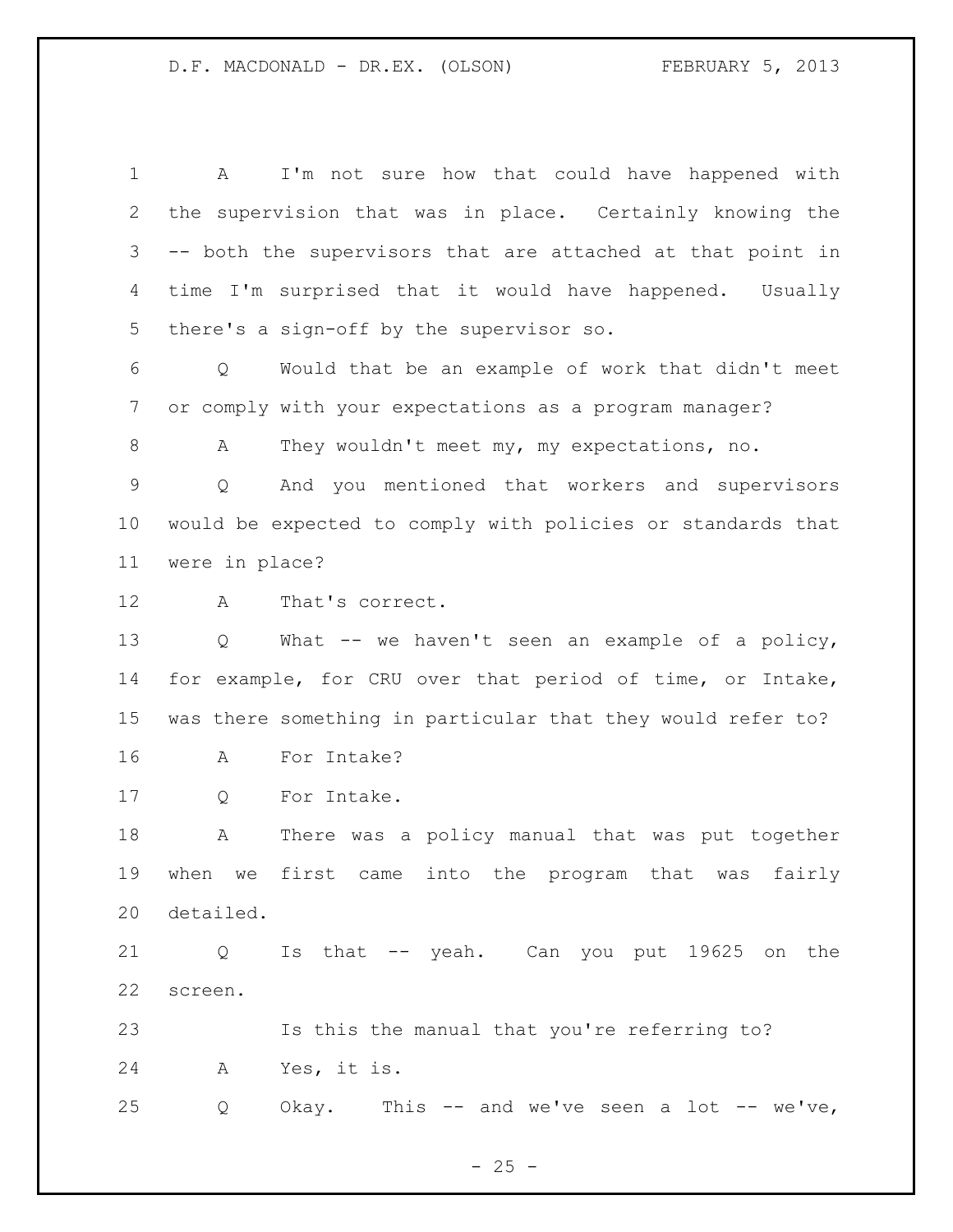we've heard a lot about this particular document. Can you just explain what it is.

 A As I said basically when we were setting up the program in '99 Wanda Warren had gathered lots of information together based on standards, based on policies and procedures that we would have had in the other areas, so we put them together so that the workers and supervisors would have basically had a prototype of what to do with a case when it came to their attention.

 Q On this document if we scroll down a little bit it's dated July, 2001; is that when this document would have come out and been in use?

A I believe so, yes.

 Q So it was -- this manual then was intended to -- by direction to workers and the supervisors as in terms of how -- what they should be doing in Intake?

A That's correct.

 Q And Intake would include then Tier 2, what we've heard described as Tier 2 Intake?

A Yes, it would.

Q And CRU, the Crisis Response Unit --

A CRU is just coming into being around that time.

Q That was a new program?

A Um-hum.

Q The same thing with After Hours?

 $- 26 -$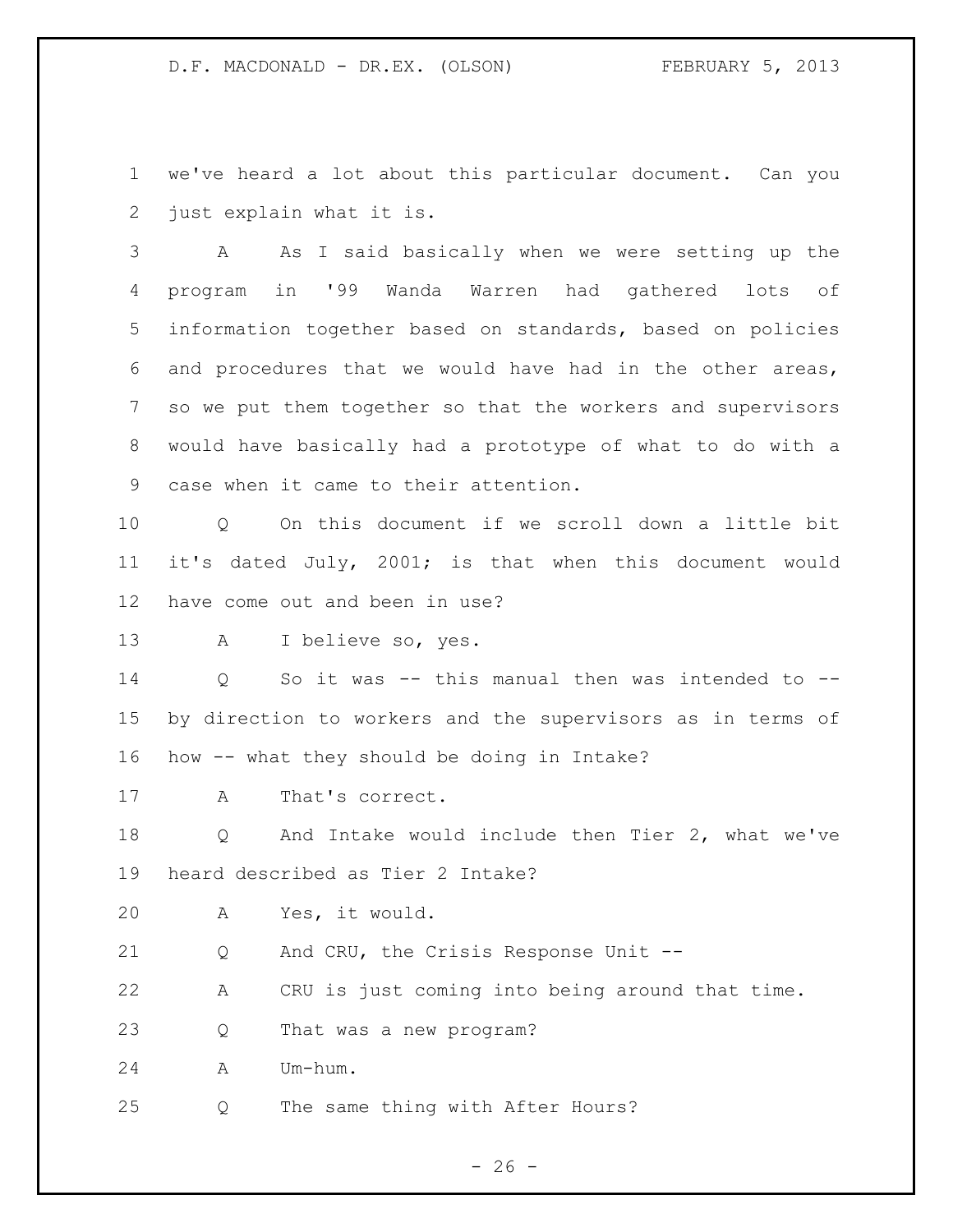A Yes, but After Hours wasn't a new program.

 Q Okay. Just prior to CRU coming in how, how did it -- how did intakes occur?

 A We started in '99. When it was area based most of the areas had their own intake departments. When we were programmed based in '99 we came together working out of 835 Portage, and they did have what was called -- I think they just took turns rotating through screening, that means all the incoming calls that were coming. There was about -- I don't know, there were six or eight social workers that would take turns doing it. That didn't seem to be workable, there was some confusion at the administration level, at 835 Portage they didn't know where to put calls through, so basically what they came up with was the concept of the I guess Crisis Response Unit and created CRU, so they had I believe two supervisors in two units taking all the first incoming calls.

Q And that was originally what CRU was doing?

A That's right.

 THE COMMISSIONER: And what year did CRU come into existence?

THE WITNESS: I would say about 2001.

 THE COMMISSIONER: About the time of this document?

25 THE WITNESS: Pardon me?

 $- 27 -$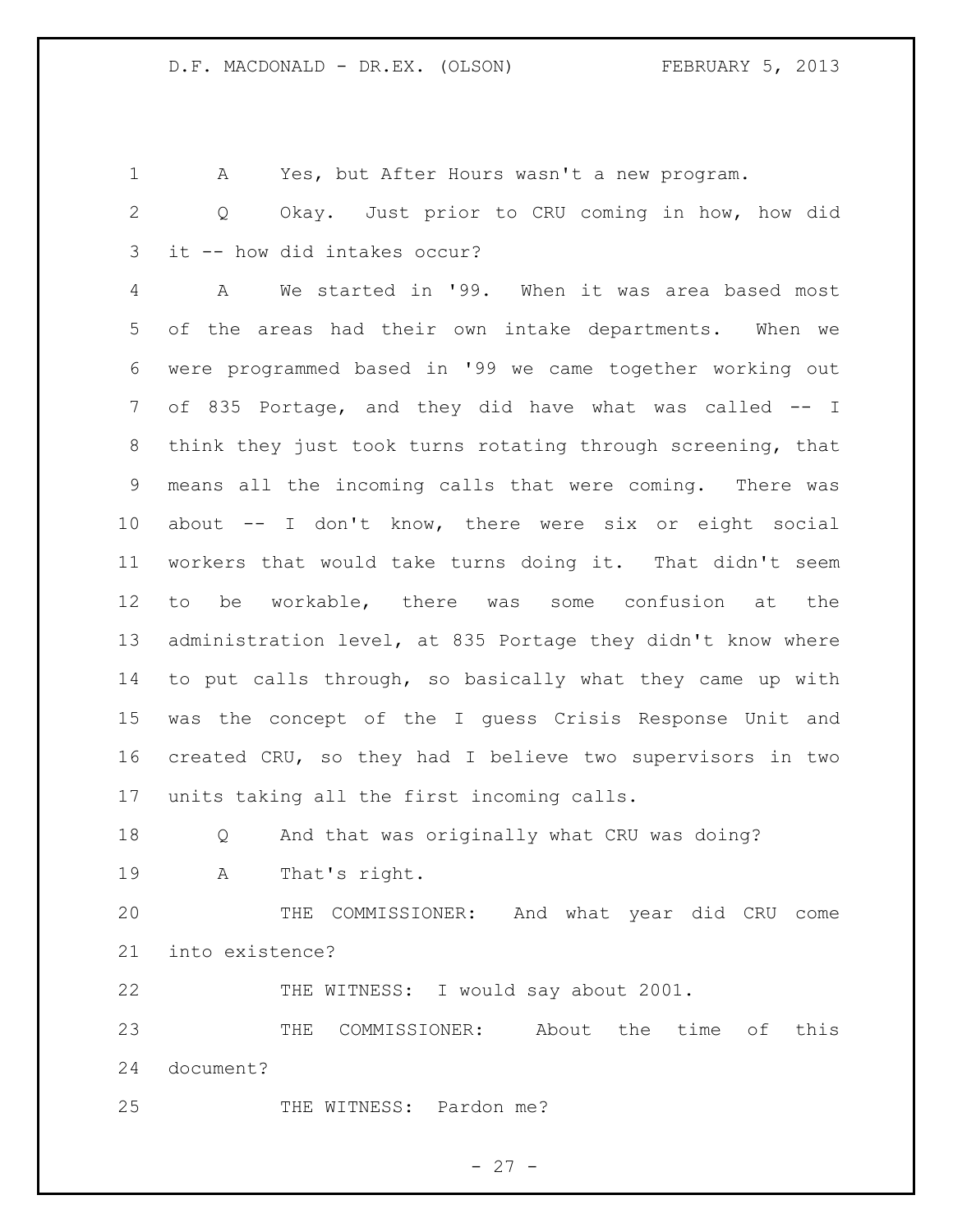THE COMMISSIONER: About the time of this document? THE WITNESS: That's right. BY MR. OLSON:

 Q I'm going to ask you more questions about this document, but I just want to ask you a few questions about a letter that's at page 36150, from Commission disclosure 1757. This is a letter dated March 22, 2002 from you, as the program manager, to all agencies, supervisors, program managers, and assistant program managers to share with staff.

 Can you explain what this -- is this -- this is a letter that you wrote?

A Yes, I did.

 Q Can you explain what the purpose of this letter is, what it's trying to convey?

 A It just looks like Barb Klos has accepted the position of acting supervisor, so ...

 Q Maybe, maybe if you can bring that -- the rest of the document on the screen, it would be helpful. That's good.

 A It's just describing how other -- changes at CRU and who the new supervisor is.

Q Okay. Where you wrote:

 $- 28 -$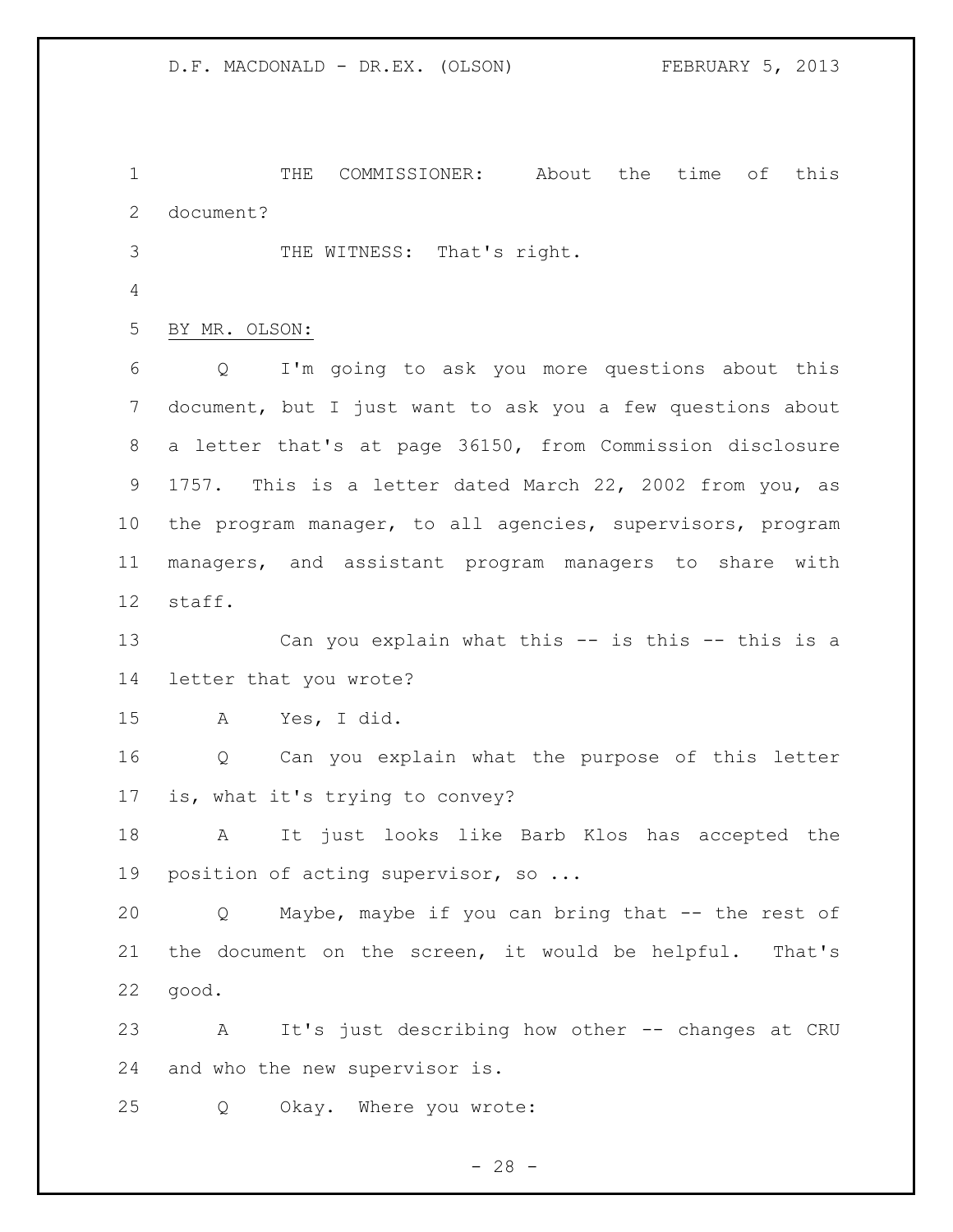"CRU now concentrates on thorough 2 telephone screening, files continue to be opened at CRU but now go immediately to Intake for follow-up." A That's right. Q Is that how CRU was primarily operating at the time as a -- A Yeah. Q -- telephone screening -- A Yes, it was. Q Okay. So in terms of doing fields, going out on calls was CRU doing that as well at the time? A Not at that point in time. They eventually did. Q That's something that developed at a later point? A That's correct. Q Do you know when that developed? A No, I'm not sure. Q Was that during your tenure as program manager over that '99 to 2003 period? A I, I can't recall. Q Do you know why the change was eventually made to have CRU workers go out on calls? A I believe they felt that CRU could handle some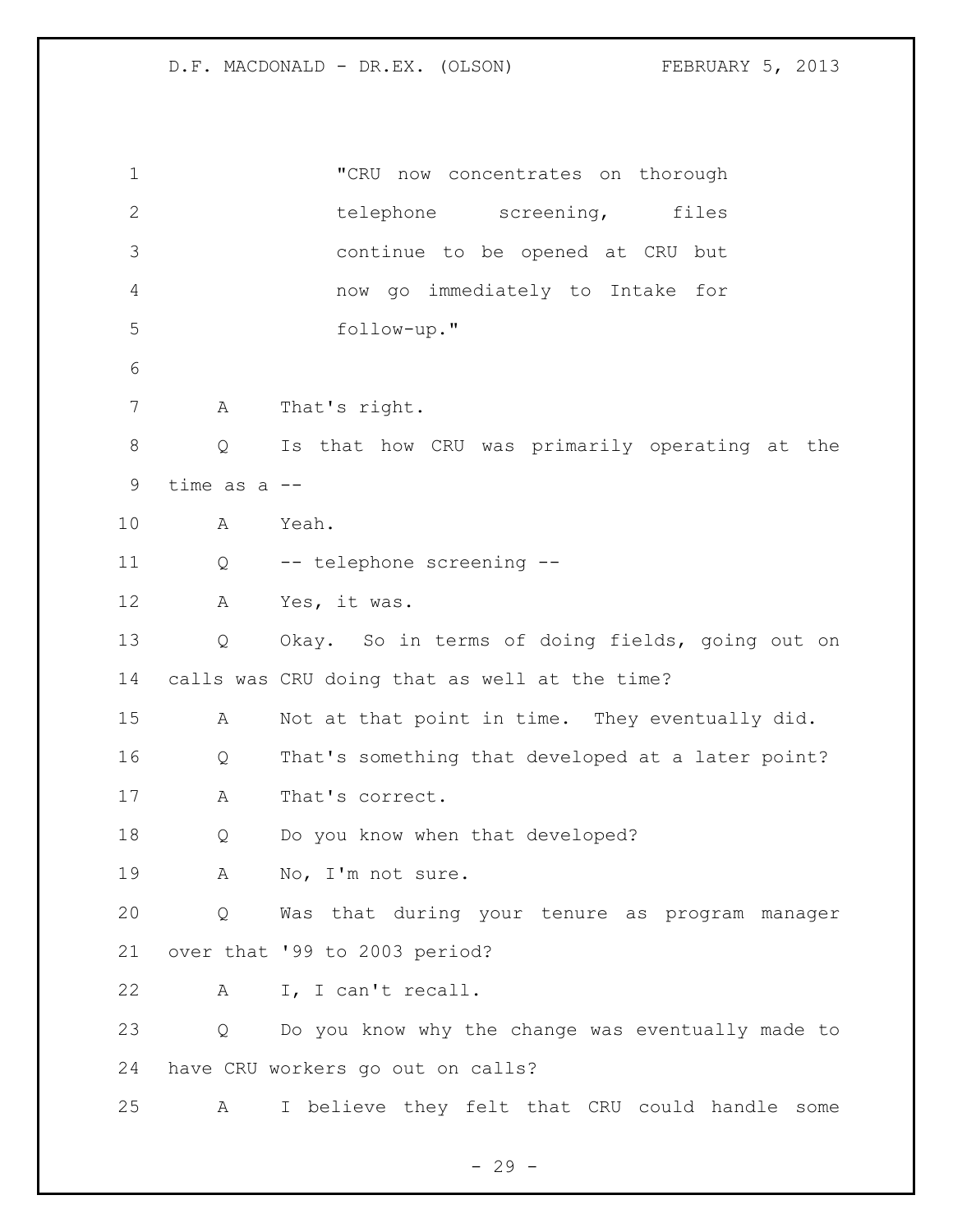| $\mathbf 1$    | emergencies, rather than just accepting -- although they    |
|----------------|-------------------------------------------------------------|
| 2              | had to be there to accept all the incoming calls they felt  |
| 3              | they could also do some fields, as they would call them.    |
| 4              | That's my recollection.                                     |
| 5              | Did you have any input into the decision to add<br>Q        |
| 6              | that as a part of CRU's role?                               |
| $\overline{7}$ | Did I -- pardon me? Again.<br>A                             |
| 8              | Did you have any input into that decision?<br>Q             |
| 9              | If it occurred during our time I would have had<br>A        |
| $10 \,$        | input into it with Rhonda Warren.                           |
| 11             | Q It's not something you have a recollection of             |
| 12             | now?                                                        |
| 13             | Not at this point I don't.<br>A                             |
| 14             | Okay. When, when a file would come into CRU, a<br>Q         |
| 15             | new referral would come in, what, what did you expect, and  |
| 16             | again I'm just talking during that period of time? What     |
| 17             | did you expect a CRU worker to do?                          |
| 18             | To gather the -- first of all assess risk, any<br>A         |
| 19             | immediate risk to the child, and then to gather             |
| 20             | information, decide what needed to be done, if there was    |
| 21             | immediate risk to the child to ensure that somebody went    |
| 22             | out right away. CRU also received a number of calls just    |
| 23             | for information only, so they, they may be gathering that,  |
| 24             | they may be referring people to other resources and closing |
| 25             | cases.                                                      |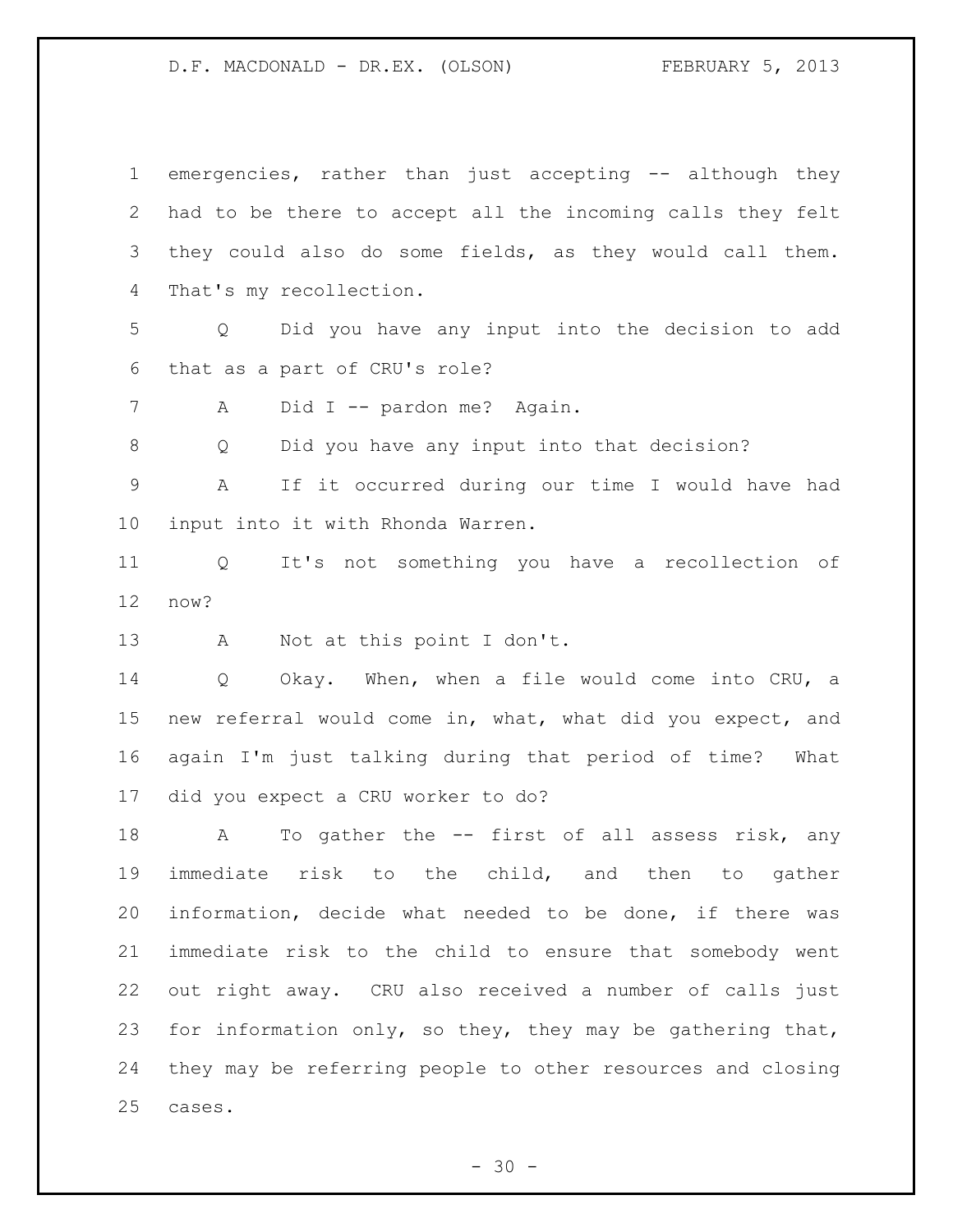Q So not every call that a CRU worker would get would be something that would be a high priority? A No, there's a lot for information only. Q A wide variety of calls? A That's correct. Q When you say assess immediate risk what are you referring to? A The immediate risk of the child. If the child was in immediate danger. Q Immediate danger to the child? A Yes. Q And is that something different than long term risk or safety? A Yes. Q And assessing the safety or the long term risk of the child was that something you'd expect the CRU workers to do? A No, I would expect them to assess immediate risk to a child, and, and usually in the long term would be going to Intake. Q So Intake's function then was to address the long term risk issues? A That's correct. Q And address them as necessary? A Yes. More, more than likely though if there are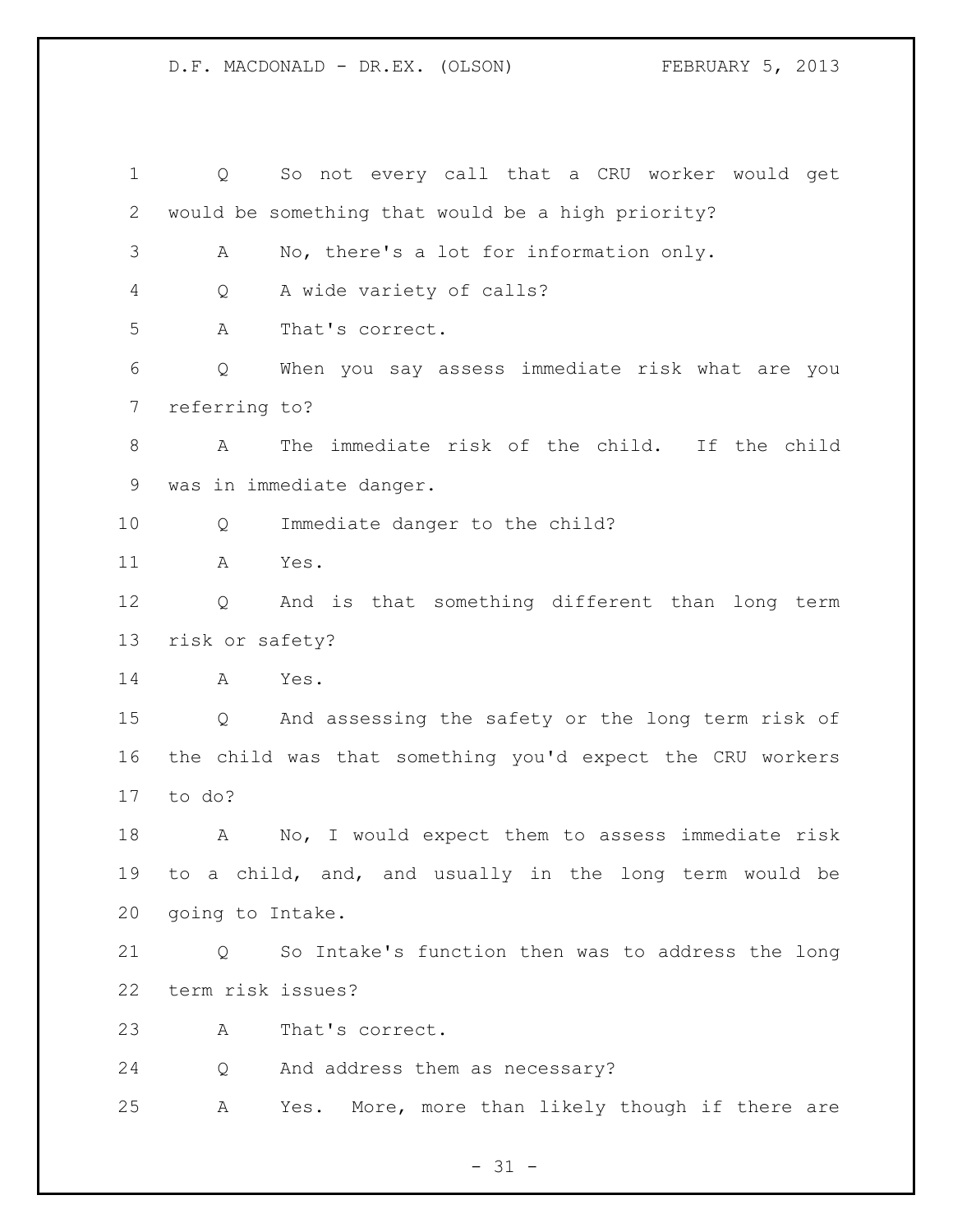long term risks they would be transferred to Family Services.

 Q Right. That was how the program was designed to work?

A That's right.

 Q In terms of gathering information we know that a lot of -- when calls would come in there would often be pre-existing files that Child and Family Services had on the family or the child.

A That's correct.

 Q What did you expect the CRU workers to review in terms of the prior history?

 A Well, it would depend if they ended up getting a phone call where a child was at immediate risk, I, I would expect them to attend to that child. If they were getting phone calls they would be gathering information. I would expect that they would be looking at all the information. For instance, if the file opened and closed in Family Services, or how long they had been involved with Family Services. I would want them to review all the history --

Q Okay.

A -- with regards to a family.

Q You'd want CRU to review that history?

A Yes.

Q Even if it was a lengthy history?

 $- 32 -$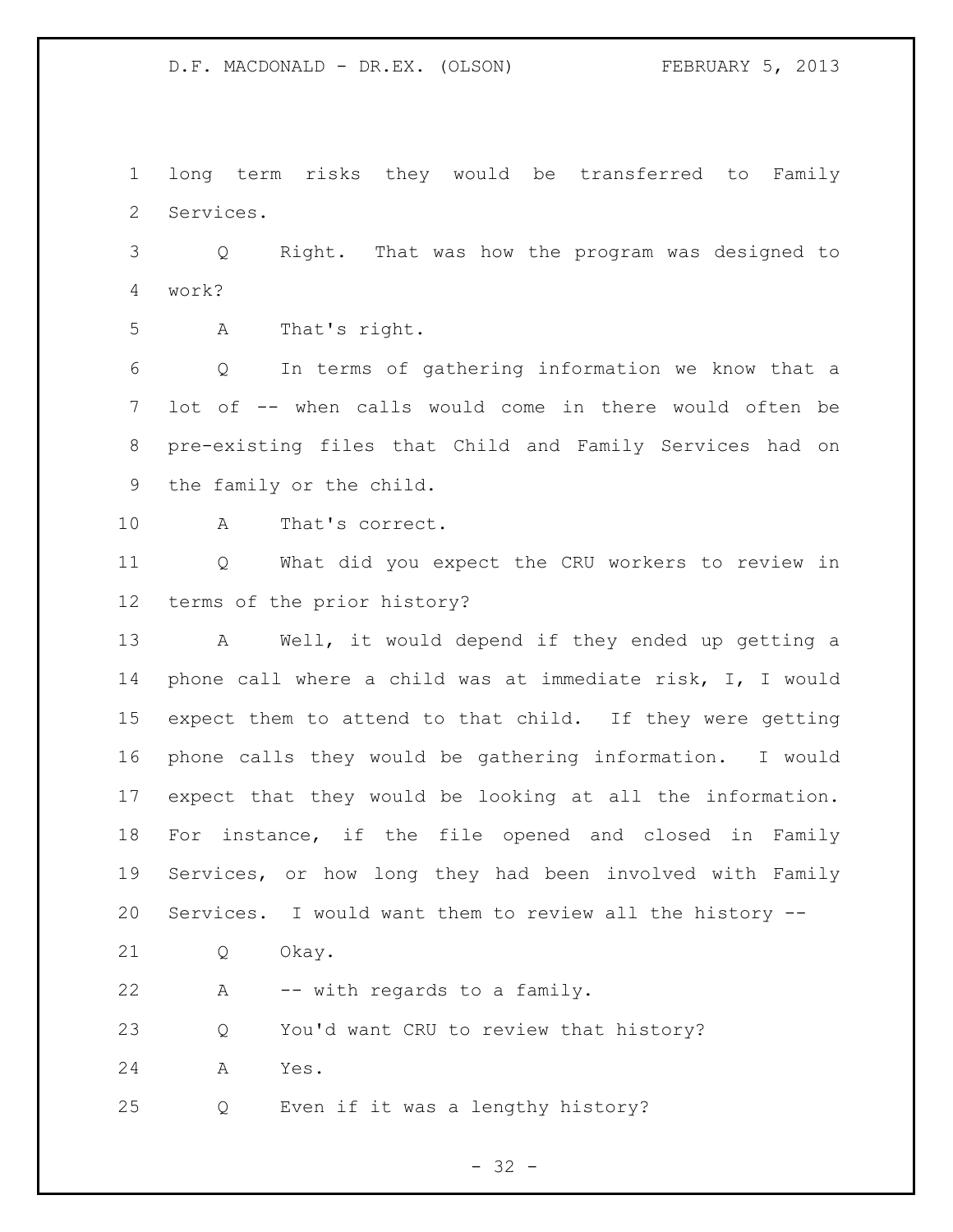A Yes, I would.

 Q That would have been the expectation at the time? A That's correct.

 Q Okay. You said if there was immediate risk you'd expect them to respond to immediate risk. Where does reviewing the history fit into that?

 A Well, I would expect if the child was at immediate risk they would go out and attend to the child, but once the child was safe, when they came back, and were deciding whether that case would be transferred either to Intake or to Family Services then I would expect them to review the history.

 Q Early on you said CRU wasn't actually going out and doing fields.

A Um-hum.

 Q In those early days would CRU -- then if they determined there was an immediate risk pass the file on to Intake?

A That's true, yes.

 Q And then Intake would be expected, I take it, to look at the entire history and deal with the safety issues?

A That's an understanding, yes.

 Q Okay. Was that your expectation at the time? A Yes, it was.

Q What is it about -- I mean you expect the workers

- 33 -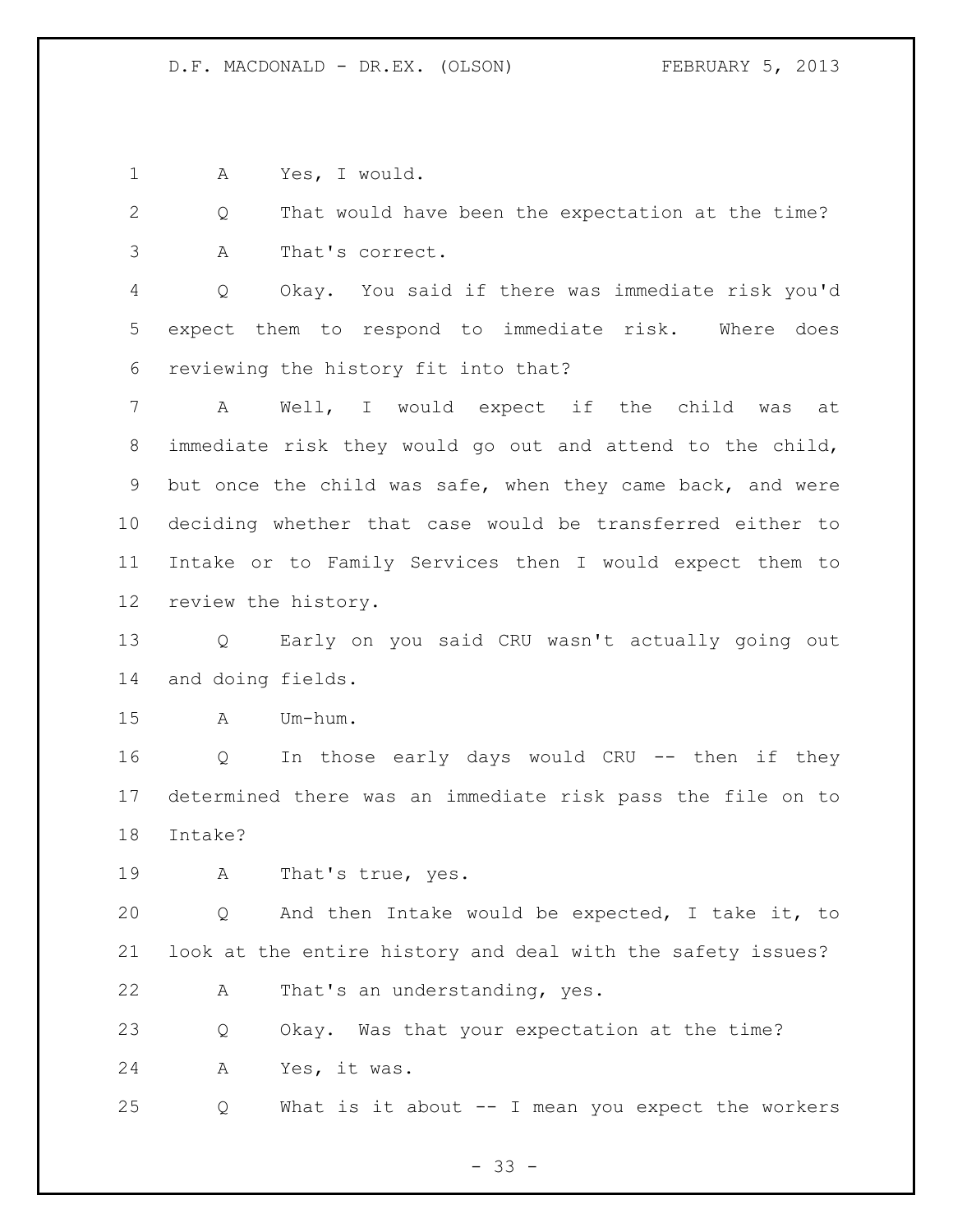to go back and look at the entire history; what is it about history that's so important?

 A Well basically history will tell you how many times the file may have been opened and closed. They would tell you what the problem areas are, and how they've been addressed. They would tell you about the support system that a family may have in place, they would tell you any of the resources, family resources, that Intake or CRU may be able to call on to help support the family, but more importantly it would be to see the issues that were being dealt with, and, and how they were supported, and how they were corrected.

 Q Okay. So if a call came in, for example, disclosing a child welfare concern, and the family had no history, it might be treated somewhat differently than a family with a lengthy history of involvement?

 A Again it would depend on the risks to the child. Q Right, right. Okay. In this case we know that Phoenix's parents both had -- that Samantha Kematch and Steve Sinclair both had lengthy histories with the child welfare system, both as permanent wards; is that sort of history something that would be very important for workers to be aware of when they're involved in the file?

A Yes, it would be.

THE COMMISSIONER: When they were involved in

- 34 -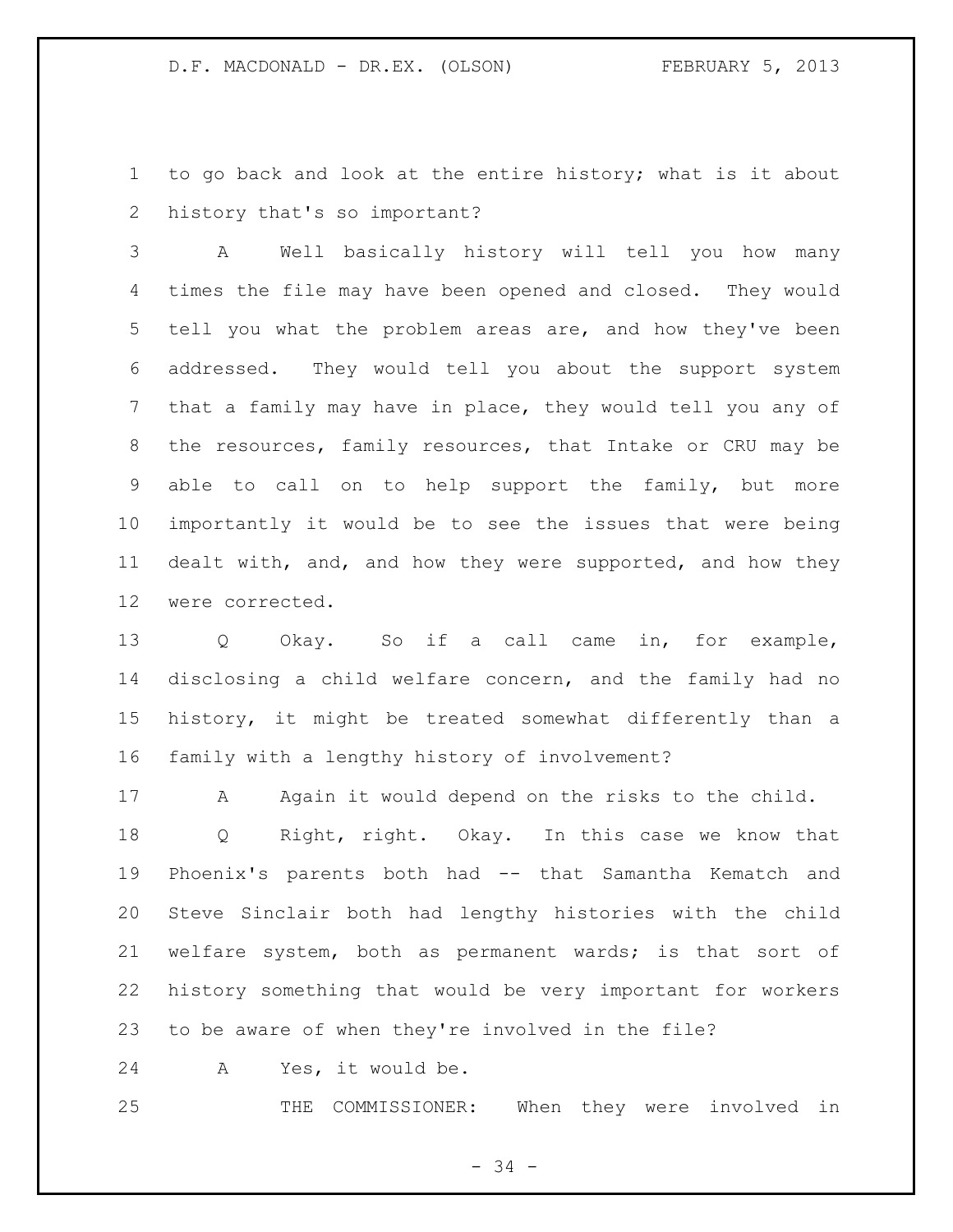what? MR. OLSON: In the file. THE COMMISSIONER: Phoenix's file? MR. OLSON: When we say Phoenix's file it could be Steve Sinclair's file or Samantha Kematch's file, but a file involving Phoenix Sinclair? 7 THE WITNESS: That's correct. BY MR. OLSON: Q The, the reports that -- the case specific reports that came out following Phoenix's death they generally indicate that service was provided by the agency on a crisis basis, crisis response basis; is that an accurate description of how it appears things happened in this case? A Yes, that was how it appeared. Q Was that type of response unusual, was, was CFS -- was it unusual for CFS to provide a crisis based response, crisis management response? A Again it would depend on the case. I'm surprised that there's a lot of history in the case that it wouldn't have remained open. Q Right. I mean to a, to a lay person when you look at the file you look at Ms. Kematch's history, Steve Sinclair's history, where they're involved you would expect

 $- 35 -$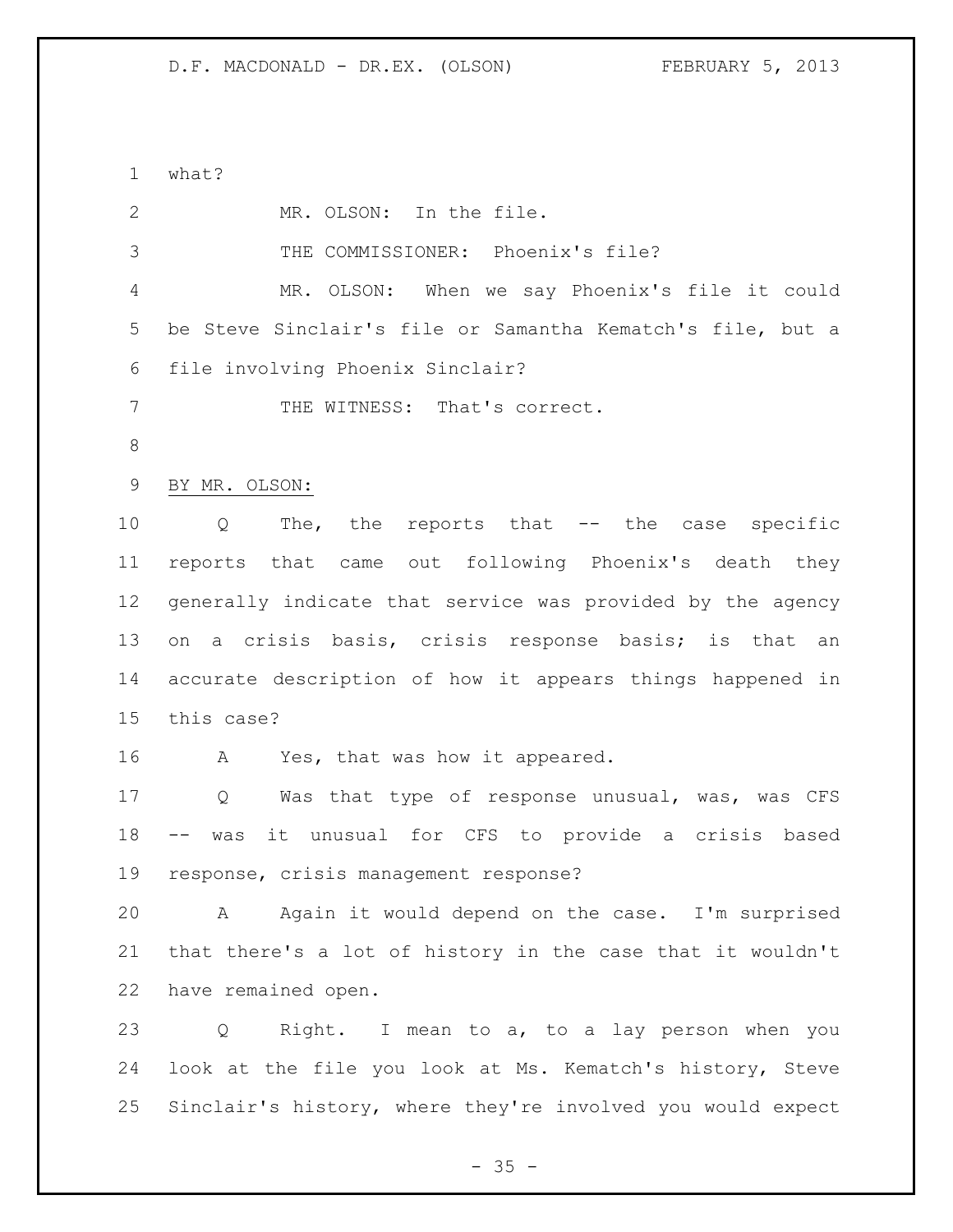that CFS would have a, have a long term involvement with a, you know, a regular worker, but here we see a number of workers, a number of closings on and off.

A Yes.

 Q Was, was -- what would have your expectation, first of all, have been in a case like this?

 A Looking at the case I would have reviewed the history. It looked like they, they didn't have many supports in place, and I would have expected that it would have been open long term in Family Services.

 Q So there wouldn't -- you wouldn't have expected there to be a number of openings and closings in a case like this?

A That's right.

15 THE COMMISSIONER: That is to say you would have expected there to be continuity in, in -- when you went to the file you'd be able to see all the openings and closings on the, the father's file and the mother's file, you get that information on making your search?

20 THE WITNESS: That's correct.

## BY MR. OLSON:

 Q And just, just to be clear what, what I'm understanding you to say is here we know there were a number of different workers involved, the file was opened,

 $- 36 -$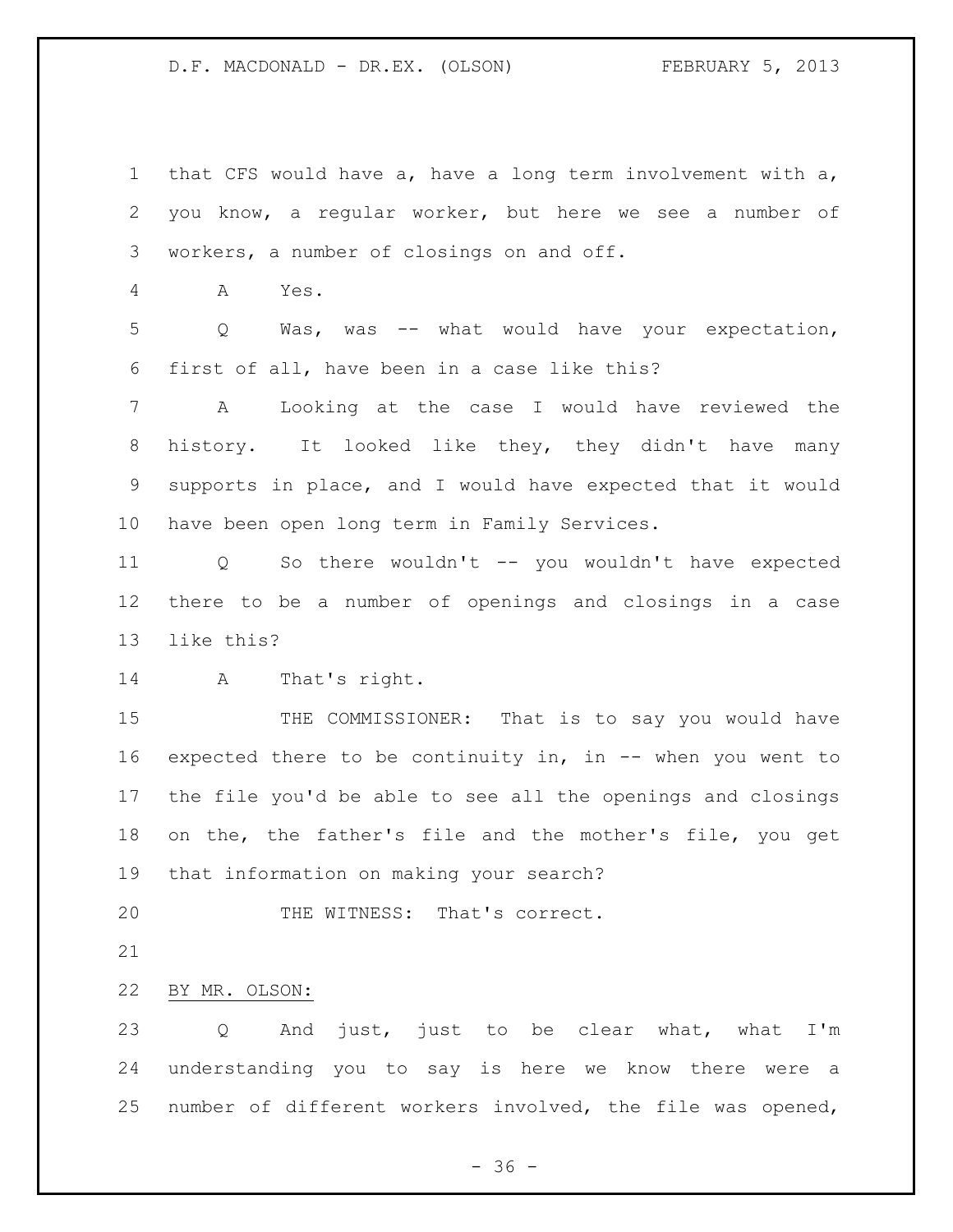you know Phoenix had something in her nose, or --

A Right.

 Q -- there was a drinking party, or, or whatever else the issue was, there'd be a different worker each time going out. The immediate problem would be addressed and the file would be closed shortly after that, that's how 7 this file actually worked; right?

8 A That's correct.

 Q And what you're saying is in a file like this what you would have expected to have happened was CFS -- there would have been a Family Service worker on a long term basis working with the family, however it looks at the time?

A That's correct.

 Q That is -- okay. Do you -- is there, is there any importance to having a continuity of service where there's, you know, one Family Service worker, or there might be a change, but a fairly consistent Family Service worker over a period of time?

 A I think that's what we would strive for is to see one social worker involved with, with the family.

 Q And why would that be something that you'd want to strive for?

 A Because it's -- social work is all about relationship building, and I think it's really important

- 37 -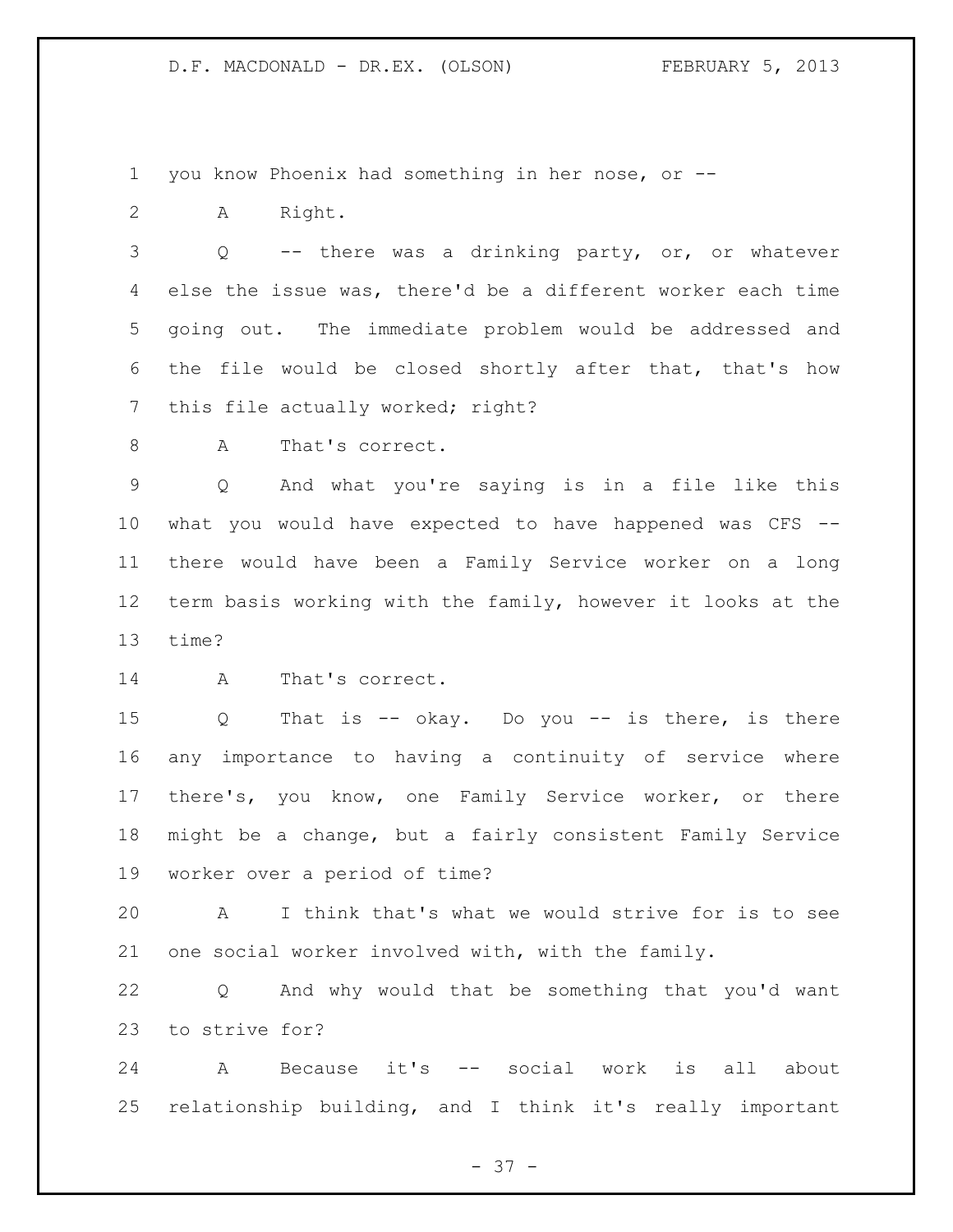that, you know, one social worker be able to work with the family, get to know the family, be able to put in the resources that's required. I think that's what we strive for is best practice.

 Q Right. Do you have any insight as to why that didn't happen in this case, why there were so many different hands on the file?

 A Well, it looked like every crisis that had come up it was handled and dealt with, and then just closed off, and wasn't transferred long term to Family Services. I don't know why that would be. I must go back to Family Services, too, to say I'm not quite sure. It looked like 13 there was a very good plan developed, but it, it ended up -- or the case ended up getting closed, and I'm not quite sure why that would have happened.

 Q Was there anything happening in, in the agency at the time that would lend itself to the file being dealt with the way it was, rather than the way it ought to have been, the file should have been?

 A I think there because of all the massive changes that were going on with coming into government, and AJI, there was an awful lot of turnover in staff, and I think that may reflect to the fact that there were so many workers involved in this case.

Q A constant staff turnover?

 $- 38 -$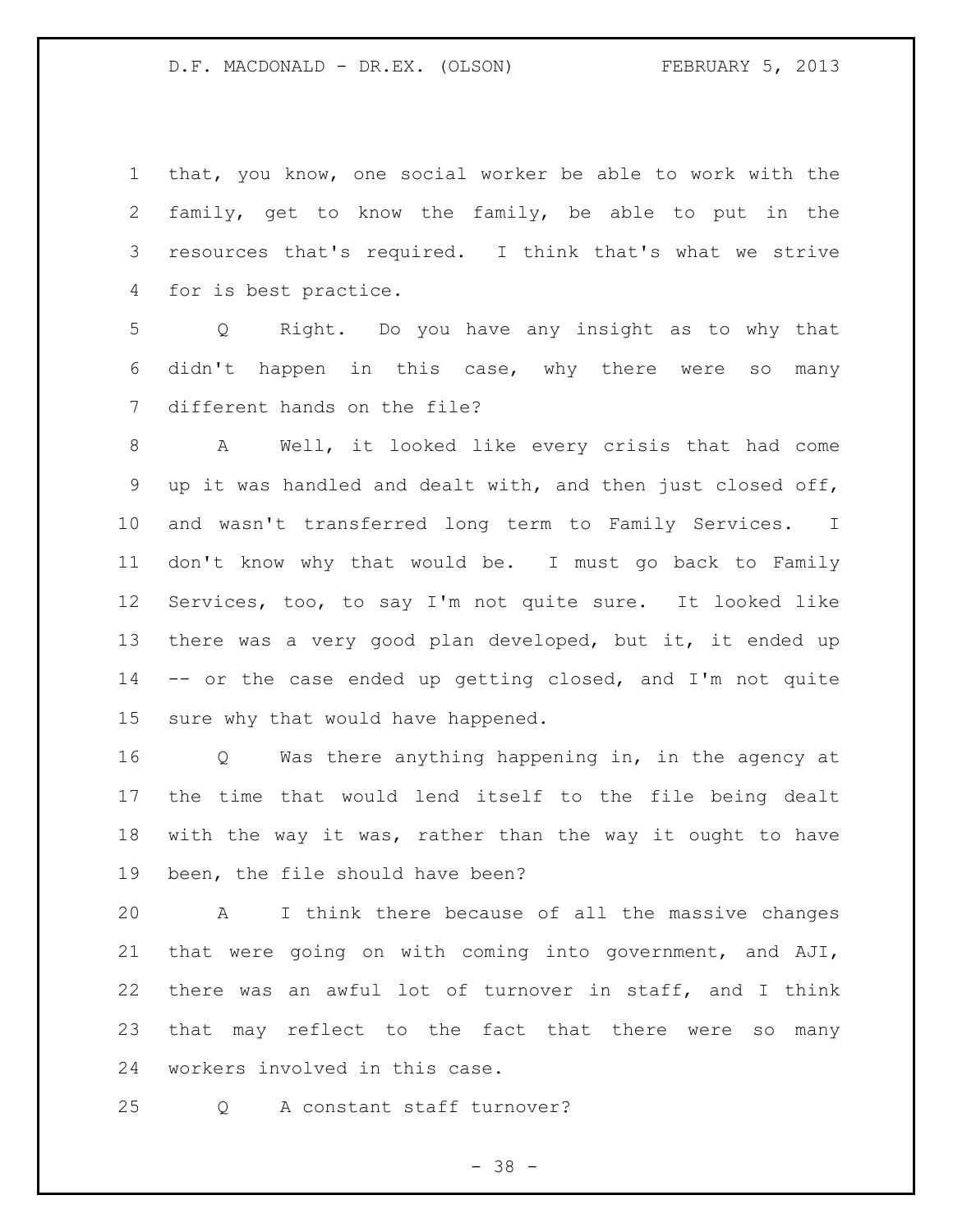A Constant staff turnover.

 Q I just want to take you back to the, the intake program manual.

 MR. RAY: Sorry. Mr. Commissioner, I'm just, I'm just rising because I'm not sure, and, and I could have missed it while I was taking notes, but I wasn't sure if I heard the witness' foundation for the questions being put to her by Commission counsel in terms of had she read the file, or was she familiar with the evidence in terms of the types of things that she's been giving evidence about. I, I think I heard her say earlier that she was responsible for commissioning some of the reports that were, that were done, but I -- I'm not necessarily objecting, I'm just not sure what the witness' foundation is for answering many of the questions that were just put to her.

16 THE COMMISSIONER: Well, are you suggesting she was answering questions about which she really didn't have knowledge?

 MR. RAY: That's correct. Yeah, I wasn't sure if she, if she particular knowledge about the file beyond 21 perhaps reading the reports, or -- and what, what her knowledge base was on this particular file.

23 THE COMMISSIONER: Could you clarify that, Mr. Olson?

MR. OLSON: Yeah, I did intend on coming to that

- 39 -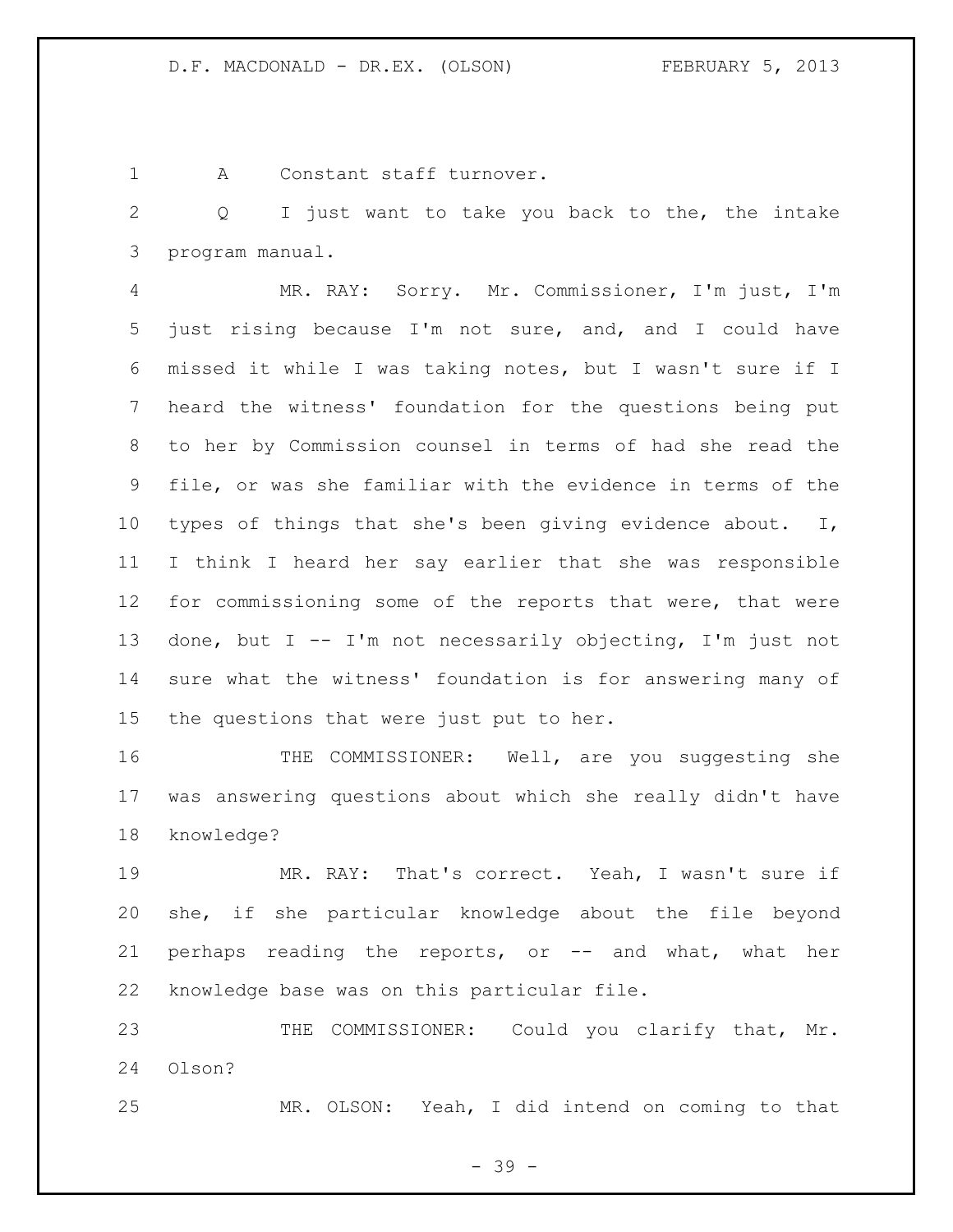later on, but that's fine. BY MR. OLSON: Q In terms of this particular file I take it you're familiar with each of the reports? A Yes, I am. Q And in terms of the recordings on the file have you reviewed the recordings of the individual workers and supervisors? A I would have reviewed that when Rhonda Warren's report was commissioned. Q Okay. Did you have any discussion with workers about their involvement in the file? A No, I did not. Q Okay. And what about supervisors? A No, I did not. Q So your familiarity with the, the facts of this case comes from reviewing the, the actual documents prepared by the workers, as well as the reports? A That's correct. Q Thank you. THE COMMISSIONER: Does your answer your question Mr. -- MR. RAY: Thank you, Mr. Commissioner. THE COMMISSIONER: Yeah.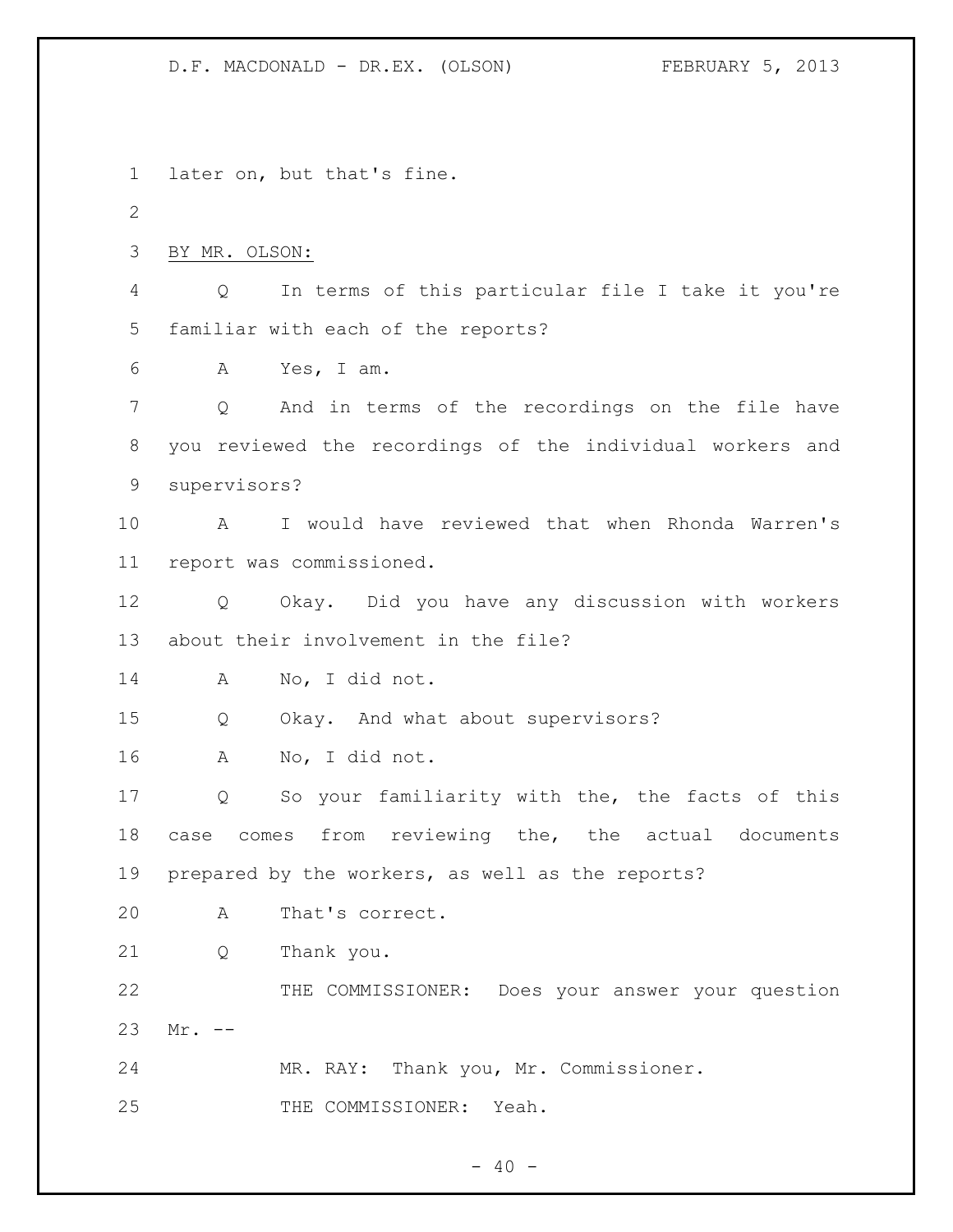| 2       | BY MR. OLSON:                                                       |
|---------|---------------------------------------------------------------------|
| 3       | And then, of course, as program manager you, you<br>Q               |
| 4       | also would have had a responsibility at the time for being          |
| 5       | aware of what was happening generally in the unit?                  |
| 6       | That's correct.<br>Α                                                |
| 7       | I wanted to refer you to page 19634, the intake<br>Q                |
| $\,8\,$ | program description and procedures. If we could scroll to           |
| 9       | the bottom of the page under "Recording Outline: Closings -         |
| 10      | CRU."                                                               |
| 11      | Um-hum.<br>A                                                        |
| 12      | Is this a portion of the program manual that<br>Q                   |
| 13      | you're familiar with?                                               |
| 14      | I believe so.<br>A                                                  |
| 15      | I wanted to ask you, because this question has<br>$Q \qquad \qquad$ |
| 16      | come up a few times, is what does (a) mean in terms of:             |
| 17      |                                                                     |
| 18      | "Cases warranting no response or                                    |
| 19      | no further response after AHU or                                    |
| 20      | CRU intervention may be closed.                                     |
| 21      | there is a previous<br>If<br>case                                   |
| 22      | history a file review shall be                                      |
| 23      | conducted prior to closing."                                        |
| 24      |                                                                     |
| 25      | What was your understanding of what that meant?                     |

 $- 41 -$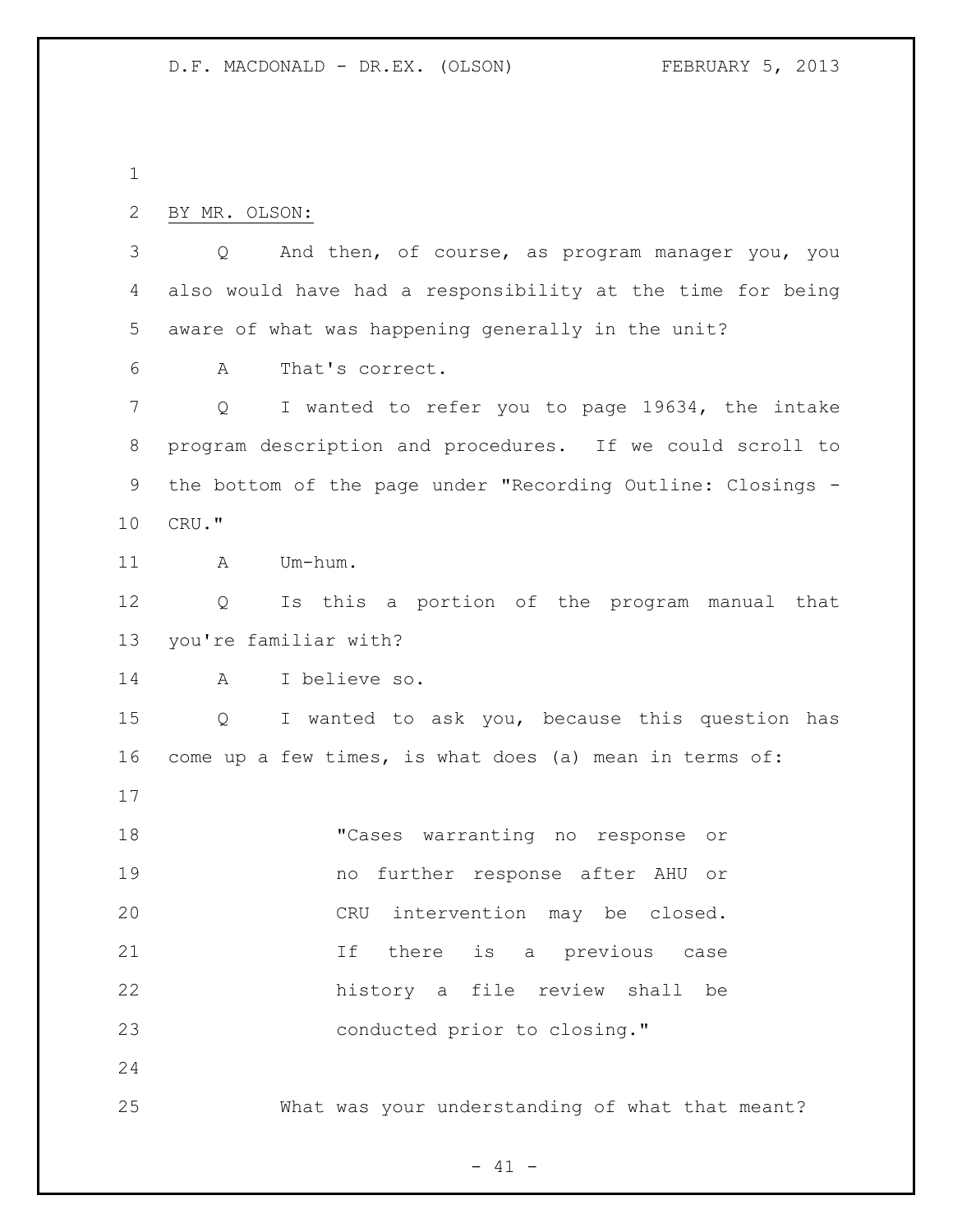A Basically if it was a case for information or it had been referred to other services, basically it could be closed, however, if there was any indication there was a previous history a file review had to be conducted prior to closing, so you would have to read the entire file and look at the past history before making a decision to close.

 Q Now would that be something different than when the file initially comes in when you initially look at the history?

 A Well I guess this one they're talking about closing, but when a file actually comes in and is just being opened again I would look at risk to a child, but before I closed, or passed along that file, I would review the history as well.

Q What would be the reason for that requirement?

 A Again I think it's really important to know the history of the file again to, to find out are the same issues reoccurring over and over again, or have they been resolved and what, if anything, do the parents have in place, what resources do they have in place to make them successful at parenting.

Q Under (b) here it says:

 "Generally speaking if a matter may be resolved and the case

 $- 42 -$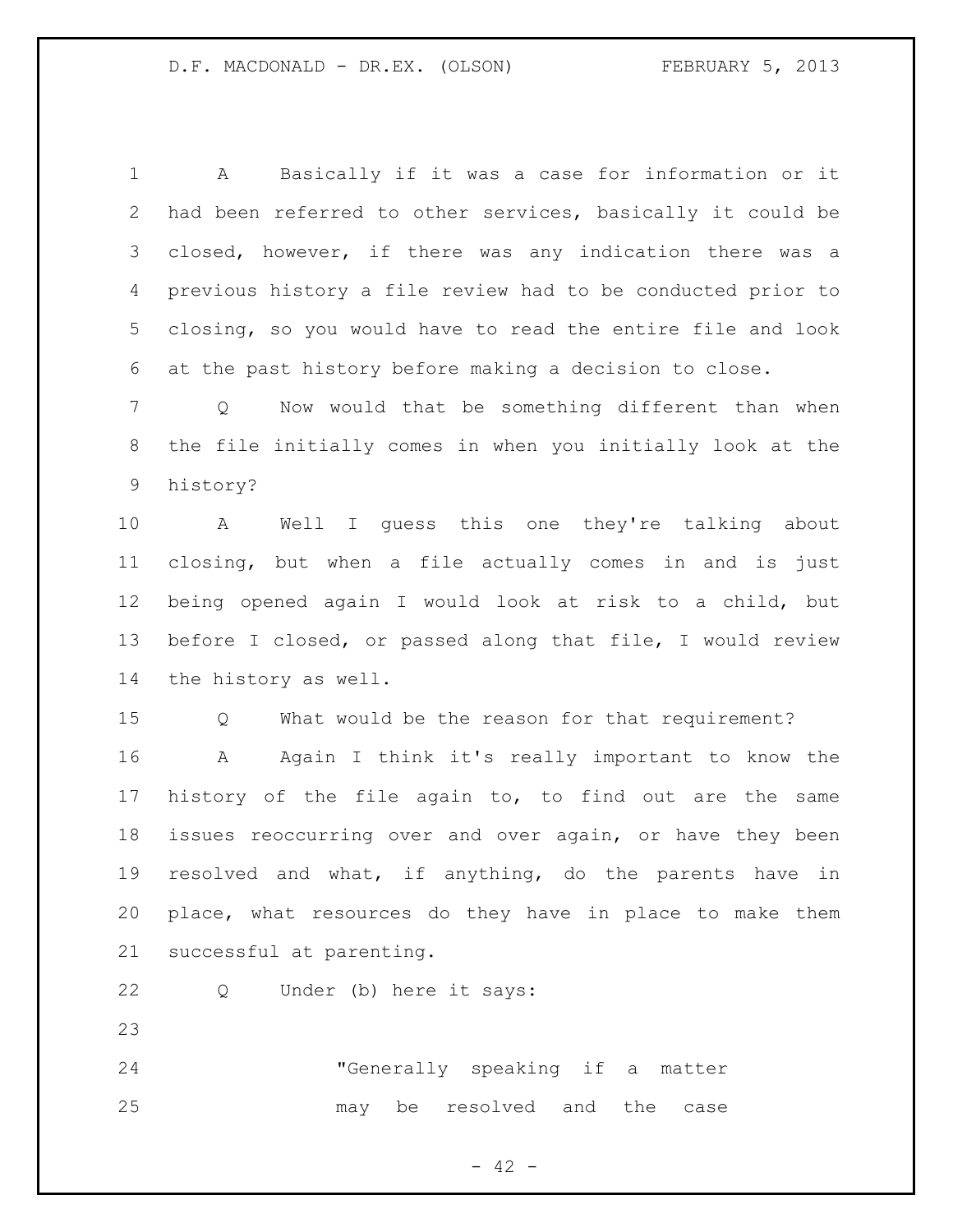closed with limited further intervention (a few phone calls or a field) the case may be kept by the CRU beyond 48 hours to facilitate the case disposal." Are you able to explain what that is referring to? A Basically it looked like a very short time turnaround. If they can gather some information they would be able to keep the case and close it at CRU. Q Would this apply to cases where the worker or the CRU worker isn't satisfied that there's no further child protection issues? A That's correct. Q So in other words -- A No immediate harm to the child. Q Right. But if there are ongoing child protection concerns, not necessarily immediate harm, but ongoing child protection concerns, what should happen with the file? A The, the file should be sent to Intake. Q Okay. (c) says: "All cases opened to Intake, Abuse, or any other unit shall

 $- 43 -$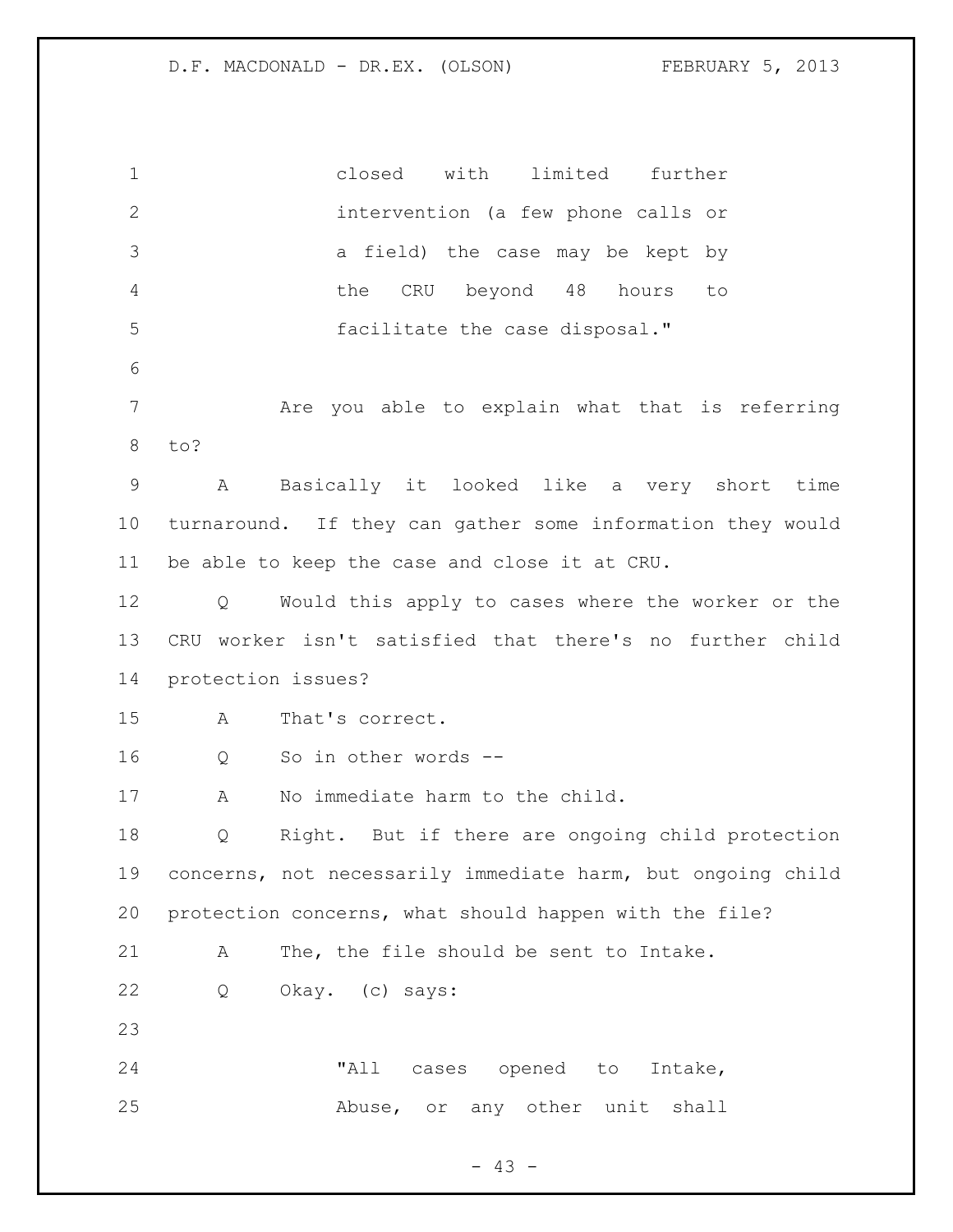| $\mathbf{1}$   | remain with that unit for          |
|----------------|------------------------------------|
| $\overline{2}$ | assessment, intervention or        |
| 3              | closing. Cases shall not be        |
| $\overline{4}$ | returned to the CRU except when    |
| 5              | the receiving unit cannot          |
| 6              | reasonably respond in time frame   |
| 7              | required to ensure safety. Such a  |
| 8              | return shall be negotiated between |
| 9              | receiving unit, supervisor and the |
| 10             | CRU supervisor. Once cases are     |
| 11             | opened to an Intake or Abuse Unit  |
| 12             | they shall not be returned for the |
| 13             | sole purpose of further            |
| 14             | information gathering."            |

 We have heard some evidence of cases either between CRU and Intake, or Intake and Family Services, but primarily between CRU and Intake cases being sent back down to CRU or rejected at Intake, or a negotiated transfer back to CRU; is that an issue that you were familiar with?

 A I have heard about it on occasion. I felt in the time that I was responsible for the program, because we did have one assistant program manager, decisions were made very quickly, that the service was to the family, and there would be no argument where the case should have gone, the

 $- 44 -$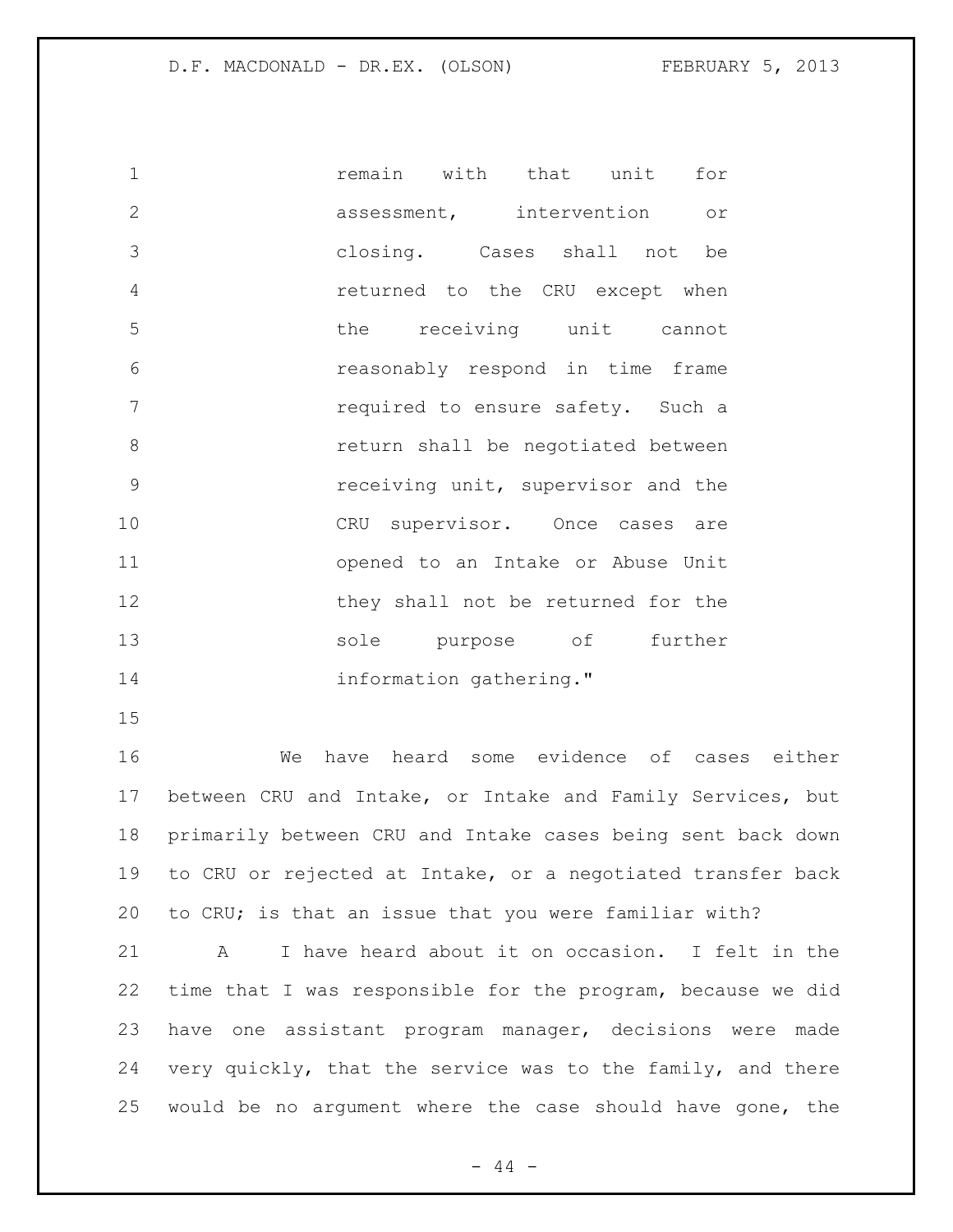| $\mathbf 1$     | service was paramount and would be dealt with accordingly,    |
|-----------------|---------------------------------------------------------------|
| 2               | and if there were service issues then that's where the        |
| 3               | assistant program managers and myself would resolve, but      |
| 4               | only after the service had been given to the family.          |
| 5               | Okay. Who would have -- would, would the CRU<br>Q             |
| 6               | supervisor, if they felt that a case was to -- should go to   |
| $7\phantom{.0}$ | Intake, could the CRU supervisor say that's where this case   |
| 8               | is going, we're not taking it back?                           |
| 9               | I believe so.<br>A                                            |
| 10              | You mentioned that CRU workers would do the<br>Q              |
| 11              | preliminary safety assessments, I think that's what you       |
| 12 <sup>°</sup> | said, they would determine if a child was safe?               |
| 13              | Right. Correct.<br>A                                          |
| 14              | And they would be looking at immediacy?<br>Q                  |
|                 |                                                               |
| 15              | Was there a standard or a procedure whereby they              |
| 16              | would do that?                                                |
| 17              | I believe -- I, I don't know if it was in the<br>$\mathbf{A}$ |
| 18              | manual, but certainly they would look at time frames, and     |
| 19              | if there was an immediate risk, and a child had to be seen    |
| 20              | within 24 hours, 48 hours, or I think the other standard it   |
| 21              | may have been five days.                                      |
| 22              | Okay. We just -- maybe help you out with this<br>Q            |
| 23              | one. If we scroll down to the next page of the manual,        |
| 24              | 19635, this is called "Safety Assessment".                    |

- 45 -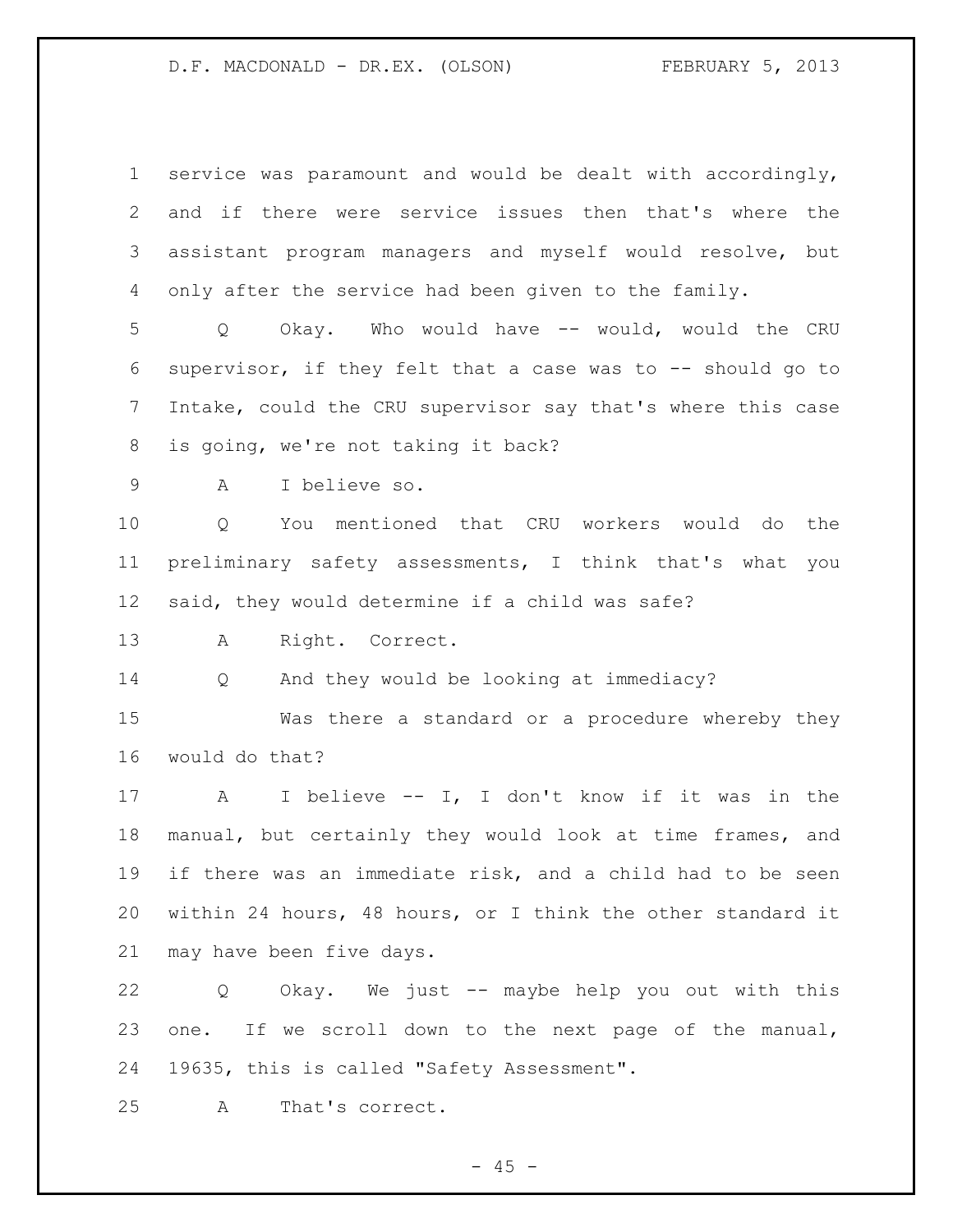Q Is this sort of a guide that you would have expected the CRU worker to follow in terms of making -- A Yes. Q -- his or her assessment? A Yes, it is. Q I just wanted to ask you -- one of the things 7 listed on the -- as a factor is -- if you look under (m), and you have to scroll the page down a bit it says: "Child(ren) is vulnerable because 11 of age or other factors." We, we know Phoenix obviously was a young, a young child at the time, an infant. Would that -- should that have been a factor that was always present in the worker's mind when they're considering safety? A Yes, the younger the child the more vulnerable. Q And that's because -- we've heard that the child doesn't necessarily have any community contacts, can't speak out, and is physically smaller, can't defend him or herself; those are all reasons for that? A Correct. Q That should be something that's well known to each worker involved in the file? A That's true.

 $- 46 -$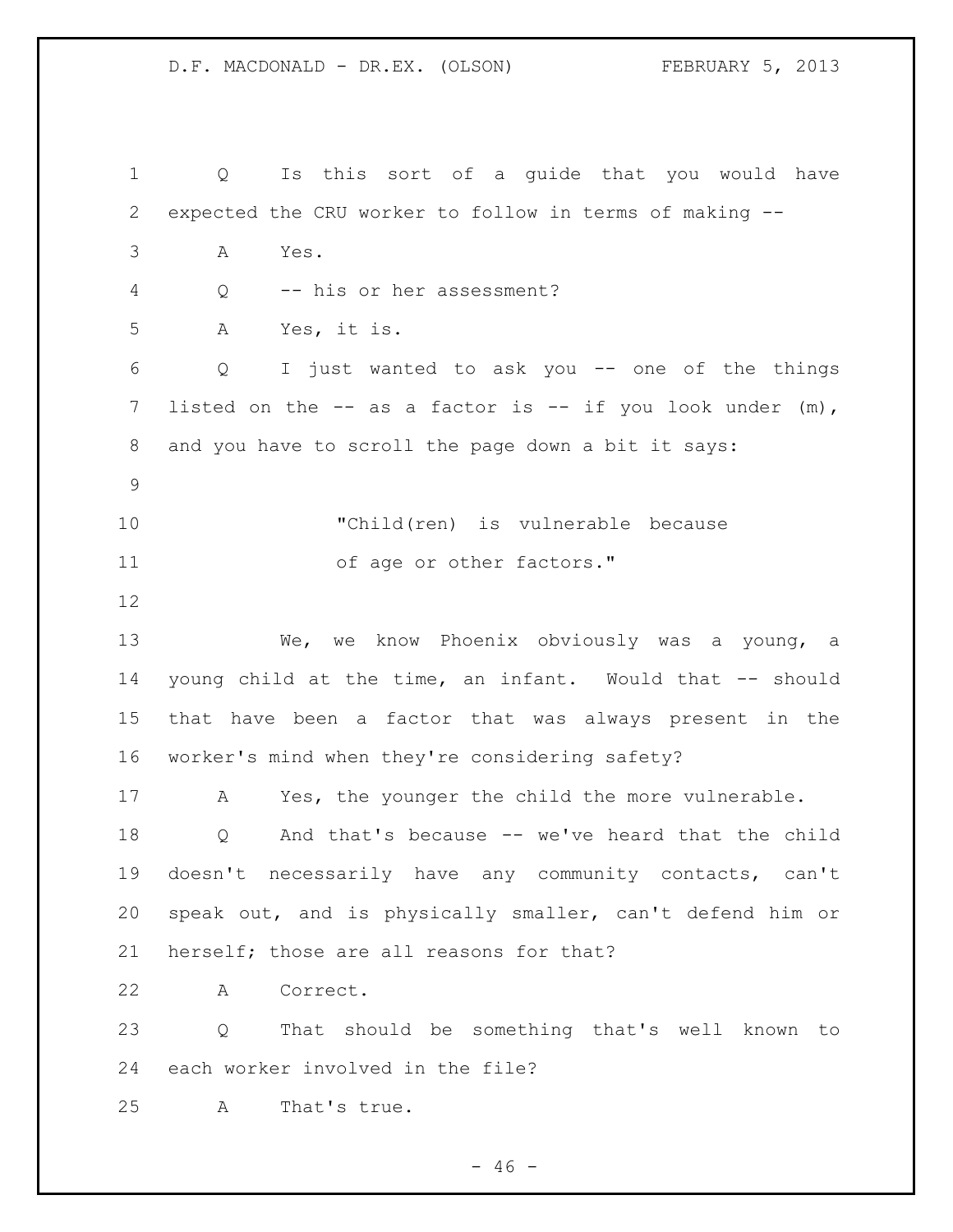Q Who would have been responsible for ensuring that safety or risk assessments were done appropriately? A The worker, the supervisor, the assistant program manager and ultimately the program manager. Q So ultimately you'd be responsible during your period of time as a program manager here? A During the period of time I was involved until 2003. Q Okay. What, if anything, did you do to ensure that, that these safety risk -- and risk assessments were being done appropriately? A Well, I think we had policies and procedures, and standards that needed to be followed. We had a supervision policy in place, we had a recording policy in place, people were expected to follow them. If there were concerns then they should have been raised with the, the worker, with the supervisor, the assistant program manager, and then up to myself. Q Okay. So concerns should come to your attention? A That's correct. Q So in other words if a supervisor has a concern,

should bring that to you somehow, the concern?

A Yes, if there's a problem absolutely.

Q But did you do anything yourself to I guess

and workers don't know what their obligations are, they

- 47 -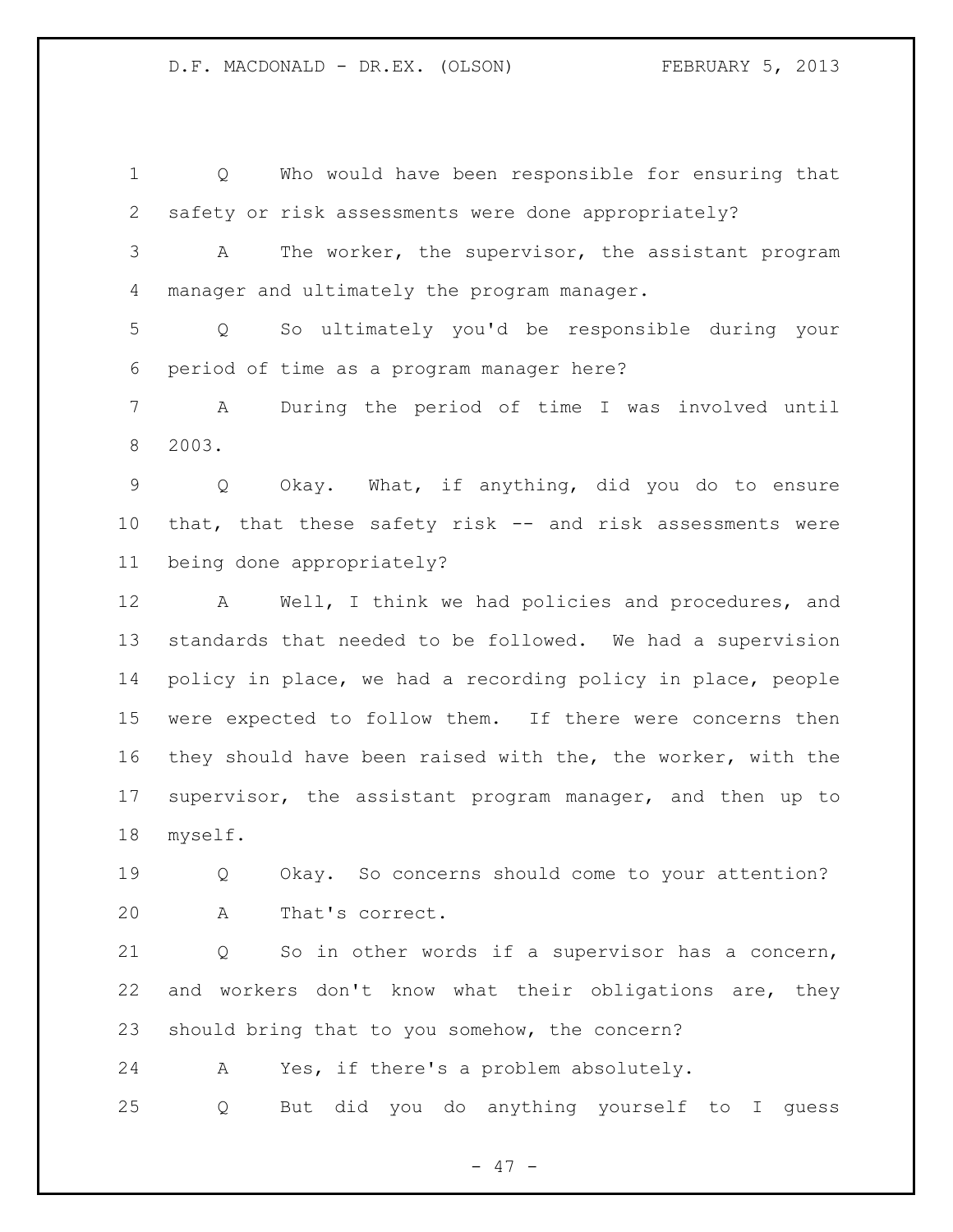proactively ensure that these things were being followed? I mean we know they existed, but how do you know they were being followed?

 A As I said before there were audits, we do feel -- we do have a quality assurance aspect in everything that we do do. I think Family Services sometimes felt that they were the quality assurance for Intake because if something came over to Family Services, or even looking and seeing if a case had been closed a number of times, there would have been discussions between myself, as program manager, and the program manager for Intake, and those issues would have been resolved.

Q Was there something else you wanted to add.

 A I was going to say that basically -- I mean we constantly looked at trying to be creative and if a particular unit was overworked we either tried to change boundaries, or became creative, so that people could get on top of their work by giving say paperwork days or with Family Services, for instance, taking somebody off of receiving a new intake, a new case, for a time period so they could get their workload caught up.

 Q Right. So if workload becomes a problem you try to address it as --

A That's correct.

Q Did you ever receive complaints directly or

 $- 48 -$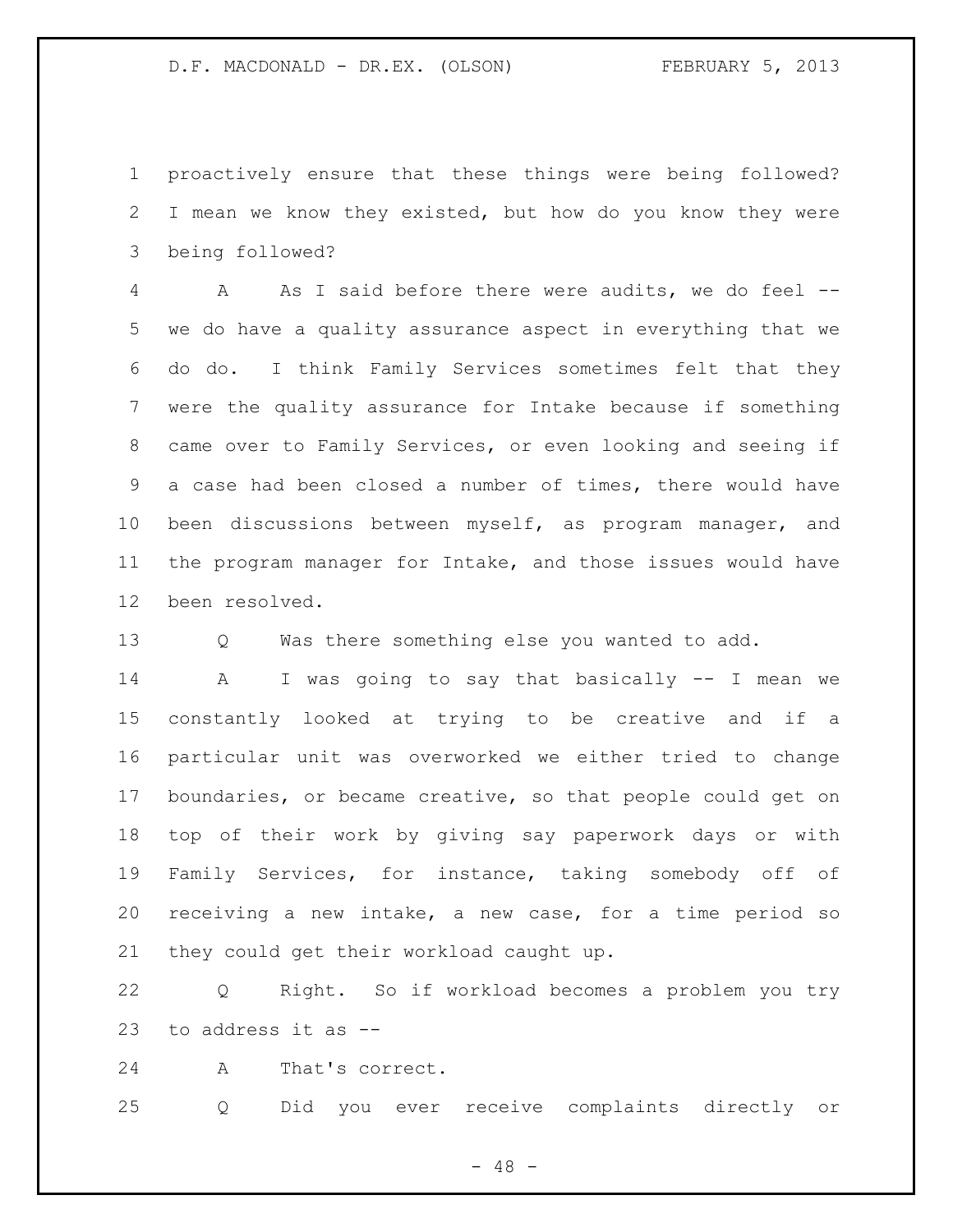through supervisors that workers were experiencing a workload that was just too much to manage?

A I believe that was a constant thing.

 Q As program manager at the time did you have a responsibility to try and address that?

A Yes, I did.

 Q Okay. And some of the things you mentioned before, the workload relief, giving them days to get caught up, those are the types of responses that you ...

 A Yes, and we had put in what was known as a float unit which were experienced social workers that could in and help out units that were experiencing some overload.

Q Did that apply to the CRU?

A No, it did not.

Q What was in place for CRU, was there anything?

 A CRU at times were able to bring in After Hours staff on occasion, and to the best of my knowledge that was done.

 Q Was there a difference in terms of workload between CRU and Intake?

 A I think CRU certainly was inundated with getting a number of calls, but like I said lots of those calls were for information. Intake and CRU were always busy as far as I was concerned, and I can only speak about my time, not the time after 2003.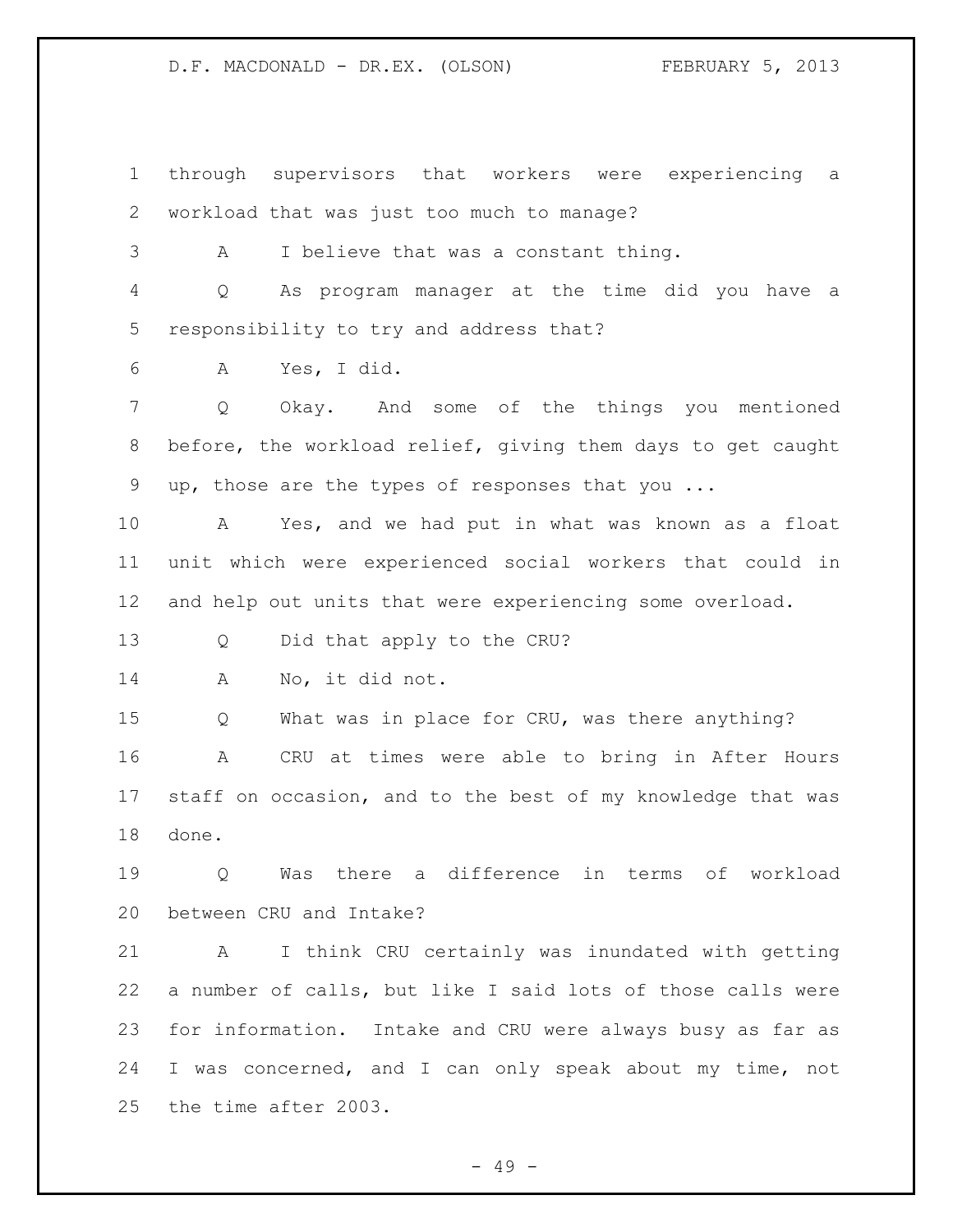Q Right. Although as, as CEO you would have been aware of that as well, I take it?

 A That's -- well, yes, I would have been, but that was also getting ready to be a stand alone agency waiting for its mandate so, for instance --

Q Right.

7 A -- Patrick did not report to me as CEO.

 Q I see, okay. In your view -- I mean you reviewed all the workers' documents, you reviewed the reports, was workload -- in this case did it have an impact on the services provided to Phoenix Sinclair?

 A The workload was always an issue. I'm not sure that that would have had an impact. Maybe the constant change of workers for the period of going into government and being seconded to different agencies would have had an impact on the number of workers that experienced that file.

 Q Beyond that did you see anything else that suggested that workload impacted the services provided to Phoenix?

A Not that I can say.

 Q In terms of standards we've heard a fair amount of evidence that there was confusion as to which standards applied at which time; is that, is that something you were familiar with?

A Oh, very much so.

 $-50 -$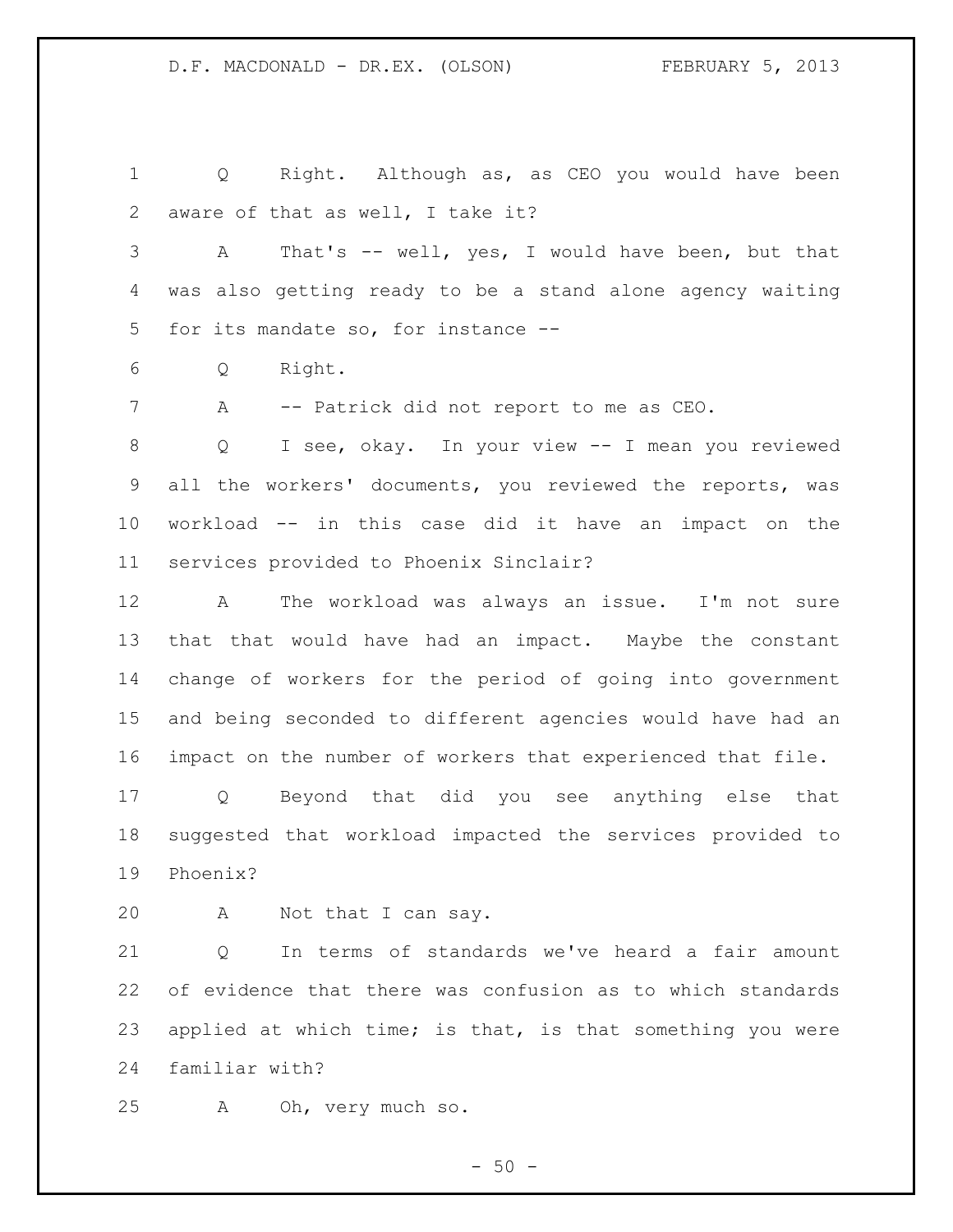MR. OLSON: Just to find a bit of a reference if we could put, please, on the monitor page 19153, this is from Commission disclosure 985. You should have it, Mr. Commissioner. You should have the document in, in your list. THE COMMISSIONER: Yes, I have it. BY MR. OLSON: Q This is a letter to Glenda Edwards, someone who you were supervising -- 11 A Um-hum. Q -- from Richard Voss; is this a letter you would have seen, you would have been familiar with? A Could you scroll to the bottom? Q And it's dated May 26, 1999. A Yes, I'm familiar with it. Q So this would have been something that was near the time you started as a program manager? A That's correct. Q What is the issue that's of concern here? A The issue is that basically they had been testing a case management standards package, it had been tested, my recollection, in a number of units in Winnipeg, and other agencies, and at that point in time they were just testing them, and they were wanting to come up with a workload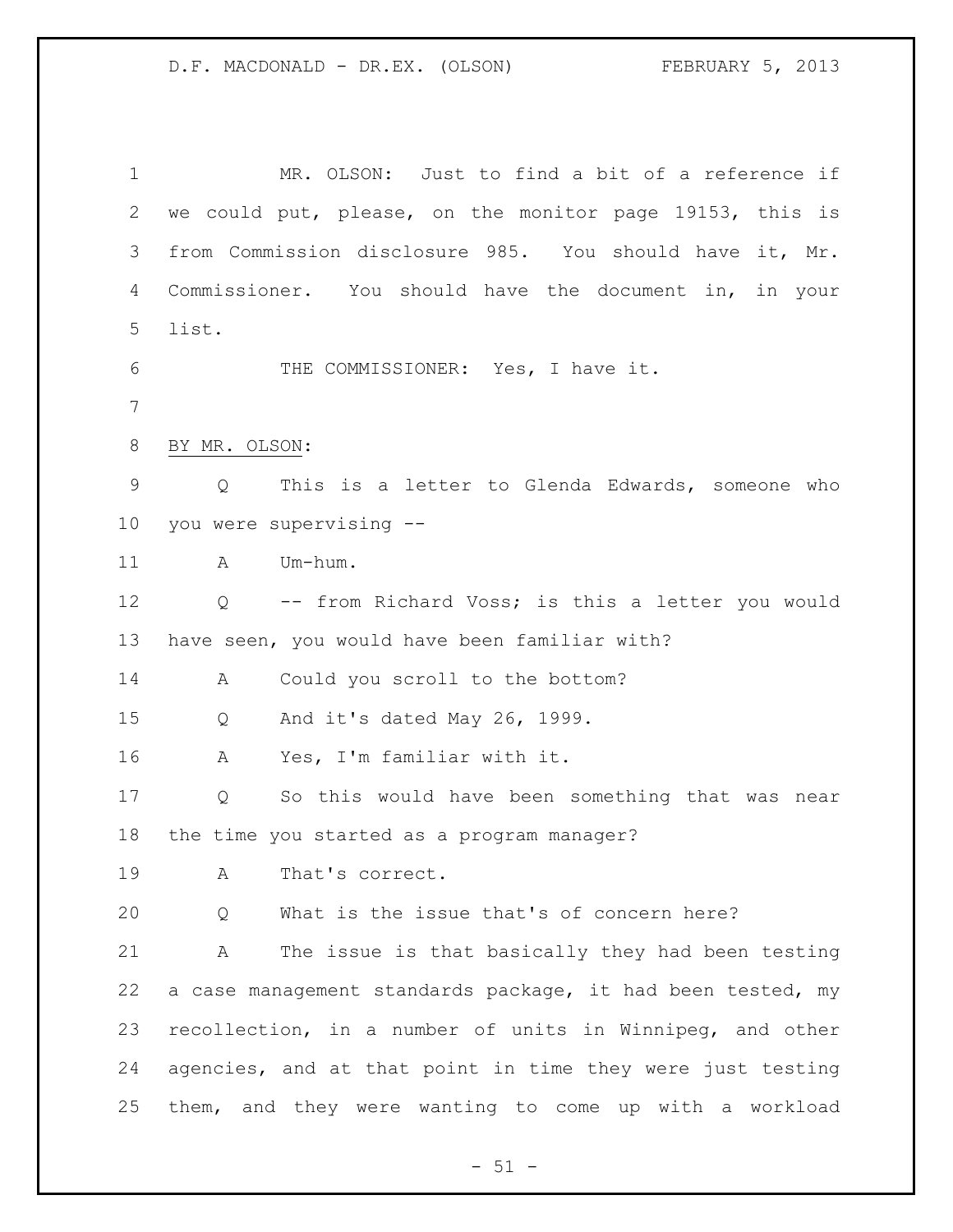measurement tool, to go along with the standards package, and that hadn't been completed. Q Did anything come of this? A No. Q No. Okay. A We were told to continue using it if we felt that they were helpful to us, but until there was a workload measurement tool they weren't going to come into existence. Q And ultimately they didn't come into existence? A Pardon me? Q Ultimately they didn't come into existence? A They did not. Q Another letter, and I think it's along the same lines as that -- sorry, 19622, dated May 11, 2001. This would be to the executive directors, regional managers, et cetera, by Dennis Schellenberg. Is this a letter you've seen before? 18 A Yes, I have. Q Does this speak to the same issue? A I think it is the same issue, and he's basically saying that -- I, I think in his letter he's indicating we were to use them, but then they were going to put them on hold because of the Authorities coming together. I can't read that quite from -- what's out there, but I assume that's on the second page.

 $-52 -$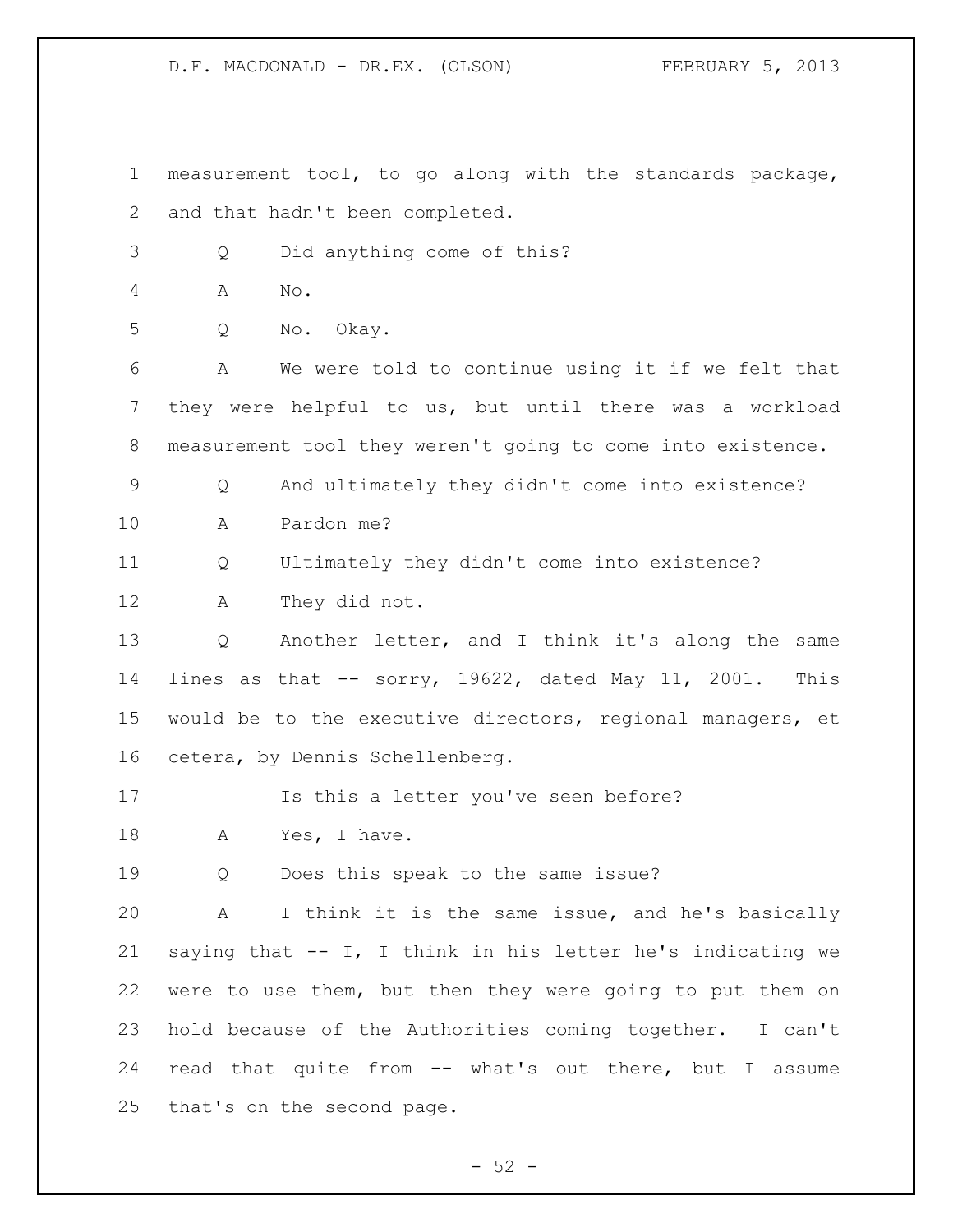1 0 If you -- I'm sorry, if you need some time to look over the document that's fine, Ms. MacDonald. 3 THE COMMISSIONER: Well -- and she may need to have it moved up on the screen. MR. OLSON: Scroll, scroll the document. THE WITNESS: Yes, he is saying he expects that all agencies will be using case management standards by January, 2002. MR. OLSON: I just wanted to let you know, and your counsel was, was whispering in my ear the same thing, you can -- if at any time you need to see more of a document you can just let the clerk know, and she'll adjust it for you. 14 THE WITNESS: Oh, okay. Thank you. MR. OLSON: I don't always notice where, where it's at, so that's my fault. BY MR. OLSON: Q So this is talking about using these new programs? A Using the case management standards from '99 forward. Q Were they -- and were they used in the program? A No, they were used in test sites, a couple of test sites, in Winnipeg and we, we indicated that there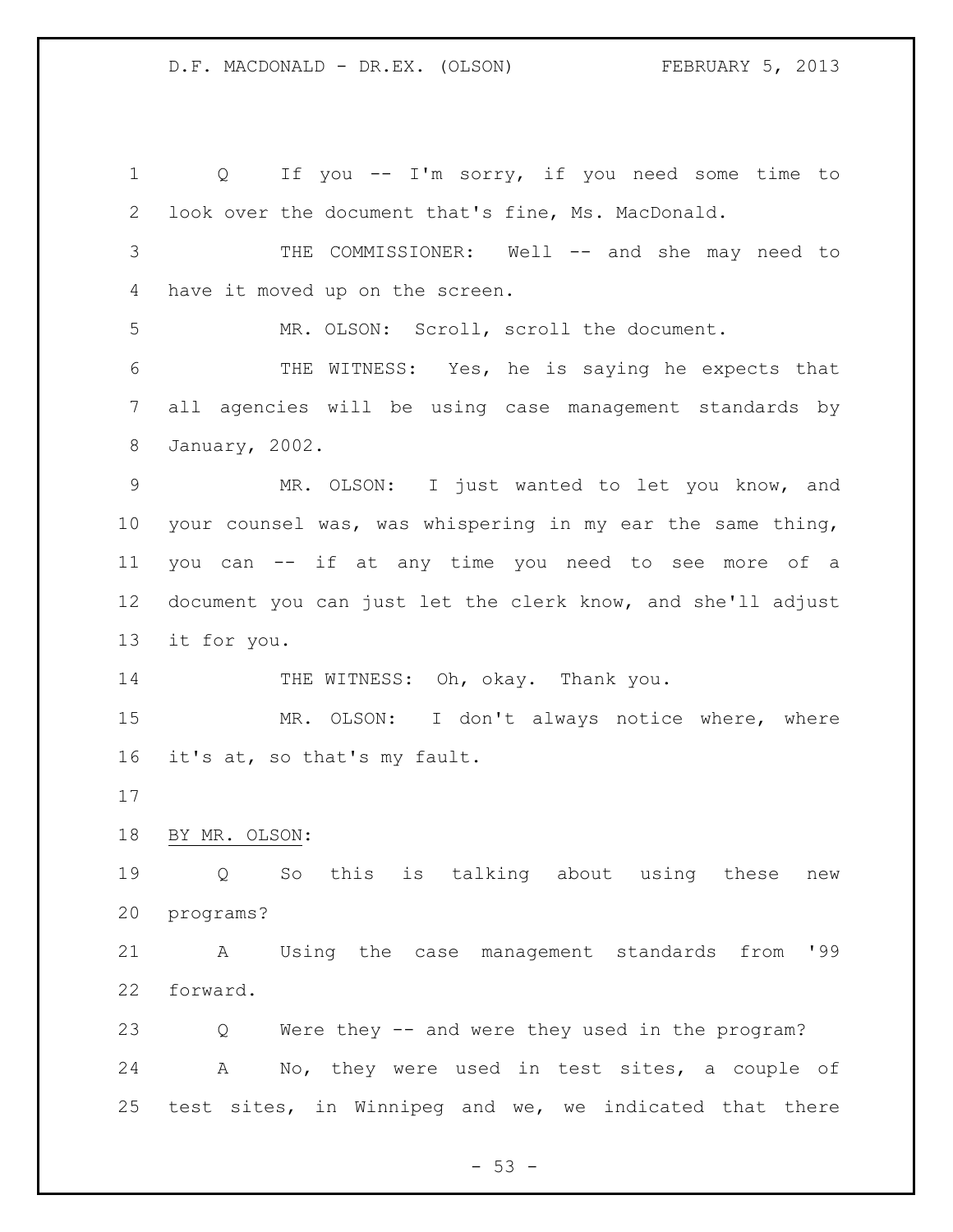were some issues, we documented what the issues were, and we sent them forward.

Q What were the case management standards?

A What were they?

Q Yeah.

 A They were best practice or guides for services -- for giving services to children and families.

 Q So what, what was being addressed here was providing some sort of a comprehensive uniformed guide, best practice guide, what services were expected to be delivered?

A That's correct.

 Q And it was, it was piloted at various sites; was it successful?

15 A There were some issues with it, and that they also didn't have, my recollection, is any recording 17 packages to go along with them, where the older standards, the '88 standards, actually had some guidelines for completing information.

 Q In absence of these standards being implemented or adopted what would guide -- what did you expect would guide workers' practice?

 A We -- some of us old timers would refer to our 24 old blue binder, and it would have been the '88 standards, and they were actually quite helpful, and had quite good

 $-54 -$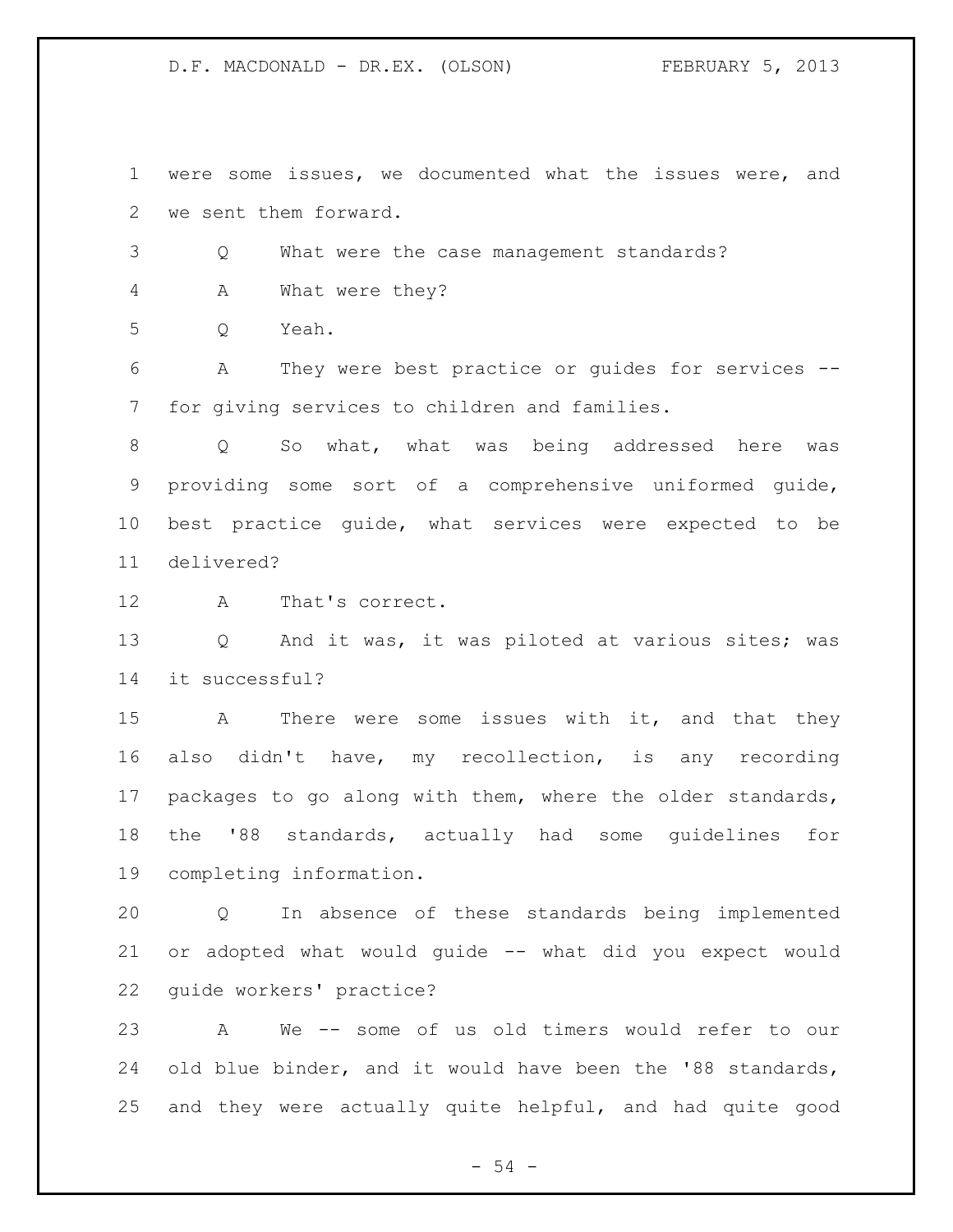guidelines, and information for us to follow, so those were placed in every unit, plus we did have our procedures and -- our procedures manual, and they were also placed in every unit, so that was the guide.

 Q So if workers were wondering what to do in a particular circumstance they could have reference to those documents?

A Yes, they did.

 Q That's something that would be made known to them as, as workers?

 A Oh, yes. As I said every supervisor had a copy 12 of them, and it's not something you refer to every day, but clearly the supervisor would have been well versed on them.

 Q So if a worker were to say that, I didn't know what standards were in place at the time, I was confused, there would be no standards for the worker to look at, or was it just there, there may be some difference between the standard that is being suggested, or was in place?

 A It was a confusing time, and, and the standards that the workers would be looking at were probably the '88 standards because those were the ones that were found in the blue books, and that's the one they would have had access to.

 Q Okay. Sort of things like the number of times you should get out to see a family when you're managing a

 $- 55 -$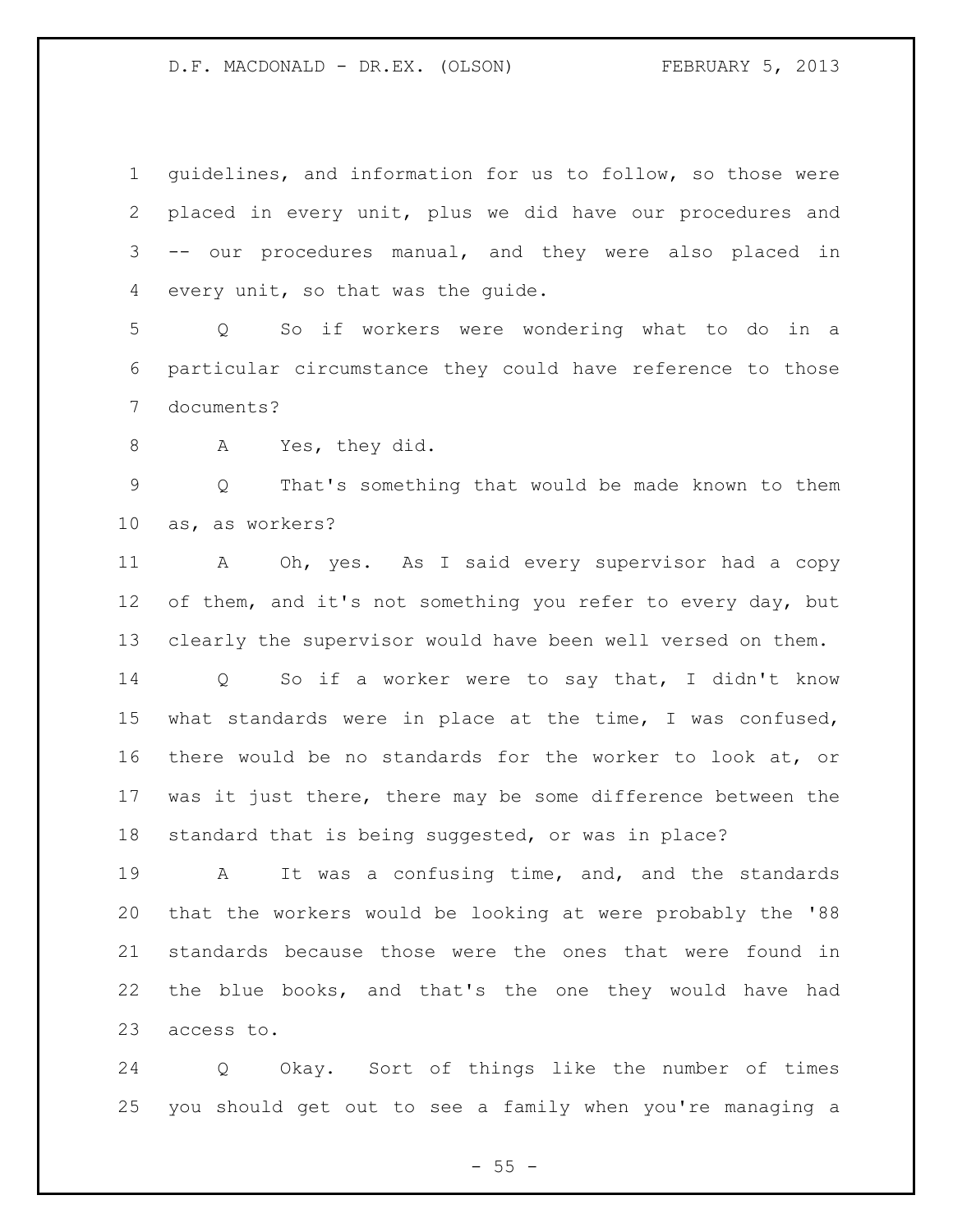file would that be something you'd expect a worker to have -- refer to a standard to determine?

A Yes, I guess so.

 Q What about seeing the child who is the subject of an abuse allegation, would that be something you'd have to have reference to a standard?

 A You (inaudible) have the reference to a standard. Q And what is it about that that's different from maybe how many times you have to get out to see a family?

 A Because I think if the child is the subject of an allegation then the child would need to be seen.

 Q Would that be the case even if it's an unspecified allegation?

 A I guess it depends on the allegation. If, you know, the allegation is the child was outside playing by themselves under the age of 12, or whatever, then that's probably not something you'd have to do. If there's an allegation that the child is -- you know, has bruises or is out in the middle of winter without any jacket and clothes, yes, then that's something you'd need to see.

Q Being familiar with the facts of this case --

A Um-hum.

 Q -- are you aware of the allegation of Phoenix being locked in her room?

A Yes, I am.

 $-56 -$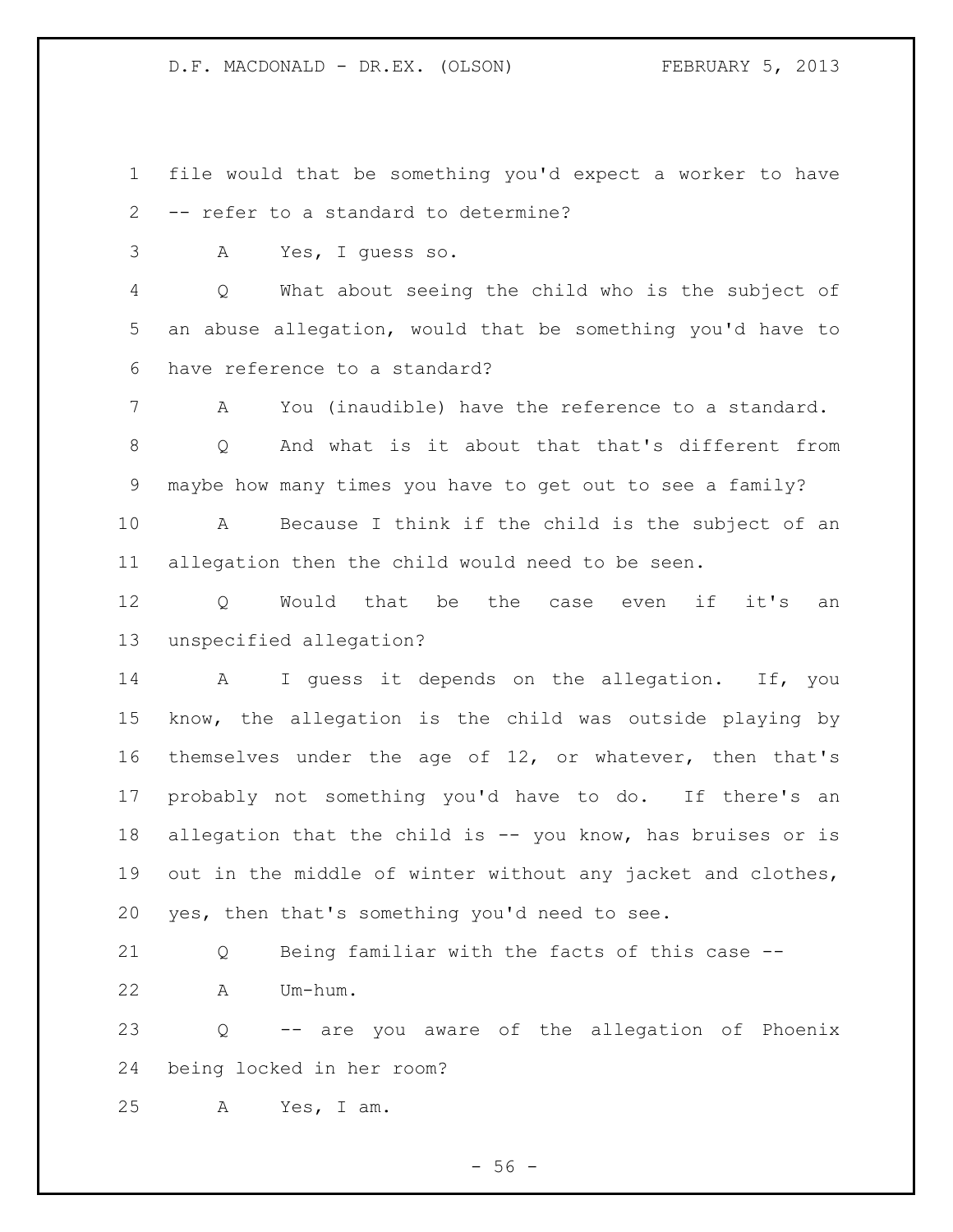Q And general abuse? A Yes. Q In that circumstance, and with the history of the 4 family, and Ms. Kematch, should Phoenix have been seen before determining that there was no safety issue? A Yes, the child should have been seen. 7 Q The issue of the draft standards, I take it, was something that continued to be an issue for you as program director? A That's correct. Q If you could put on the screen, please, page 20101. This is a memorandum from you to Dennis Schellenberg and Joy Cramer dated December 17, 2003. A That's correct. Q In this letter you appear to be raising some concerns about the draft standards. At the end you say: 18 TWould you please clarify the expectations of the Child Protection Branch and General Authority with respect to the use 22 of the Draft Standards." At this point in time, December 17, 2003, was there still confusion as to which standards applied?

 $-57 -$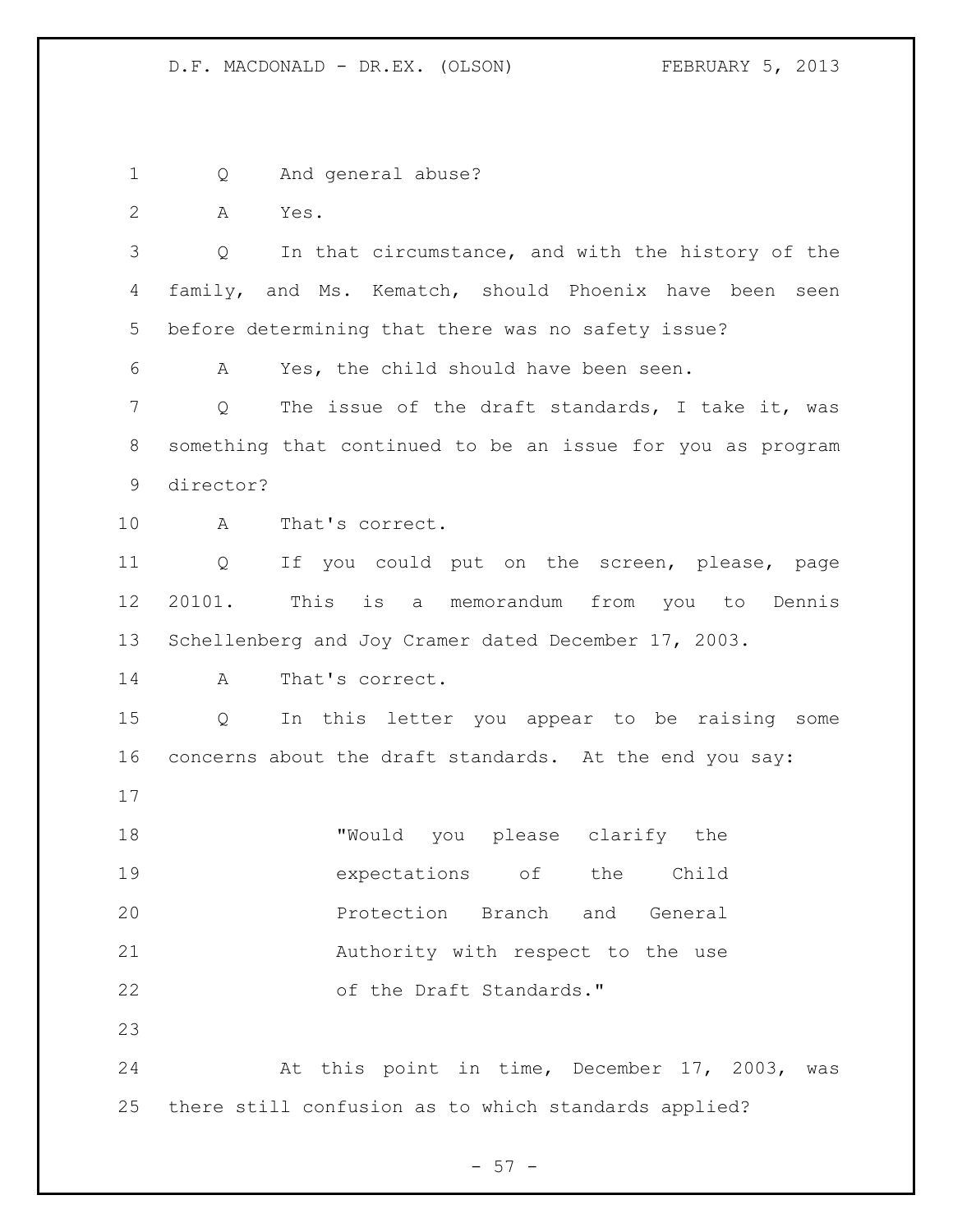1 A Yes, there was.

Q Was that eventually sorted out?

 A Basically the standards showed up on line January, '05, and so we were then told to use the '05 standards.

 Q Your understanding up until '05, when the '05 7 standards came on line, was that the -- which standards would be applied?

9 A That the standards ...

 Q Which standards would have been in place or in force prior to the '05 standards being on line?

A Sorry, I didn't get your question, again.

 Q I'll try to be a bit clearer. This -- in this letter that we were looking at here your concern was -- is you don't know what the status of the standards is?

A That's correct.

 Q And which -- are you saying you don't know which standards would have applied at the time?

 A I think this just goes to show the confusion around standards because there were the '99, and there were 2001, there were letters stating we've delayed the standards coming on board so again for our practice and guidance with the social workers and supervisors we went back to what we call our big blue books, and --

Q Okay.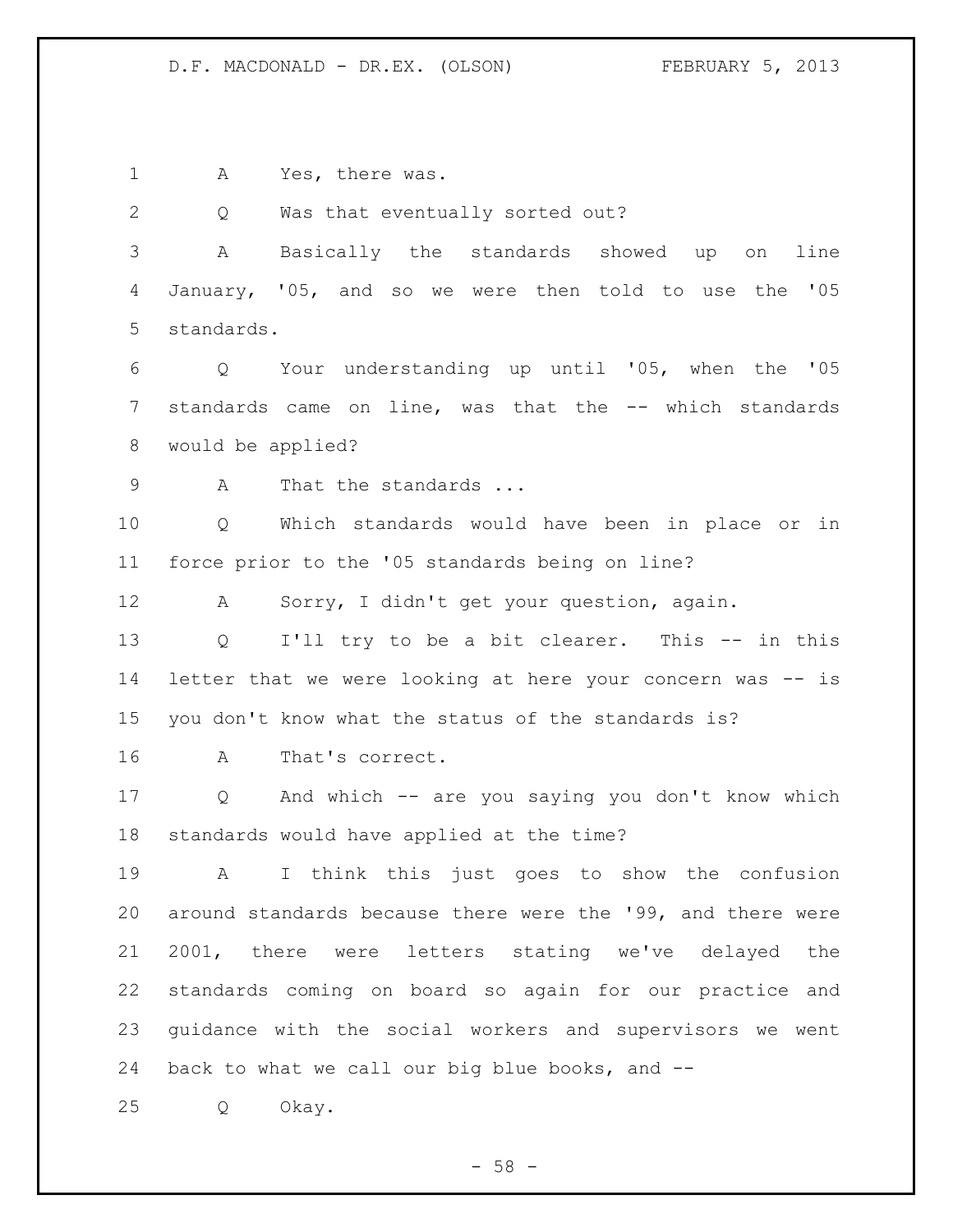A -- that's what we were following, and seeking clarification. There were just so many copies of different standards around, nobody knew which ones we were to follow so we made the decision that we would follow -- continue to follow the '88 standards until January, '05 when they showed up on line. Q I see. THE COMMISSIONER: You made a decision to follow what standards? MR. OLSON: The 1988 standards. 11 THE WITNESS: That's right. 12 THE COMMISSIONER: The, the '88 standards. MR. OLSON: Eighty-eight. 14 THE WITNESS: Yes. BY MR. OLSON: Q And those were the standards contained in what you call the big blue book? A That's correct. Q So when we've heard supervisors talking about having a big blue book of standards in their office that would be the 1988 standards? A That's correct. Q Is that something you conveyed to the supervisors, you know, were still following the '88

 $-59 -$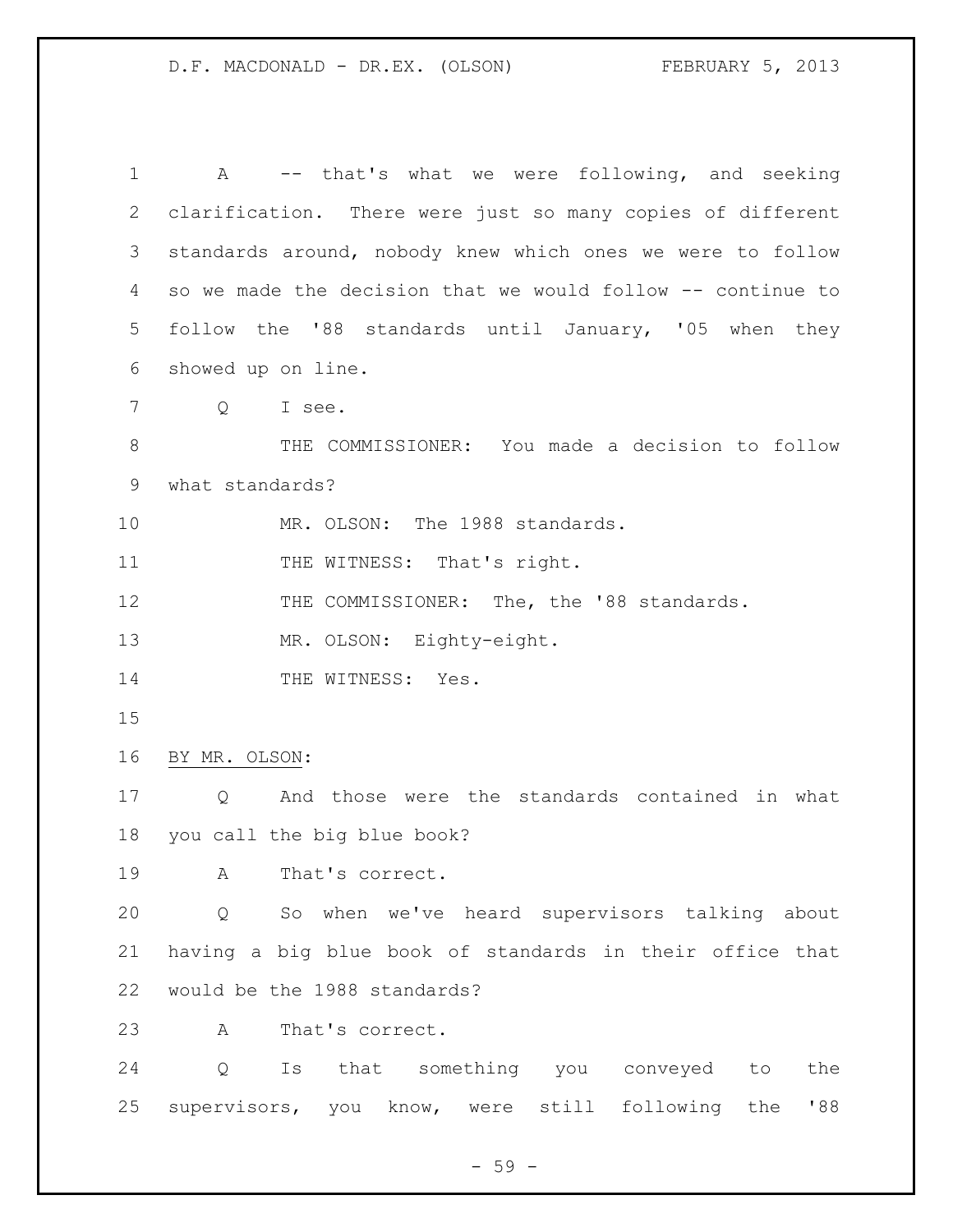standards?

 A Yes. The supervisors and the assistant program managers, yes.

 Q Okay. So when it comes to the standards that you're referring to are you referring to standards that -- up until the end of 2003?

A Yes, I am.

8 Q Following that, when you made the shift -- well, you were still a program manager, but you were managing different areas, what was your understanding as to the standards that were in effect?

A In, in 2003?

Q Following 2003.

A The fall, 2003?

Q Sorry, following 2003.

 A Oh. They were the same standards that would have been in place until 2005.

 Q We've heard some evidence that there were new standards that were put into place, and that it was 2003 standards; is that anything you're familiar with, do you have any knowledge of that?

A Not that I can recall, no.

 MR. MCKINNON: I think what -- I think there was some suggestion in some of the material I read about a 2001 standards --

 $- 60 -$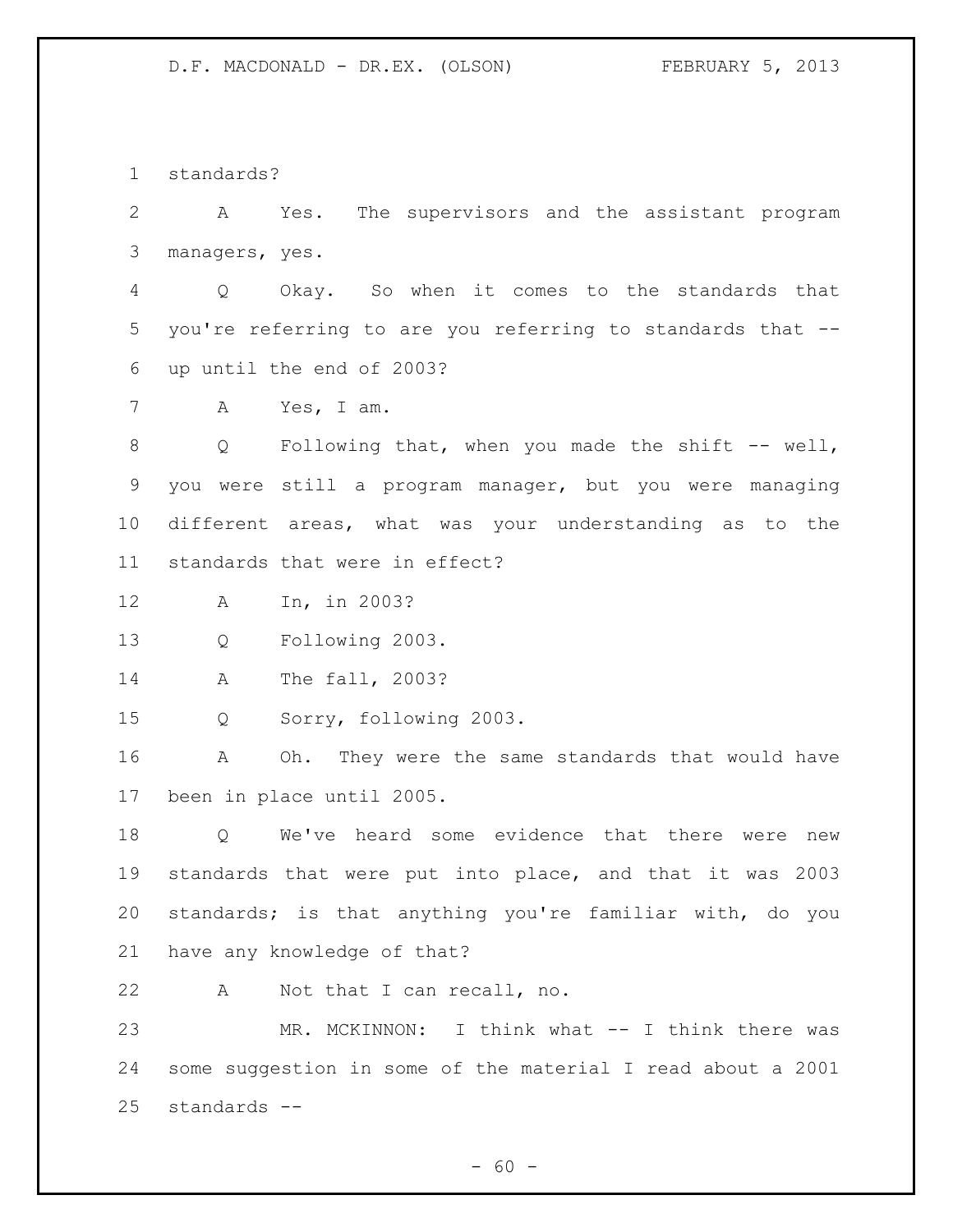1 THE WITNESS: Um-hum. 2 MR. MCKINNON: -- package, not a 2003, and, and as I understand this witness' evidence she's saying it wasn't -- there was some confusion as to whether the 2001 standards ever came into force, so she continued to apply the 1988 standards. 7 THE COMMISSIONER: The 1988 -- MR. MCKINNON: That's what I understand her evidence to be, so I, I just think you might have misstated the year, it was 2001, that there was some suggestion that there was a new standard. MR. OLSON: That's, that's my understanding of what she's saying as well, and what the letters are addressing. 15 THE COMMISSIONER: '01, not '03? BY MR. OLSON: Q There was concern about whether or not the '01 draft standards were going to be adopted or not, but in the meantime you were still using the '88 standards? A That's right. My understanding is there was a letter stating that the 2001 standards were to be put on hold until the Authorities came on board. MR. OLSON: It's 11 o'clock. Now might be a good time to take a mid-morning break.

 $- 61 -$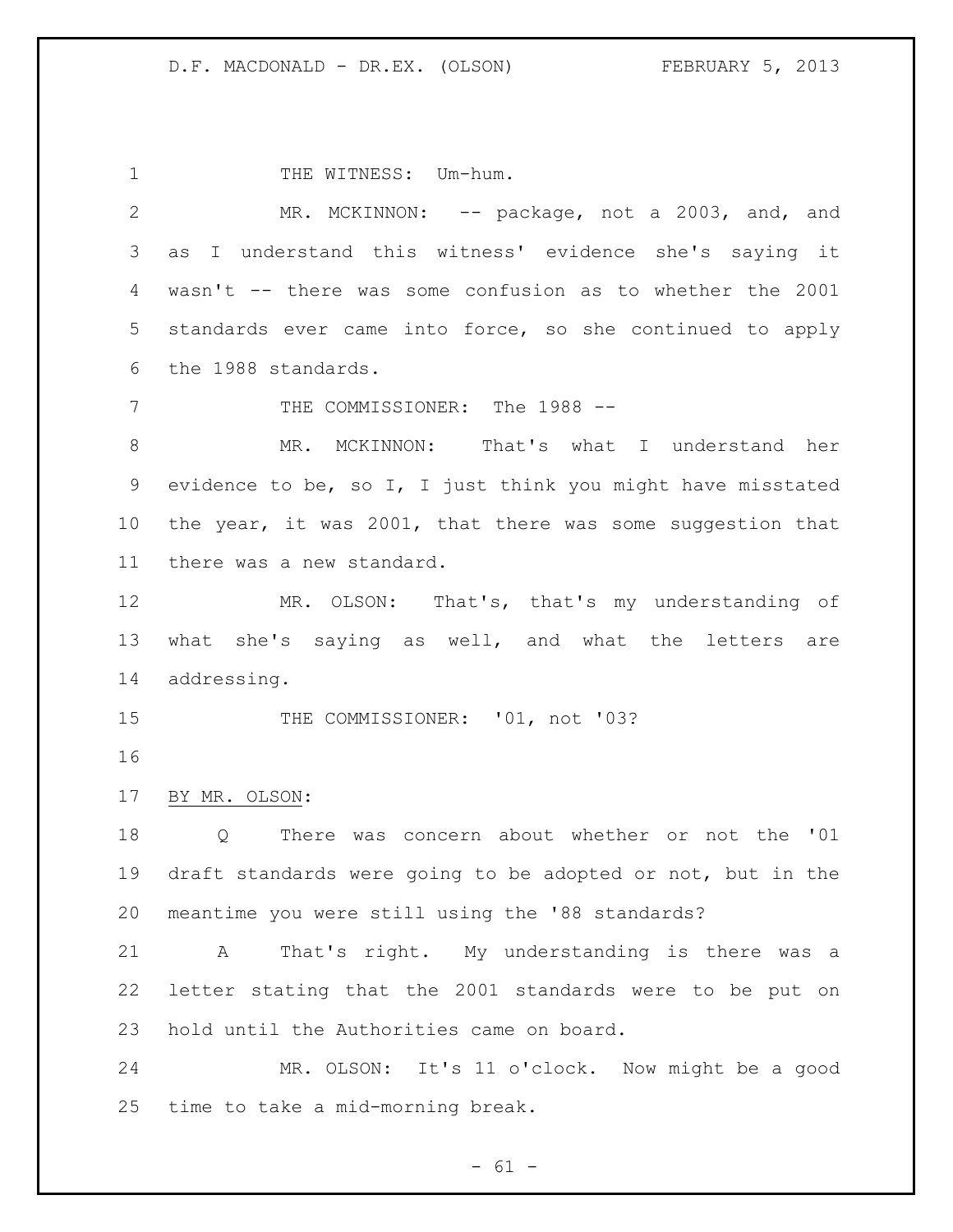1 THE COMMISSIONER: The 2001 standards were put on hold until ... THE WITNESS: Until the Authorities were -- THE COMMISSIONER: In place. 5 THE WITNESS: -- in place. THE COMMISSIONER: All right. We'll take a mid- morning -- a 15 minute break. (BRIEF RECESS) 11 THE CLERK: We're back on the record. MR. OLSON: I think what I'd like to do is go through a portion of Mr. Koster's report with you with respect to the issue of standards, and hopefully clarify what occurred over that period of time. Could you put on the screen, please, page 64, and please scroll down to "C5" would be the ... BY MR. OLSON: Q So this portion -- this is a portion of the report you'd be familiar with; you've, you've reviewed this before? A Oh, yes, I have, yes. Q I'm just going to take you through it. So the conclusion Mr. Koster arrived at was:

 $- 62 -$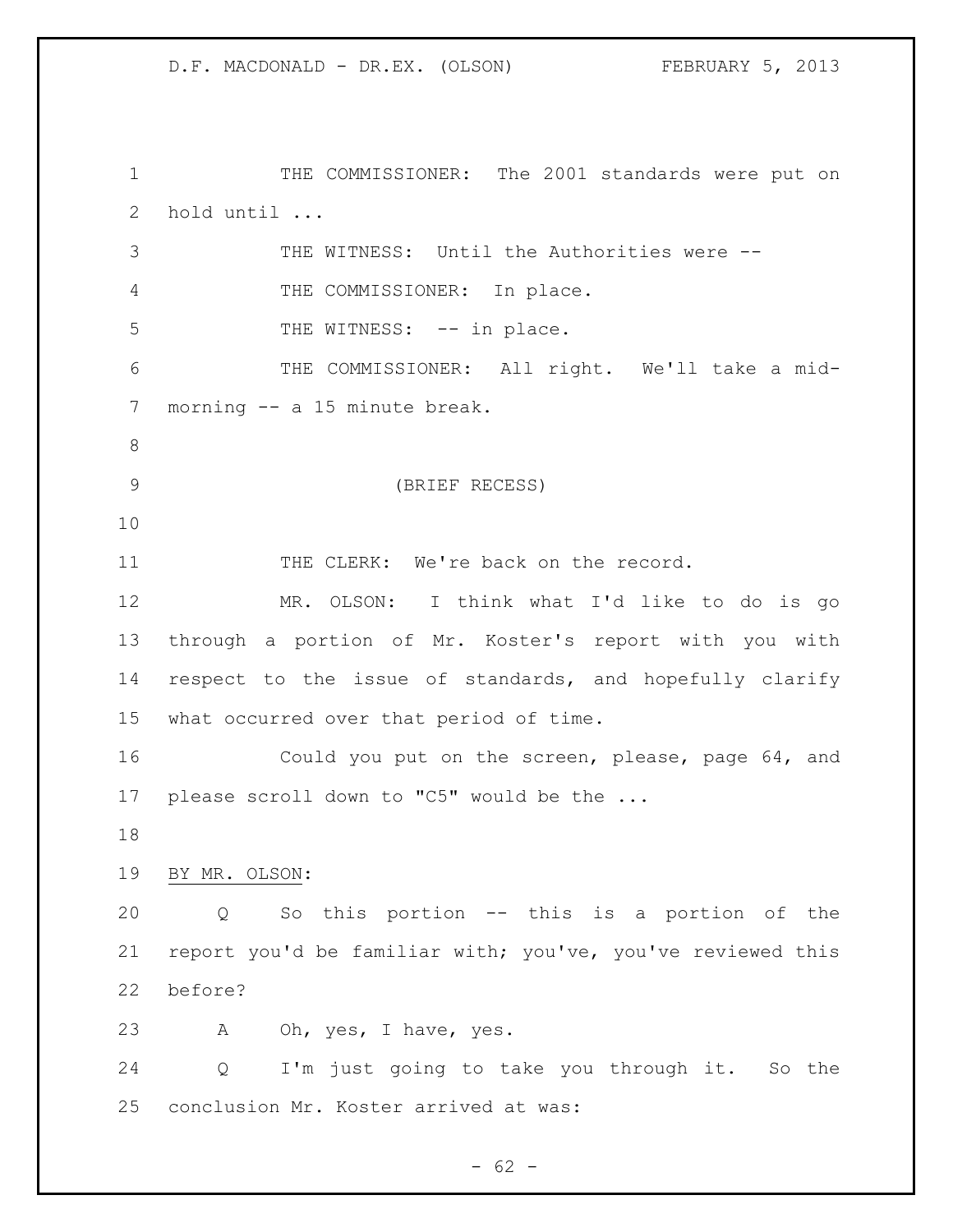| $\mathbf{1}$   | "The difficulty of instituting --"                         |
|----------------|------------------------------------------------------------|
| $\mathbf{2}$   |                                                            |
| 3              | Sorry.                                                     |
| $\overline{4}$ |                                                            |
| 5              | "The official letters and e-mails                          |
| 6              | which support this contention (C4.                         |
| 7              | C5.) are provided<br>and<br>in                             |
| $8\,$          | chronological order below. They                            |
| 9              | span the years from 1999 until the                         |
| 10             | present. The letters themselves                            |
| 11             | have been submitted to the Office                          |
| 12             | of the Child Advocate for Manitoba                         |
| 13             | as part of this Section 4 review.                          |
| 14             | In 1999 a draft of new Protection                          |
| 15             | Standards were circulated to the                           |
| 16             | field."                                                    |
| 17             |                                                            |
| 18             | And that's what we were talking about, the first           |
| 19             | letter I showed you this morning?                          |
| 20             | That's correct.<br>$\mathbf{A}$                            |
| 21             | Q And those standards are found at page -- we'll           |
| 22             | just quickly go to the page, it's 19156. Okay, scroll down |
| 23             | to the first page.                                         |
| 24             | Are these the, the draft standards that are being          |
| 25             | referred to, the '99 standards?                            |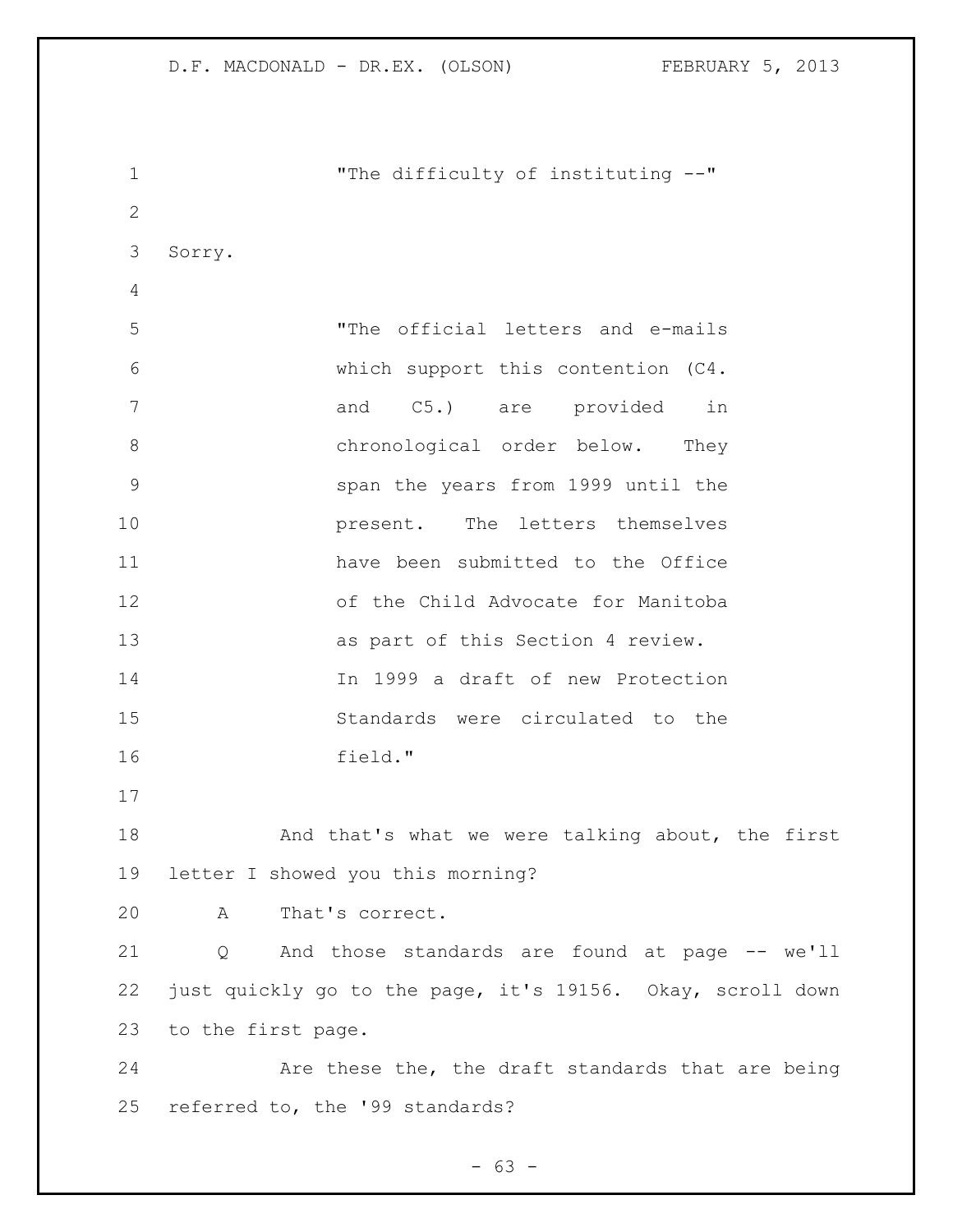A In -- with regards to what Mr. Koster has talked about? Q Right. A Yes. Q Okay. And just for -- to make it hopefully clear the 1988 standards, the ones that were in place at the time  $-$ 8 A Right. Q -- those are found at Commission disclosure 983 beginning at page 18662. If you'd just pull that up on the page. So these are the 1988 standards? A That's correct. Q These standards, the 1988 standards, in your view remained in effect until when? A Until 2005. Q Okay. So these were in effect until the 2005 standards came on line? A That's correct. Q So the series of letters that we've looked at, and that Mr. Koster is referring to, and if we go back to Mr. Koster's report, page 64 ... Scroll down, please. So the 1999 -- reference here is to the 1999 draft standards, we just looked at? A Right.

 $- 64 -$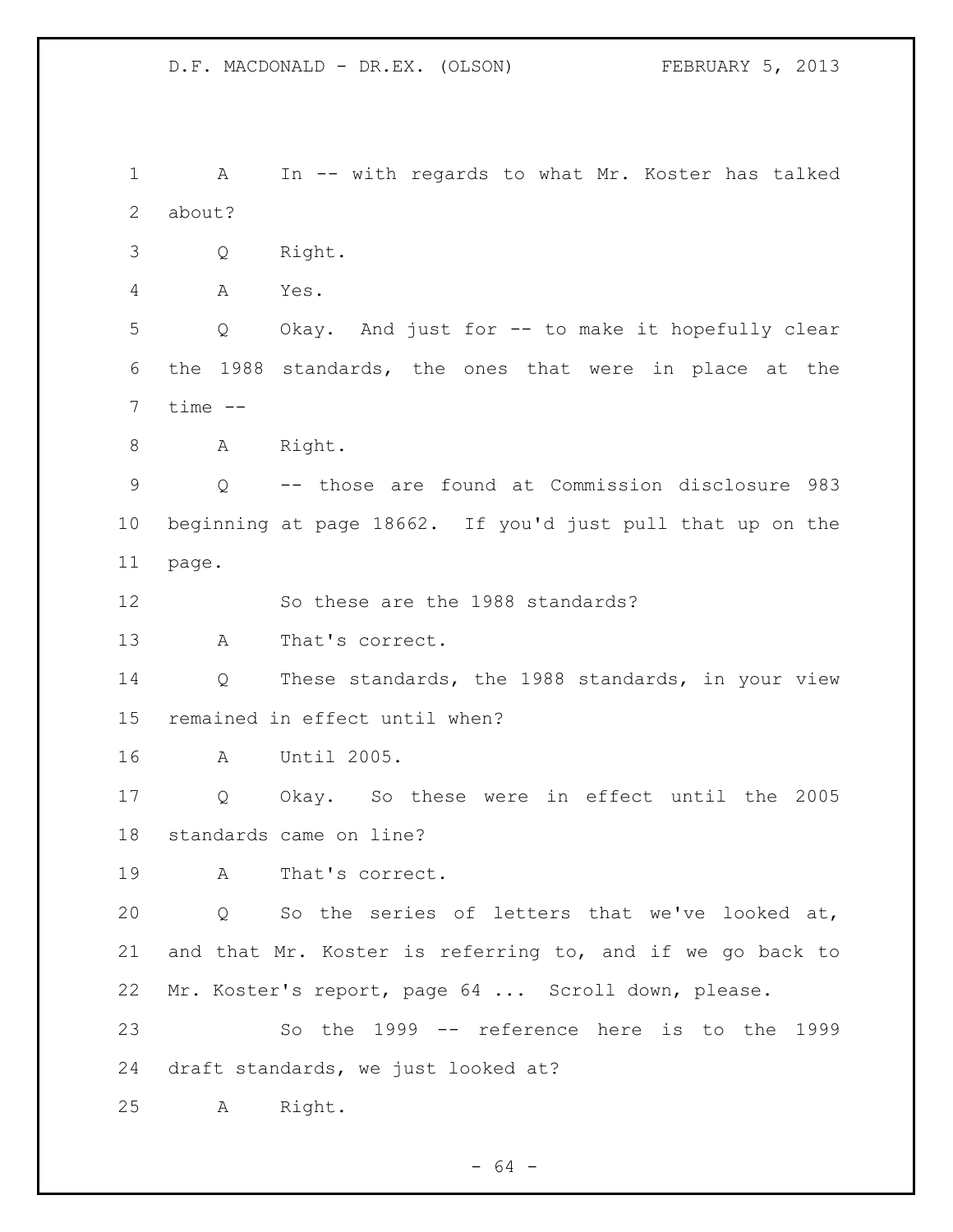D.F. MACDONALD - DR.EX. (OLSON) FEBRUARY 5, 2013 Q And it says in the blocked quoted portion: "In short, we are suggesting that the 'narrative' be excepted as is for the present and next stop efforts be focused on ensuring that the forms and instruction 8 components meet the needs for which they are designed. Later in this correspondence you will also 11 see that we are suggesting it is now time to begin to consider the issue of workload impact and workload measurement." That's what we were just talking about in the first letter I showed you? A Right. THE COMMISSIONER: Is that the letter that's referenced of May 26th? MR. OLSON: That would be the May 26th letter.

 THE COMMISSIONER: And what -- have we got that this morning -- have we had that this morning?

 MR. OLSON: Yes, that is from Commission disclosure 985.

 $- 65 -$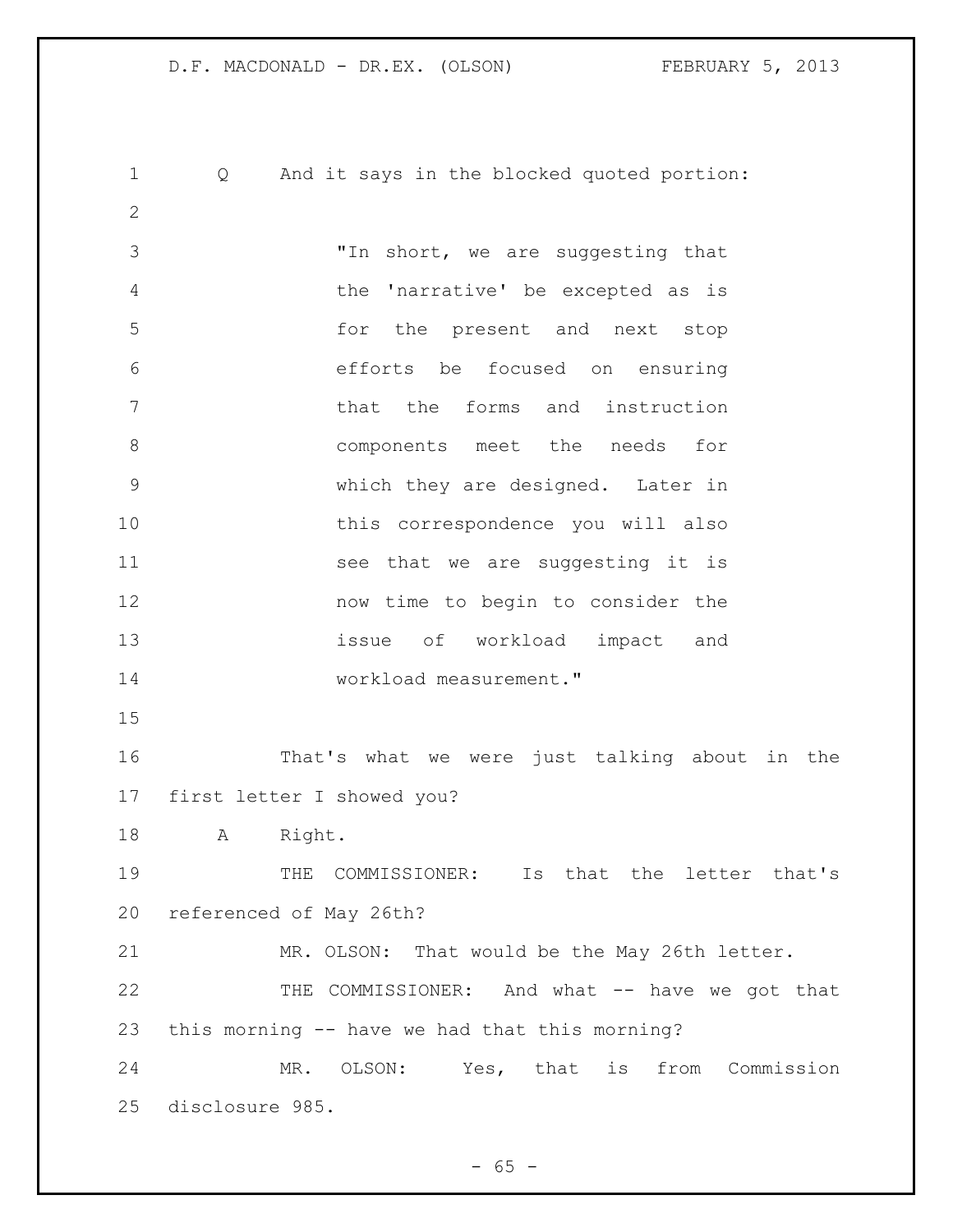1 THE COMMISSIONER: Oh, yes, I, I have it, yes, all right. I just want to make notes if that's the one that's being talked about there. MR. OLSON: That's the reference. BY MR. OLSON: Q And if we scroll down it continues on the next letter sent to the Executive Directors, Child and Family Services Agencies, Regional Managers, Regional Offices and Winnipeg Child and Family Services, indicates the next stage in the process in instituting the provincial standards. By May 11, 2001 seven agencies have piloted the original standards and the reference to the letter referred to here was a letter we looked at earlier this morning, at page 19622, dated May 11, 2001, it's Commission disclosure 991. Sorry, we'll scroll to the next page, please. 19 THE COMMISSIONER: What do you want her to read now? MR. OLSON: Well, this -- just, just for reference, for the sake of reference, there's a direct quote on this page from the letter where it starts: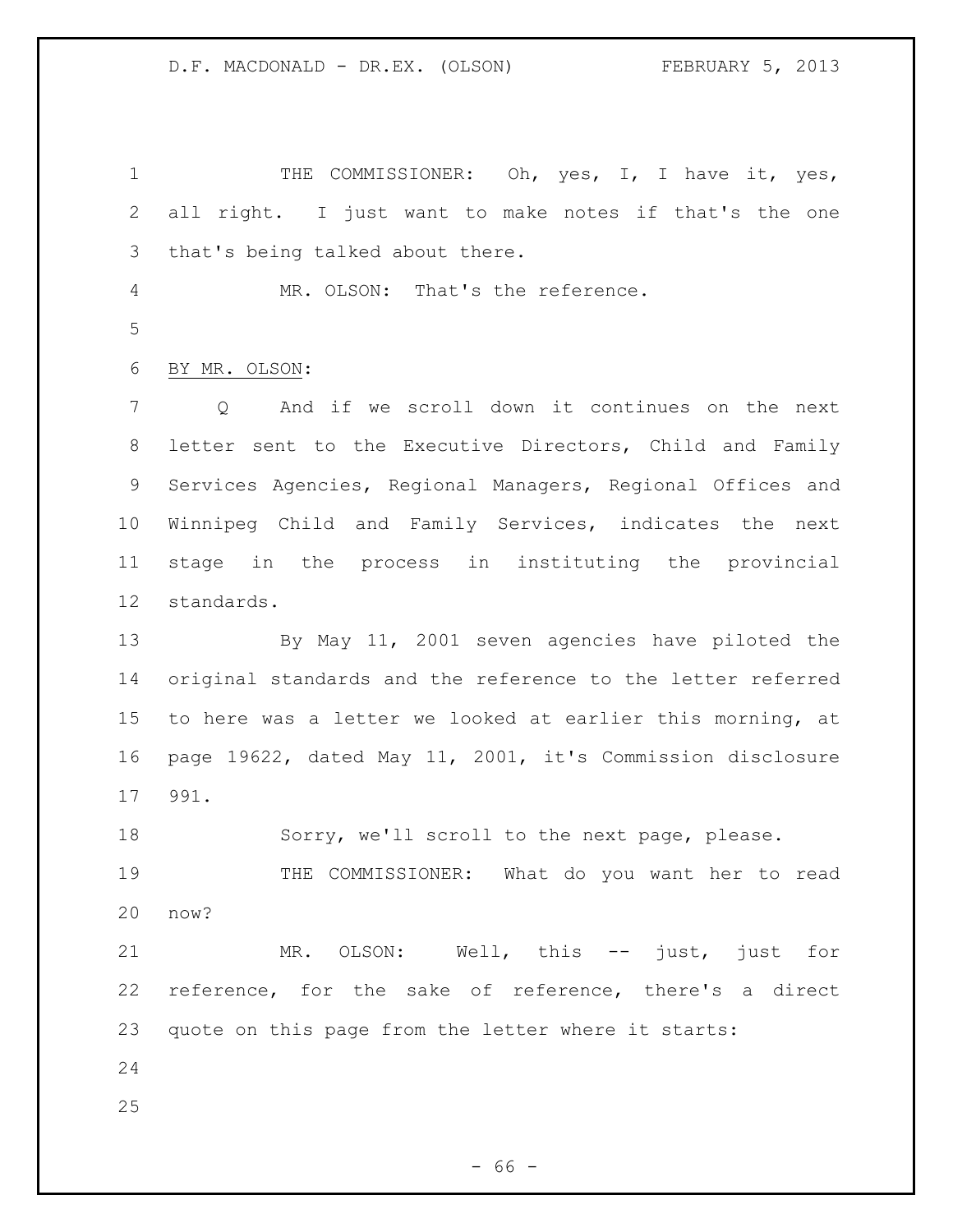"I am aware of the extra effort 2 that many put into this project. My thanks as well to Richard Voss, who kept the initial process on track and initiated the pilot process." 8 It talks about the standards, and then it says -- later in the letter it indicates that: "The implementation process will involve training of supervisors beginning in September 2001. Supervisors will then be **responsible to train their staff.**  Training will cover the case 17 management process, the expectations contained in the **Standards** and the role of the supervisor and case manager. The Agency Relations staff will be available to consult with supervisors on an individual basis regarding case management and documentation."

 $- 67 -$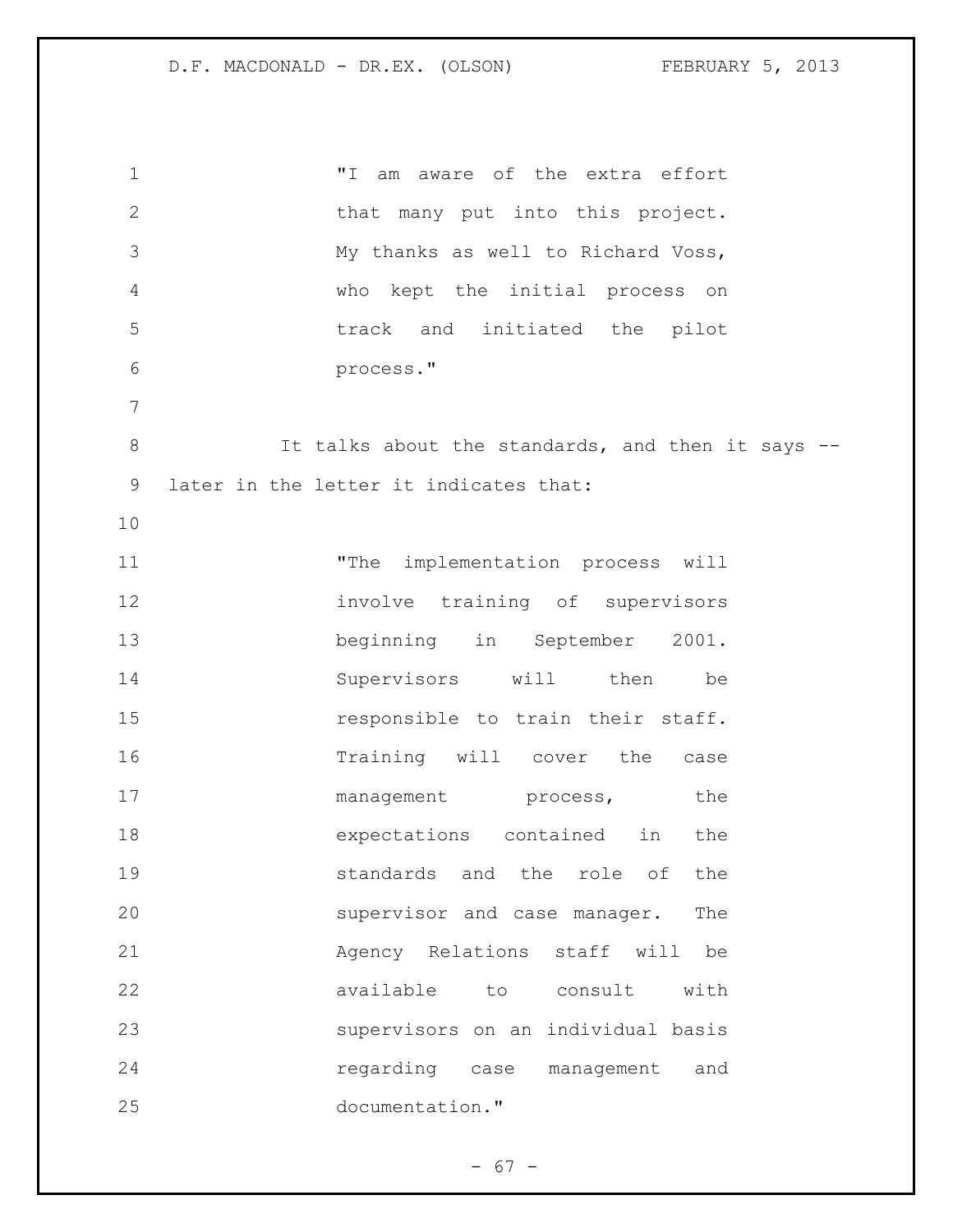And then it says: "It is expected that all agencies will be using the new case management standards by January 1, 2002." BY MR. OLSON: Q Was that the plan at the time that they would be implemented? A That's correct. My understanding was he was indicating though that there would be a workload measurement tool at that time as well. 15 O What was a workload measurement tool? A It hadn't been developed yet. 17 Q What was, what was the purpose of it? A It's purpose would be to be looking at not just caseloads, but the workload that would be involved with it, and how that would be measured. Q And how did that, how did that relate to new standards being put in place? A Basically he was saying that he couldn't put the new standards in place without measuring the entire workload associated with meeting those standards.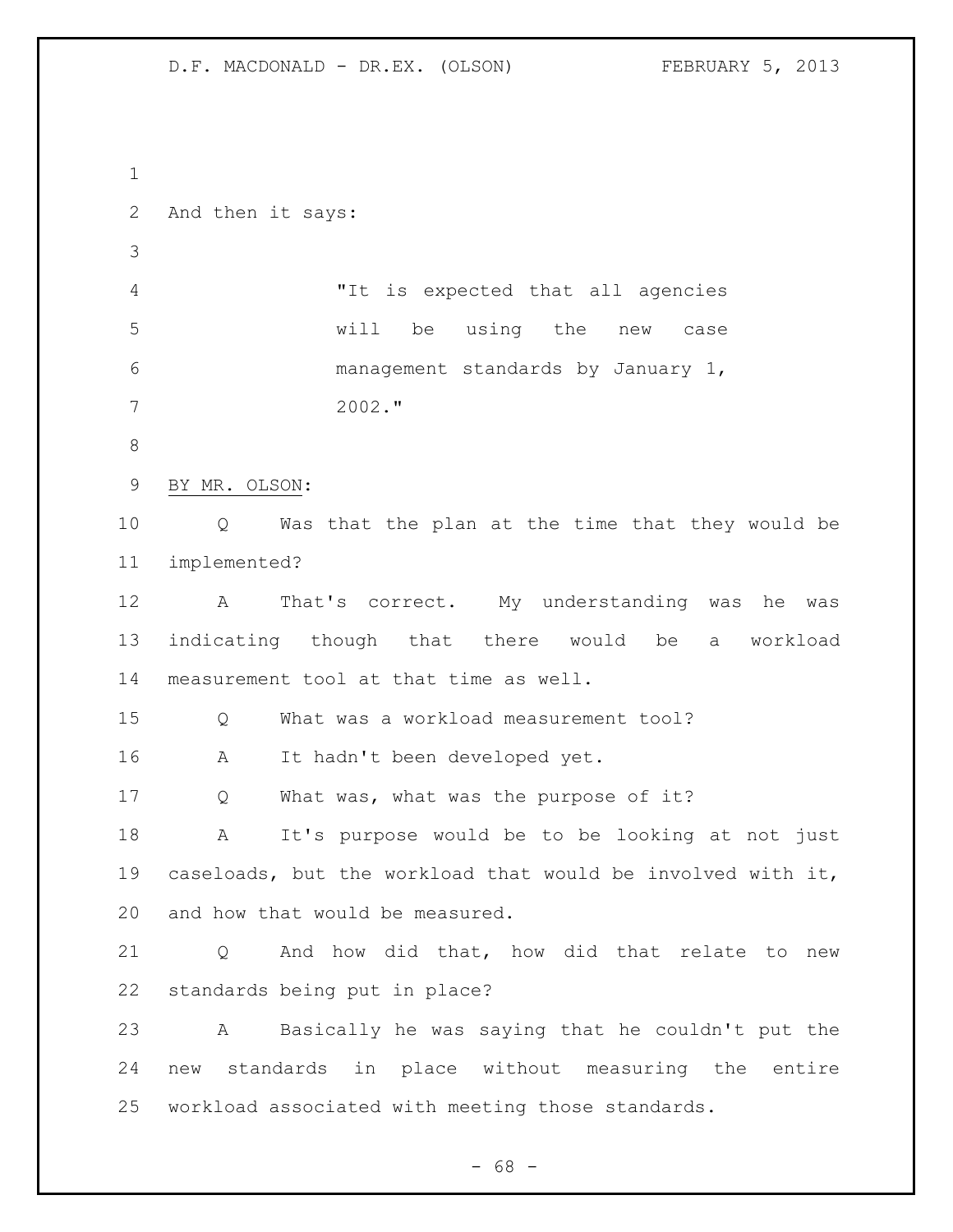Q Okay. So in other words the new standards may have impact on workload and that has to be known before the standards are adopted? A That's correct. Q So in the meantime until that's done we're going to keep the 1988 standards in place? A What he did indicate was those of us who piloted it, and Winnipeg had, you could use them if you felt they were helpful to you. Q If we could scroll down, please, a page. Scroll up just a little bit. Right there. It says: 14 A follow-up letter from the Acting Executive Director of Child 16 Protection on July 12, 2001 to all mandated agencies provided further clarification. This letter that's being referred to is at page 19699. If you could just put that on the screen, please. Is this the letter, is this your understanding this is the letter that's being referred to by Mr. Koster? A That's correct. Q And this says: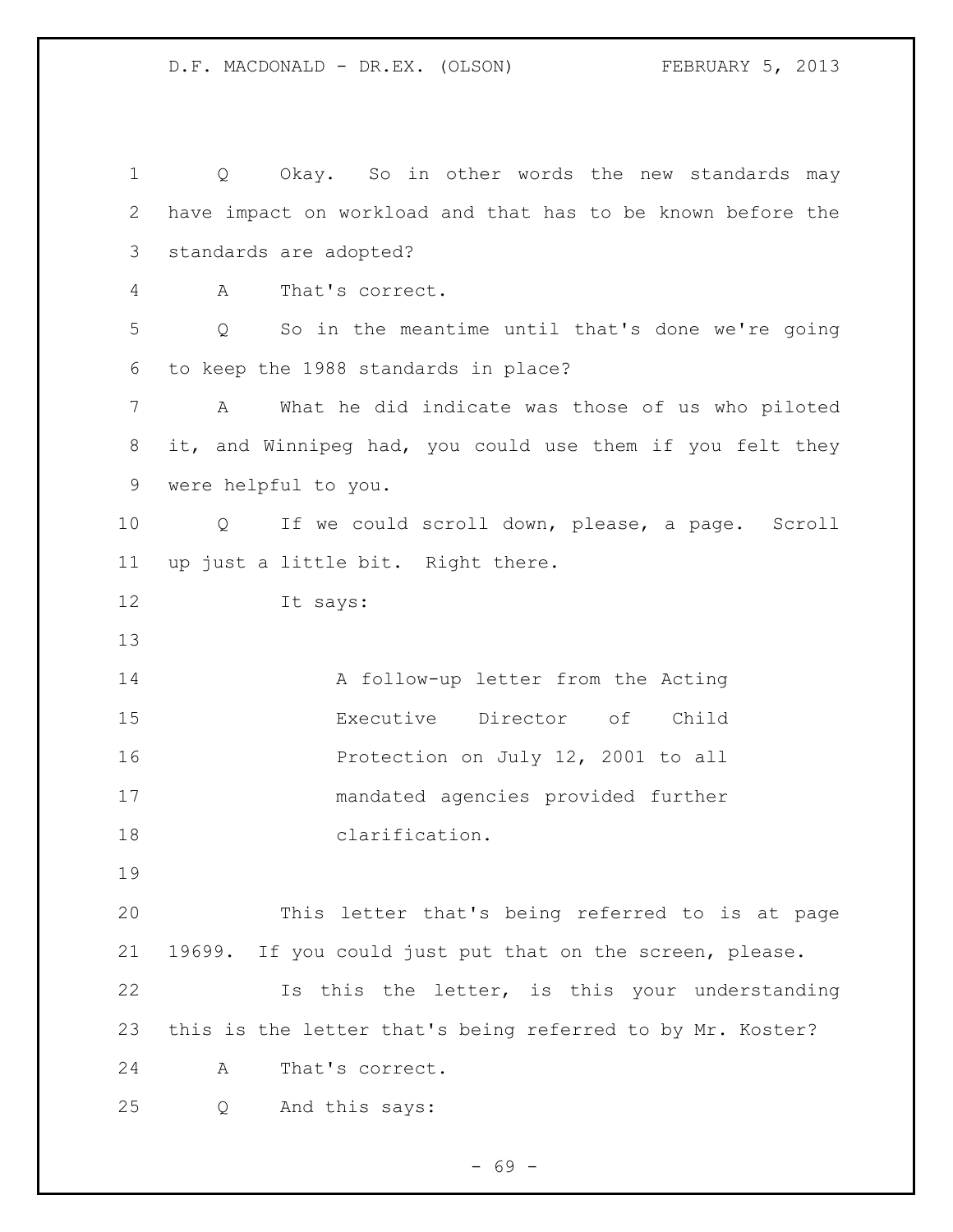| 1            | "Further to my letter of May 11,                          |
|--------------|-----------------------------------------------------------|
| $\mathbf{2}$ | 2001, we have agreed to delay                             |
| 3            | implementation of the Case                                |
| 4            | Management Standards to enable the                        |
| 5            | four authorities to deliver the                           |
| 6            | training necessary to support                             |
| 7            | their use. It is hoped that these                         |
| $8\,$        | standards will be in effect by                            |
| $\mathsf 9$  | April 2002."                                              |
| 10           |                                                           |
| 11           | That's correct.<br>A                                      |
| 12           | So the reason for delaying the standards here is<br>Q     |
| 13           | indicated as being to allow sufficient training to occur. |
| 14           | And then it says:                                         |
| 15           |                                                           |
| 16           | "During the implementation of the                         |
| 17           | AJI-CWI it is essential that there                        |
| 18           | continue to be clear direction as                         |
| 19           | to what is expected in Manitoba to                        |
| 20           | keep children safe and projected.                         |
| 21           | direction<br>This<br>is currently                         |
| 22           | provided under the Child<br>and                           |
| 23           | Family Services Act and<br>the                            |
| 24           | Adoptions Act<br>and<br>their                             |
| 25           | accompanying Regulations and<br>the                       |

- 70 -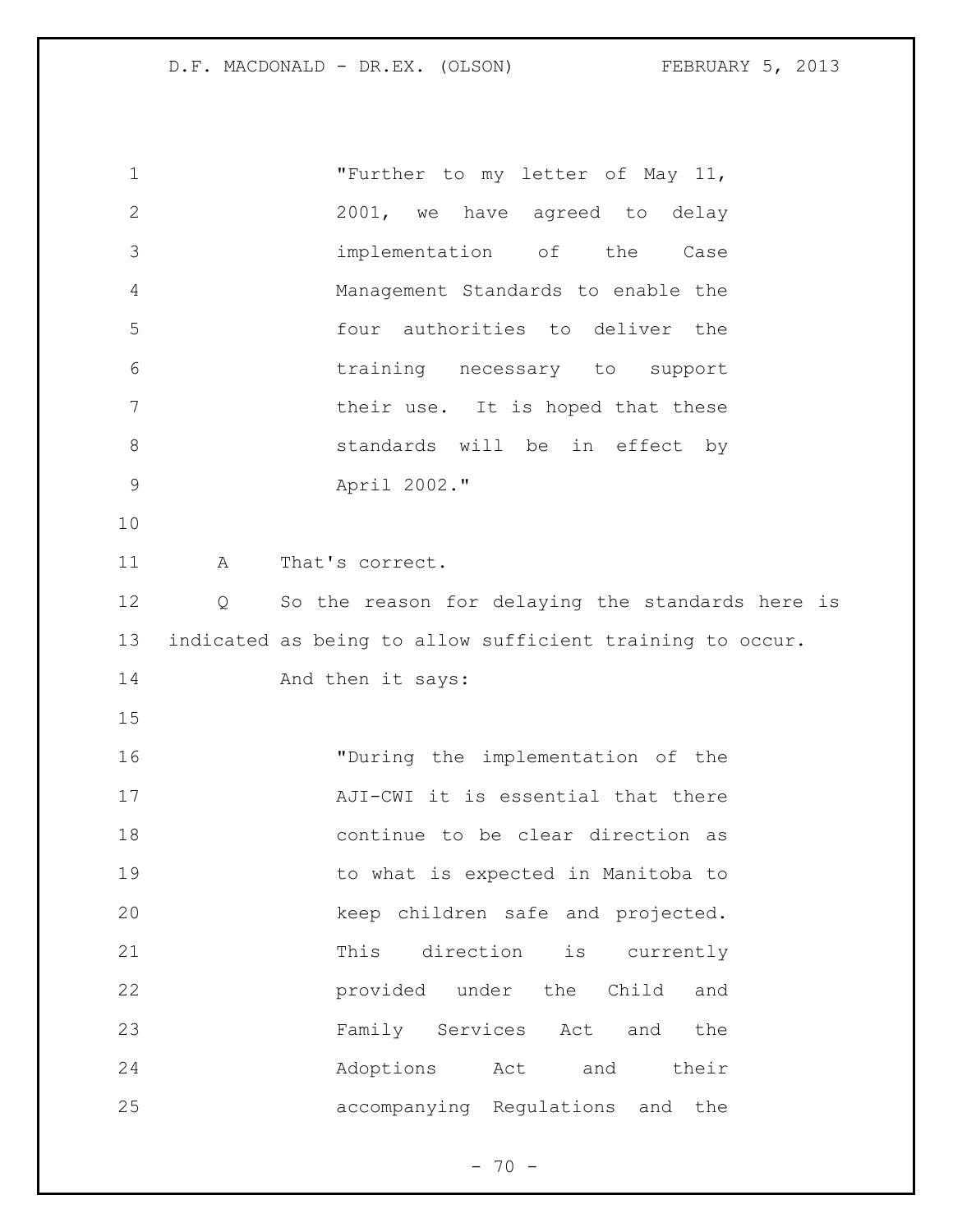attached administrative standards. I will continue to keep you informed of any changes as they occur." Is that essentially saying that it's the Act that governs how children are to be kept safe in Manitoba? 8 A That's my understanding, yes. Q Your understanding is to -- what in fact was in place to keep Manitoba children safe at the time, in terms -- A Yes. 13 Q The reference went back to the Act? A Yes. Q The understanding is that the Act essentially places the obligation on Child and Family Services to protect children? 18 A That's true. Q If we could go back, please, to Mr. Koster's report, we were on page 16. Down further, please. Sorry, 66. Where it says: As of December 17, 2003 it is evident that the draft standards

- 71 -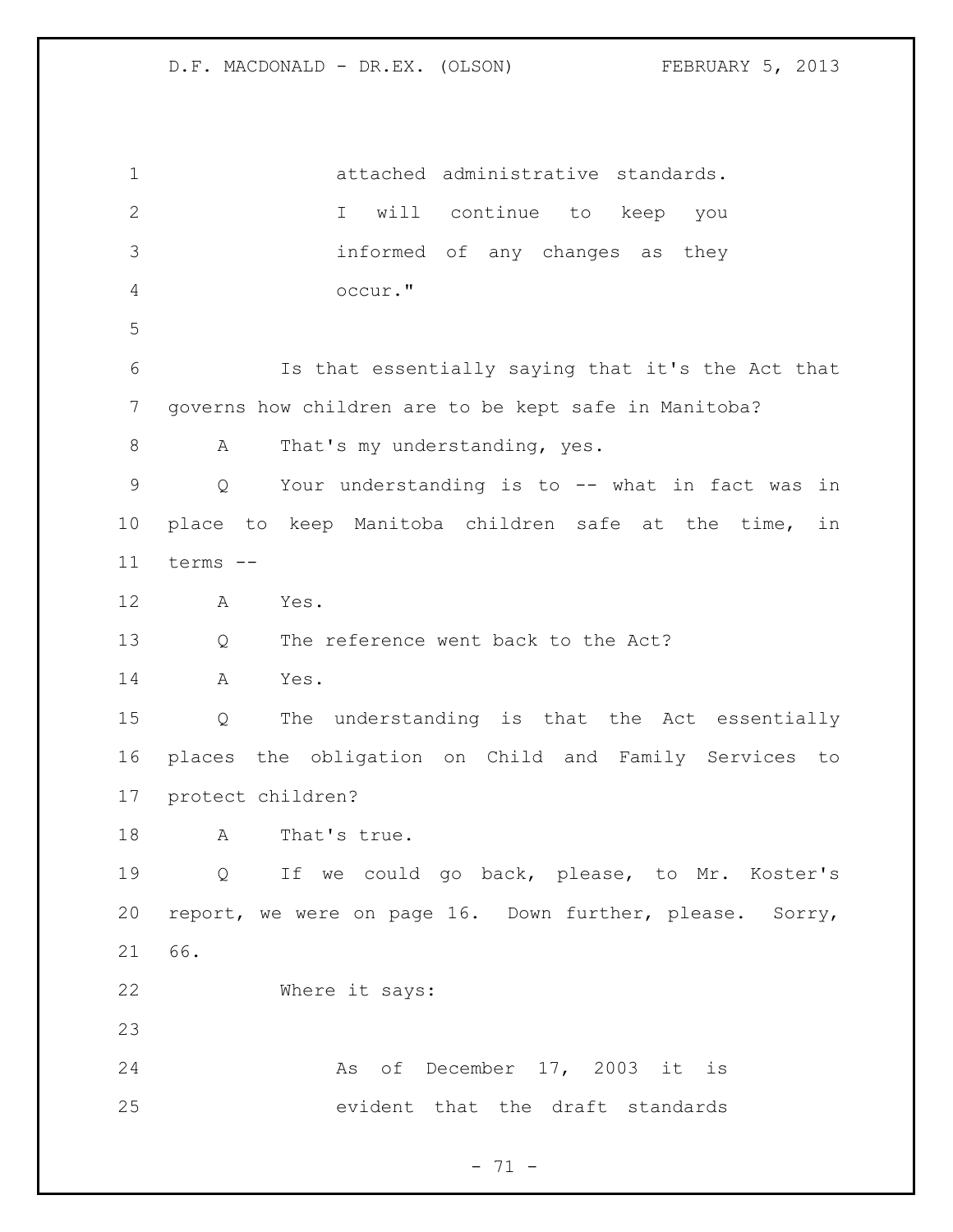and the timeframes set in the previous letter had not been met. That's correct, you indicated earlier; right? A That's correct. Q There is a memo written by administration of Winnipeg Child and Family Services in regard to recommendations from the Chief Medical Examiner that recommended that the branch should be using the draft standards. Is that something you're familiar with? A Yes, I am. Q So the CME was indicating that the draft standards should be used? A That's true. Q What was your understanding as to the reason for that? 18 A I think she just felt that they were -- or the OCME felt that the draft standards were the ones that should have been referred to, that had been piloted, and that was just their understanding. That that was primarily why I wrote for clarification. 23 Q If we can scroll down, please. As of -- sorry, right, right there.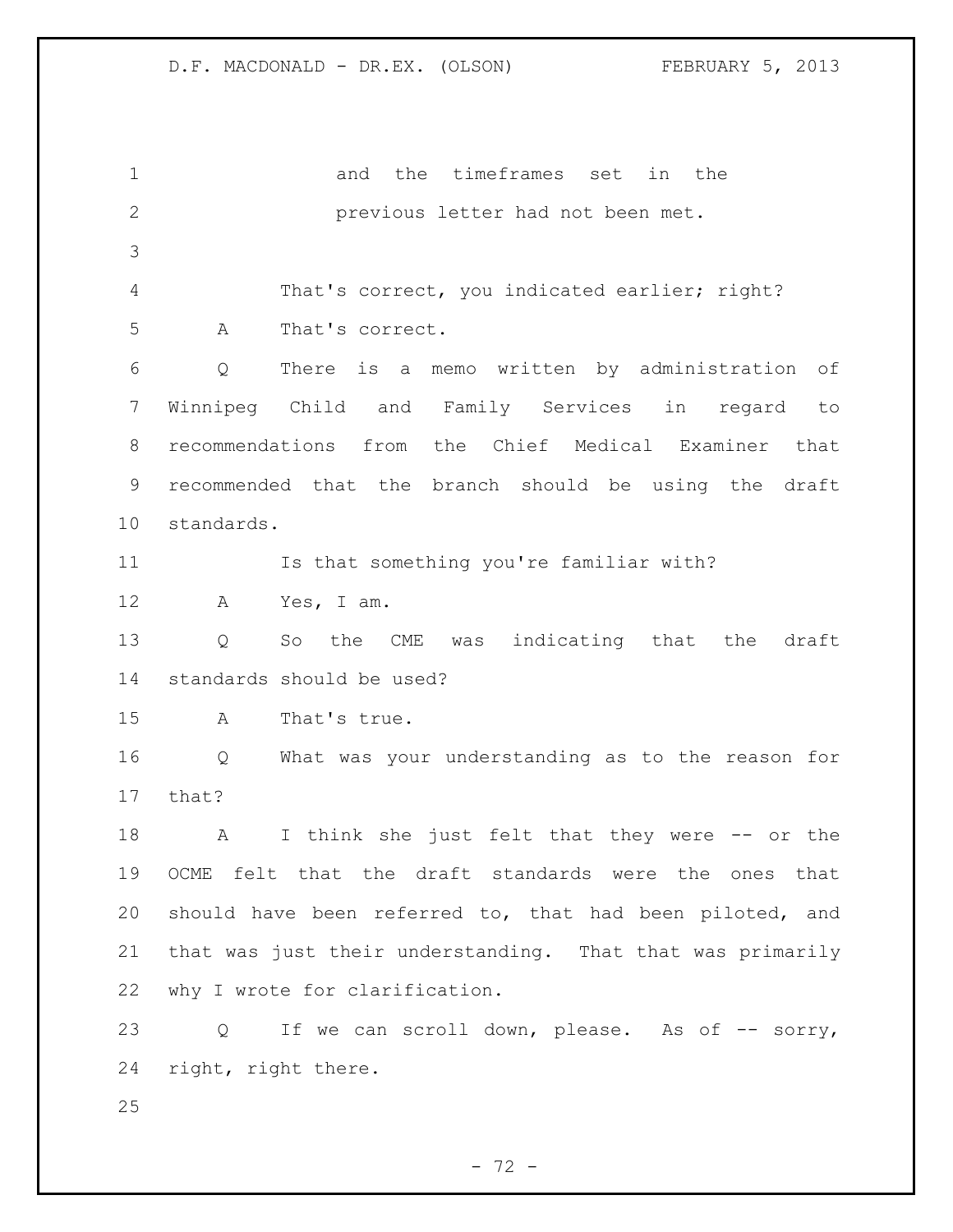1 As of February 4, 2004 the status of the standards has still not been resolved. A memo sent from the Executive Director of Child Protection to Winnipeg Child and Family, the General Authority -- Et cetera, talked about the draft standards. The reference here is to page 20263. This is a February 4, 2004 memorandum to you from Joy Cramer? 11 A That's correct. Q And this is, this is the memorandum Mr. Koster is referring to in his report? A Yes, it is. Q Here Ms. Cramer is indicating that: "In response to your memo of December 17, 2003, child and family services agencies are expected to use the Case 21 Management Standards in 22 conjunction with the administrative standards distributed July 12, 2001."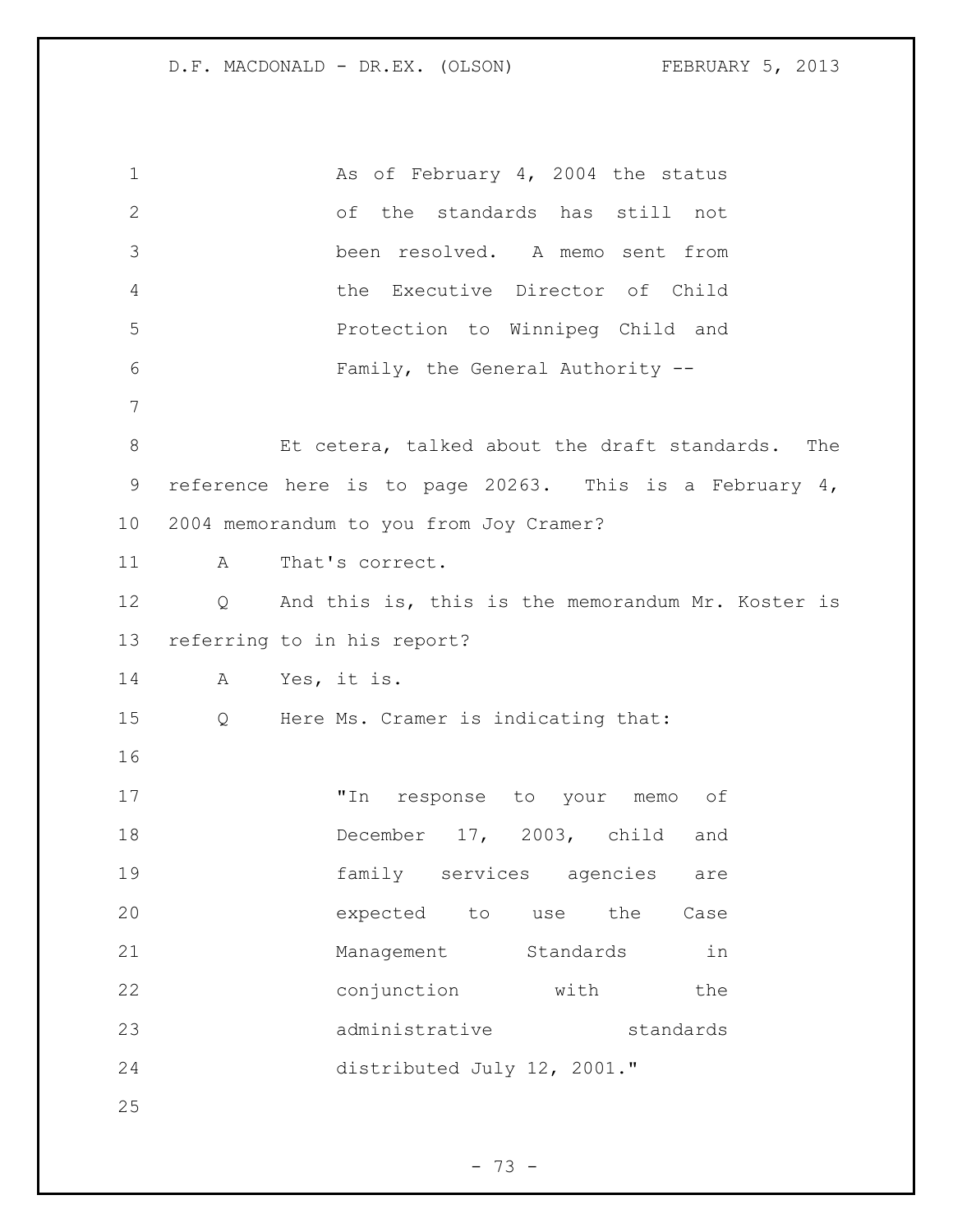So what was that telling you, what was your understanding of that?

 A Basically telling us that we should have been using the case management standards, and there was administrative standards, which I believe were part of the 1988 standards.

 Q So that -- the administrative standards were part of the 1988 standards is your understanding?

 A The, the part she calls "administrative standards", yes.

 Q Okay. What about the case management standards, which standards were those?

 A Case management standards would have been the 2001.

Q When you say "2001" --

 A Those would have been the draft standards where I believe Richard Voss was referring to, and then they were put on hold.

Q Those are the ones we looked at earlier?

A Yes.

 Q That's not -- that's something different than the draft 1999 standards?

 A It probably would have been the draft '99 standards.

Q The draft '99 standards, okay.

- 74 -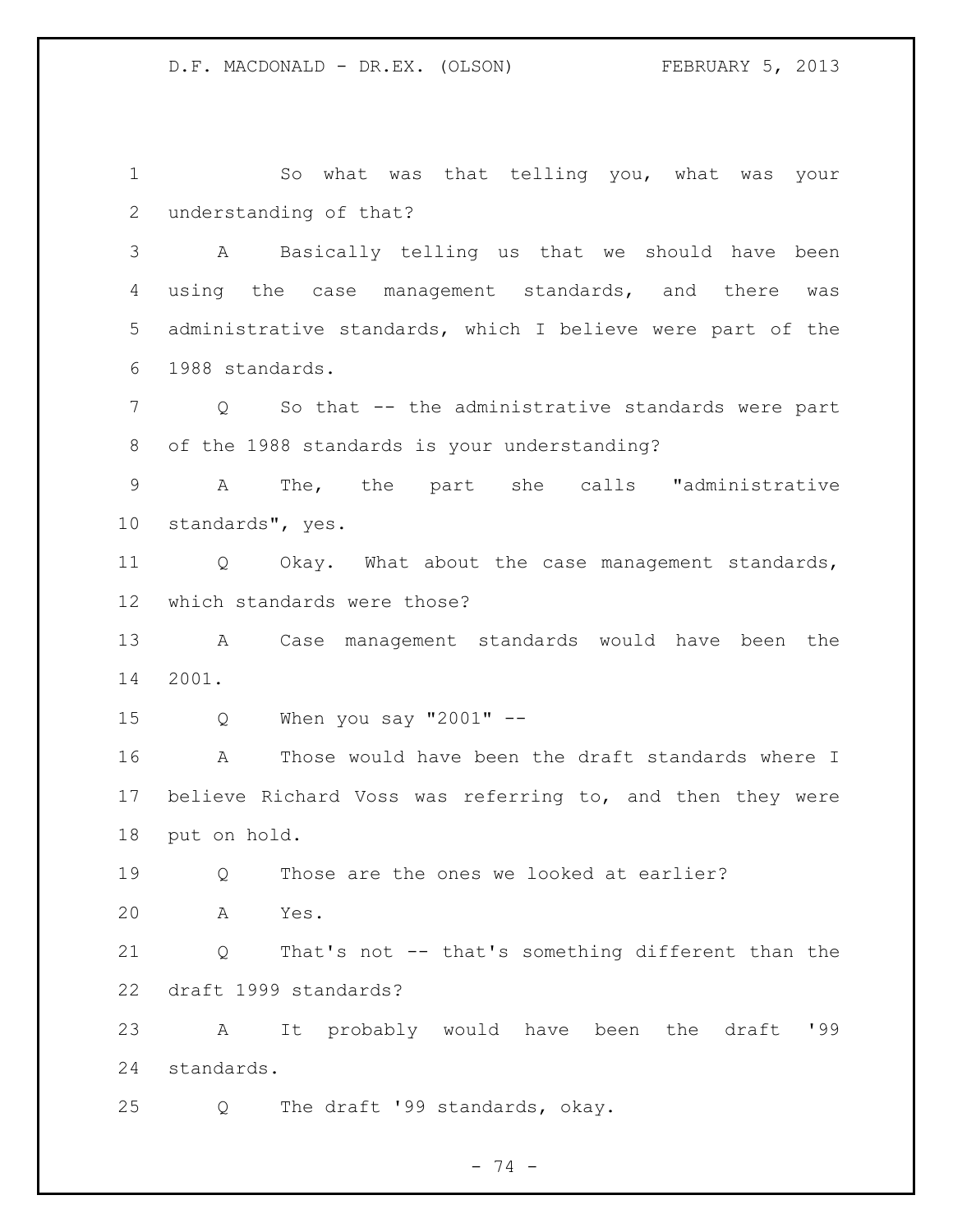1 A Sorry. Um-hum. Q That's page 19156. So your understanding following this memorandum is that it was the 1999 standards that were to be followed, the draft standards? 5 A That was -- Cramer was telling us to follow? Q Right. 7 A That's my understanding. Q Go back, please, to page 66 of Mr. Koster's report. Please scroll down. So let's go to page 67. He, he continues on: 12 On March 1 of the same year, 2004, Winnipeg Child and Family Services sought further clarification about 15 the draft standards. They wrote 16 to the Child and Family Services General Authority with copies to **the Child Protection Branch of the**  provincial government. The document -- the letter that's being referred to here is actually authored by you, it's at page 20265 to Dennis Schellenberg. Is this, is this the letter you understand Mr. Koster to be referring to? A Yes, it is.

- 75 -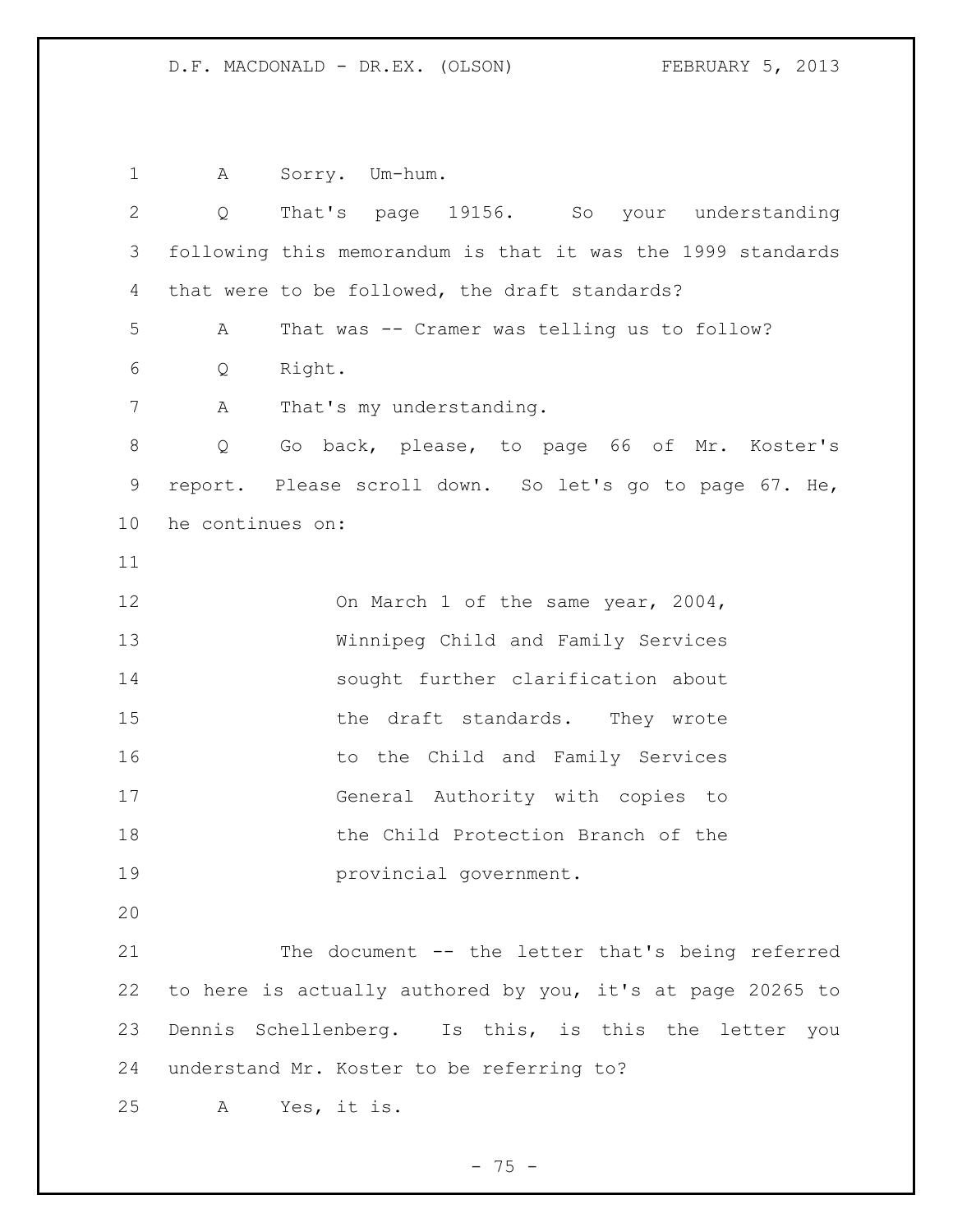Q And in this letter it appears you're writing for further clarification? A That's correct. Q Based on what Ms. Cramer wrote earlier? A That's correct. Q You write: "Winnipeg Child and Family Services --" This is the third paragraph. "Winnipeg Child and Family Services is attempting to adhere 15 to the Administrative Standards 16 and has distributed the Case Management Process and Standards 18 for information only." What did you mean by that? A The case management standards or case management process and standards those were the ones that have been just piloted, so we had piloted them, we were told to use them if helpful, and we distribute them, so they were for information only and we continued to go with the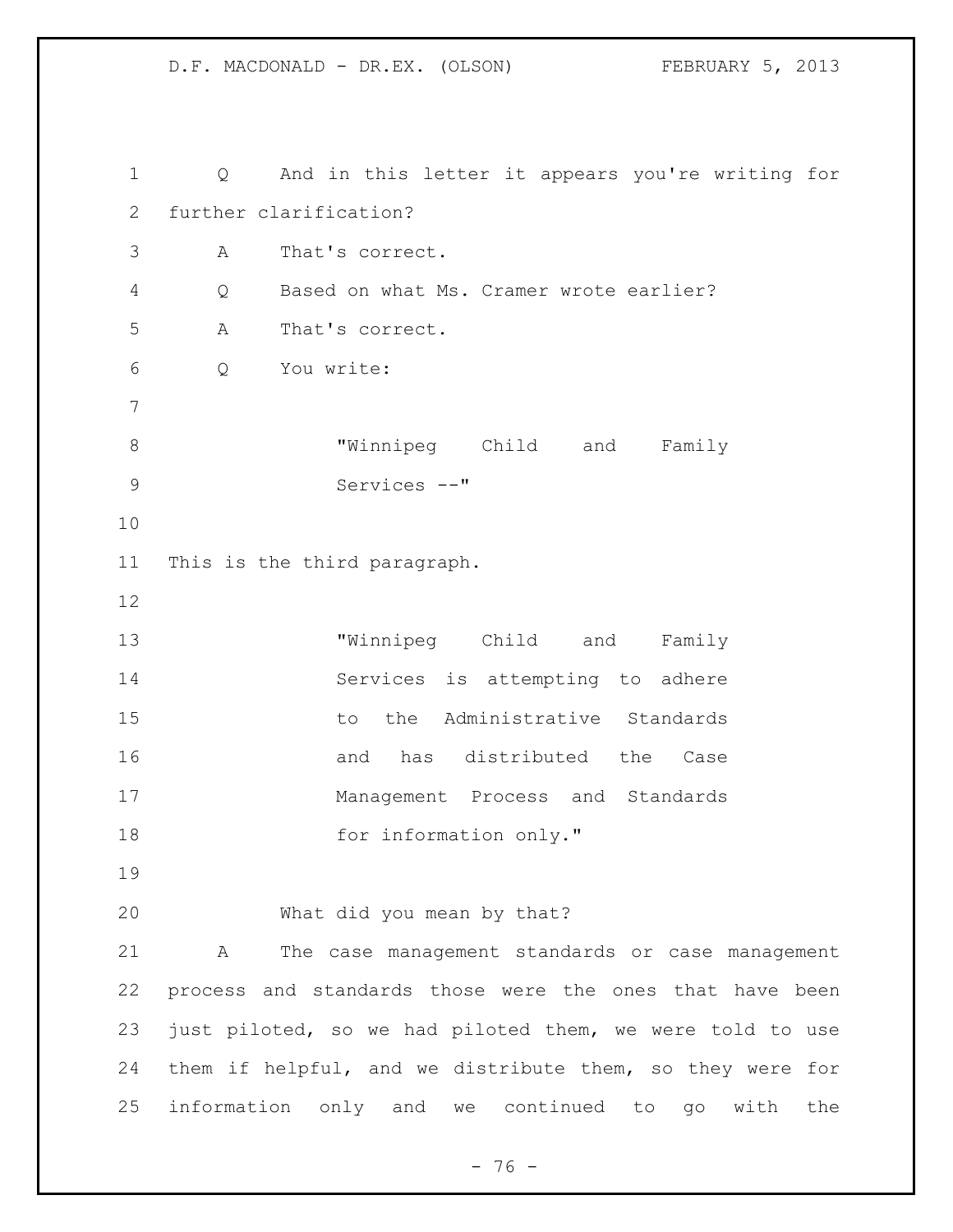administrative standards.

 Q The administrative standards those were the 1988 standards?

A That's my understanding.

 Q That's something you would have communicated to workers below you?

 A That's correct. As you can tell there was much confusion about standards, and we were just trying to simplify it and find out what we could adhere to.

 Q Right. But you, as the program director, you were able to give instructions to the assistant program directors, and in turn supervisors, and, and the workers --

A That's correct.

 Q -- in terms of what they should be looking at for standards?

A Yes.

Q You conclude your letter by saying:

19 TWe are requesting clarification that our current practice of **120 THE REFERS** referring to the Administrative Standards is acceptable, and we 23 trust we are to refer to the Case Management Standards as we continue to revisit our Branch's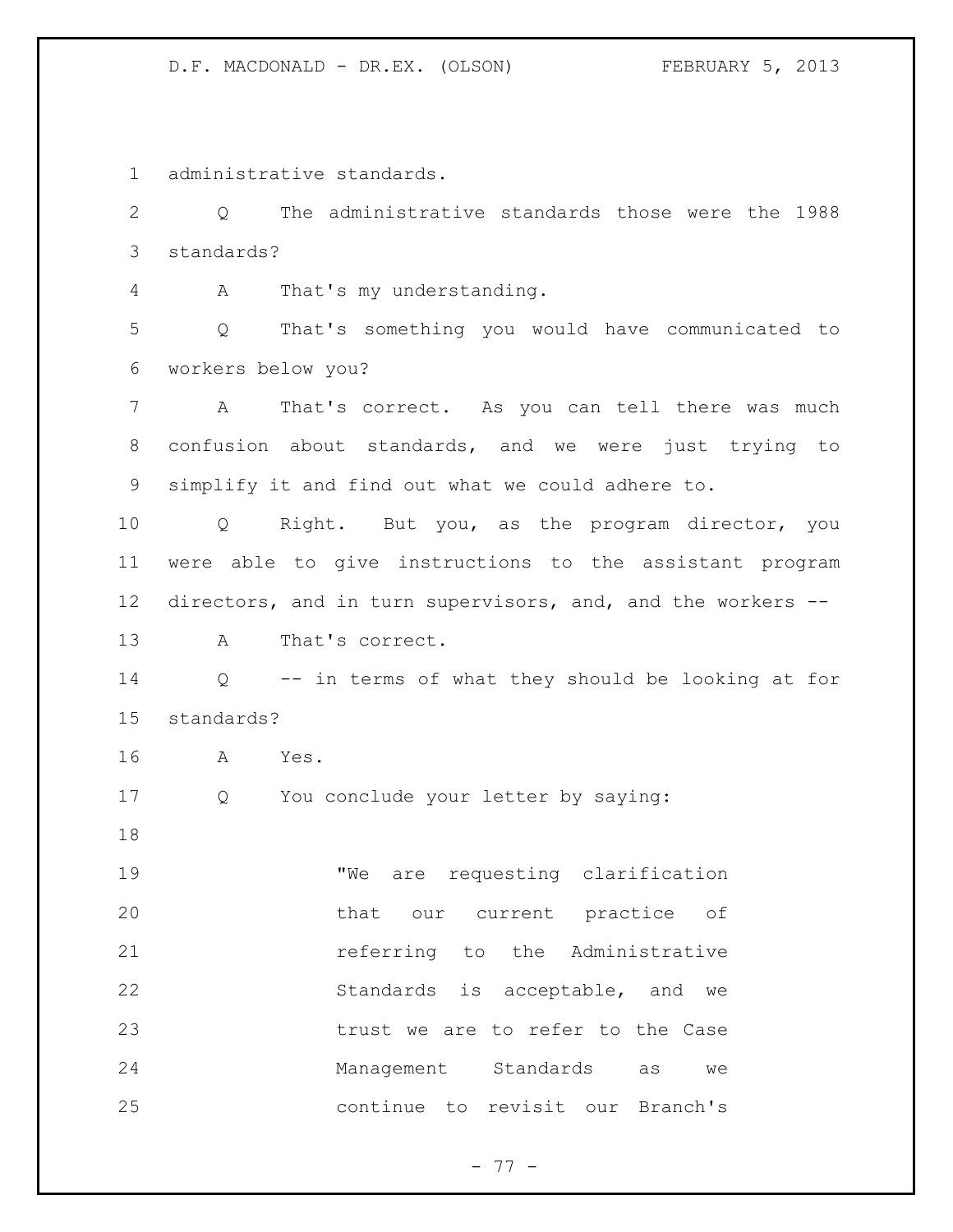policies and procedures. If our assumptions were incorrect your direction would be greatly appreciated." So here you're saying we're going to continue to follow the 1988 standards? 8 A That's correct. Q Unless you tell us otherwise? A That's correct. Q Go back to page 67 of Mr. Koster's report. If you could scroll down to the next page, please. It says: Feedback of the CFS foundational draft standards by the General Child and Family Services 18 Authority provided on August 30, 2005 -- And then he goes through overall feedback. What, what is your understanding of the outcome of this correspondence with respect to standards, how was it left? A How was what left? Q The, the status of the standards. We know that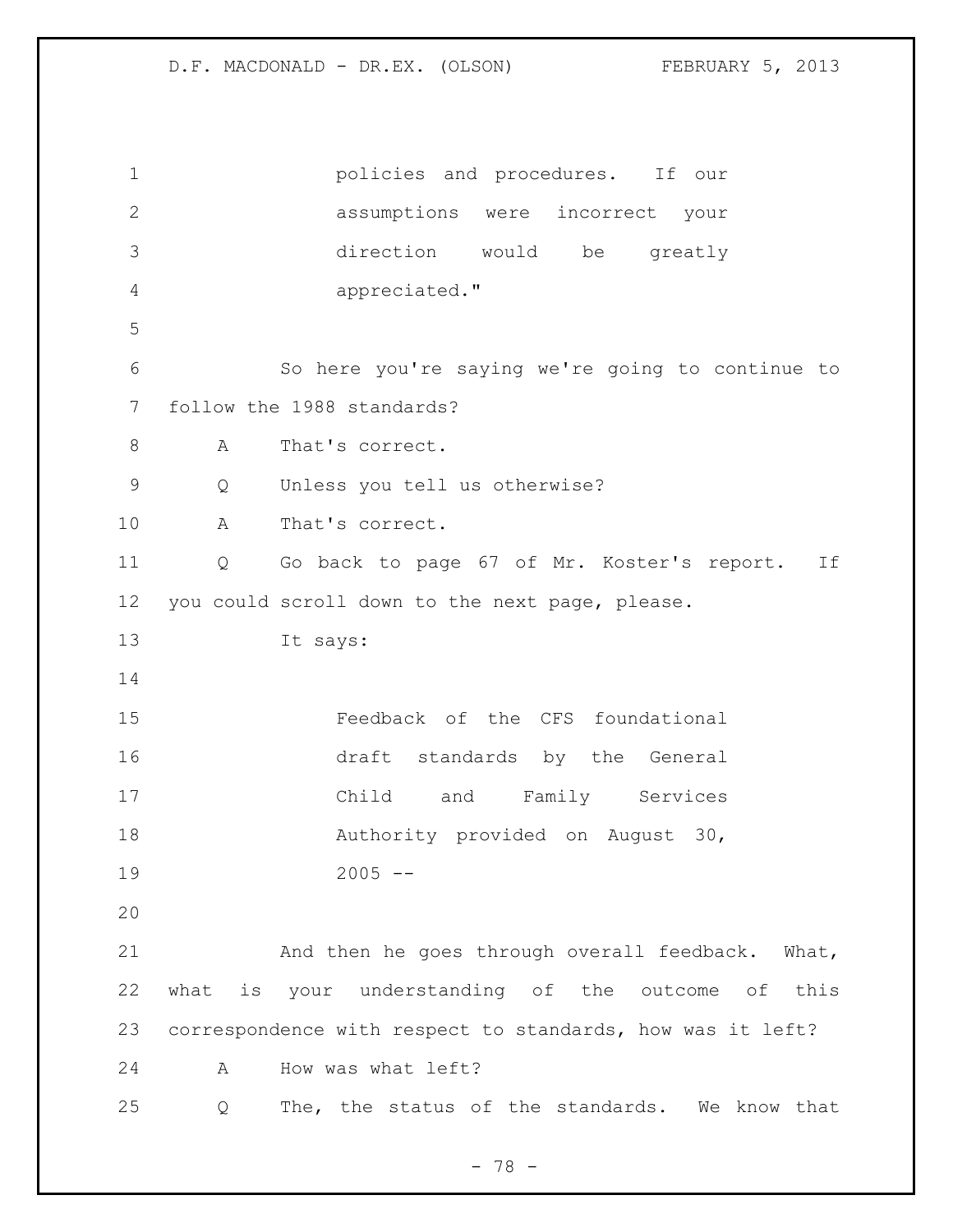new standards came in in '05.

A Right.

 Q Up until that point in time was it your understanding that the 1988 standards remained in effect?

A That's my understanding.

 THE COMMISSIONER: You're not asking her what -- how Koster assessed it, you're asking her what her understanding was?

MR. OLSON: Her own understanding, yes.

BY MR. OLSON:

 Q So what standards applied became a bit of a moot point by 2005 because there were new standards that were adopted?

A That's correct.

 Q Those new standards are -- just for the record if we go to page 38214, this is Commission disclosure 1818. These would be the 2005 standards; is that right?

A That's correct.

 THE COMMISSIONER: And until they came in you were following the 1988 standards; is that correct?

22 THE WITNESS: Correct, as well as our policy procedures manual.

BY MR. OLSON: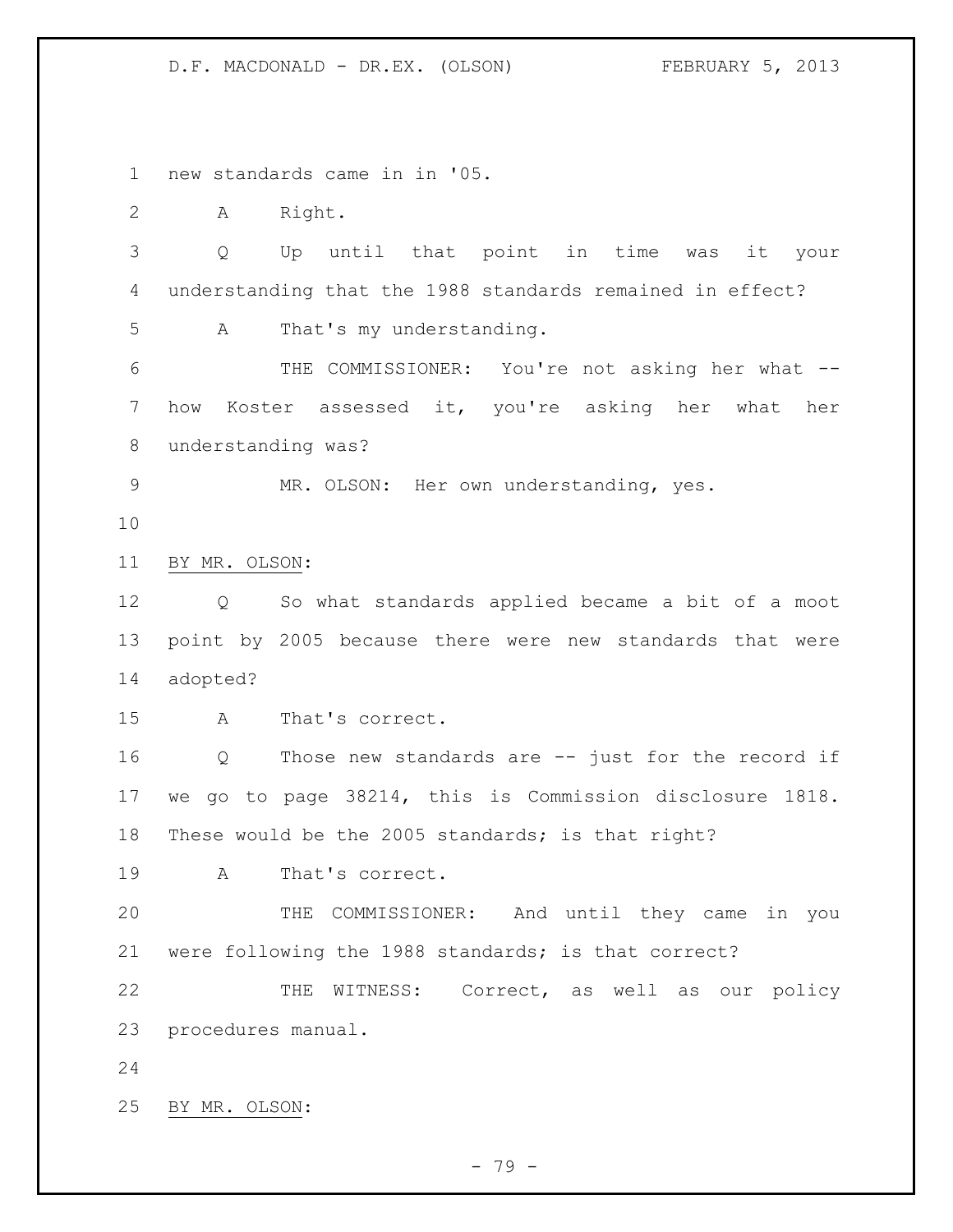Q So we've spent a lot of time on standards just now. At the end of the day, when you look at this file, when you look at what happened, in your view was it a -- was, was -- the shortcomings on the file as a result of standards not being clear?

A No.

Q While you were a --

8 THE COMMISSIONER: Just, just a minute. I might as well clarify while I'm at it. You just put to her that the shortcomings in this file, that is the Phoenix Sinclair file?

12 MR. OLSON: That's right.

 THE COMMISSIONER: Were the result of the standards not being clear?

 MR. OLSON: Were, were the shortcomings identified in this file, and I should be very specific here, with respect to what the report writers have indicated, were they the result of the standards not being clear.

 THE COMMISSIONER: And the witness said, yes? MR. OLSON: She said --

22 THE WITNESS: No.

 MR. OLSON: -- was not the result of the standards not being clear.

THE COMMISSIONER: Not as a result of the

 $- 80 -$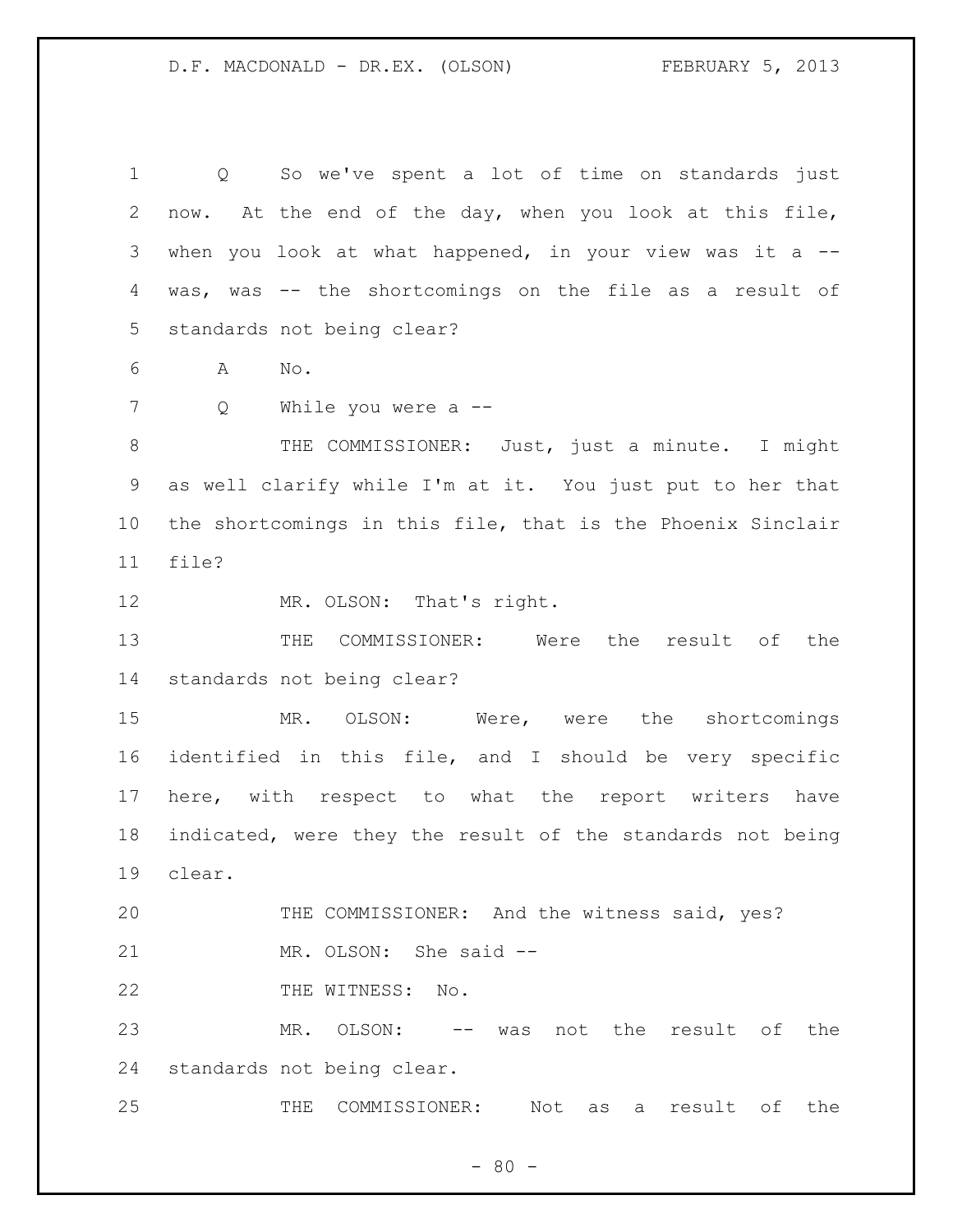standards being clear? 2 THE WITNESS: That's correct. 3 THE COMMISSIONER: All right. That's -- I, I -- let me just get that down. MR. OLSON: Thank you. THE COMMISSIONER: All right. Thank you. I'm glad I clarified that. BY MR. OLSON: Q One of the questions that's come up, and I put it to you somewhat earlier today, is why the file didn't end up staying with Family Services at some earlier point. Did that have anything to do with, in your view, pressure to close files? THE COMMISSIONER: Just a minute. You've asked two questions there. The first one was why the file didn't stay in Family Services? MR. OLSON: No. I asked the witness earlier today about why the file didn't stay at Family Services -- 20 THE COMMISSIONER: Yes. MR. OLSON: -- that's something we've been wondering about. 23 THE COMMISSIONER: Yes. MR. OLSON: And then I've asked her did that have anything to do with pressure to close files.

- 81 -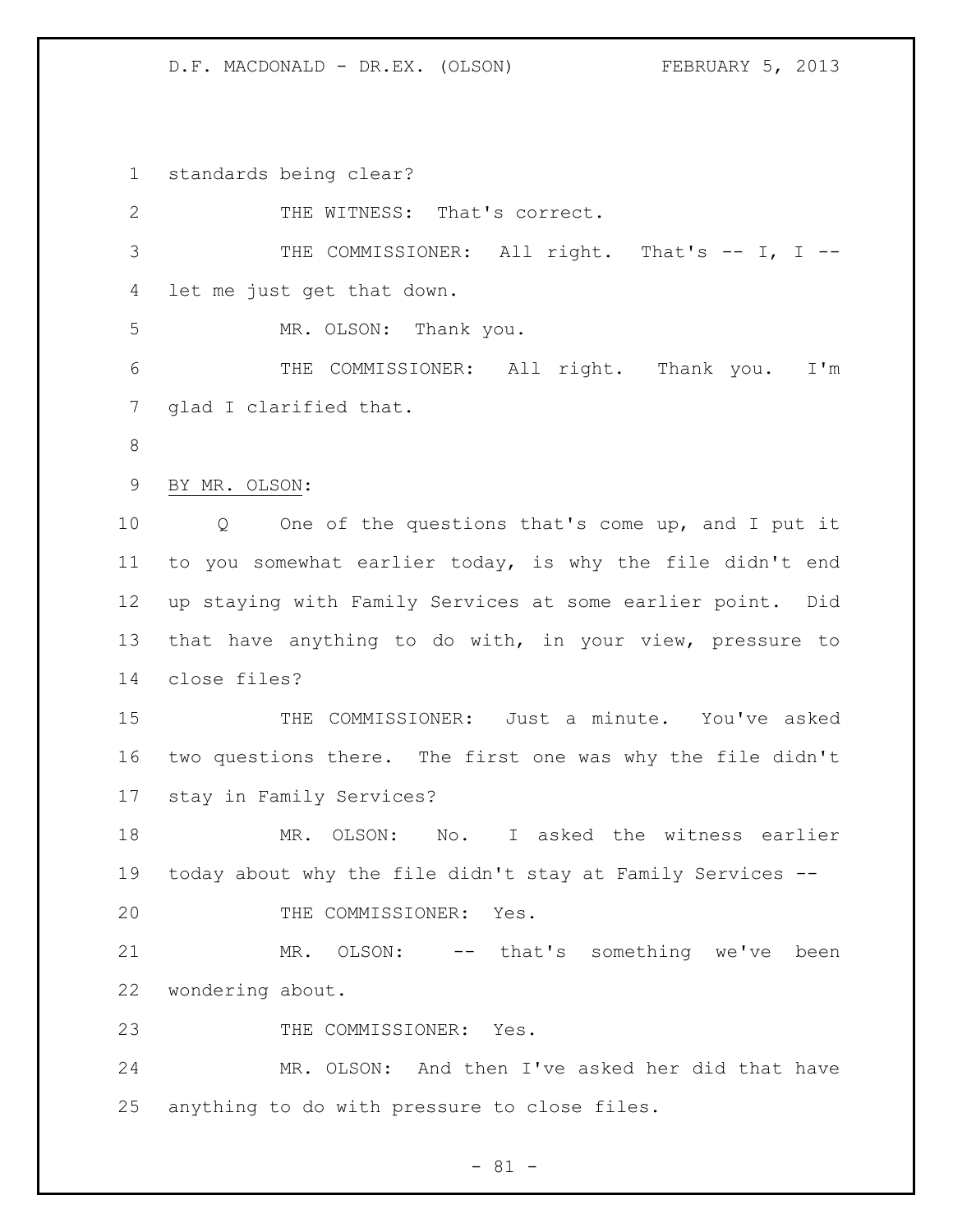1 THE COMMISSIONER: Yes. MR. OLSON: So that's my question. BY MR. OLSON: Q Does that have anything to do with the pressure to close files? A No, I don't think so. Q Were you able to determine from your file reviews any reason why the file didn't stay at Family Services, or ... A No, I could not. As I said it looked like there was apparently a decent plan in place and it just seemed to end suddenly, and the case was closed. Q And you said earlier I think, I don't want to put words in your mouth, but I think you said earlier you couldn't attribute that to workload issues? A No, I could not. Q Or anything else that you could really point to as to why that occurred? A No, I couldn't. Q I want to ask you about a document we've looked at a few times during this inquiry. Page 20260, "CRU JOINT MEETING MINUTES" and I appreciate it doesn't appear that you would have been involved in this meeting. A No, I would not have been.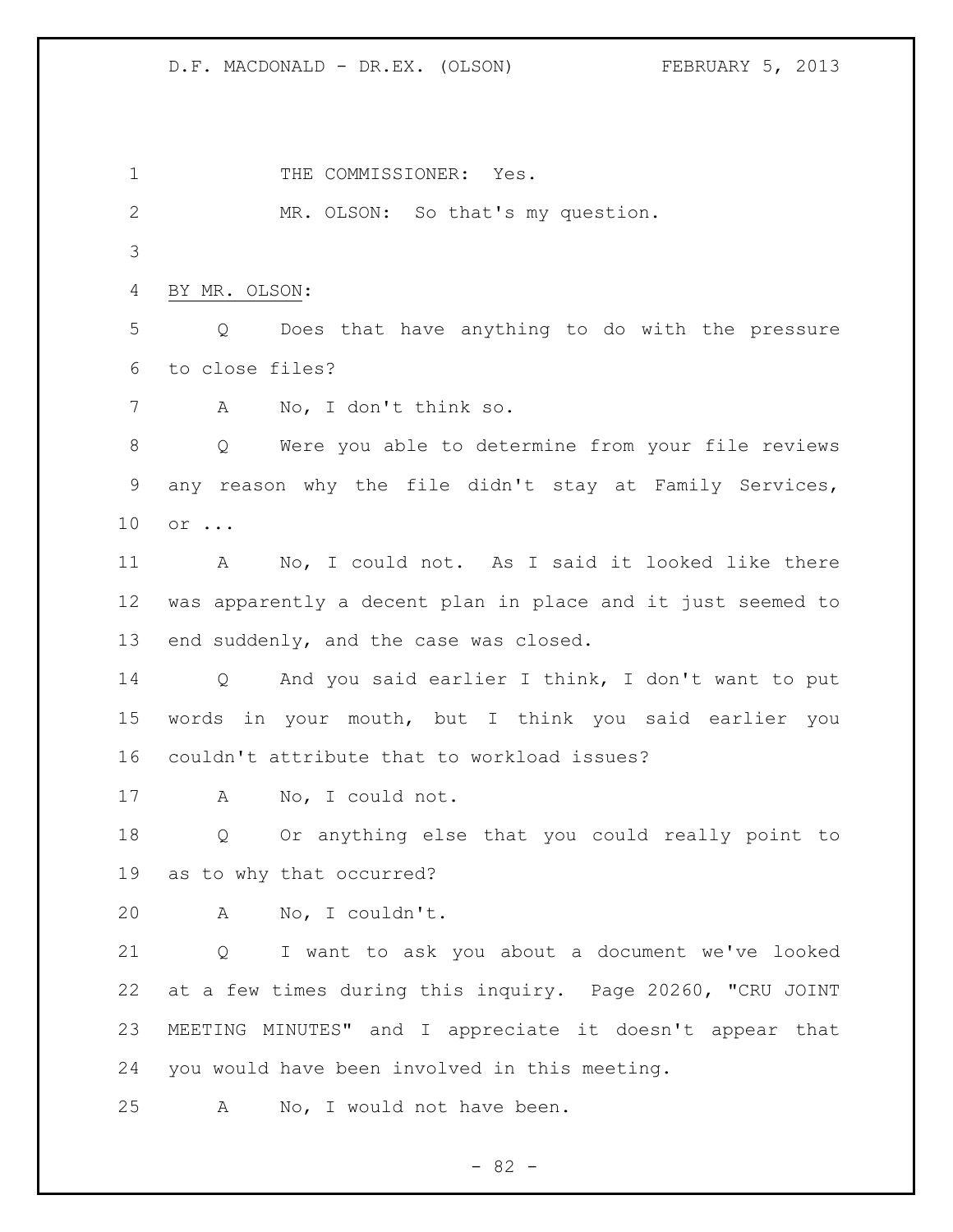Q There's -- point number 13 if you can turn to that, that's on the next page under "Assessments" it says: "There were concern raised about assessments being made over the phone that should be done by a field to the home. As much as is possible, when there is a concern about a child in the home, the home and the child should be seen by a worker. If the decision is made to complete an assessment via telephone or through a collateral this should be reviewed and **approved** by the Supervisor." The issue of assessments being made over the phone is that something you were aware of as program manager? A No, I'm not. Q Would it ever be appropriate in your view, and specifically the time that you were involved as program manager, to do assessments of children -- concerning child protection concerns over the phone? A No, you would gather information over the phone,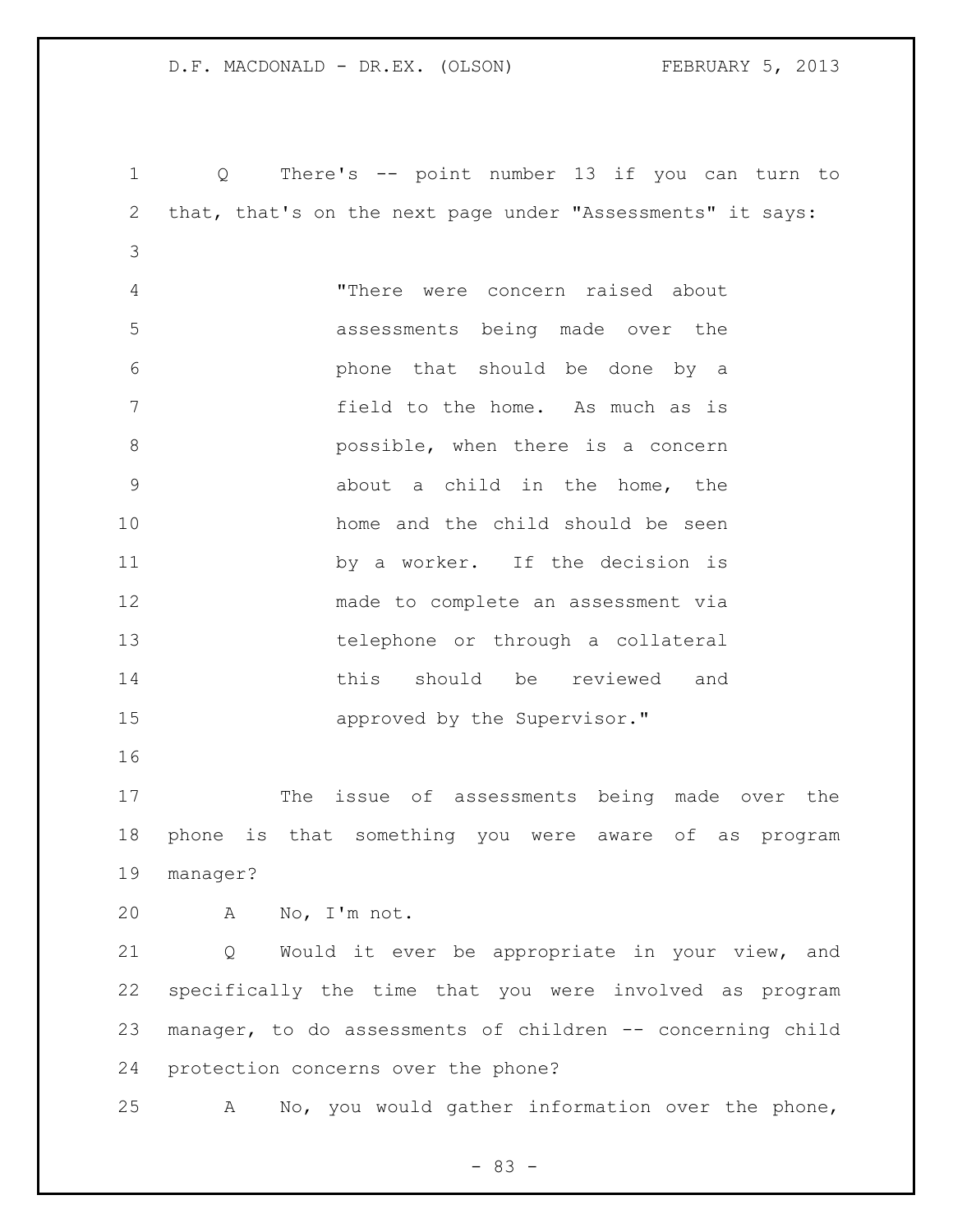but you wouldn't assess over the phone.

| In your view would it be possible to determine<br>$Q \qquad \qquad$    |
|------------------------------------------------------------------------|
| the safety of the child, where there's a child protection              |
| concern, without actually seeing the child?                            |
| No, you could not.<br>A                                                |
| I asked you earlier if you had any involvement in<br>$Q \qquad \qquad$ |
| Phoenix's file, and you -- and I think you said you                    |
| couldn't recall any involvement?                                       |
| That's correct.<br>A                                                   |
| Now we do know that you did have some involvement<br>Q                 |
| in the file when Echo died, that's something you're aware              |
| of?                                                                    |
| That's correct, yes.<br>A                                              |
| I just want to ask you a couple of questions<br>$Q \qquad \qquad$      |
| about that. If we could put on the screen, please, 37475,              |
| and this is from Steve Sinclair's case file, Commission                |
| disclosure 1796.                                                       |
| Do you recognize this document?                                        |
| Yes, I do.<br>A                                                        |
| Can you explain what it is?<br>Q                                       |
| It is a standard requirement when a child dies,<br>A                   |
| that is not in the care of the agency, there is a                      |
| notification, and we just called -- at that point in time              |
|                                                                        |
| it was called section 182, and it's a requirement, and it's            |
|                                                                        |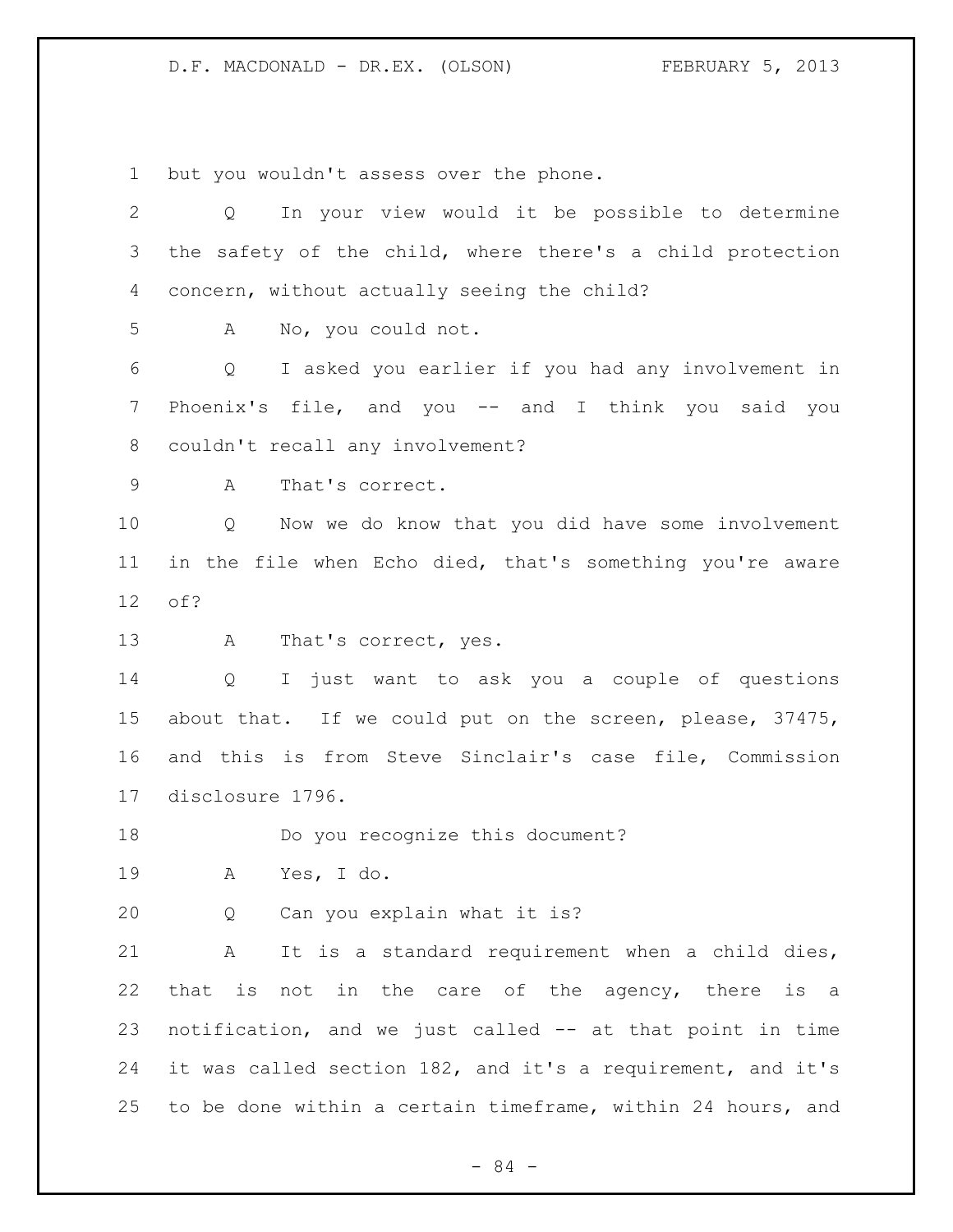we are to send it to the Director of Child Welfare, and that's what that was. Q So this -- it's dated July 16, 2001, that would have been after the death of Echo came to the agency's attention? A That's correct. Q It's written, according to the signature page at 37479, by Lorna Hanson? A That's correct. Q A supervisor? A Yes. Q She was supervisor of the worker in the file Delores Chief-Abigosis? A That's correct. Q She's -- it looks like, if we go through it, she's provided you the agency's involvement with the family to that point? 18 A That's correct. Q Would you have reviewed this when you received the letter, would you have reviewed the letter in detail? A I would have read it to make sure that the information was in there, and then I would have forwarded it to the Director of Child Welfare. Q Okay. Would you have reviewed anything else in

connection with this letter?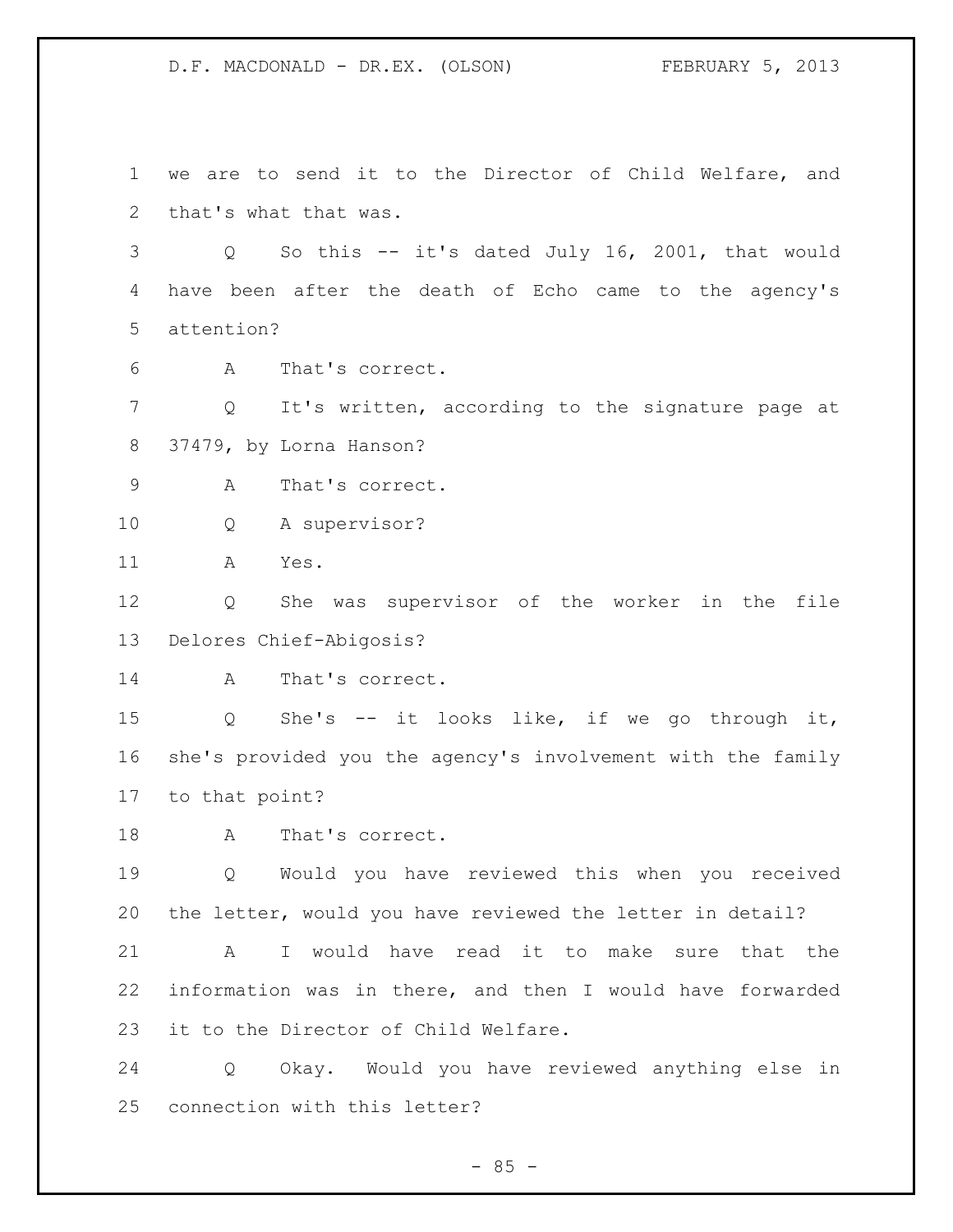1 A I would have made sure that the assistant program manager had a copy of it, and was following the case. Q The assistant program manager at that time was Glenda Edwards? A That's correct. Q So you would have -- in other words you would have relied on her to ensure she was following the case and had knowledge of what was going on? A That's correct. Q Do you have independent recollection of your involvement at this time? A No. As I said this would be a standard letter that would be sent to my attention. Q In terms of the contact that Ms. Chief-Abigosis had with the family at the time is that something you would have flagged in your review of the letter? A No, it's not. Q At the time would you be looking at the quality of the worker's work with respect to the family? A I would have asked the assistant program manager to follow-up with that. Q Do you recall whether or not you had any concerns at this time with respect to the quality of the work? 24 A No, I had not -- or I should say I wasn't aware of any.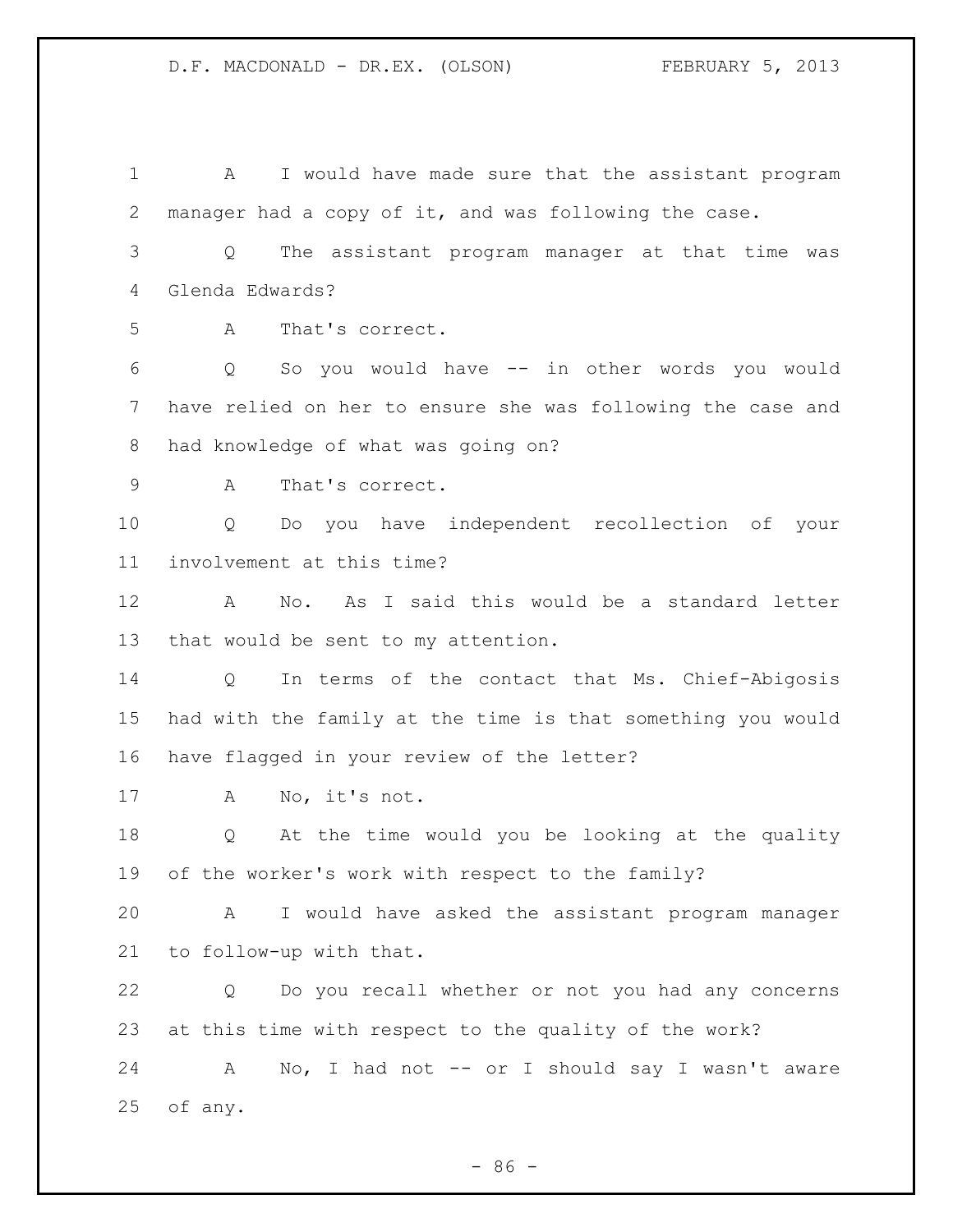Q You don't have -- you never found any documentation indicating that you had any concerns? A No. Q Let's look at document -- sorry, page number 37474. This is dated July 18, 2001, it's to you from Jan Christianson-Wood, a special investigator. Can you explain what this letter is? A This is another standard letter, when the Chief Medical Examiner wants to review a file this is the letter that they sent to us asking to make our files available. Q Would your file be made available as a result of this letter then to Ms. Christianson-Wood? A That's correct. Q And a notation is written on the file, do you know whose those are, the handwritten? It looks like one has Lorna Hanson signed below. 17 A I, I can't see the bottom. Q I'm sorry. If you'd scroll down a little bit more. A It looks like they're Lorna Hanson's remarks. Q They're not your remarks then? A No, they're not mine. Q Would you have provided this to Ms. Hanson as the supervisor at the time? A Provide the letter?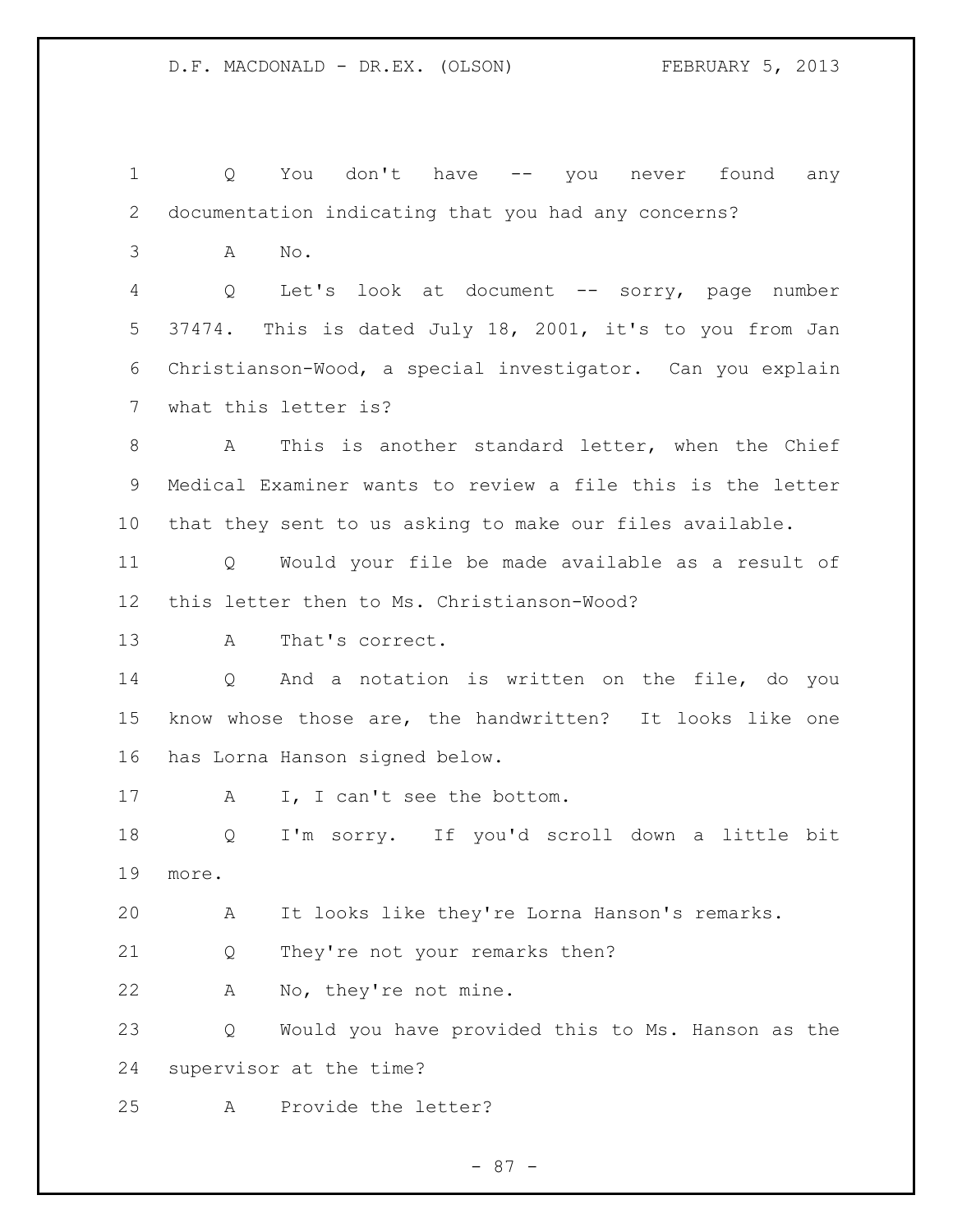Q The letter. A Oh. My executive assistant probably would have sent her a copy of the letter, as well as the assistant program manager. Q Okay. I want to talk to you now about your role as CEO. So you became CEO in 2006? A That's correct. 8 THE COMMISSIONER: And now you're talking about her second involvement? MR. OLSON: Exactly. 11 THE COMMISSIONER: All right. We're moving to that. BY MR. OLSON: Q So becoming CEO was that a promotion then from program manager? A Yes, it was. Q What was -- 19 THE COMMISSIONER: And that occurred in what year? 21 THE OLSON: Two thousand six. 22 THE COMMISSIONER: And you remained there until ... 24 THE WITNESS: Until 2011. 25 THE COMMISSIONER: Right.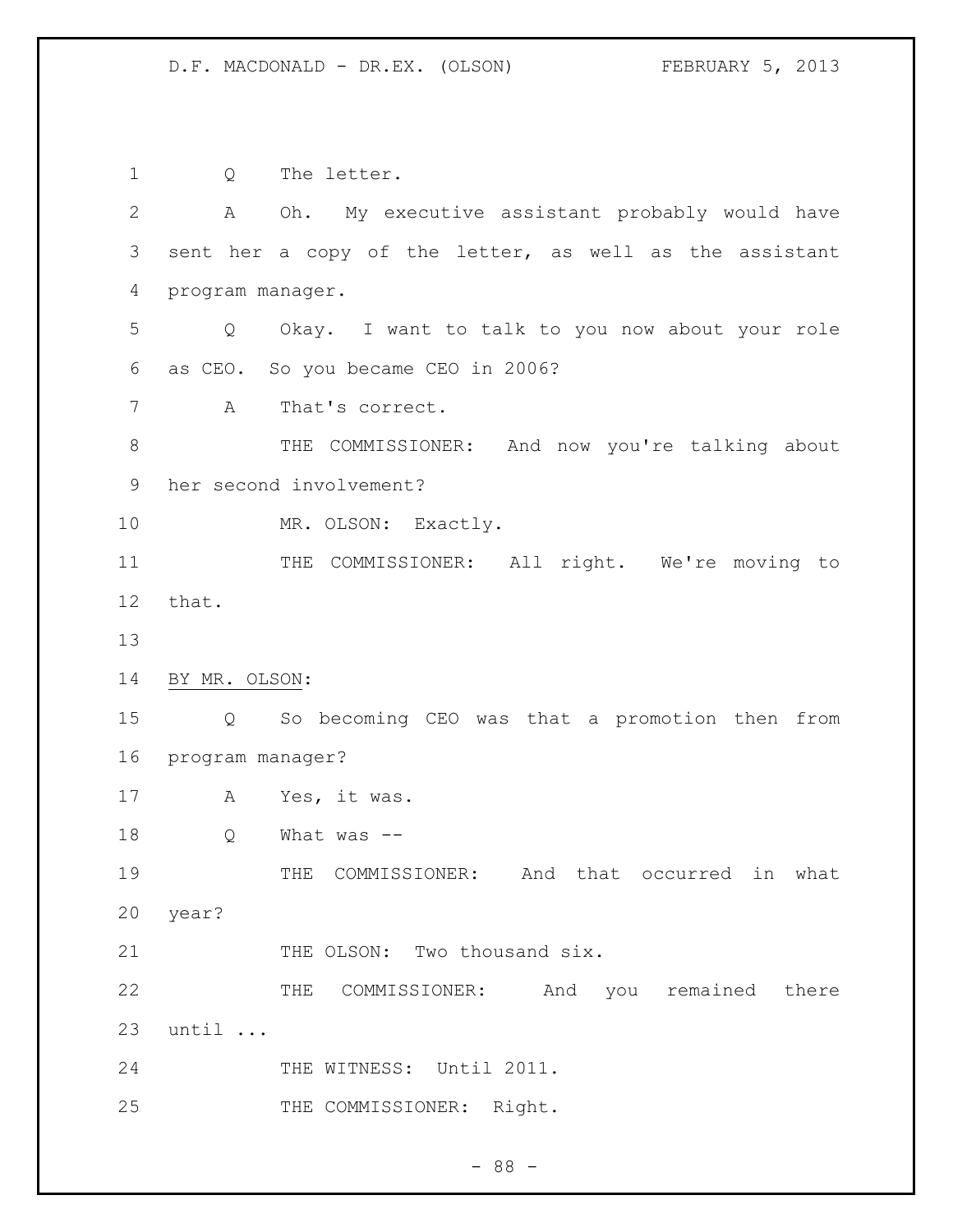- BY MR. OLSON:
- Q What was your role as CEO?

 A It was -- is the overall day-to-day activities of the entire agency.

- Q At a fairly high level?
- 7 A At a fairly high level, yes.

 Q The agency had gone through a lot of transitions we've heard in the years preceding your becoming CEO.

A That's correct.

 Q What was the atmosphere at the agency like when you became CEO?

 A I think we had just completed going through AJI and transferring in of our cases. People were still concerned about where they may have been working, and going to different agencies, and whether they would be ever coming back to Winnipeg. We were hiring -- because there was something called Reasonable Job Offers we were hiring our staff only on term, so it was very hard to recruit and maintain staff, but I do believe towards the end of 2006, 2007 we started to stabilize, and actually with myself, the program managers and the staff we were able to put together a number of letters and correspondence, which actually resulted in additional staff coming to Winnipeg.

Q Okay. So earlier on we talked about issues that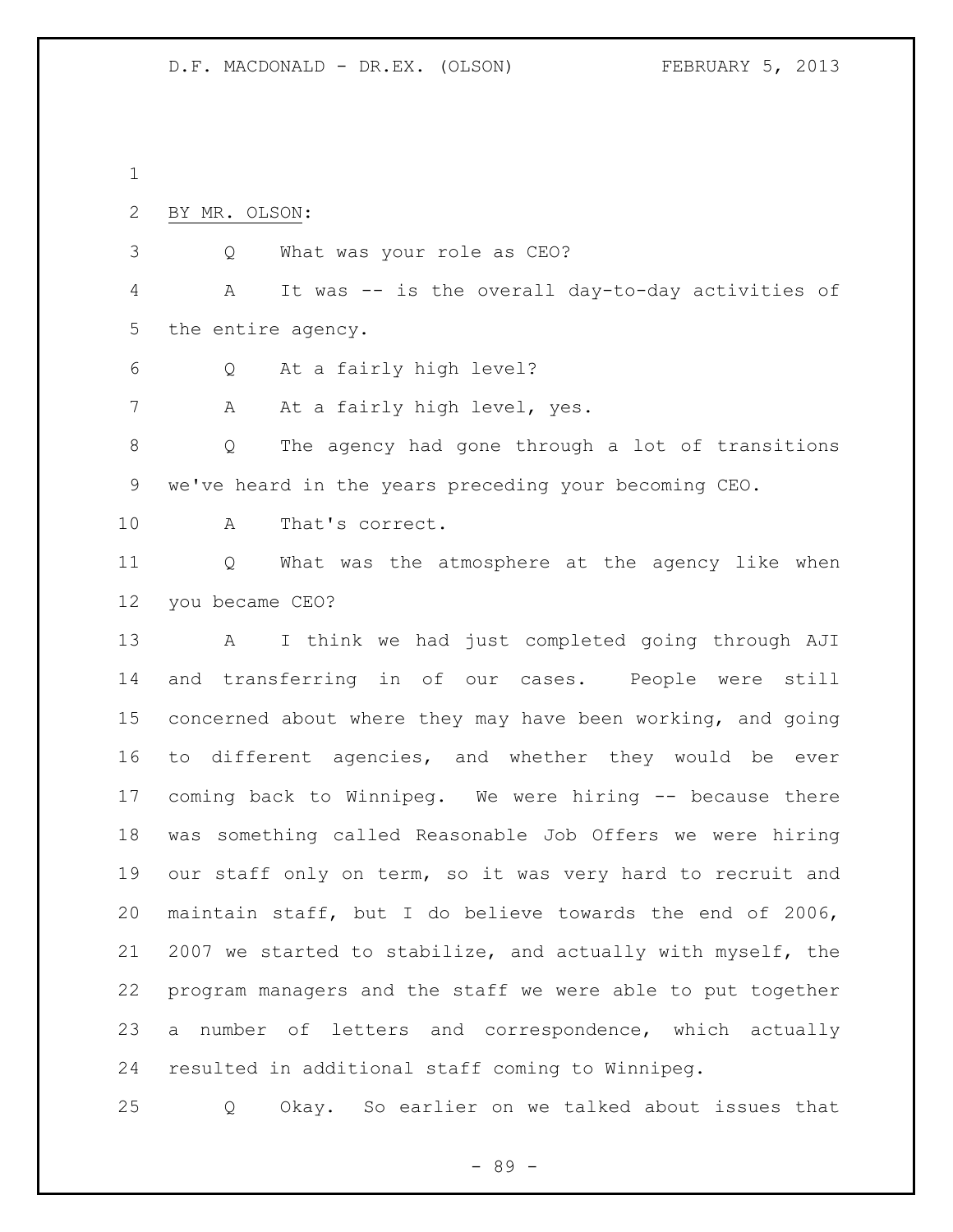you were dealing with as a program manager, and they included things like standards, workload, morale; had those issues improved in your view by the time you were -- became CEO?

 A I think they had started to improve. Certainly in 2008 there were -- it was training with respect to standards. Also the -- we had initiated a number of new initiatives; staff engagement which was a committee that had a representation of staff right across the agency, and they also came to our management meeting and I think they had a very -- a good place in helping morale with the agency, and also becoming involved in the day-to-day workings of the agency, improving conditions.

 Q Okay. When did you learn of Phoenix Sinclair's death?

16 A Actually I remember that fairly well. It was on 17 a Sunday and I was at home reading the newspaper, and I had read about her very tragic death and later that evening I got a phone call from the Director of Child Welfare, Jay Rodgers, asking me if I had heard anything about the case. Because I hadn't been notified I assumed it wasn't a Winnipeg case, and he indicated that the case was at JIRU and that they would be bringing in an outside person to review the case, and that I should be in touch with him in the next couple of days.

 $-90 -$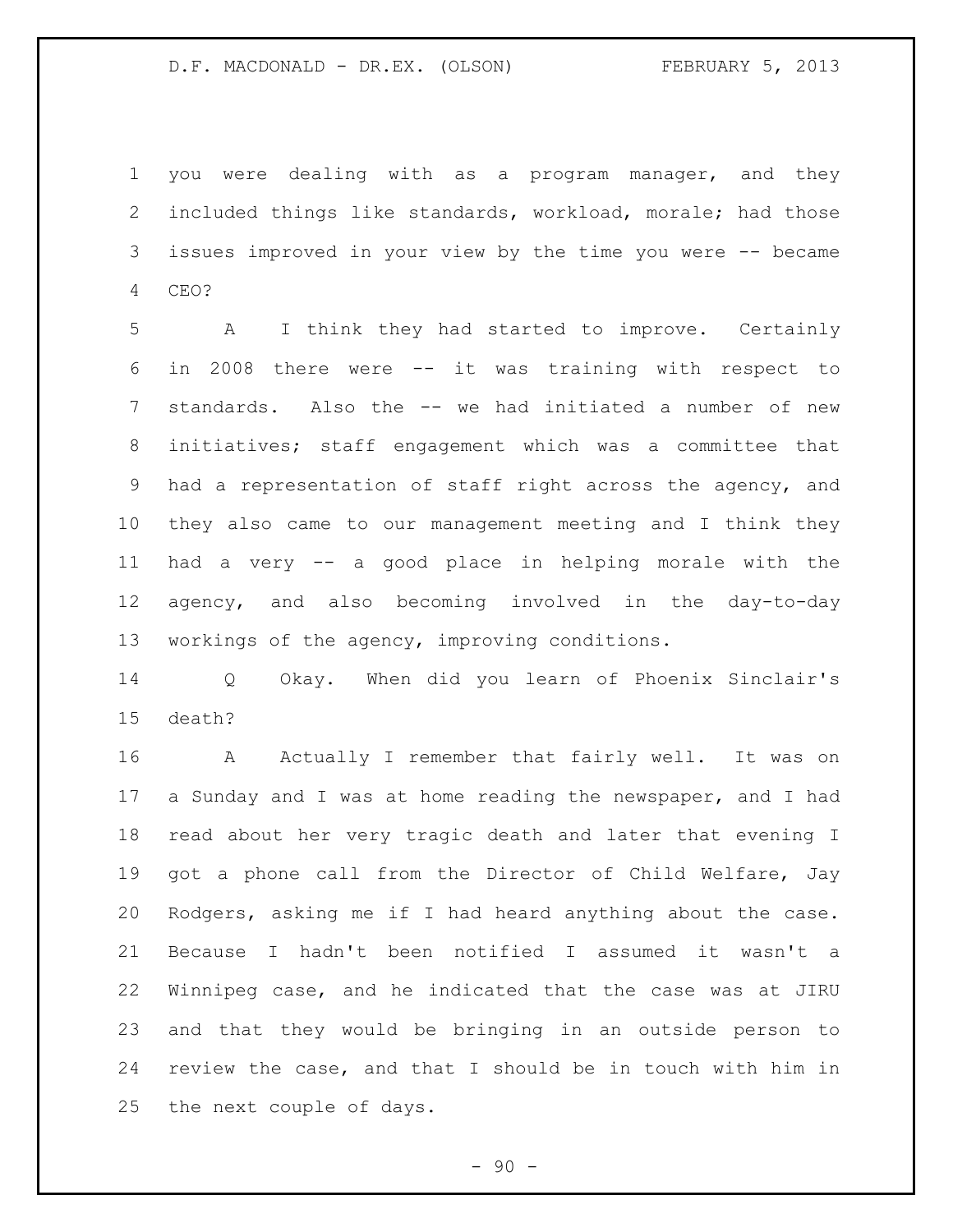Q Was that person identified to you?

A Andy Koster, yes.

 Q In terms of bringing Andy Koster in then it was Mr. Rodgers who was -- had that responsibility?

A That's correct.

 Q Okay. You had a role though I understand in, in the reports that were commissioned, or at least some of the reports that were commissioned following Phoenix's death; is that ...

 A The involvement I would have had with the internal report with Rhonda Warren that the General Authority, Dennis Schellenberg, wanted completed.

 Q Okay. Well, I'll take you to some correspondence about that in a moment.

 I want to ask you about some senior management meeting minutes at page 40294. This is from Commission disclosure 1917, and it indicates that you were present at this meeting on September 27, 2006, as were a number of other individuals, including Pat Harrison and Dan Berg.

 Were these the types of minutes that you would keep when you had meetings, the senior management meetings? A Yes, that's true.

 Q And this -- these -- this would have occurred after you learned of Phoenix Sinclair's death?

A That's correct.

 $-91 -$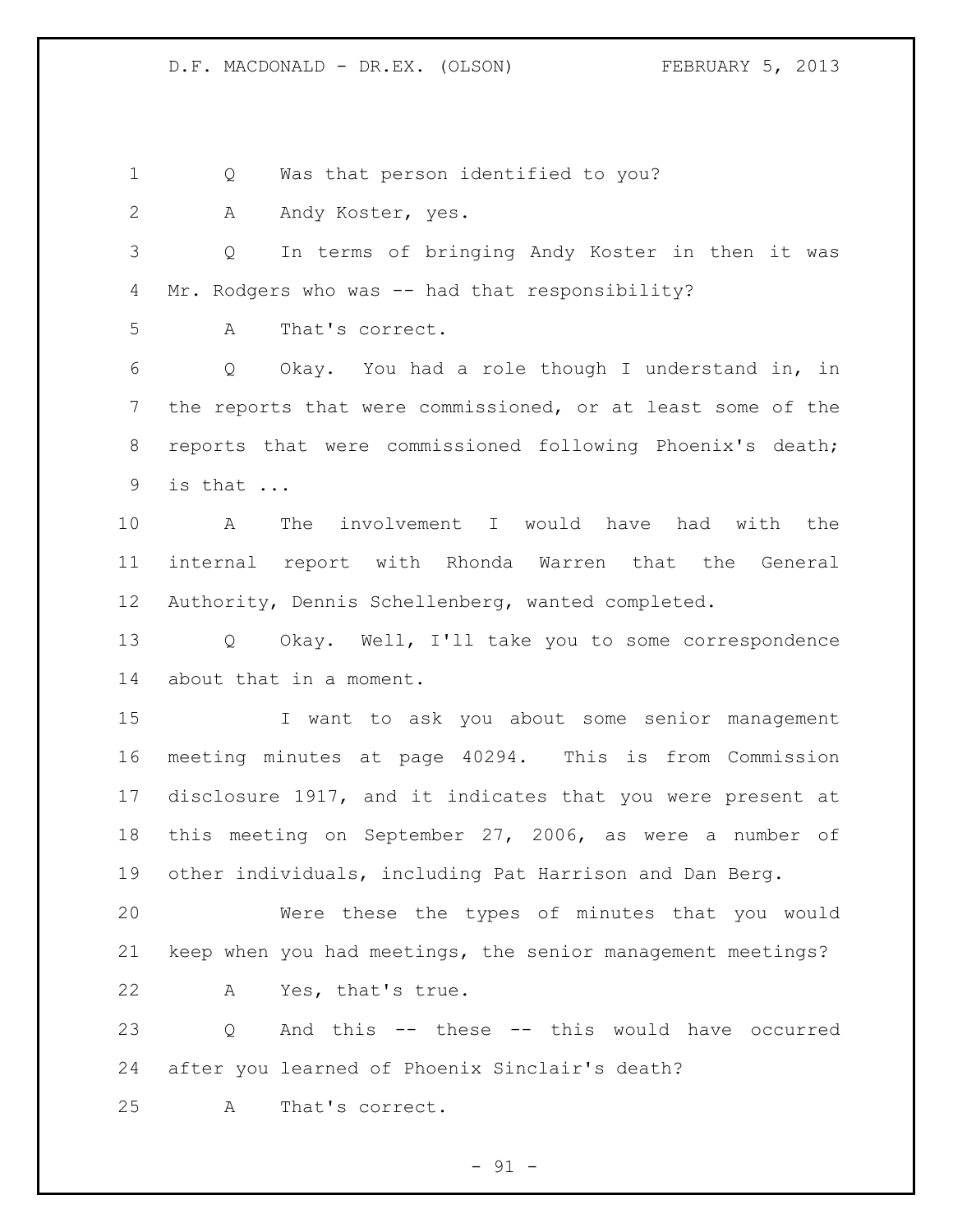Q If you would look, please, at the next page, paragraph 11, it's a bit hard to read. I think it says "Intake Transfer Protocol" and it says: "The above was reviewed and concerns noted around the plan to shred case notes. Pat will 8 investigate the issue further. The protocol will be discussed further at the October 6 WCFS/JIRU 11 Management Meeting." Do you know what that's referencing? 14 A I assume that must have been something that Andy may have brought to our attention. I'm only guessing at this point in time. If notes were shredded and we were reviewing it because our understanding are that notes should not have been shredded. Q The, the issue of, of notes being shredded was that something that you would have been aware of prior to this meeting? 22 A If it was on the -- it would have -- somebody would have put it on the agenda, so I'm not sure who would have done that. Q We have heard some evidence from workers and

 $-92 -$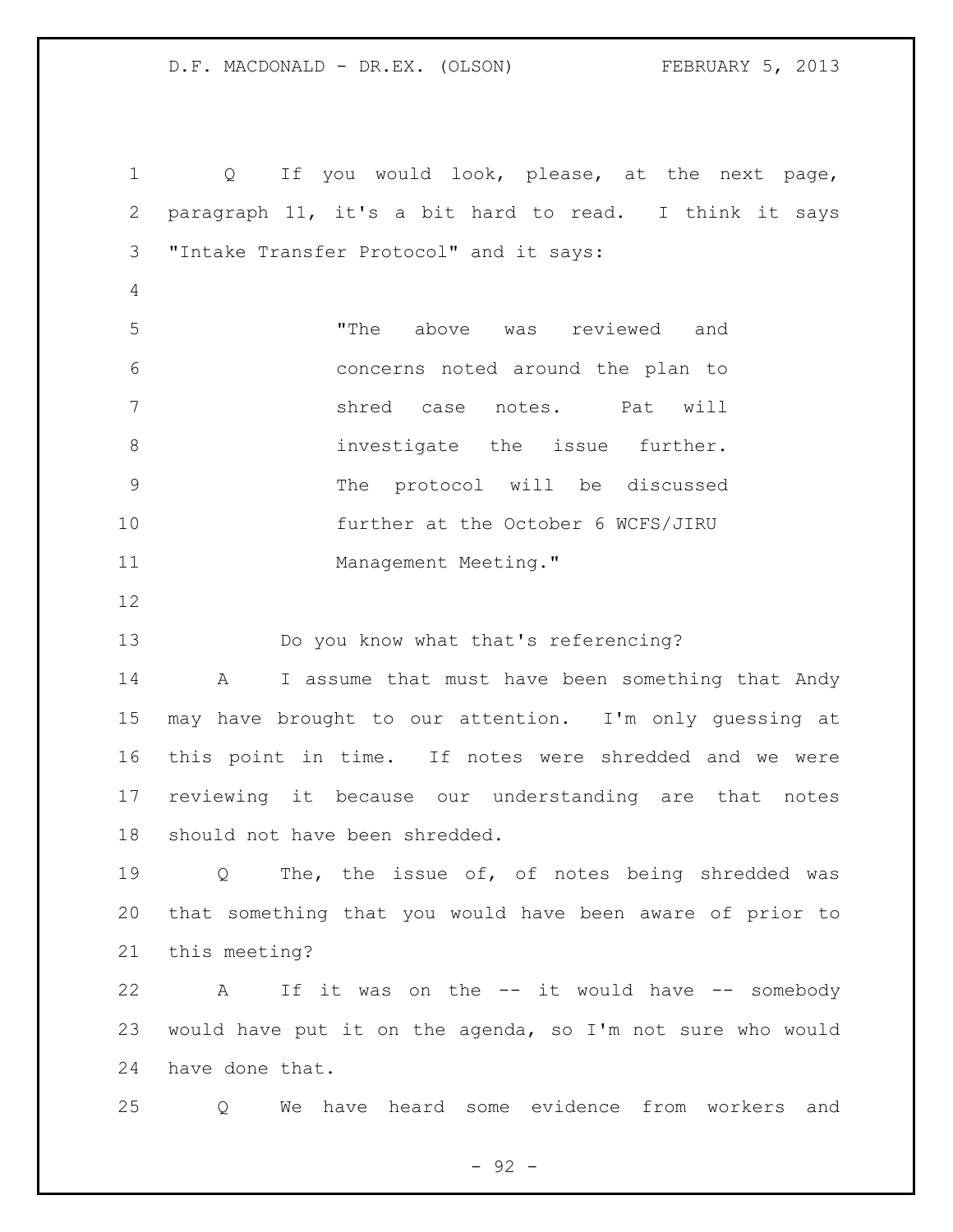supervisors that certain notes were shredded, case -- ongoing notes taken in the field, or sometimes supervision notes; what was your understanding as to whether or not notes should be shredded?

 A I thought our policy was fairly clear that notes shouldn't be shredded. Now, there, there was some practice of people typing their recording right into CFSIS so they may have gotten rid of their notes at that point in time, but, no, not until they were actually typed in.

 Q Okay. How about supervision notes, notes taken by supervisors during -- actual supervision workers?

A Supervisor notes were not to be shredded.

 Q Even when a supervisor left an agency -- the agency?

 A Well I don't think we were very clear when supervisors left the agency. I think we were very clear that the binders with open cases would remain behind for an incoming supervisor. I don't think the notes were as clear about when a case was closed. My understanding was that they were to be placed in the back of the file.

 Q Okay. Was that your expectation as well? A Yes, it was.

 Q Item number 12 -- aside from what I've asked you about just now, about the shredding notes, do you, do you recall anything else about that issue?

- 93 -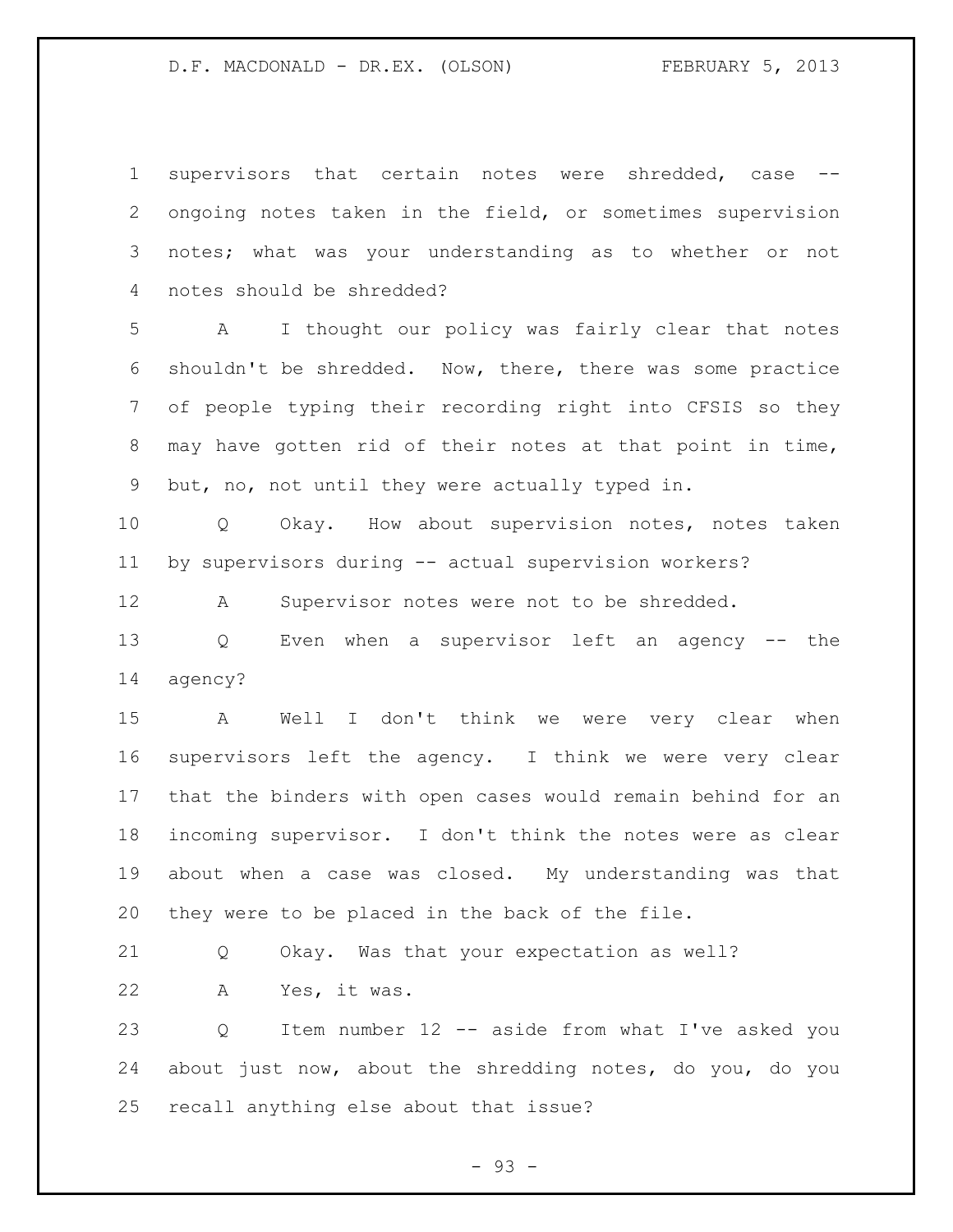A No, I do not. Q Okay. Item number 12 on the same document it says "WCFS Policy Manual". Andy Koster, who is conducting a review into the Phoenix Sinclair 7 case on behalf of the government, has raised concern that not all staff seem to be aware of the 10 Branch Policy Manual, the manual's content was to be reviewed some 12 time ago, and information of the status of that review will be brought to the October 11 senior management meeting. Teams will be canvassed to determine if they all 17 have a copy  $(\ldots)$ " Et cetera. What -- do you recall that being an issue? A I recall Andy bringing it up as an issue, and I was a little bit surprised by that because most people had had -- most unit supervisors had had a copy of the policy manual, however, we were working to put it on line, and I guess that's what it's referring to, discussion around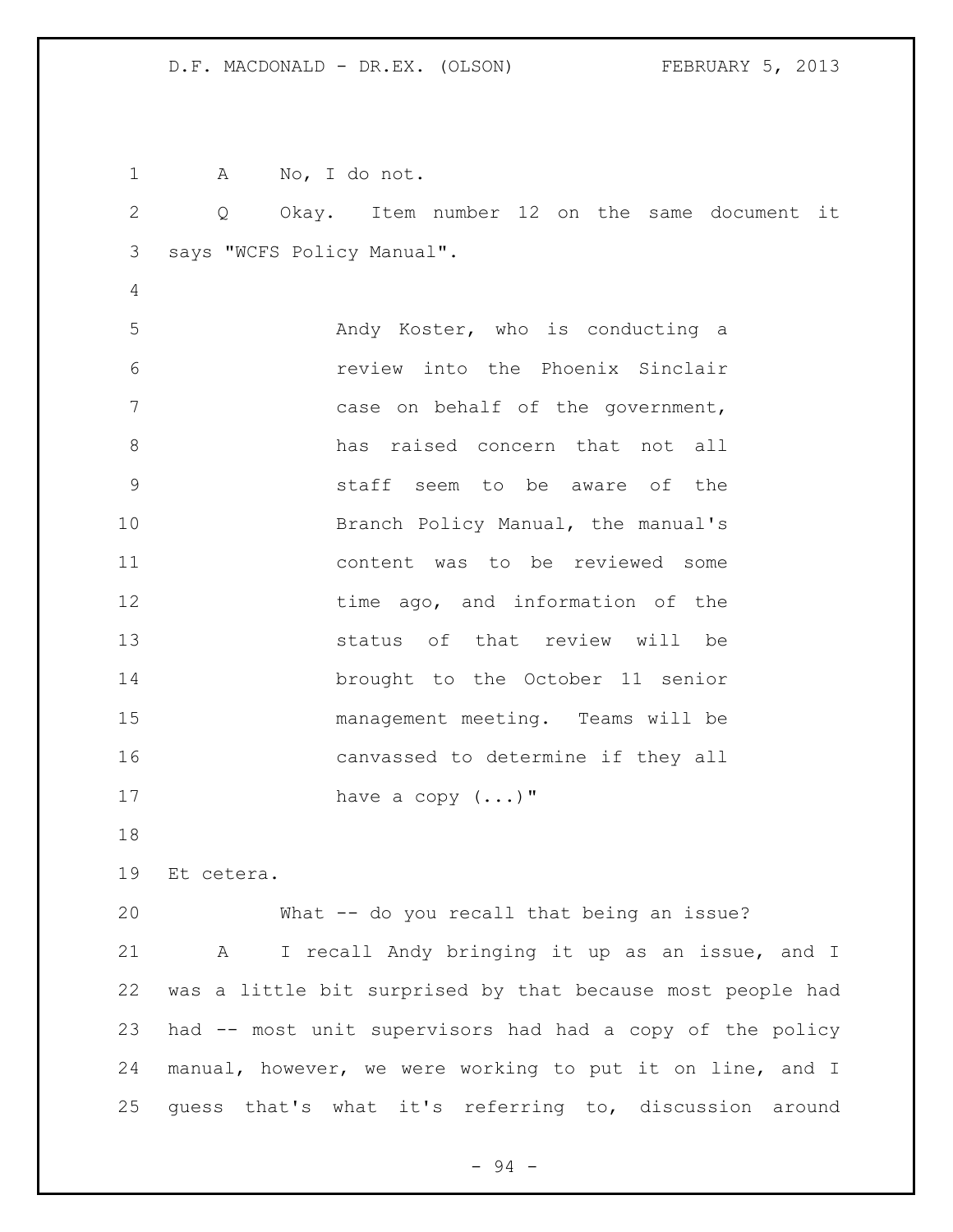putting branch policies and procedures on the "T" drive. Q But it was surprising to you that not everyone was familiar with the manual, that's something that was -- A I assumed everybody was familiar with it. What -- surprising was that people didn't have a copy of it in their unit because that was the expectation. Q Is that fact something you would have expected supervisors to bring to your attention at some point? A If they didn't have it, yes. Q And had anyone brought that to your attention previously? A No, they did not. Q Okay. Number 16, "Agenda Items for Joint JIRU/WCFS Management meeting." It says: "Physical file checks by Intake before a case is transferred to 18 Family Service. • Protocol re external reviews 20 and staff involvement. • Impact on staff of JIRU becoming an independent agency." A Um-hum. Q What is, what is the protocol re external reviews

 $-95 -$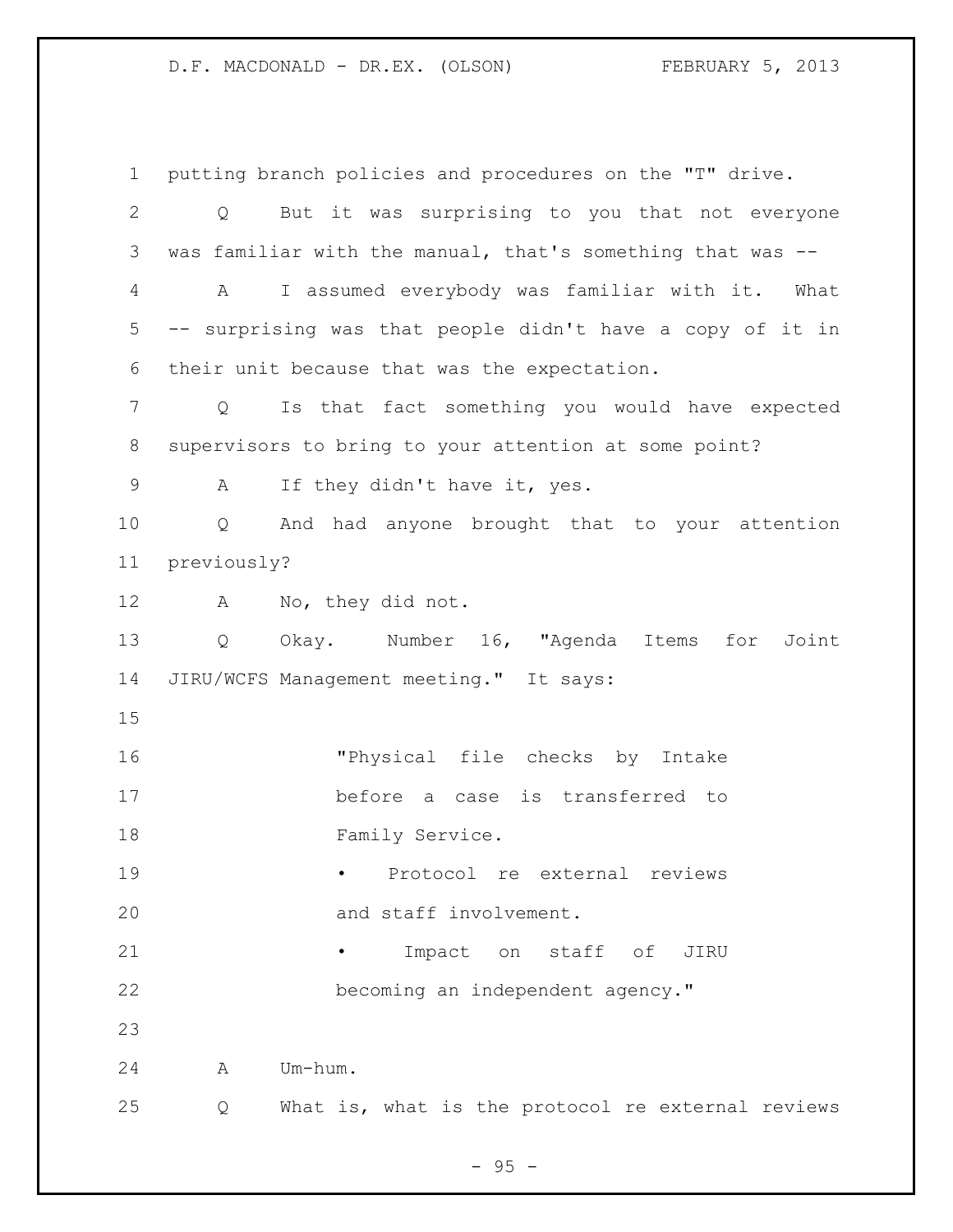of staff -- and staff development, what does that refer to? A I'm not too sure. I don't think I can comment, other than it looks like we are looking to have joint meetings with Winnipeg JIRU talking about what goes on at that time.

 Q Do you know if the reference to external reviews would be the type of reviews that Mr. Koster was doing?

8 A It could very well be.

 Q Okay. Was there any sort of plan developed at the management meeting as to how to handle the reviews that were coming as a result of Phoenix's death?

 A I was clearly told that Andy would be meeting with myself and senior managers, and we were to cooperate 14 and turn over any documents he requested, or any documents we had, so that was the only indication. I know that Mr. Koster was going to be setting up an office at 835 Portage.

Q Okay. When you learned of Phoenix's death --

A Um-hum.

 Q -- did you instruct any workers or supervisors to review their involvement or potential involvement, and to make any kind of record?

A No, I did not.

 Q Did you ask any workers to preserve file information?

A Well, I immediately called for the file upon

- 96 -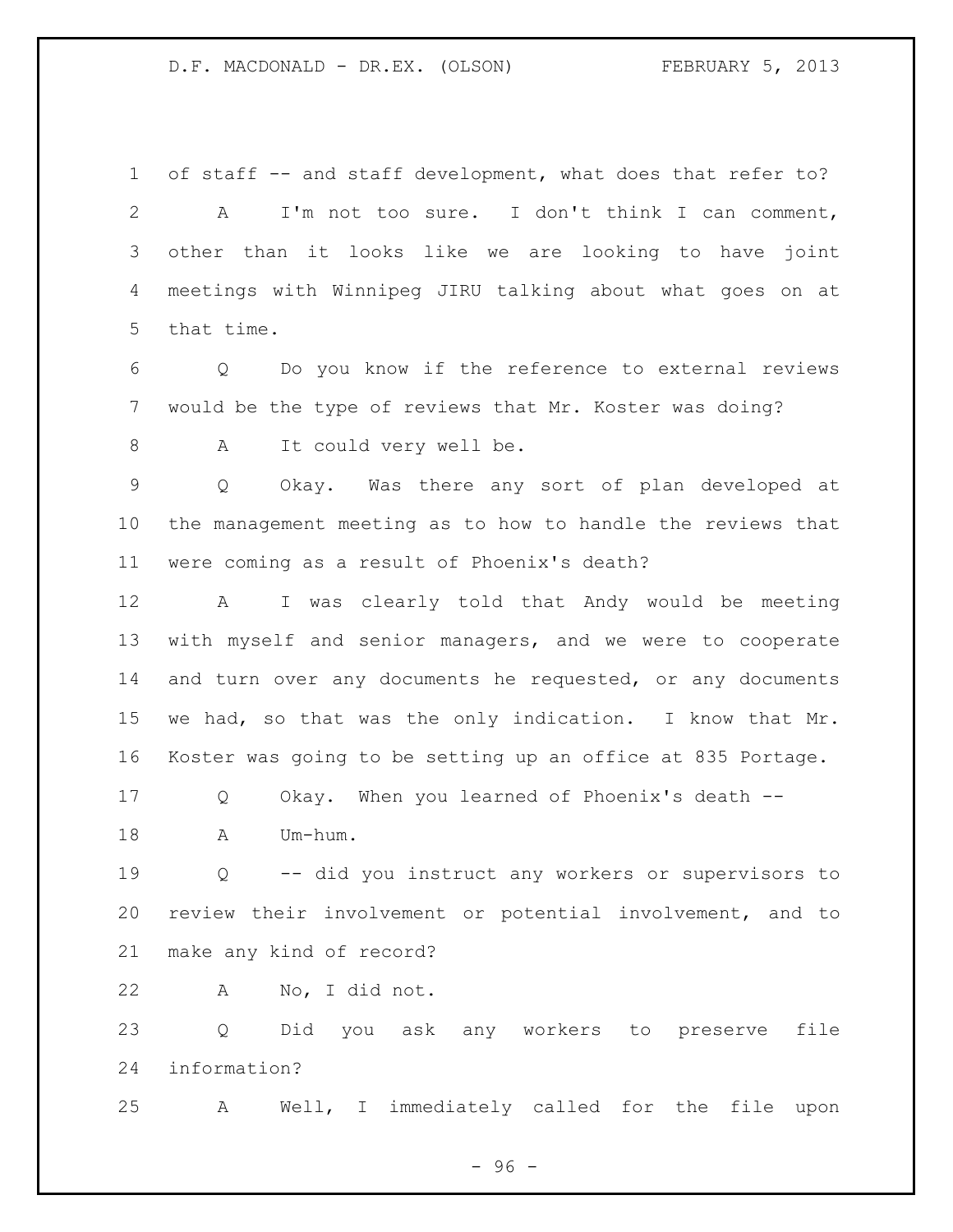hearing of the death of the child and my executive assistant would have set the file to confidential so nobody would have any access to it. Q Okay. A My recollection is that with regards to Family Services there was nobody there at the time that had been involved in the Family Service file, this was 2006, the closing was 2003. With respect to the intake that would have been Pat Harrison at that time. Q Did you have any discussion with any of the supervisors with respect to their involvement in the file? A No, I did not. Q Did you arrange to interview any workers? A No, I did not. What we did do though myself and the president of the Union at that time, Jan Henley, went to the Employee Assistance Program, and arranged for some debriefing for any of the workers and supervisors who had been involved in the file. Q Okay. Put page 36186 on the screen. Sorry, 36186. The -- this appears to be two e-mails. The one

 on the bottom is from Dennis Schellenberg to you. It's dated March 16, 2006. Can you explain what this e-mail is about?

A The e-mail is from Dennis Schellenberg, is that

- 97 -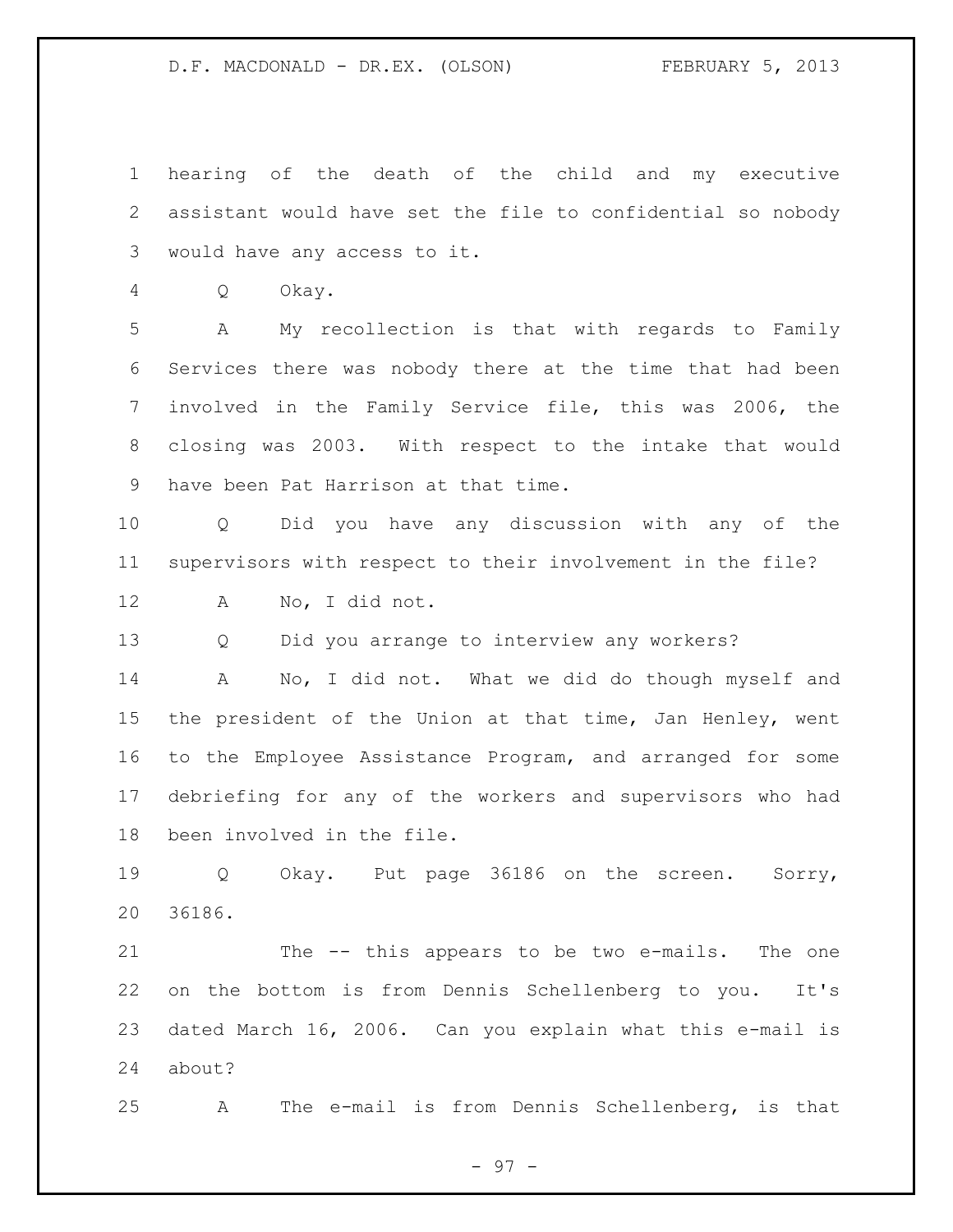what you're referring to?

Q Right.

 A From Dennis Schellenberg to myself, and to Rhonda Warren, copied to other people, and it was a formal request to conduct an internal review under provincial standards, and there was a number of questions that he attached that he wanted answered.

 Q So it would have been Mr. Schellenberg who came up with the questions?

A That's correct.

 Q In terms of the questions to be answered those would be on the next page, 36187, pull that up. Are these the questions?

14 A Yes, they were.

 Q They go to page 36193. What was the purpose of the internal review, or what's your understanding of the purpose of having it done?

 A To review -- the purpose was in meeting the standards to, to look at any child who died in the agency -- in the care of the agency and to see if standards were met, or if there were ways to improve service so we could prevent this from happening again.

 Q In terms of preventing this from happening again we've, we've heard from the various workers involved, and the supervisors, none of them were made aware of the

- 98 -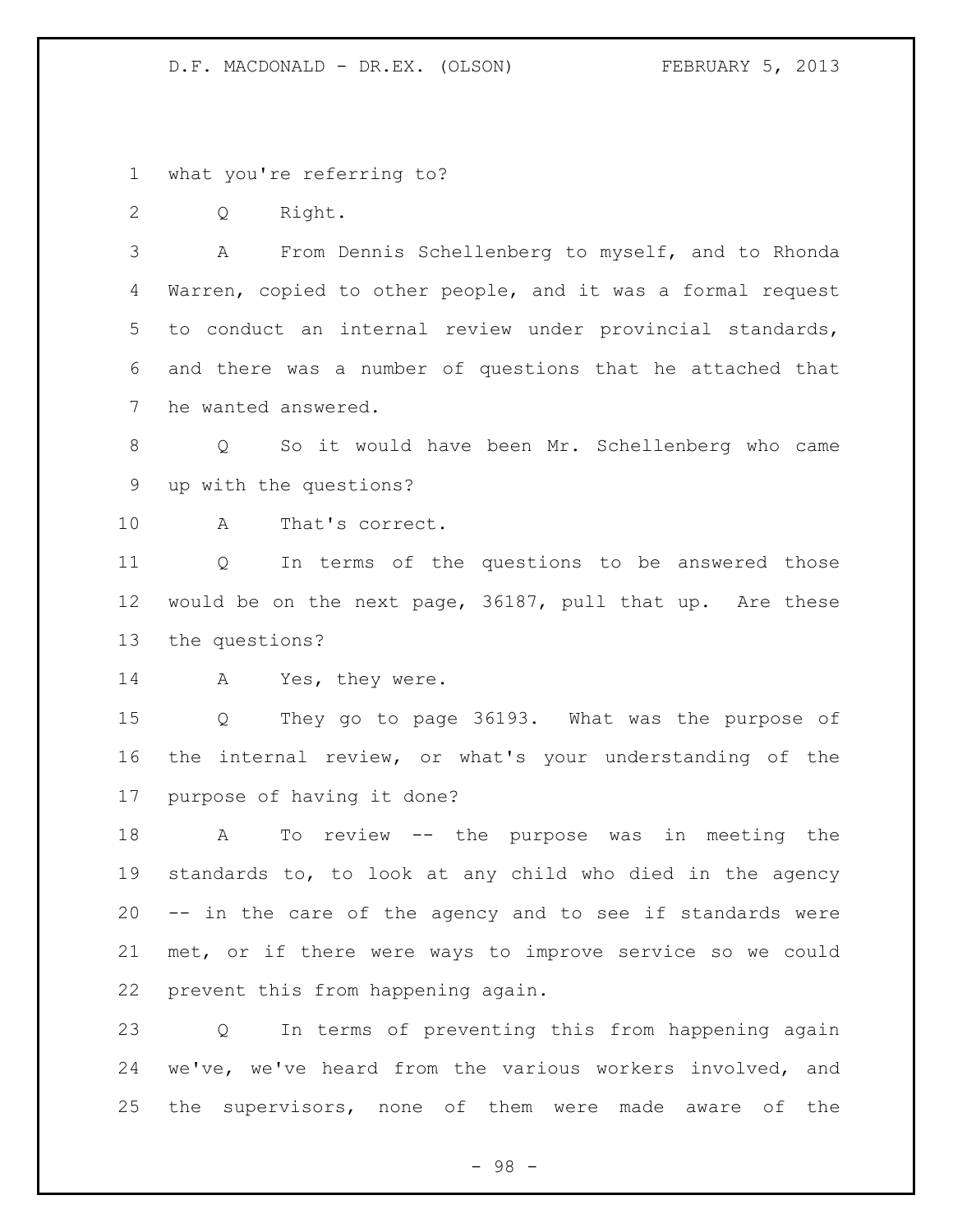contents of the various reports that came out following Phoenix's death. Were you aware of that? A Yes, I was. Q Was that a conscious decision on, on your part? A My -- well, a conscious decision on my part, I think there were people above me who made that decision. Q Did you have any part in making that decision? A No, I did not. Q Is it a decision you agreed with? A I, I realized what the purpose of the reports were. It definitely wasn't to look at individual performance with regards to the files. It was definitely to look at whether standards were met, and to prevent -- or examine circumstances that were happening to prevent this from happening again. Q Okay. The reports, I don't think there's any controversy that they're fairly critical of a lot of the work that was done by the various workers and supervisors, and on and on. A That's correct. Q Was anyone made accountable for any of the work done or not done? A What do you mean by made "accountable"? Q Was there any discipline plan, was there any censure?

- 99 -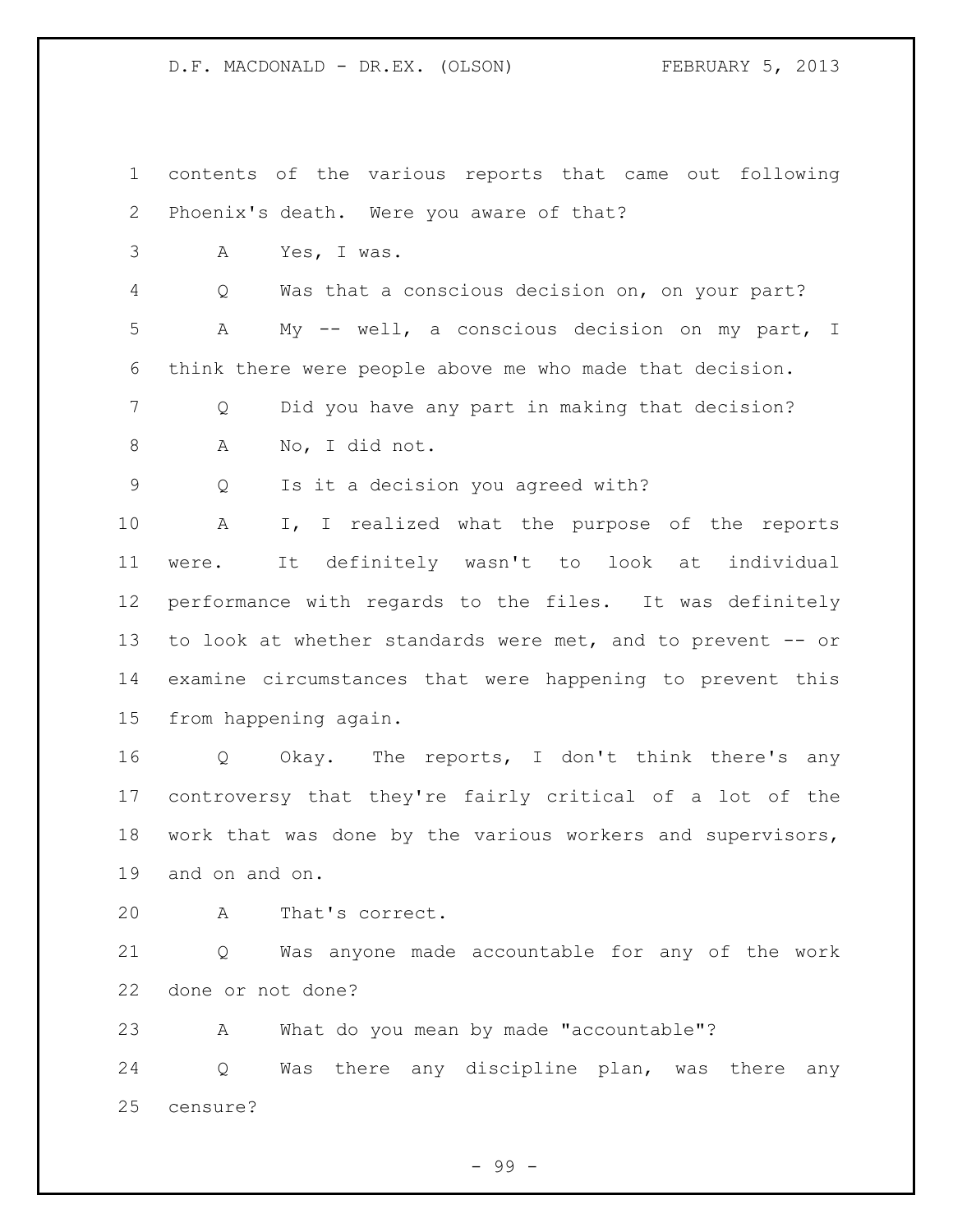1 A No, there was not.

2 Q Or remedial training?

A Not that I'm aware of.

 Q So the workers and supervisors involved who would have been responsible for the work, and not having access to the reports, they wouldn't necessarily know what they did in the case that may have fallen short until the 8 inquiry; is that ...

A That's correct.

 Q As the CEO, and then being aware of what the reports indicated, why didn't you at least make workers aware of their involvement?

 A I was asked to keep the reports confidential, and not to share them with anyone.

15 THE COMMISSIONER: Did you just say you were told?

17 THE WITNESS: Yes.

BY MR. OLSON:

 Q If we could bring up, please, page 12090. This was a letter addressed to Dennis Schellenberg and if you look on the next page --

 THE COMMISSIONER: Just a minute until I find that. 12 ...

MR. OLSON: 12090.

 $- 100 -$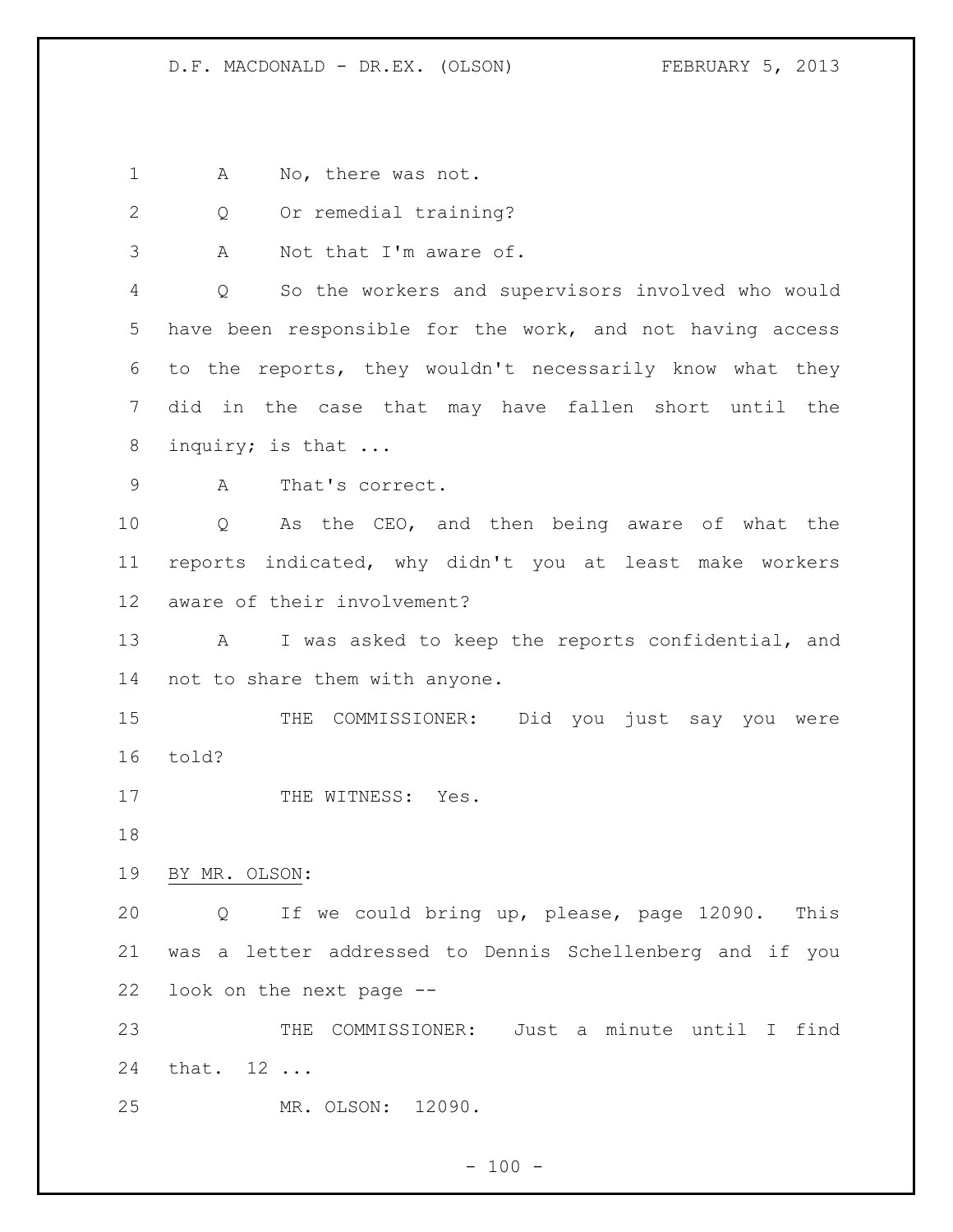```
1 THE COMMISSIONER: Yes, I have it.
2
3 BY MR. OLSON:
4 Q It's dated October 12, 2006. If you'd look on 
5 page 12091 you're copied on the letter. Maybe just go to 
6 the next page, the bottom of the page. 
7 Now, this is concerning the report from the CME. 
8 In the letter it indicates -- you see that it says:
9
10 "Given the sensitive nature of the 
11 11 report, we ask that you not make
12 copies of the report nor share its
13 contents without the written 
14 permission of the Executive 
15 Director of the Child Protection 
16 Branch."
17
18 It goes on to say:
19
20 "However, a copy of the CME's 
21 report may be shared with staff of
22 the Winnipeg, Rural and Northern
23 Child and Family Services 
24 (Winnipeg regional office) (WCFS) 
25 who are directly involved with the
```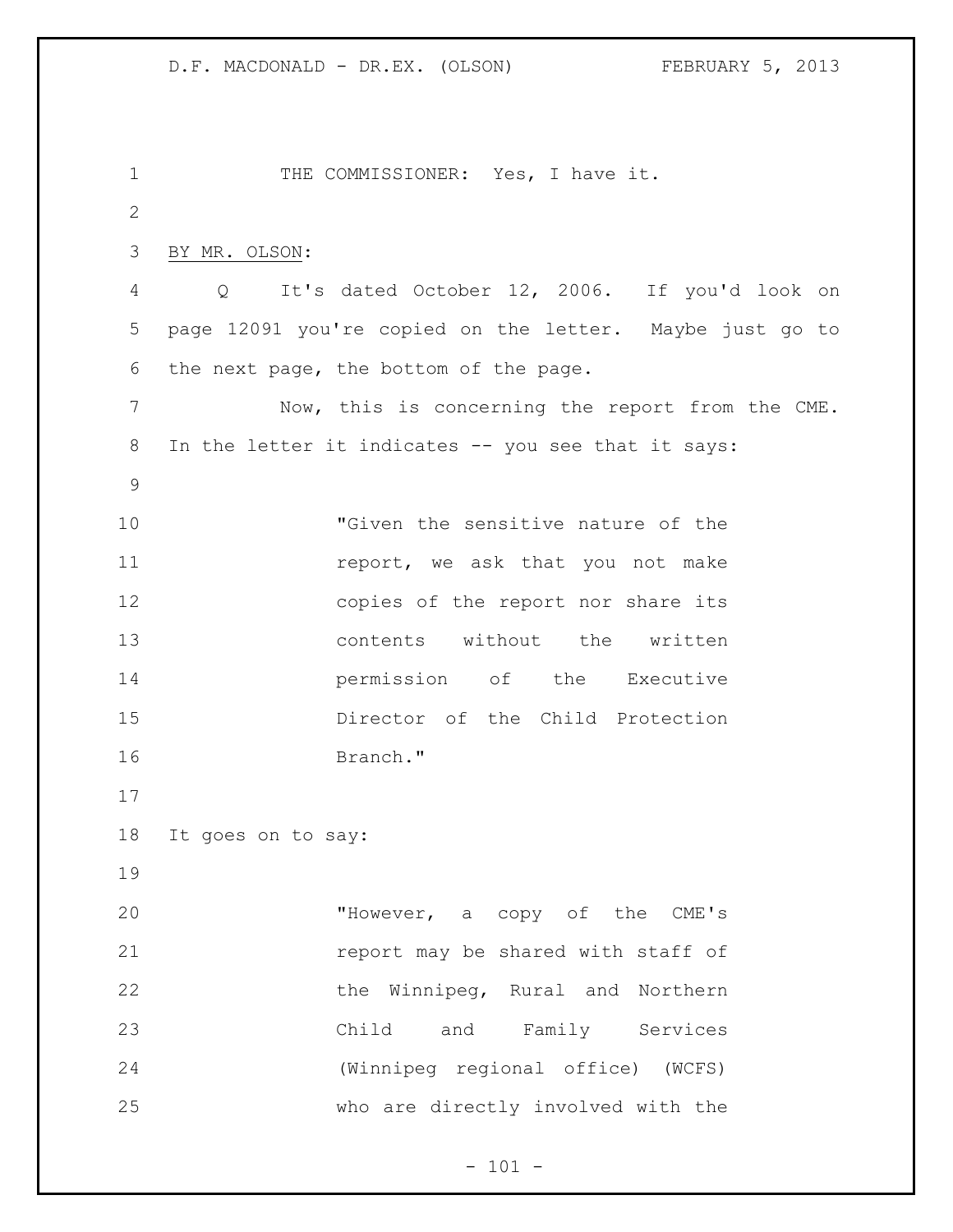matter for purposes of reviewing 2 12 the recommendations in the CME's report." What did you understand that to mean? A This is a standard letter that comes out with any 7 death of a child, or any review -- Q Right. A -- and basically is saying the same thing it always does about not to share copies of this unless for purposes of answering the recommendations. Q What about sharing it so -- for purposes of reviewing the recommendations in the CME's report, it seems to me that it suggests that you can review it with the 15 workers involved in the file; is that -- was that your understanding? A No, that was not my understanding at the time. My understanding was that I could review this particular file with the program managers that were involved. Q Directly involved in the file itself? A That's correct. Q Okay. And then the letter -- it just said "staff" but your understanding was that meant the program directors? A Yes, I had asked for clarification and if I could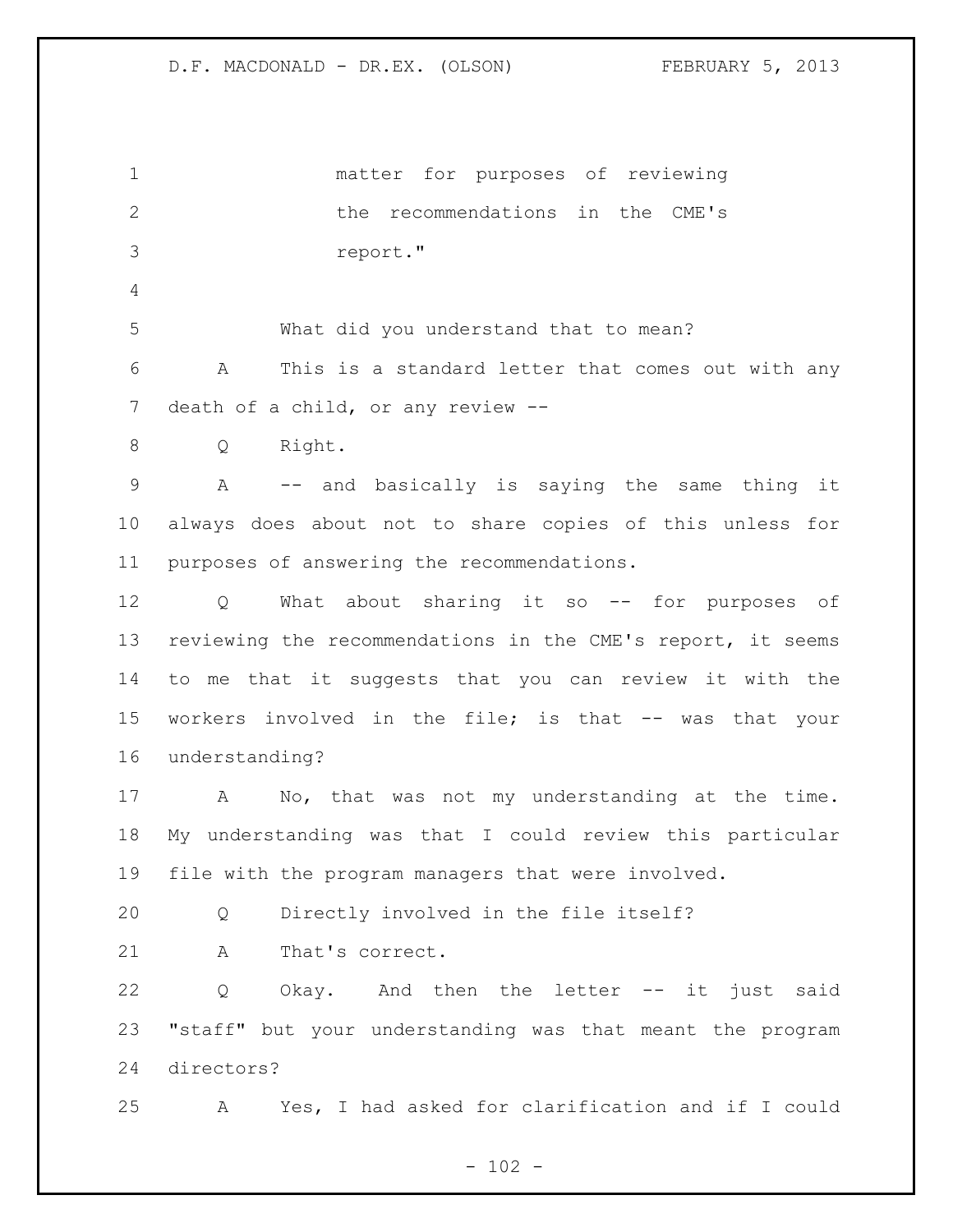share any of the reports with program managers for the sake of answering recommendations, but only the program managers. Q Okay. Who provided that clarification? A Dennis Schellenberg. Q Okay. Was that verbally done or ... A I believe there's an e-mail to that. MR. OLSON: I don't know if we've seen an e-mail to that effect. Has that been produced to the Commission? MR. MCKINNON: Mr. Commissioner, I think I'd need a break to see if I can locate that e-mail. I, I wouldn't be able to locate it in, in one minute. THE COMMISSIONER: Well it's nearly lunch time anyway. MR. OLSON: Yes, I'm nearly done my questioning, Mr. Commissioner. I understand that there won't be many questions from others, although that might have changed. 18 THE COMMISSIONER: What are you suggesting? MR. OLSON: So if I were to finish up -- Ms. MacDonald is the only witness scheduled for today. 21 THE COMMISSIONER: Yes. MR. OLSON: If I were to finish up I, I suspect we could break for the day. 24 THE COMMISSIONER: There's, there's no witness for this afternoon?

 $- 103 -$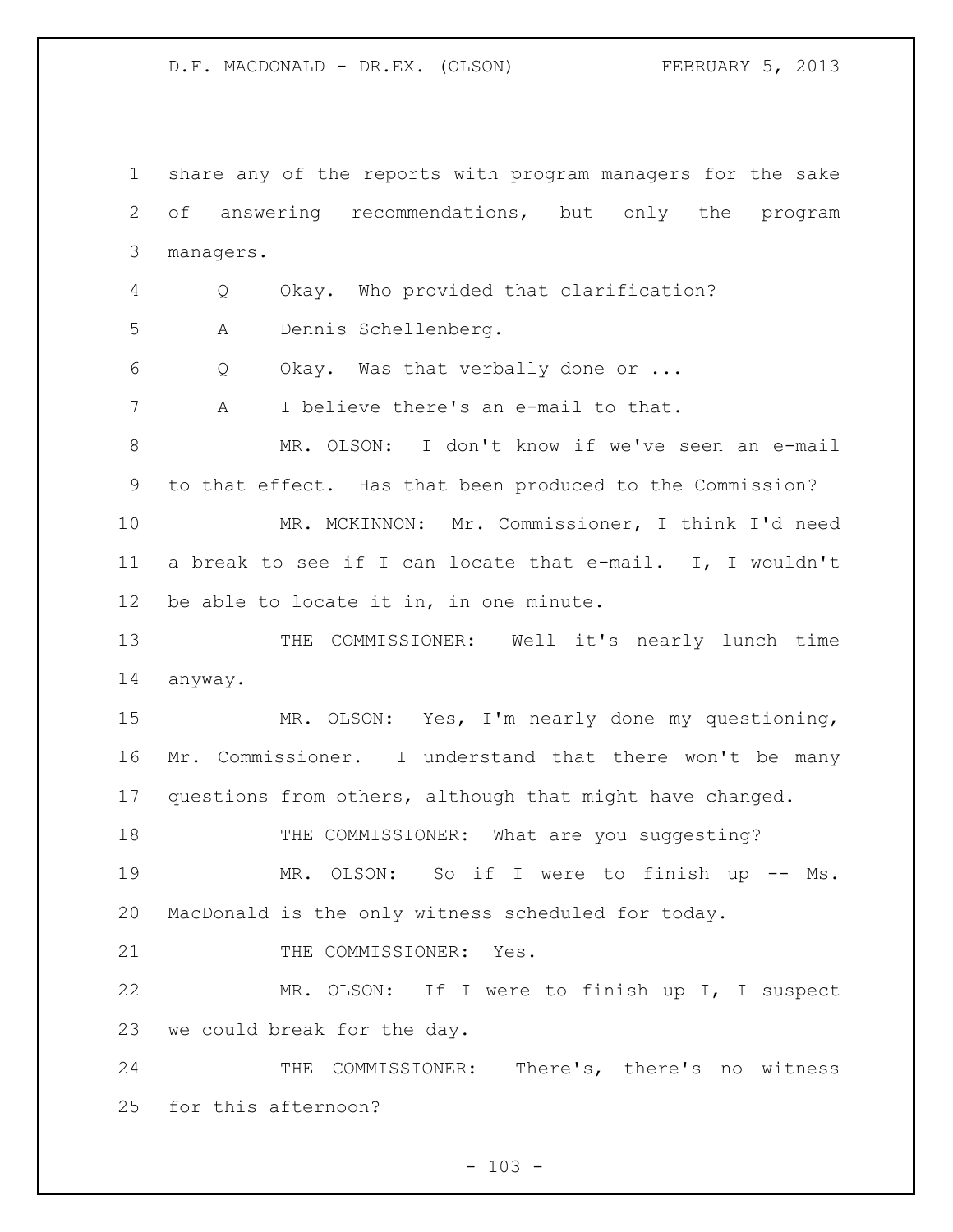MR. OLSON: No, there is no witness for this afternoon.

THE COMMISSIONER: How did that happen?

 MR. OLSON: The, the witness -- Ms. MacDonald was scheduled for the full day today, we were going to try and put another witness on following her. That evidence is somewhat technical and it has to be reviewed more fully before we want to proceed with calling her.

 THE COMMISSIONER: I see. All right. Well then what about -- when would we deal with this e-mail that Mr. McKinnon's prepared to look for?

 MR. OLSON: If we want to take a minute or two now to see if he can find a copy, and then I can proceed.

 THE COMMISSIONER: Well we might -- so you think we'll be through by one o'clock or so for today?

 MR. OLSON: Yes. I only have a couple more questions.

18 THE COMMISSIONER: Well, we might as well stay and complete, if that's what your projection is, rather than coming back for less than half an hour, so -- Mr. McKinnon, you want 10 minutes to look for that?

 MR. MCKINNON: With, with your permission I might chat with the witness to make sure I'm looking for the right thing, and it might take me five minutes or ten minutes to see if it's in a disclosure.

 $- 104 -$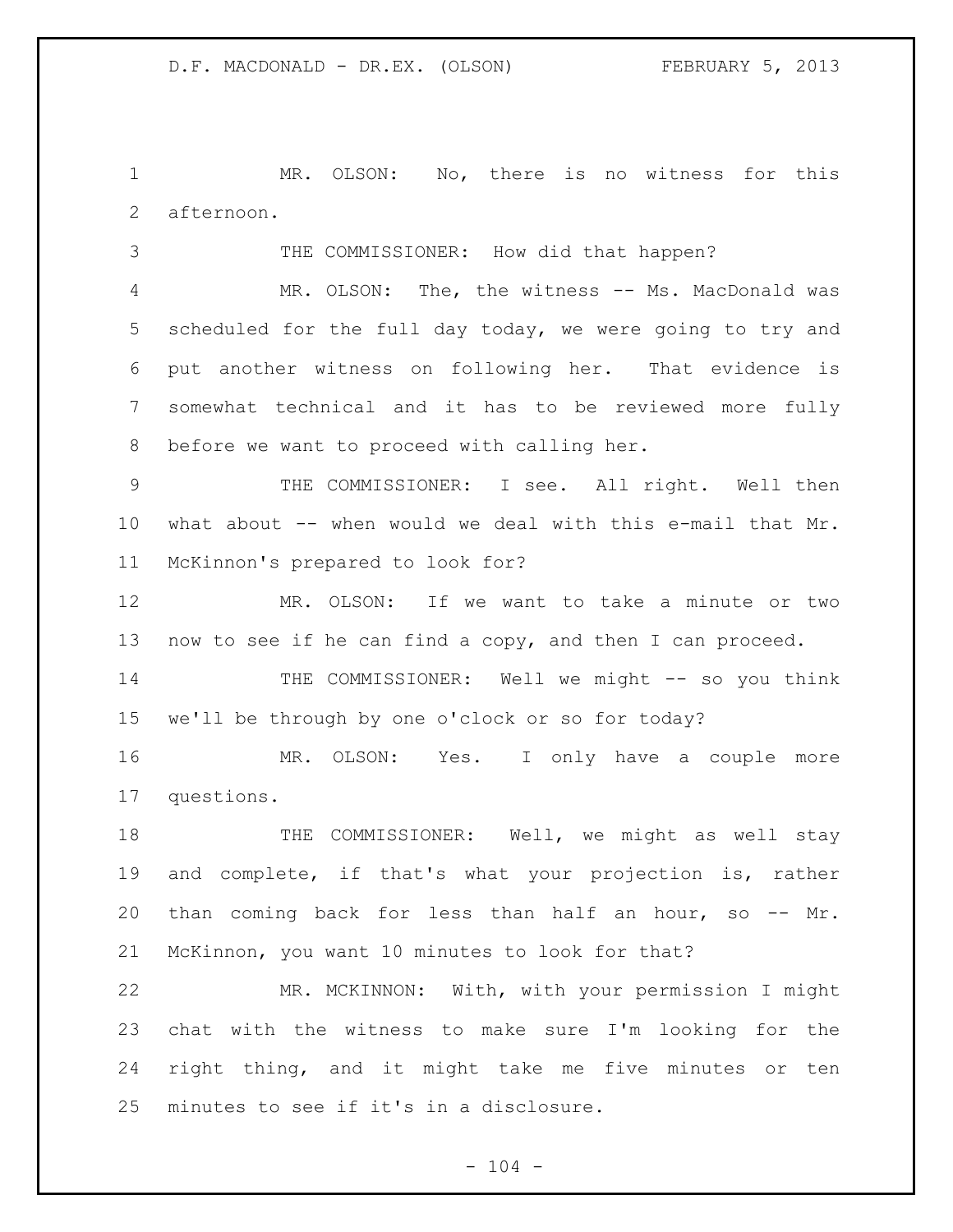THE COMMISSIONER: All right. We'll, we'll take 10 minutes if, if -- and get that clarified. (BRIEF RECESS) MR. MCKINNON: I couldn't find the document. The, the witness will testify from her memory, and then I will undertake to locate the document, and file it as an exhibit if it's not already part of our disclosure. It could be part of our disclosure, but as you know -- 11 THE COMMISSIONER: You're aware there is such a document; are you? 13 MR. MCKINNON: I vaguely recall reading it --14 THE COMMISSIONER: Okay. 15 MR. MCKINNON: -- and the witness recalls reading it so -- 17 THE COMMISSIONER: Right. 18 MR. MCKINNON: -- we'll undertake to provide it. THE COMMISSIONER: I think we'll proceed on that basis. BY MR. OLSON: Q So in terms of the document we're referring to you recall receiving an e-mail? A That's correct.

 $- 105 -$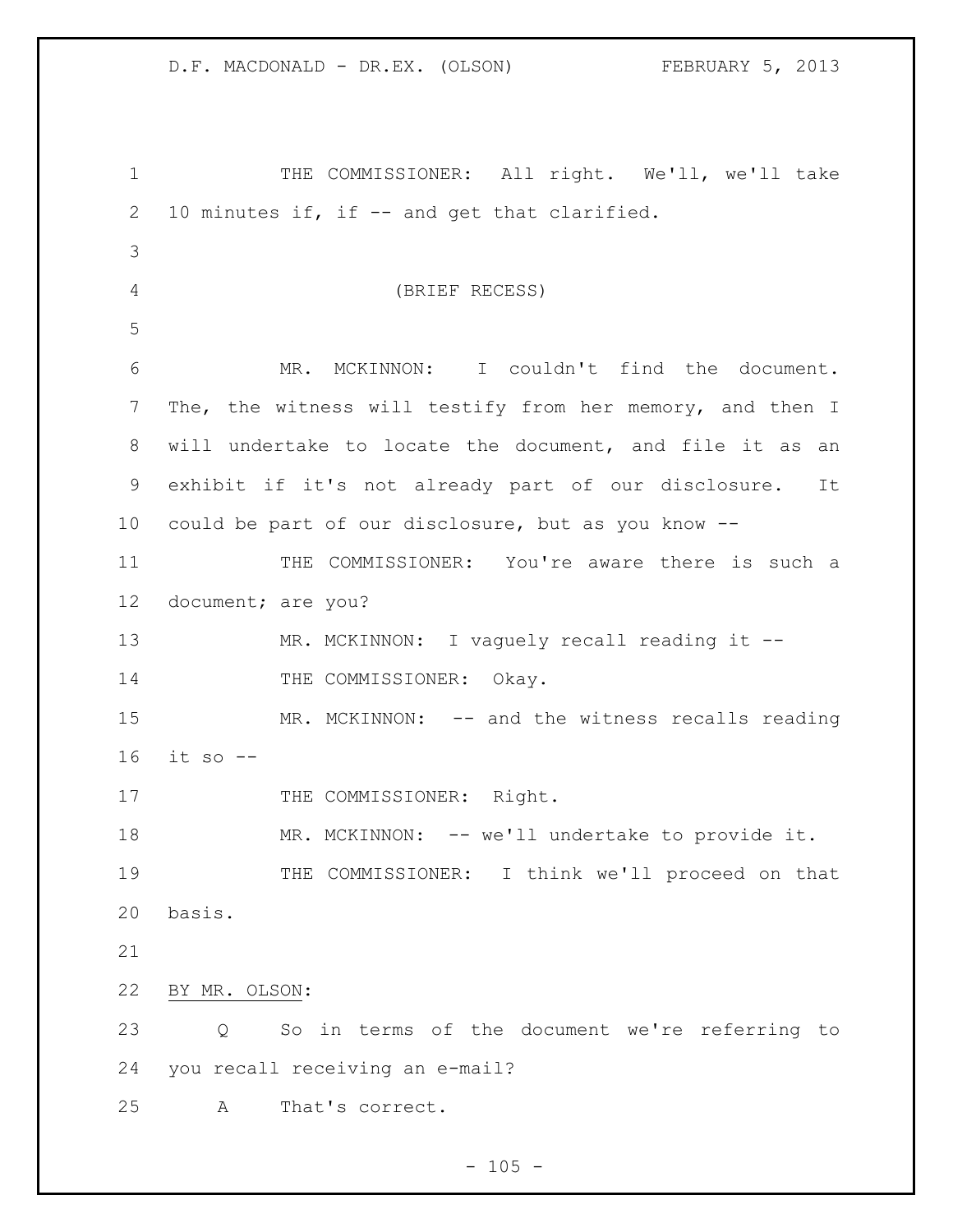- Q From Mr. Schellenberg directing you what not to share -- the, the report with anyone --
- A Yes.
- Q -- but program managers?

 A My understanding was I was not to share the report with anyone. I then contacted him to say I had to -- in order to answer any recommendations I had to be able to share the report with at least senior managers.

 Q Was that typical for reports like this, that you were instructed not to share with anyone?

A No, not normally.

Q Was that surprising to you at all?

 A I had assumed because the inquiry had been called that that's why they did not want the report shared.

 Q Okay. And I appreciate that you believed or understood that you couldn't share the contents, or the reports themselves with the workers, but as a CEO were you aware that many of the workers were still within the system, working within the child welfare system?

A Within the entire child welfare system --

Q Right.

A -- not just Winnipeg?

Q Not just Winnipeg, within the system.

 A Yes, I was aware that they would be elsewhere, yes.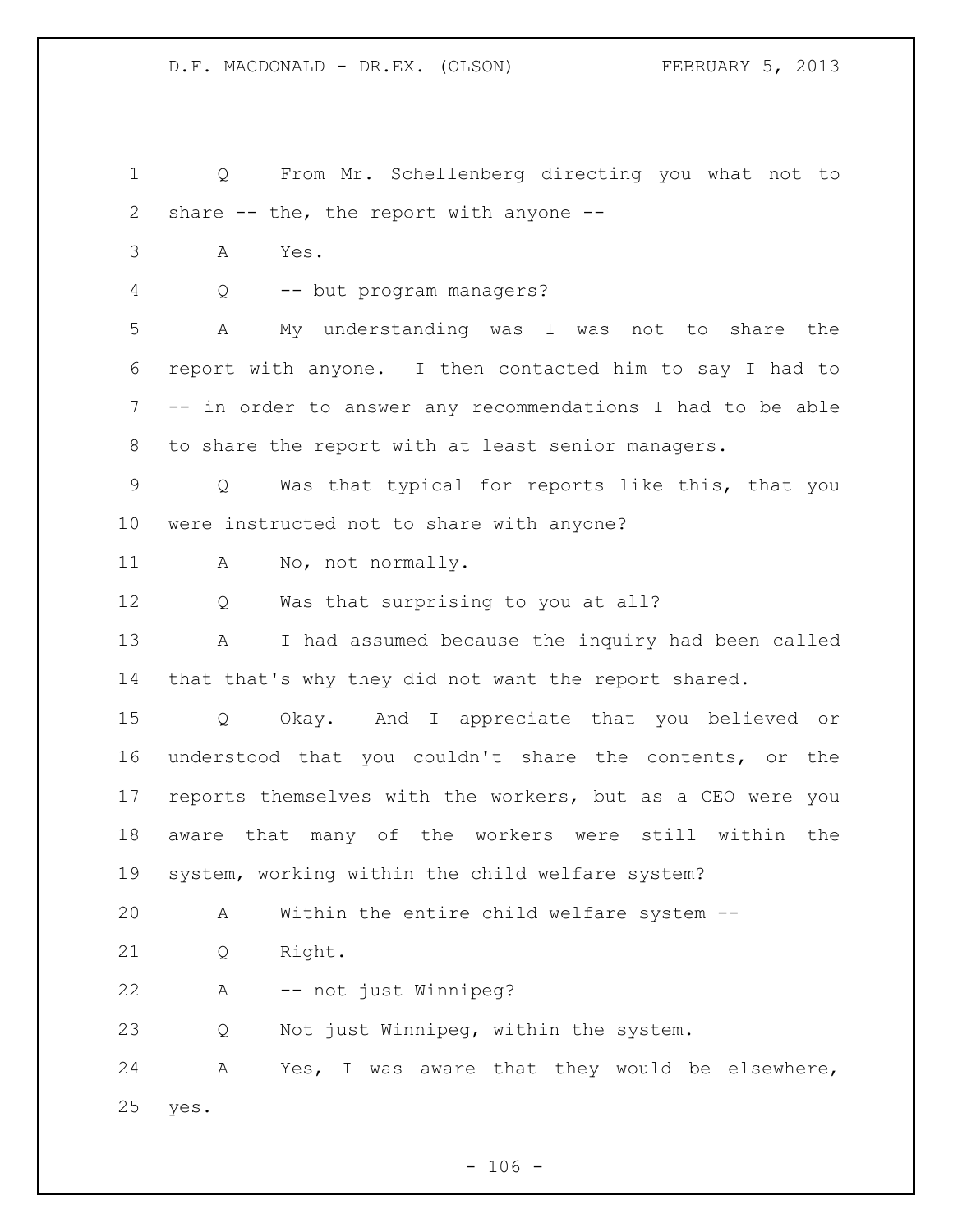Q Okay. And some were still working within Winnipeg; you were aware of that?

A Yes.

 Q How, how would those workers, if they're continuing to provide services, how would they -- in continuing the practice the way they had, how would they know there was anything perhaps wrong with what they were doing, or inappropriate, or not up to standard, if they weren't made aware of, of these, these criticisms?

 A All I can say is the intention of the report was not to look at individual workers, performance on them, it was to look at service delivery as a whole.

 Q I, I understand that being the intention, but you actually had knowledge at that point of these issues, so aside from the reports your having knowledge of these issues didn't you feel you had an obligation to at least make the workers aware of these issues, and to address them?

19 A Again I was asked not to share the reports.

 MR. OLSON: Those are my questions. Thank you very much.

 THE COMMISSIONER: Thank you, Mr. Olson. All right. Mr. Gindin.

 MR. GINDIN: Ms. MacDonald, my name is Jeff Gindin. I appear for Kim Edwards and Steve Sinclair.

 $- 107 -$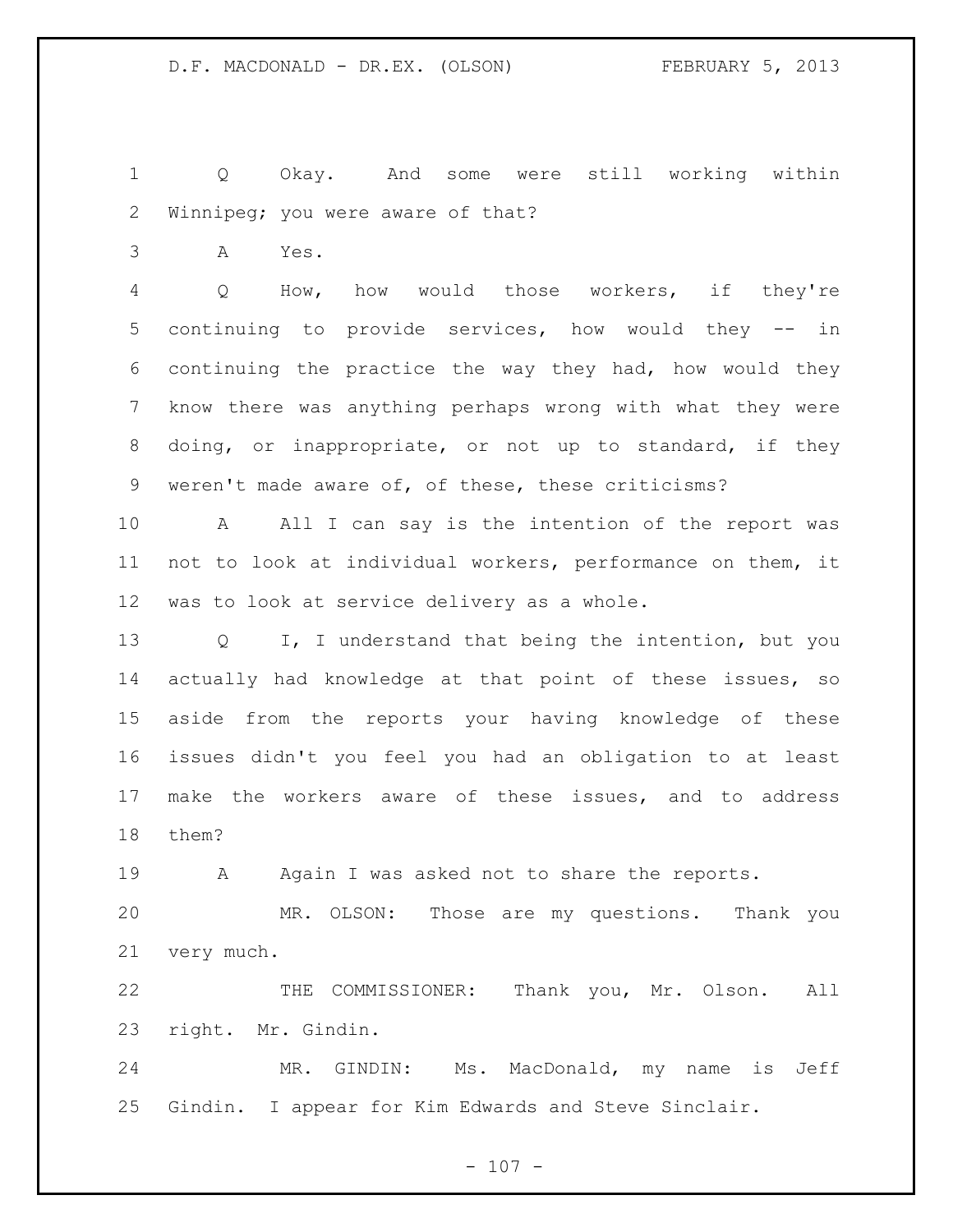# D.F. MACDONALD - CR-EX. (GINDIN) FEBRUARY 5, 2013

# CROSS-EXAMINATION BY MR. GINDIN:

| $\overline{2}$ | You spoke this morning about some of the things<br>Q        |
|----------------|-------------------------------------------------------------|
| $\mathcal{S}$  | you were trying to accomplish, and I think you mentioned    |
| 4              | that at one point you had psychologists brought in to help  |
| 5              | with doing family assessments; do you recall that?          |
| 6              | Yes, I do.<br>A                                             |
| 7              | Q<br>Now, did that include the issue of parental            |
| 8              | capacity assessments?                                       |
| $\mathsf 9$    | What I was referring to, as I was involved in<br>A          |
| 10             | completing service purchase agreements, and it could be for |
| 11             | a variety of things, it could be parental assessment, or it |
| 12             | could be ongoing therapy with children, it could be any     |
| 13             | number of things.                                           |
| 14             | Q And do you recall whether -- or what exactly the          |
| 15             | purpose was for bringing in psychologists; was it for       |
| 16             | purposes of helping supervisors in some way?                |
| 17             | did have a training session to<br>A<br>We<br>help           |
| 18             | supervisors, but really the service purchase agreements     |
| 19             | were for them to provide individual therapy or assessments  |
| 20             | to parents.                                                 |
| 21             | I see. Was this designed to assist the actual<br>Q          |
| 22             | workers in some fashion?                                    |
| 23             | Yes.<br>Α                                                   |

 Q In terms of assessments that they may need done? A Yes, they may have needed assessments done for

- 108 -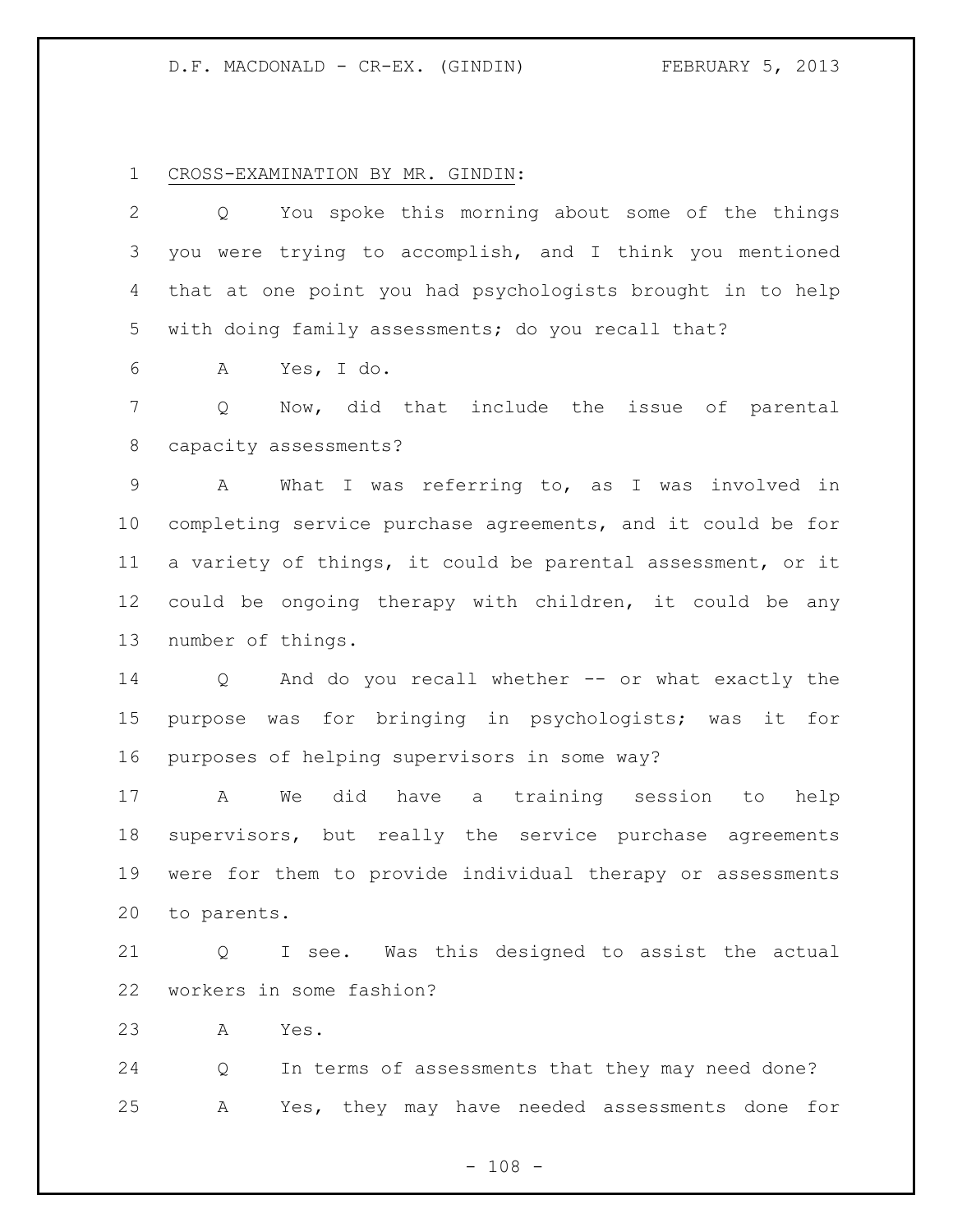## D.F. MACDONALD - CR-EX. (GINDIN) FEBRUARY 5, 2013

 court purposes, and this would -- they would give this portion -- the worker themselves wouldn't be doing the assessment, they would have determined that a parental 4 assessment may be needed or therapy, and then there would be a service purchase agreement drawn up, and agreed to by the social worker and the therapist.

 Q So your view was that issues like parental capacity assessments, family assessments was something better left for a psychologist, or was it that social workers themselves might be able to do that?

 A Definitely social workers can conduct those themselves. This was for either court ordered purposes --

Q I see.

 A -- or sometimes complex cases. It was not necessary that we would have this kind of assessment on every case.

 Q You were also talking about core competency training, and I think you said that the way things worked out the training would often be carried out during the course of a year perhaps, that is after the workers actually started working?

A That's correct.

 Q Sometimes maybe once during that year, sometimes not until 12 months had passed by; correct?

A That's correct.

 $- 109 -$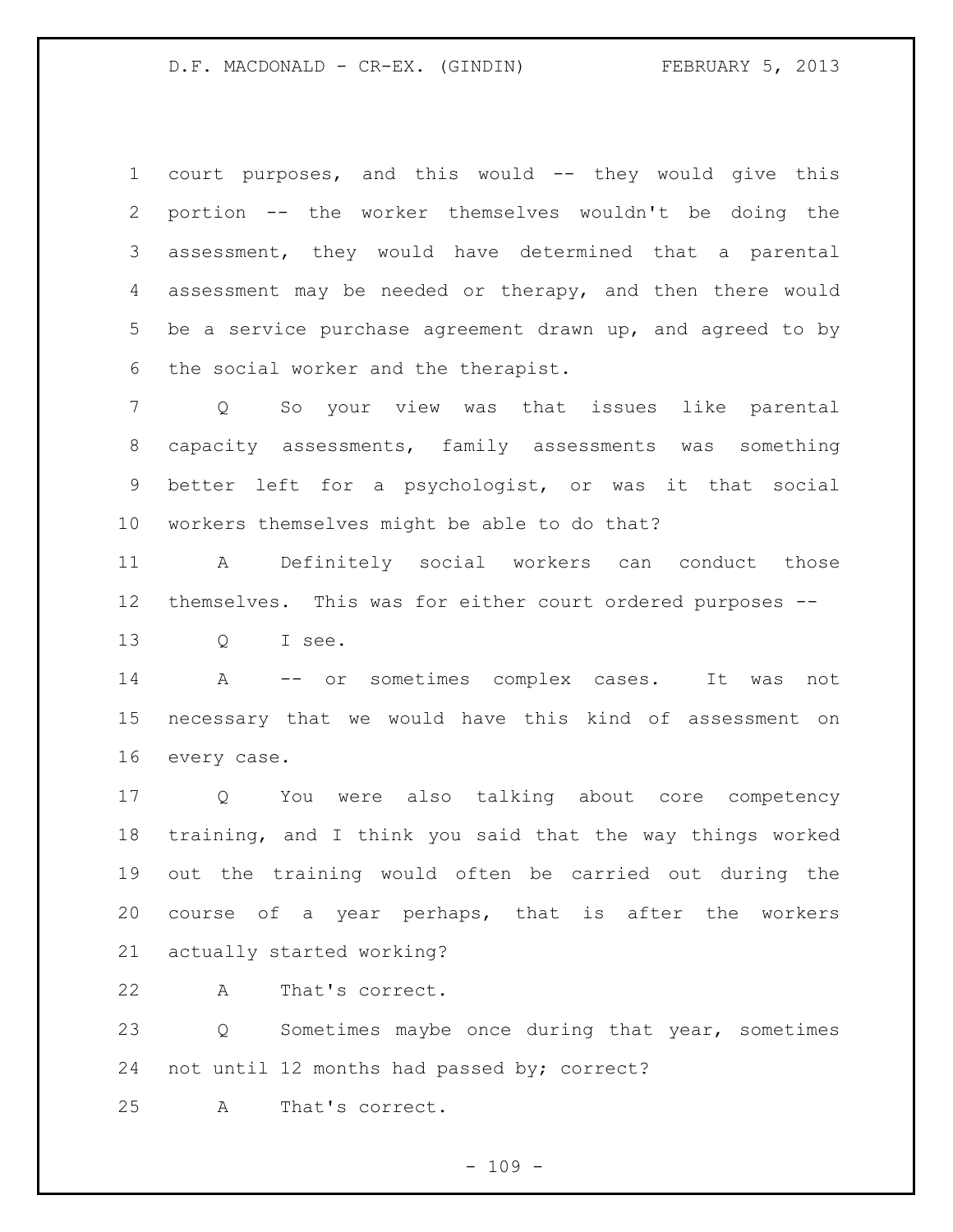Q Was there some reason that wasn't done right at the outset?

 A I believe part of the issue was having enough trainers.

Q Um-hum.

 A And just the timing that the province would have available for training for, for the workers, so whenever we could get people into a module we would.

 Q But I think you'll agree that it would have been a good idea for the training to have taken place much sooner than it did?

A Oh for sure. Um-hum.

Q And perhaps even more often than it did?

A That's correct.

 Q You were asked some questions about auditing files, and I take it when we're talking about auditing files we're really talking about doing some review of a file, having a look at it, seeing if things are handled properly, what needs to be done, that kind of thing; correct?

A Correct.

 Q There was no real formal process for the auditing of files; correct?

A That's correct.

Q It sounds like they were done completely at

 $- 110 -$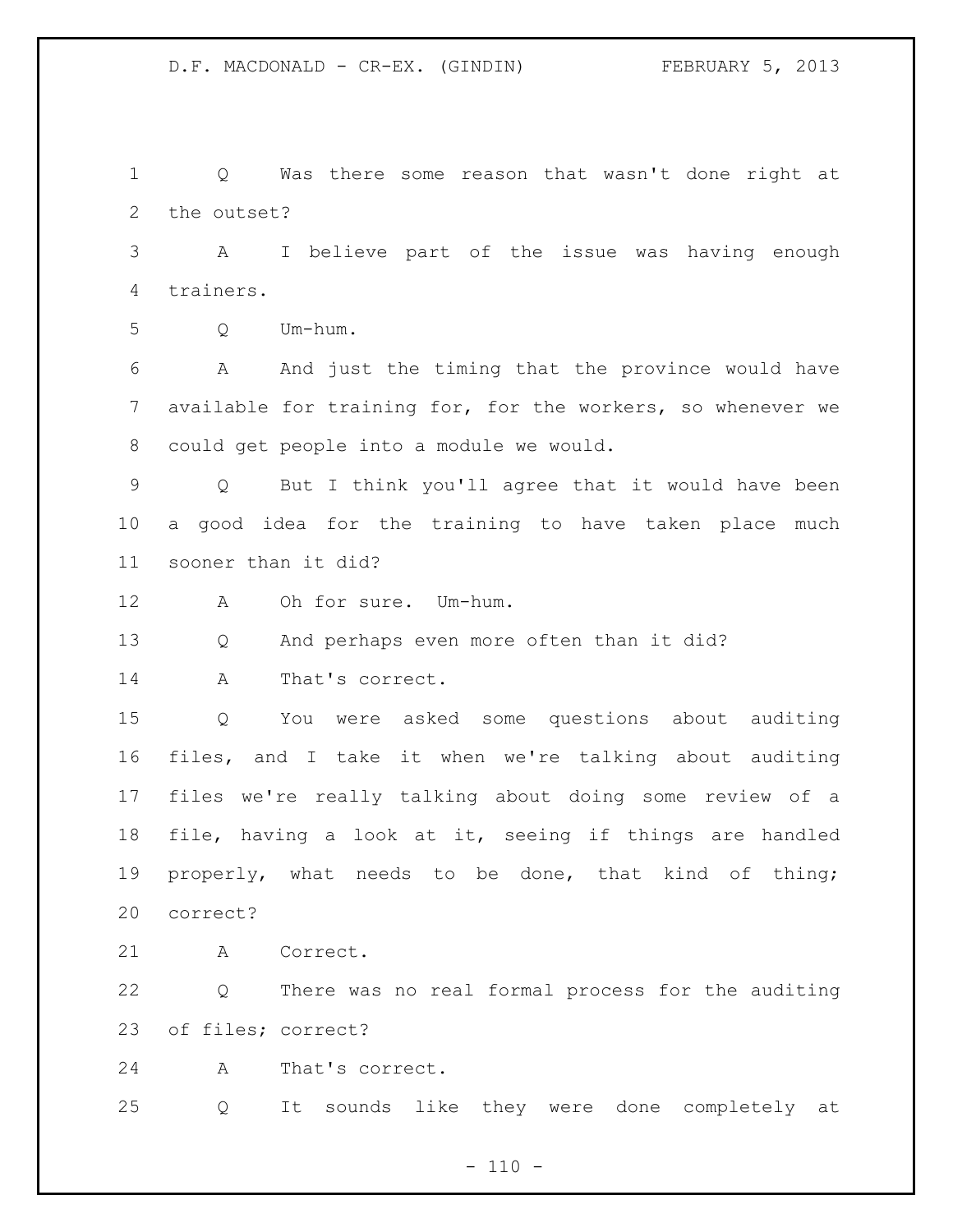D.F. MACDONALD - CR-EX. (GINDIN) FEBRUARY 5, 2013

random essentially from time to time?

| 2  | That's correct. I would have expected the<br>A                      |
|----|---------------------------------------------------------------------|
| 3  | supervisors and the assistant program managers -- because           |
| 4  | we did have a recording policy that stipulated certain              |
| 5  | things at certain time lines that that would have been              |
| 6  | followed.                                                           |
| 7  | Okay. Was there some record kept of the random<br>$Q \qquad \qquad$ |
| 8  | files that were audited?                                            |
| 9  | Yes, I believe so.<br>A                                             |
| 10 | Okay. And I presume that would be done so that<br>Q                 |
| 11 | the same file might not be audited several times while              |
| 12 | other files may not be audited at all?                              |
| 13 | That's right.<br>A                                                  |
| 14 | Q But with respect to how it came to be that a                      |
| 15 | particular file was audited that sounds like it's pretty            |
| 16 | much a random process?                                              |
| 17 | I can't recall off the top of my head, but more<br>$\mathbf{A}$     |
| 18 | than likely it would have been just random, yes.                    |
| 19 | It appears as though you were not made aware of<br>Q                |
| 20 | anything to do with Phoenix Sinclair's files, they weren't          |
| 21 | brought to your attention to be audited?                            |
| 22 | That's correct.<br>A                                                |
| 23 | And I guess that's just a matter of luck, just<br>Q                 |
| 24 | didn't happen to be chosen for auditing; correct?                   |
| 25 | Correct.<br>A                                                       |
|    |                                                                     |

- 111 -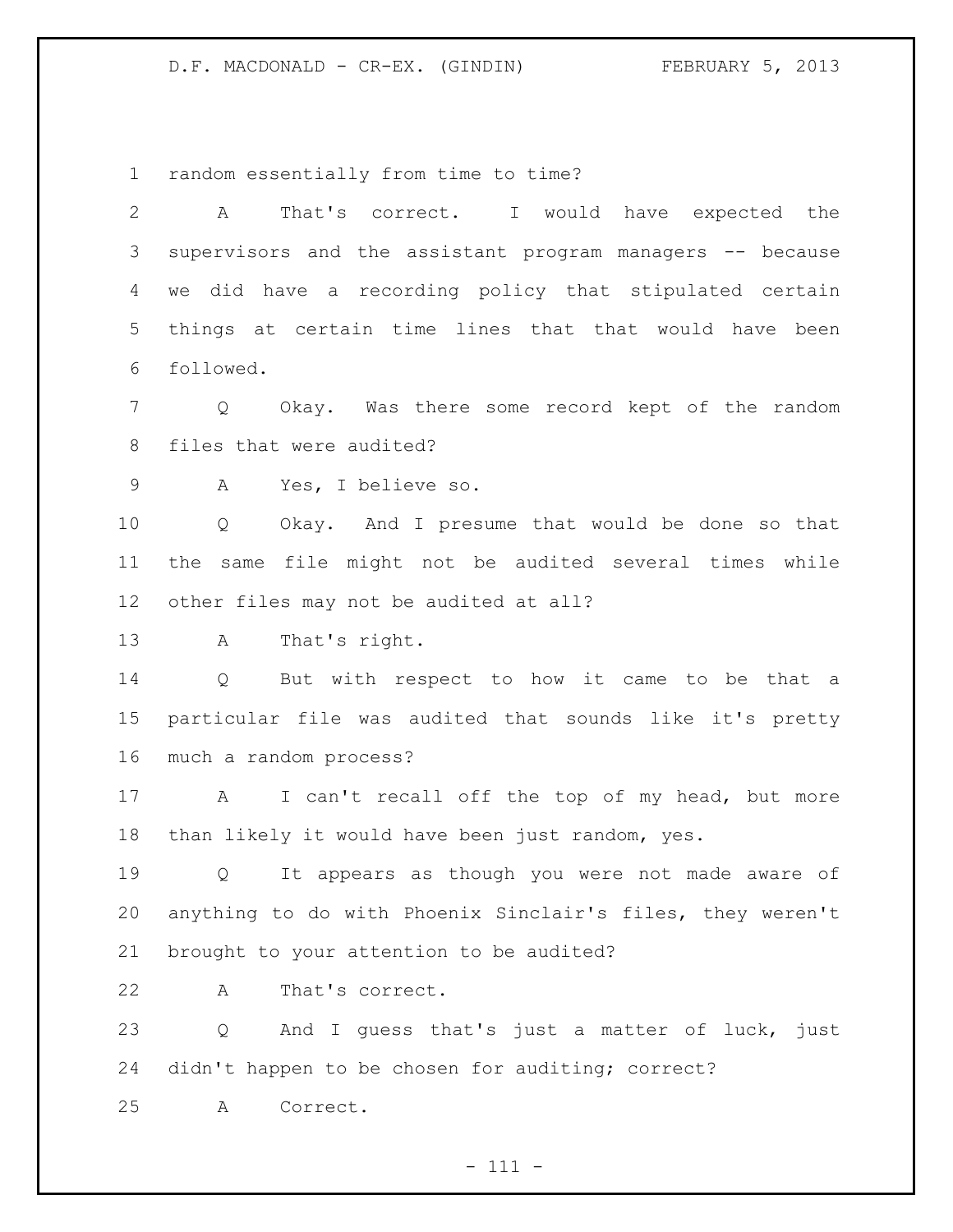Q So which files are audited really is left to chance in a way?

 A Well it could have been the assistant program managers pulling files, it could have been the supervisors being asked to bring forward files, random would be just going through CFSIS and picking, you know, every third file.

Q Um-hum.

A Yes.

 THE COMMISSIONER: You're saying there was no audit of the Phoenix file?

12 THE WITNESS: Not that I'm aware of.

BY MR. GINDIN:

 Q And the only way that could have been done would, would be that either it's brought to your attention specifically by a supervisor or, or an assistant program manager, or by chance?

A That's correct.

 Q And it appears as though none of that happened? A No, it did not.

 Q You were referred to the letter that was written to Mr. Schellenberg, which eventually lead to the January, '05 standards being put on line; correct?

A Correct.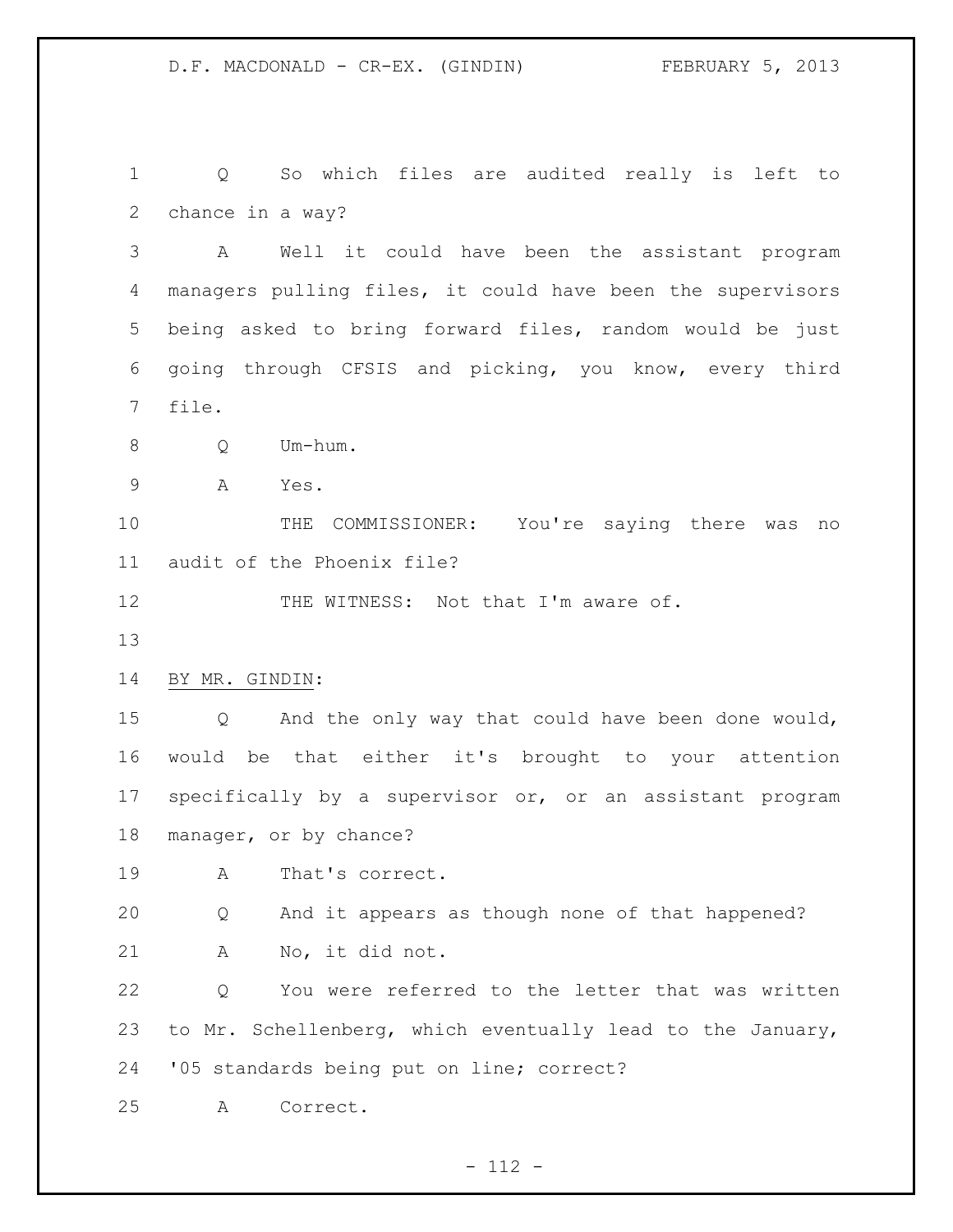Q Those particular standards, we're talking about January of '05, were in place when the March, '05 involvement in the Phoenix Sinclair file that we've talked 4 about at some length had -- was taking place? A Correct. Q So the new standards were already in place by March of '05; correct? 8 A That's correct. Q And those are the standards that indicate clearly that every child must be seen; correct? 11 A That's my understanding, yes. Q In fact not only every child involved in an investigation, but every child in the family? A That's correct. Q On this issue that was raised just a few minutes ago, the fact that the workers involved in the Phoenix Sinclair matter over the years were not made aware of the reports, and, and the criticisms that were made, you're saying that was as a result of instructions you received not to do that? A That's true. Q Do you agree that it would have been good for

 them and the system, and the issue of preventing further tragedies that they were to know as soon as possible what they may have done wrong?

 $- 113 -$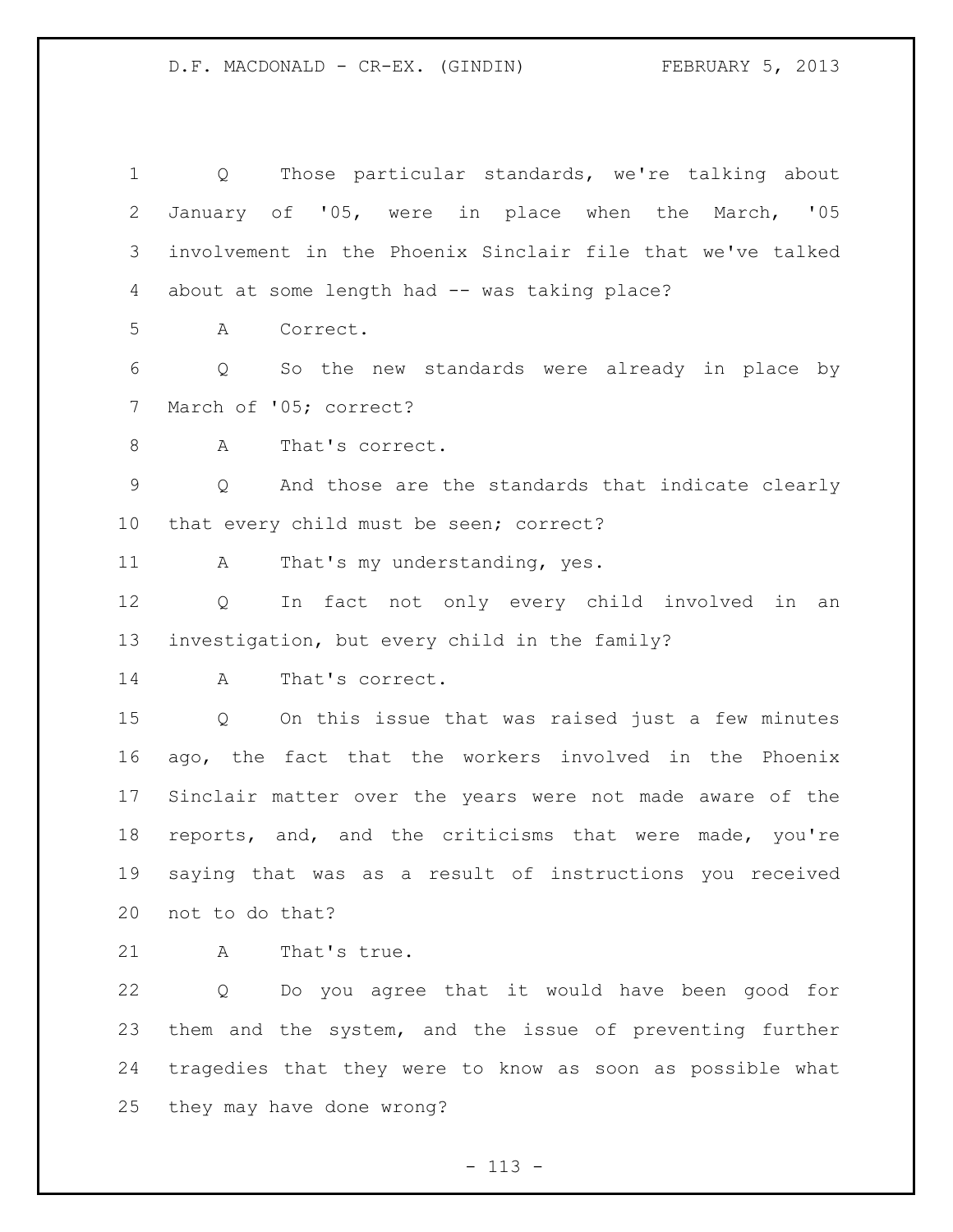1 A Again that was not the purpose of the reports, but, yes, if there was a report about me in there I would want to have knowledge of what was in it, yes.

 Q There is, there is certainly benefit in knowing as soon as possible what you may have done wrong, or could do better?

A Correct.

 Q Now, when you were instructed that those reports should be kept confidential, and not shared with the workers, did you voice any objection, did you argue against that and say, well, wait a minute, maybe it's a good thing that they know?

 A No, I did not. I should just clarify that I did 14 say the reports had to be shared with the, the people that were helping write the recommendations --

Q Um-hum. Right.

17 A -- the senior managers, yes.

 Q And the senior managers are not the ones who were on the front line doing the work?

A No.

 Q And I think you said that the letter with respect to that issue indicated that they were not to be shared without written permission of someone, I can't recall who it was, do you recall ...

A Yes, that, that -- the letter that we're

 $- 114 -$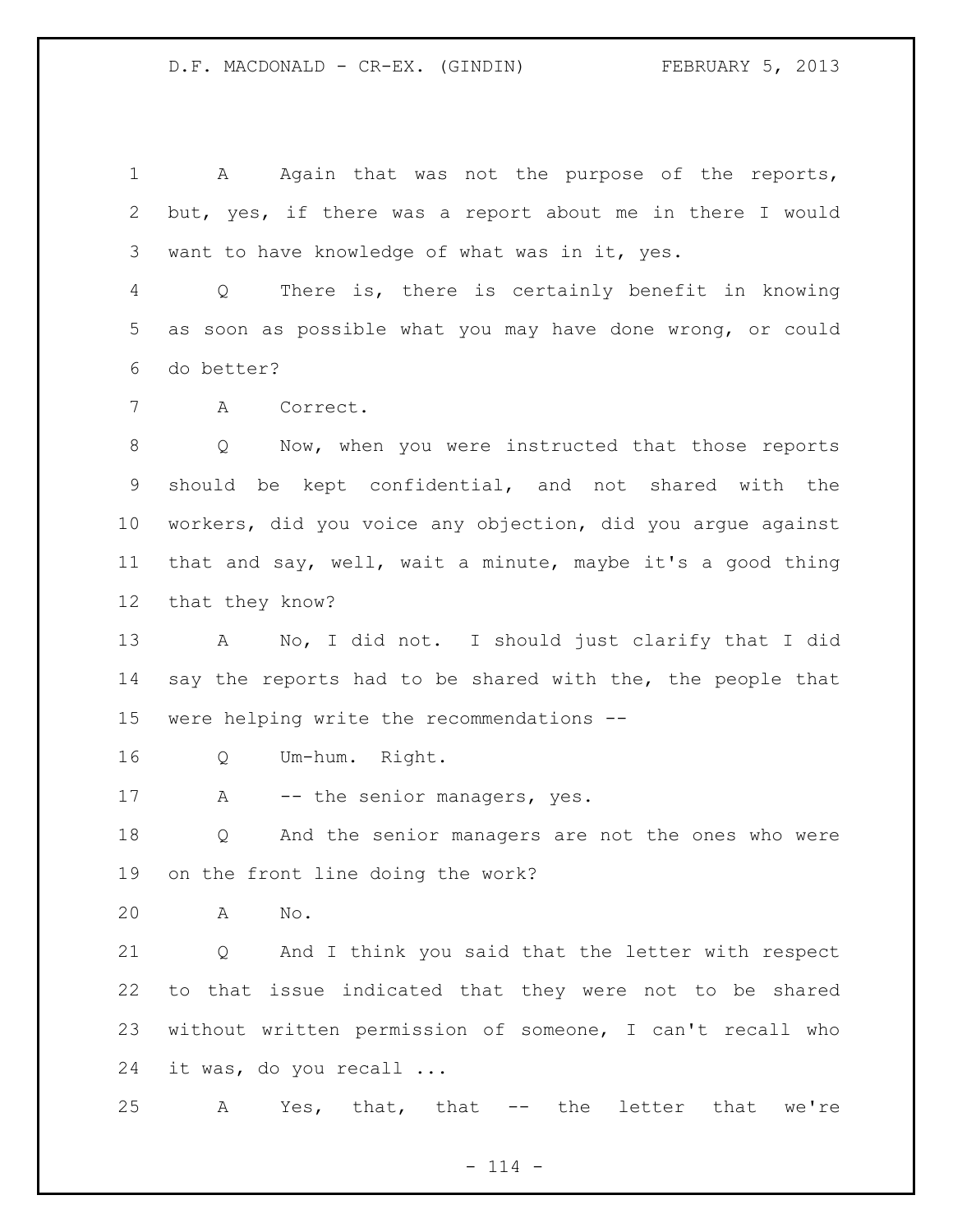D.F. MACDONALD - CR-EX. (GINDIN) FEBRUARY 5, 2013

 referring to is a standard letter though that comes out with any reports.

 Q Um-hum. Are you saying therefore that you didn't pay much attention to it, or ...

 A No, no. I'm, I'm just saying it wasn't any different for, for this letter that came from the Director of Child Welfare. It, it is a standard covering letter for any death of a child.

 Q Right. And I don't recall the letter, I don't have it handy, but there was something in it about it can't 11 be shared without the written permission of -- who was it?

A The Director of Child Welfare, I believe, yes.

 Q And is that something you had tried to obtain in some fashion, that you try and get the written permission so that these things could be shared?

A With regards to this case?

Q Yes.

 A No, I did not because I was told not to share the reports.

 Q And you just simply accepted that and, and didn't share them?

 A I'm not sure I just accepted it. I think there were discussions. Again I was told not to share the reports.

Q You did in fact share the reports with I think

 $- 115 -$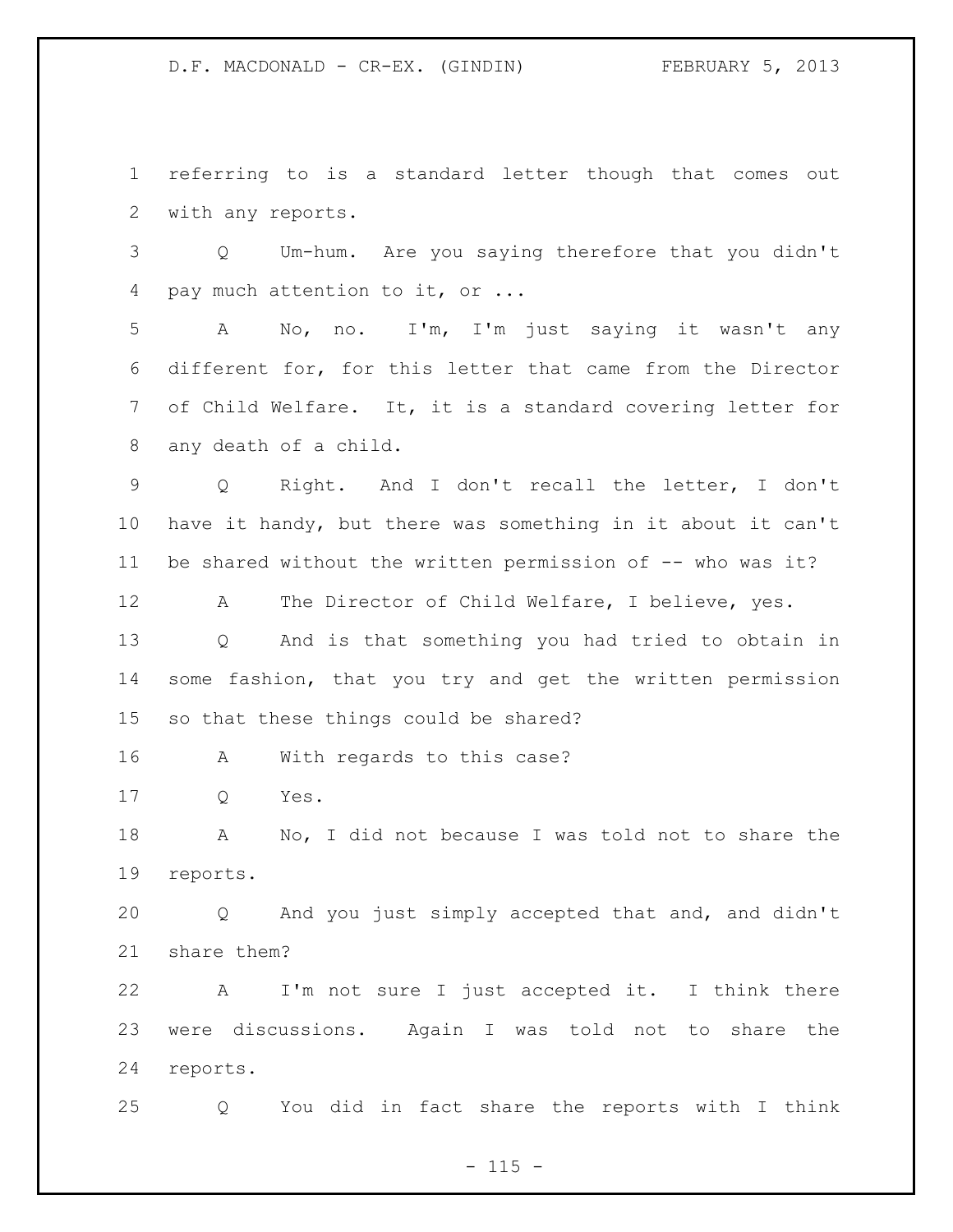D.F. MACDONALD - CR-EX. (GINDIN) FEBRUARY 5, 2013

 you said program managers? A With the senior program managers Ellen Peel (phonetic), who was a resource manager, and Rob Ragala (phonetic). Q And do you know whether the program managers you shared the report with were entitled to share that with the assistant program managers who worked under them? 8 A No, they did not. Q Or the supervisors who worked under the assistant program managers? A No, they did not. Q Or down to the workers who actually did the work? A Right. There were no assistant -- well, I'm not sure there were assistant program managers right at that point in time, okay, but ... Q But your -- A Could you repeat your question again, sir? Q Your, your sharing of the reports was limited -- A Yes. Q -- to the program managers? A That's correct. Q And you were not allowed to go beyond the various levels that they were at the time, all the way down to the workers themselves? A That's correct.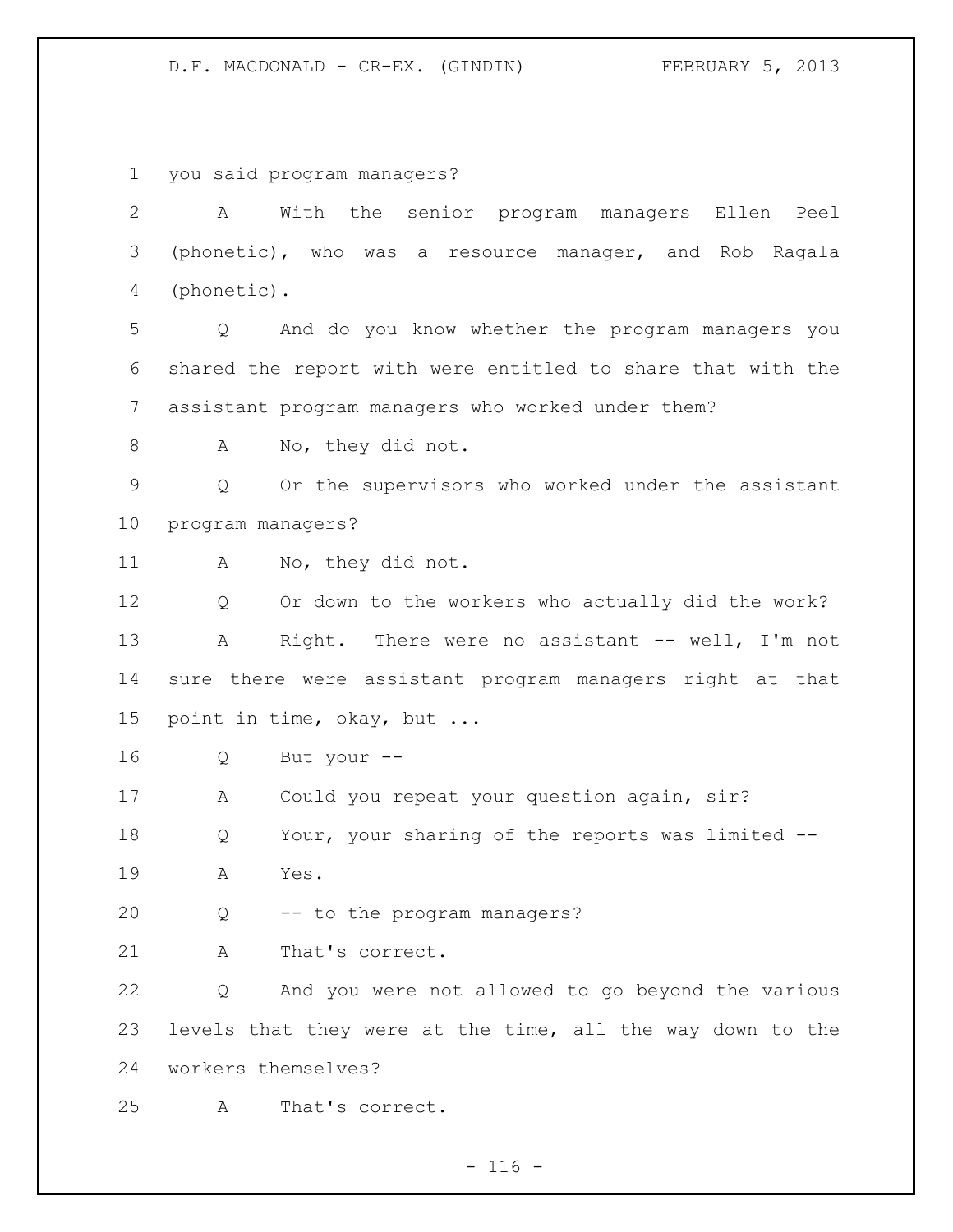1 Q Or even their supervisors?

A That's correct.

 Q And I think you said, I assumed because an inquiry was called was the reason why the reports shouldn't be shared, and I'm not sure I understand the logic there. Why would it be if an inquiry is called that those reports particularly should now not be shared?

 A That is just my assumption. What happened was the people who were in the room that received a copy of the reports -- the reports were numbered, we were able to read the reports, the reports were then handed back. I had assumed, because the inquiry was called, they did not want the reports to get out at this point in time ahead of the inquiry.

Q I see.

 A The fact that the inquiry was called to actually look into this case.

 Q I see. And one of the reasons you gave for perhaps why the confidentiality was that it wasn't the intent of the reports to look at particular workers, but more to look at the system?

A Systemic issues, yes.

 Q And of course the system is comprised of all of these workers doing their job on the front line?

A That's correct.

- 117 -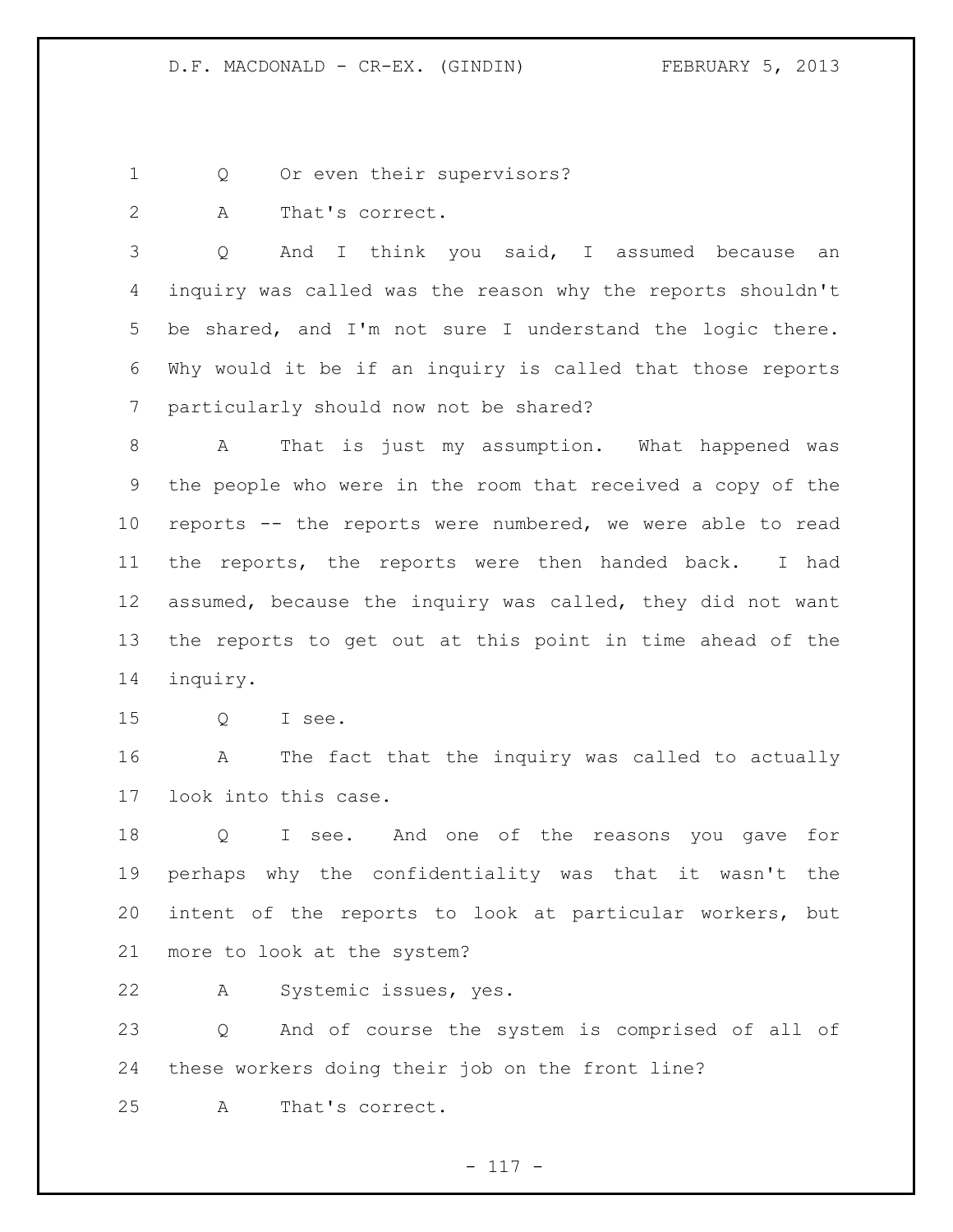1 MR. GINDIN: Yeah. Those are my questions. Thank you.

 THE COMMISSIONER: Thank you, Mr. Gindin. 4 Anybody else before Mr. -- yes, Mr. Saxberg.

MR. SAXBERG: Thank you, Mr. Commissioner.

 Good afternoon, Ms. MacDonald. My name is Kris Saxberg, and I act for three of the child welfare authorities, the General, the Northern, the Southern authorities and ANCR, along with several witnesses in this proceeding including Diva Faria.

#### CROSS-EXAMINATION BY MR. SAXBERG:

 Q And I, I just want to see if I can take a shot at getting some further clarification with respect to the standards that were made available to workers during the period of Phoenix Sinclair's file, and if we could start by turning to page 19211.

 Now, this is from CD number 987, and if you could just scroll down the document to orientate the, the witness, and if you could scroll to the top again.

21 It's dated January 17, 2000, and you'll see that it's, it's to the executive directors -- the executive director I suppose that should be, and program directors, Winnipeg Child and Family Services, of which you would have been one; correct?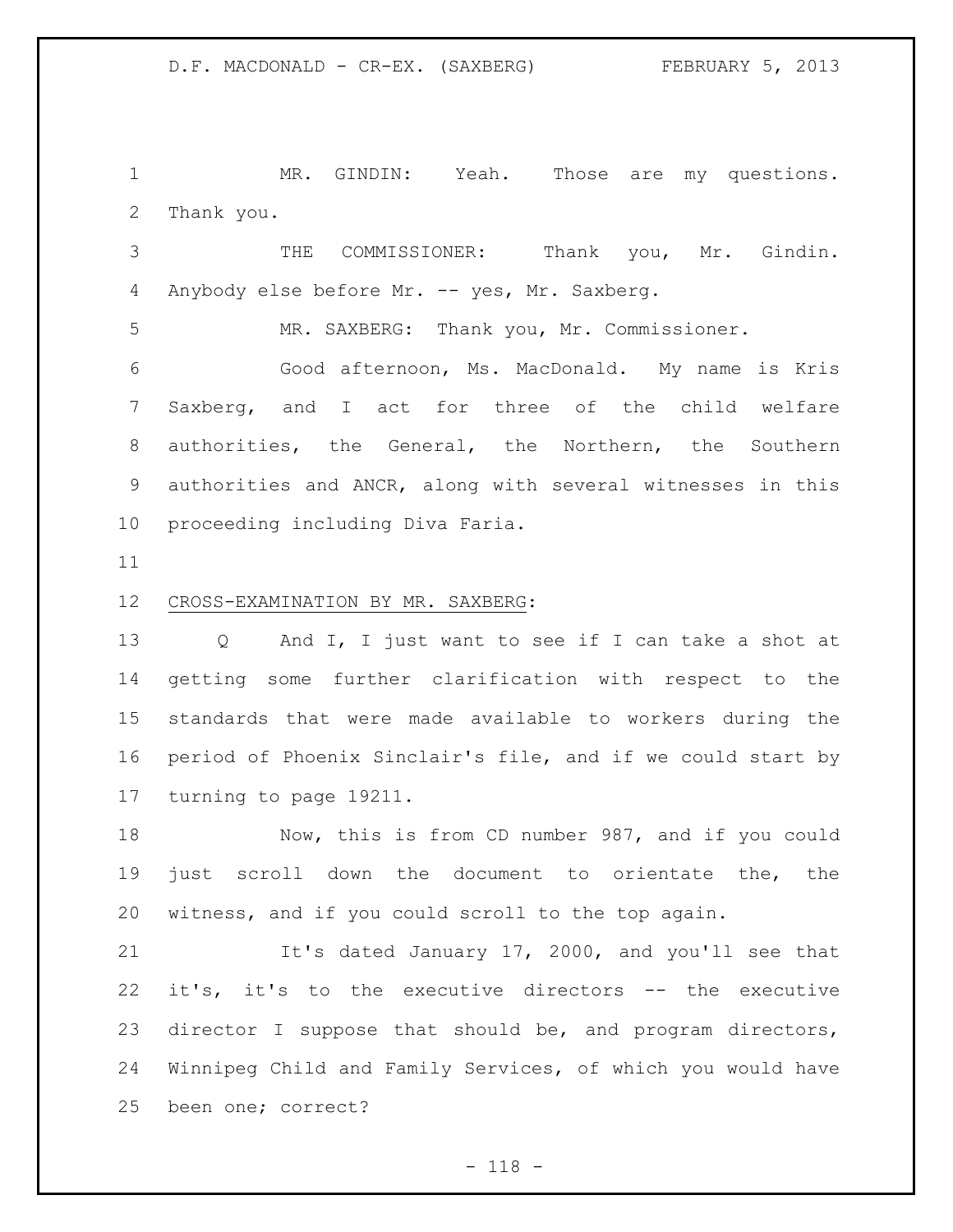A Correct.

 Q And it indicates that further to the letter of September, 1999, and I'll just stop there, that was a letter that was enclosing the case management standards from 1999 that you had looked at briefly, and then it goes on to say: "I'm sending you a revised remnants package. This package **replaces** the existing Program Standards Manual effective immediately." Do you see that? A Um-hum. Q And my understanding is that the remnants package was a modification of the program manual that was made and, and then revised, and sent out as of January 17, 2000, and that that's the document that program managers like yourself were being advised comprise the standards applicable; is that fair? A It could be, yes. Q And if you can scroll down slightly. Yes, thank you. The third paragraph indicates:

- 119 -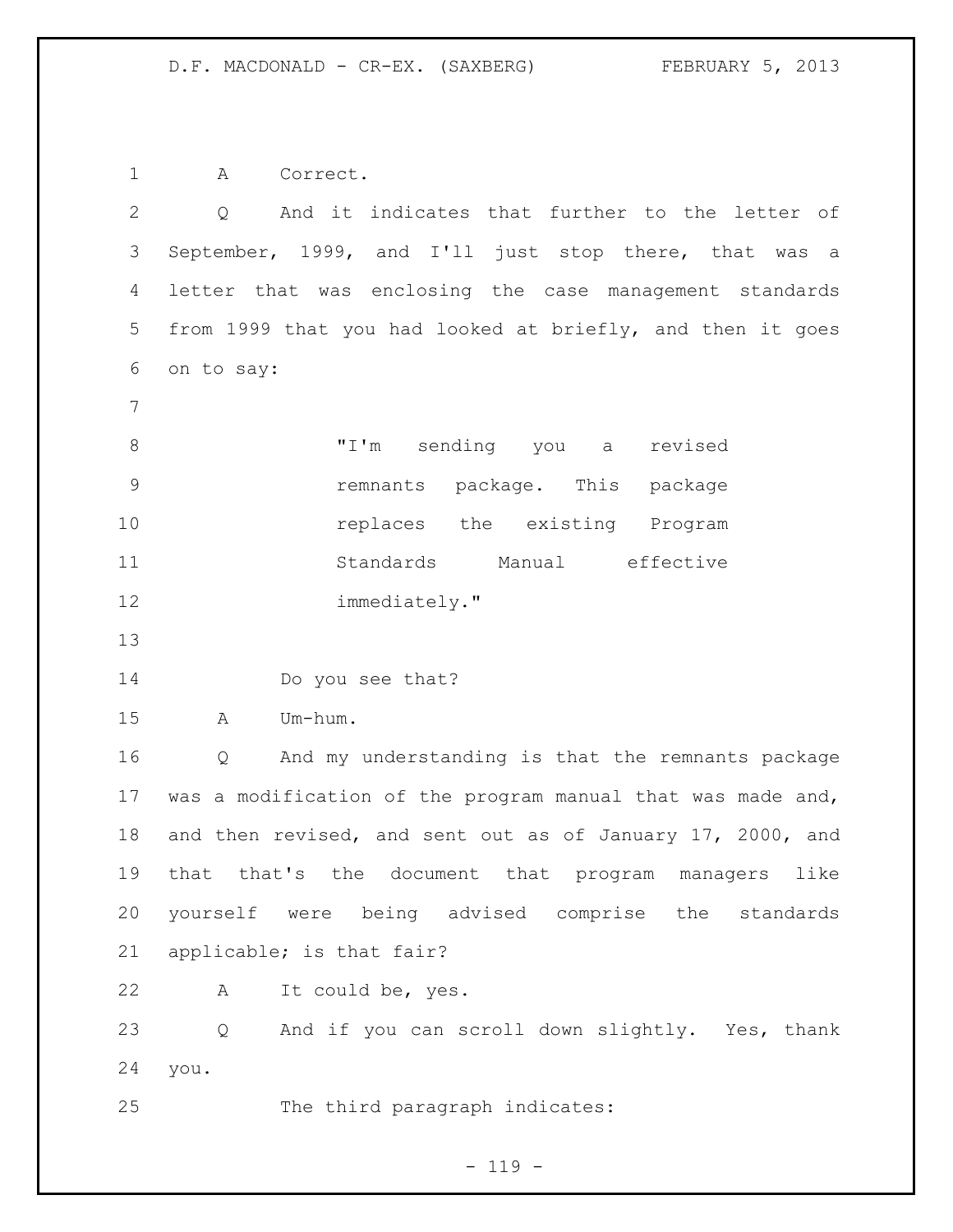"The remnants package includes additional sections relating to services to families and foster care not sent to you in September 1999, as well as revised adoption standards. These standards will remain in effect until they are replaced by service provider and 10 administrative standards."

12 And I'll just stop there. And you're not aware of any service provider, or administrative standards that then replaced the document attached to this letter until the new standards in 2005; correct?

A That's correct.

 Q So this is, as I indicated, Commission disclosure number 987, so when you were referring to the 1988 policy manual being applicable it's more accurate to say that the remnants package, deriving from those 1988 standards, is what you were referring to; correct?

A That's, that's right.

 MR. SAXBERG: And so just as a housekeeping note, Mr. Commissioner, we'd probably want to deem that all of the pages in this Commission disclosure have been referred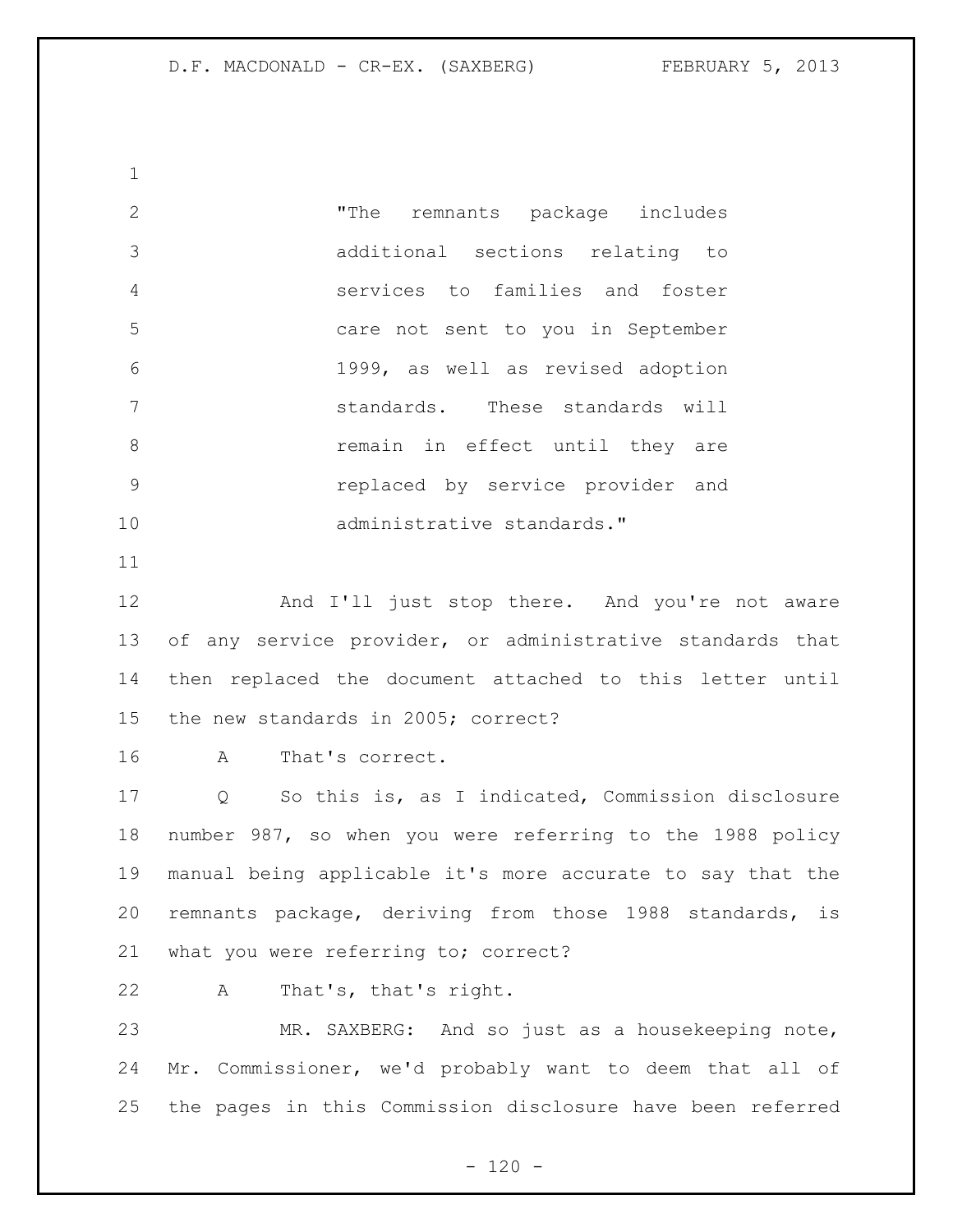to, so they can be referred to in closing argument, as this -- these are the standards that she's saying were applicable until 2005. THE COMMISSIONER: What's, what's the position of commission counsel on that? MR. OLSON: I don't think there's any issue with that, Mr. Commissioner. 8 THE COMMISSIONER: All right. BY MR. SAXBERG: Q Now, with respect to the 2005 standards that came into place in January of 2005; that's your understanding? A That's correct. Q If we could turn to page 36157, and just stop right there to orientate ourselves. This is from Commission disclosure 1760, and it's a letter from you on behalf of Services to Children and Families to Jay Rodgers. You recall this memorandum? A Yes, I do. Q And at the time you were a program manager; correct? A Correct. Q And, and you were acting -- the assistant program managers under you related to various programs, primarily Family Services?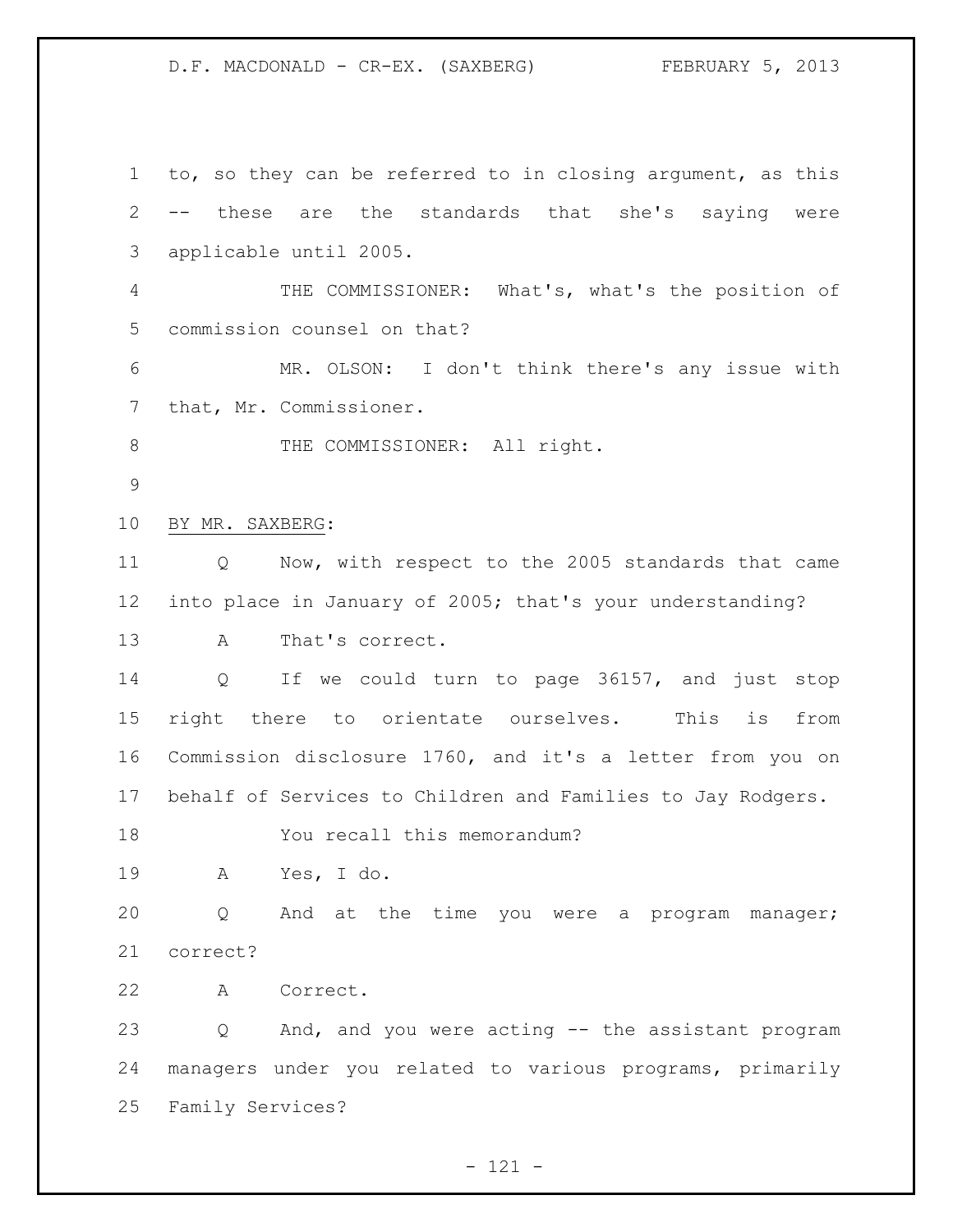A That's correct. Q And Jay Rodgers was the, the CEO at the time? A Yes. Q And if we scroll down to the last page, right there, under "Other General Comments" you note with respect to the 2005 standards, quote: "Standards are too high – not doable; lower caseloads required 10 in order to meet standards." Now you were, you were communicating information that you'd, that you'd heard from workers under you? A From -- yes, through, through their supervisors, yes, I gathered this information from them. Q And was that your view as well? A Yes, it was. Q And it's fair to say that there's a fairly lengthy list of concerns about the, the standards that were implemented January, 2005 that you were communicating to Mr. Rodgers; correct? A That's correct. Q And so one of the standards, or some of the standards that had changed related to Family Services -- in relation to Family Services work, as opposed to Intake,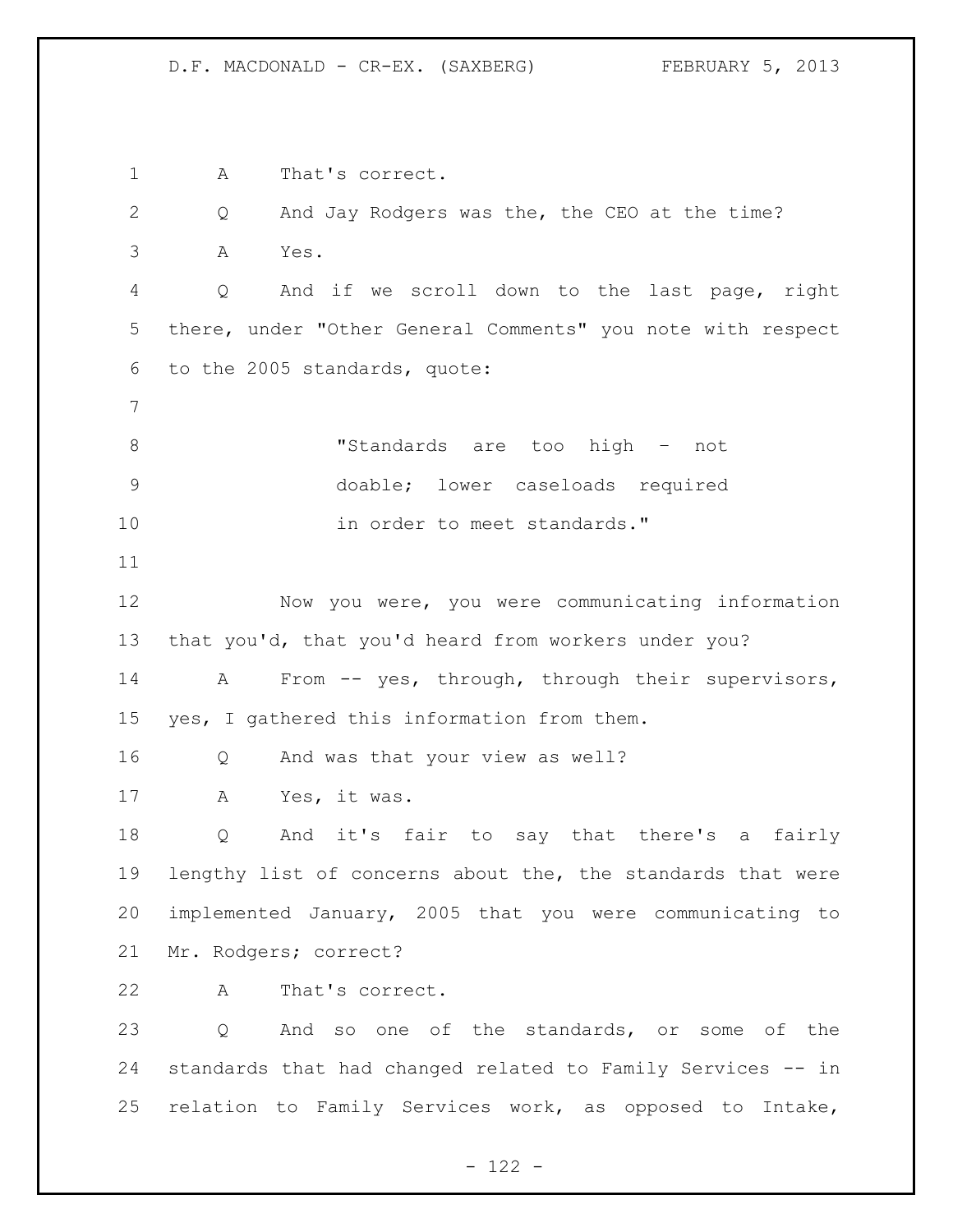put in place some fairly tight timelines for accomplishing certain tasks; correct?

A That's correct.

 Q And you had a concern with some of those timelines being appropriate and achievable, given the resources available to Winnipeg CFS; correct?

A That's correct.

 Q So you had indicated in your evidence an opinion, it was a very general opinion, that's my characterization of it, that standards and -- that standards and confusion related to those standards didn't affect or have anything to do with the deficiencies in service in the Phoenix Sinclair case?

A That's correct.

 Q But in light of your comment here, and your belief that the standards in 2005 were such that in many cases they were not doable, is that not a direct correlation at least with respect to the work that was done in 2005, to whether or not standards may have impacted -- or the, the inability to achieve standards is a factor of workload?

MR. SAXBERG: That was a bad question.

 MR. MCKINNON: Yeah, I was going to say if you understand that question you're doing better than me. Maybe, maybe, Mr. Saxberg can clarify what he's asking the

- 123 -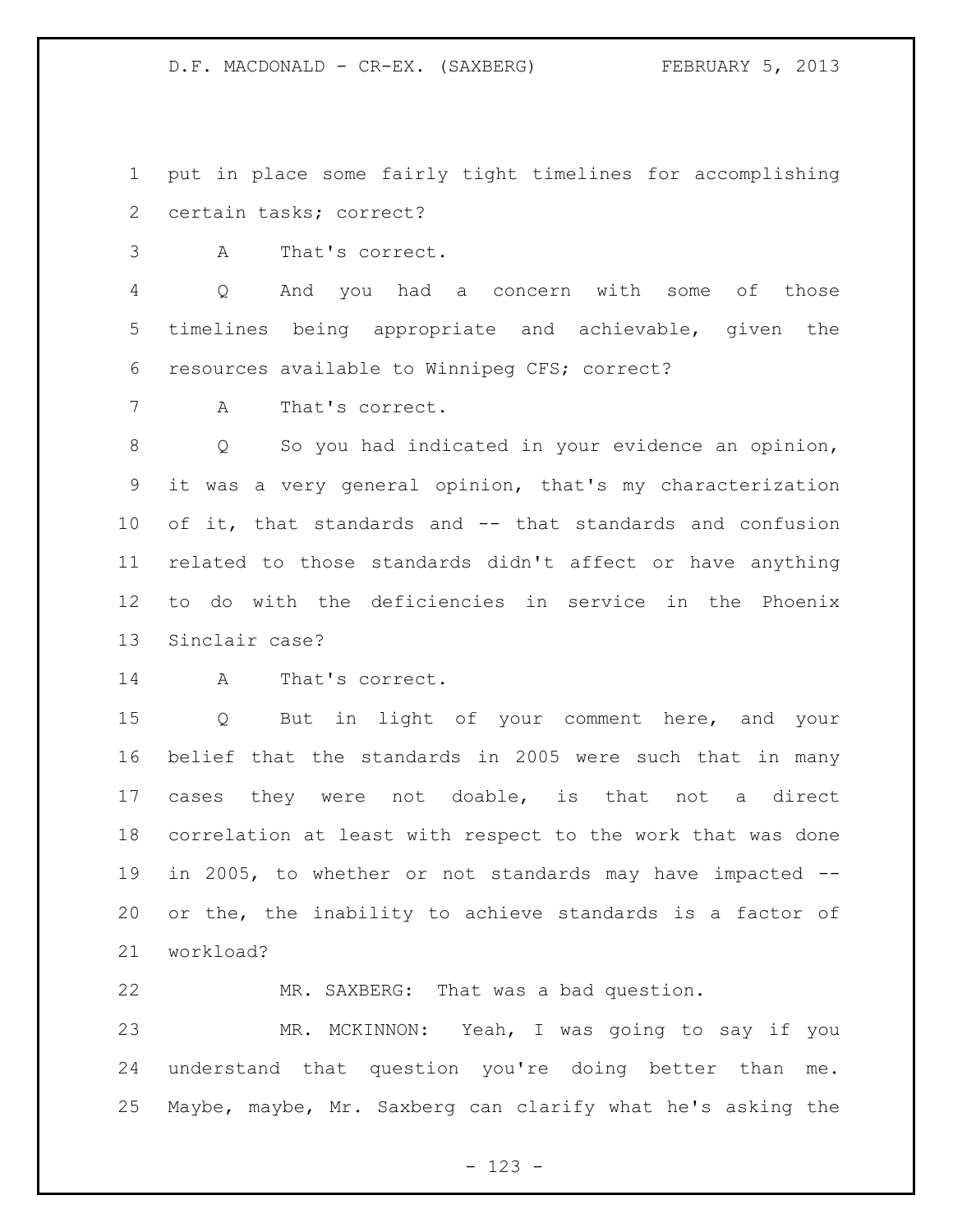witness. MR. SAXBERG: Yeah, thank you. I don't think I even understood that question. I -- THE COMMISSIONER: Do, do we consider it withdrawn? MR. SAXBERG: Yes, please. You might even want to strike it from the record. BY MR. SAXBERG: Q Simply noting that -- you're acknowledging at least in 2005 that it's, that it's possible that workers cannot achieve standards because of workload? A They can't achieve all of the standards because of workload, yes. Q Okay. And now you made a comment, and you might, you might have just overstated or misstated, but you made a 17 comment that standards were best practice, and, and my understanding is standards are the, the minimum written expectations of the government and the agency for workers 20 to comply with; is that correct? A That's correct.

Q And best practice rises above that?

A Yes.

 Q And best practice isn't often written down because you can't foresee every fact situation to then be

 $- 124 -$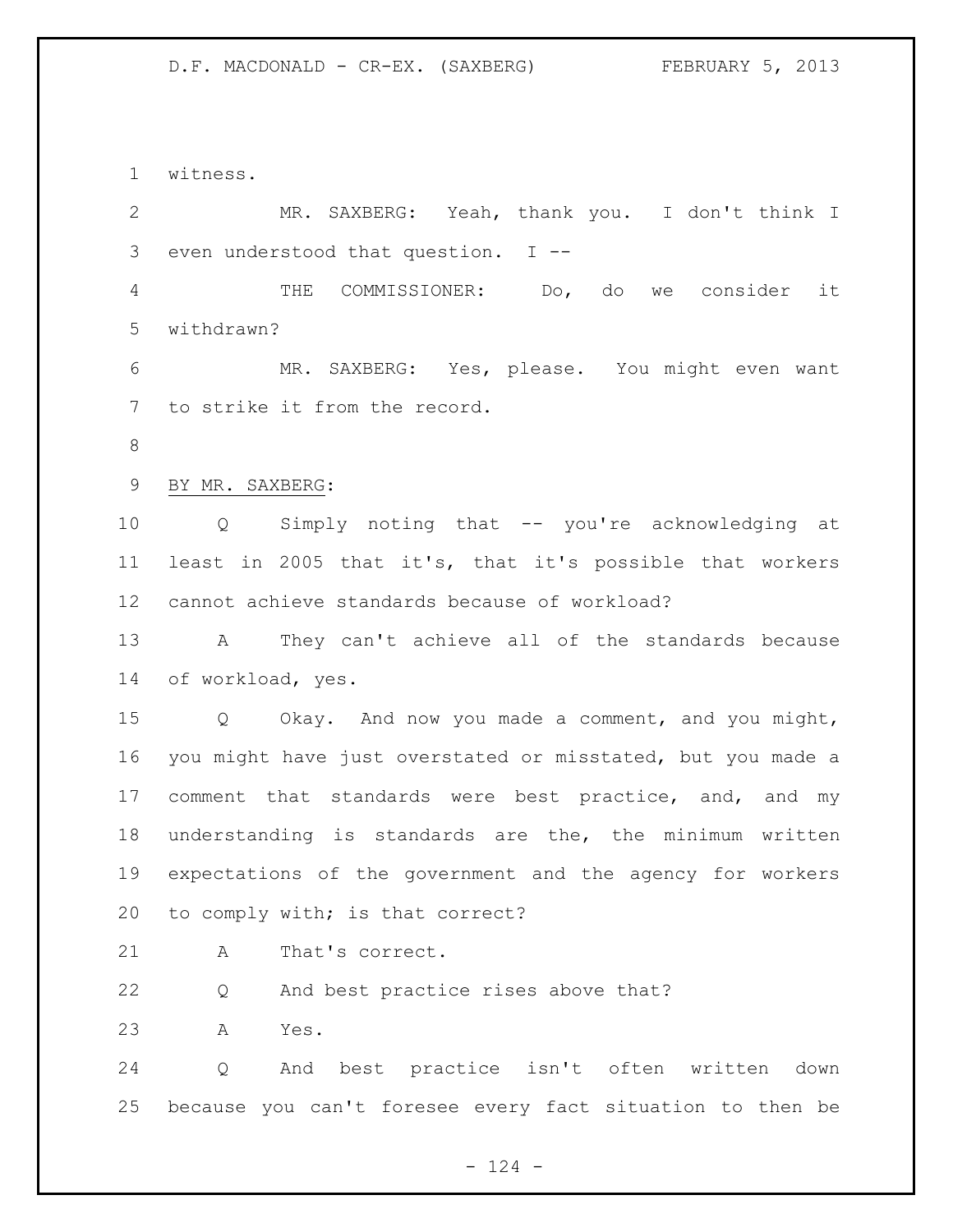able to provide a code, and tell workers what to do; is that fair?

A That's fair.

 Q But best practice is going to exceed the minimal standards?

 A Yes. They would result in good outcomes for children.

 Q And in this case I think everybody that's testified has agreed best practice would have been to have seen Phoenix in March of 2005 before CRU Intake closed its file, and you agree with that?

A Yes, the child should have been seen.

 Q And -- but in terms of the rules or the standards that were applicable at the time, I want to refer you to the Intake manual, which is page 1963.

 THE COMMISSIONER: Well just a minute. Before you leave this letter I have a question. If you're going to go to another document I might as well ask it now.

 These were suggestions or concerns that you sent in before the 2005 standards were put in final form; is that correct?

22 THE WITNESS: Pardon me, sir?

THE COMMISSIONER: This, this document that --

24 THE WITNESS: Yeah -- oh, yes.

THE COMMISSIONER: This -- these were proposals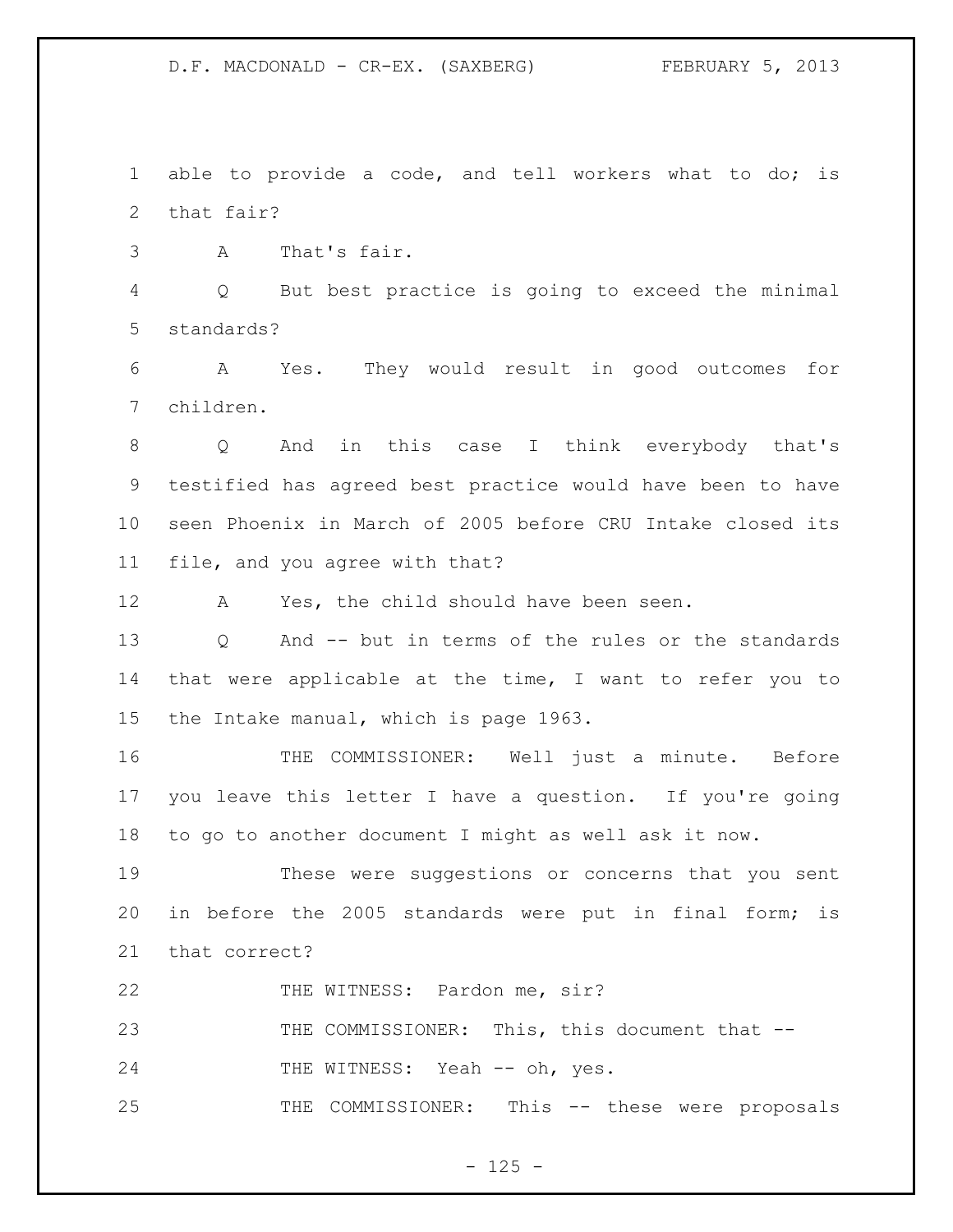or suggestions that you were making before the 2005 standards were finalized?

 THE WITNESS: That's correct. My understanding is these had appeared on line and when we reviewed them this was the feedback that we had given to Jay Rodgers.

 THE COMMISSIONER: Yeah. My question is were your concerns taken into account in the finalization and publication of the 2005 standards?

 THE WITNESS: Mr. Rodgers had indicated he had sent it to the province, but, no, I don't think they were addressed in the final version.

 MR. SAXBERG: And if I could ask the clerk just to flip to the top of the document again, and stop right there.

### BY MR. SAXBERG:

 Q Mr. Commissioner, the, the date here is after these standards came into effect; correct?

A That's correct.

 Q So you're communicating these concerns after the, the standards had been finalized and implemented?

22 THE COMMISSIONER: Oh, I thought you were giving feedback to, to feed into them.

24 THE WITNESS: No, these had just appeared on line, and when they did we put together some feedback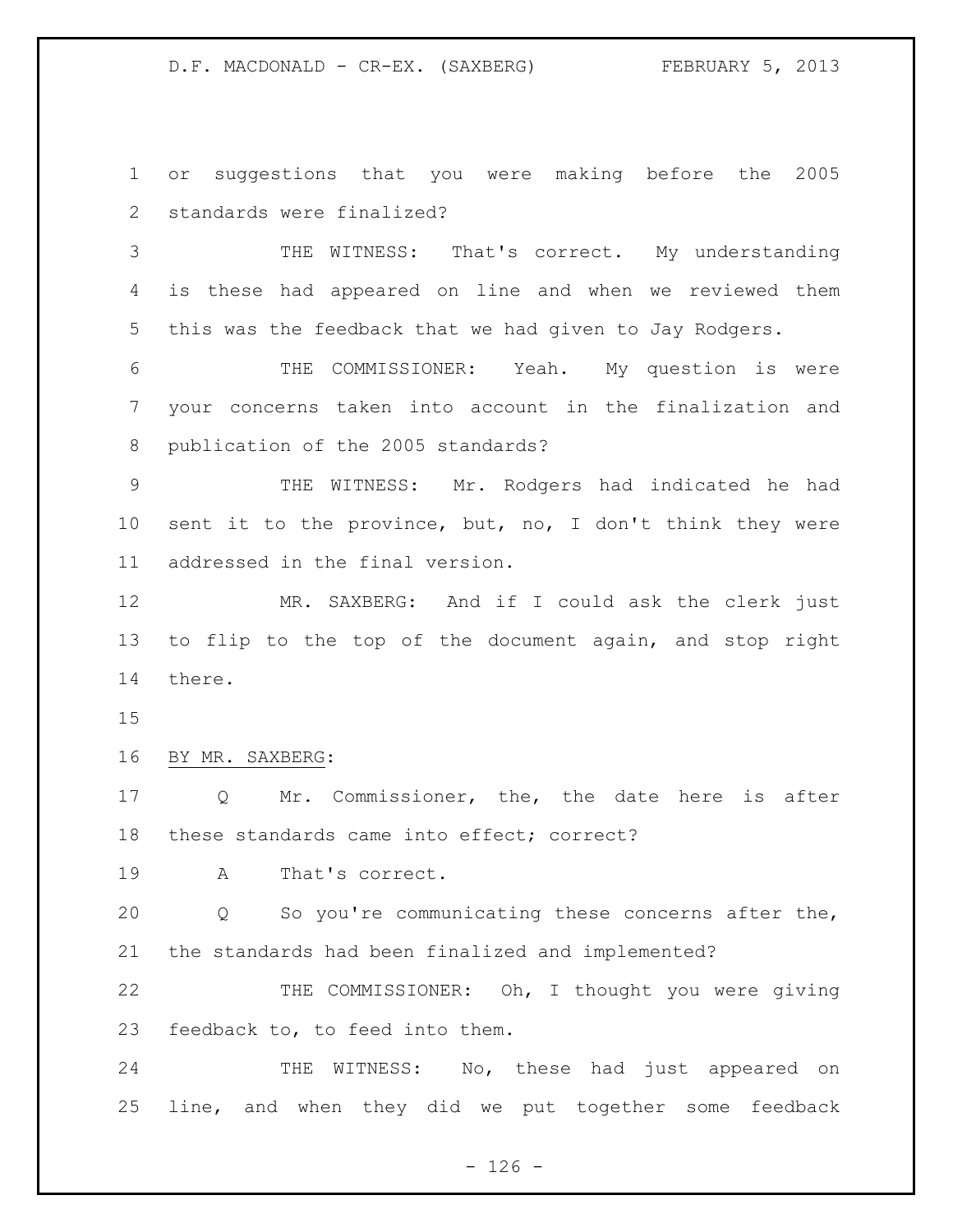indicating our concerns and it was sent up to the province, and my understanding is -- I don't believe they were taken into consideration. THE COMMISSIONER: I guess my question is then did you get a response to this document? 6 THE WITNESS: No, I did not get a response. THE COMMISSIONER: All right. Thank you, Mr. Saxberg. BY MR. SAXBERG: Q If we could turn to page 44741. These are CRU statistics and we'll just stay on that document. You were at the top of the pecking order until 2003 with respect to CRU, as far as program managers go; correct? A That's correct. Q And so you would have been aware of the -- of the CRU statistics and, and of the volume of work that goes through CRU, gets moved to Intake and then -- A That's correct. 21 0 And here at CRU this document indicates that for the year 2004, and the Commissioner has heard this evidence before, that of the approximate 7000 files that were opened at CRU, and I get that from looking at the bottom under the heading "Total", at the bottom right-hand corner, and I'm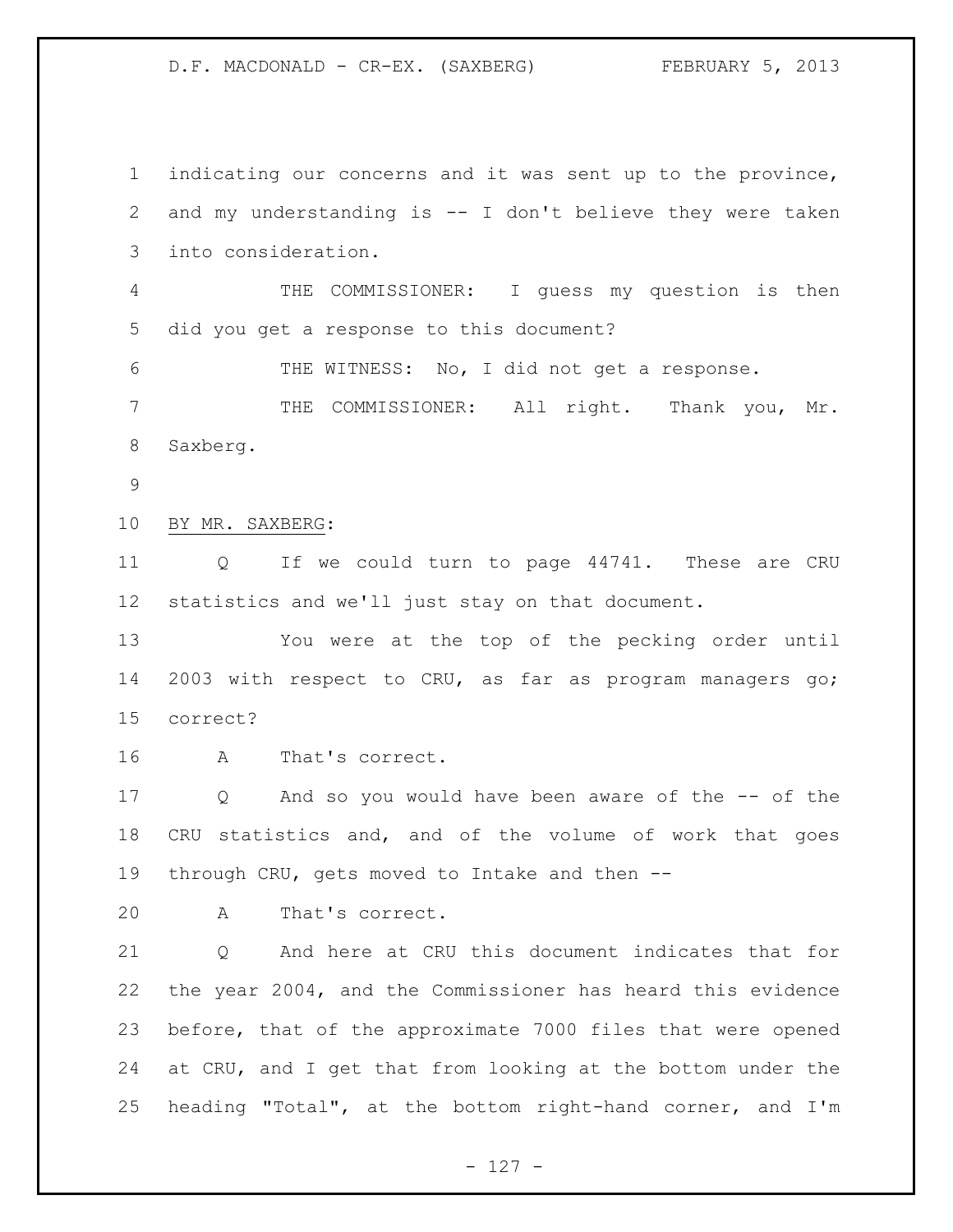adding open -- the heading "Subtotal Open File & Transfer to Service Unit" to the open and closed file, and it's approximately 7000? A Yes. Q And you'll see that 1,875 files are dealt with at CRU and dealt with on a very short term basis, and then closed; do you see that? A Yes. Q So about two out of every seven files that CRU is dealing with get -- will do some short term service, and then closed? A That's correct. Q And so you were familiar with that? A Yes. Q And the two last intakes on the Phoenix Sinclair file in December of 2004 and March of 2005 would have fit into that category of short term service that -- where the file was then closed? A Correct. Q So if we could then turn to the Intake Program Manual which is at 1963, and you were asked questions under the heading "Recording Outline, Closing CRU" and the three -- yeah, A to C there, do you see that? A Yes, I do. Q So if you could scroll down just a little bit

- 128 -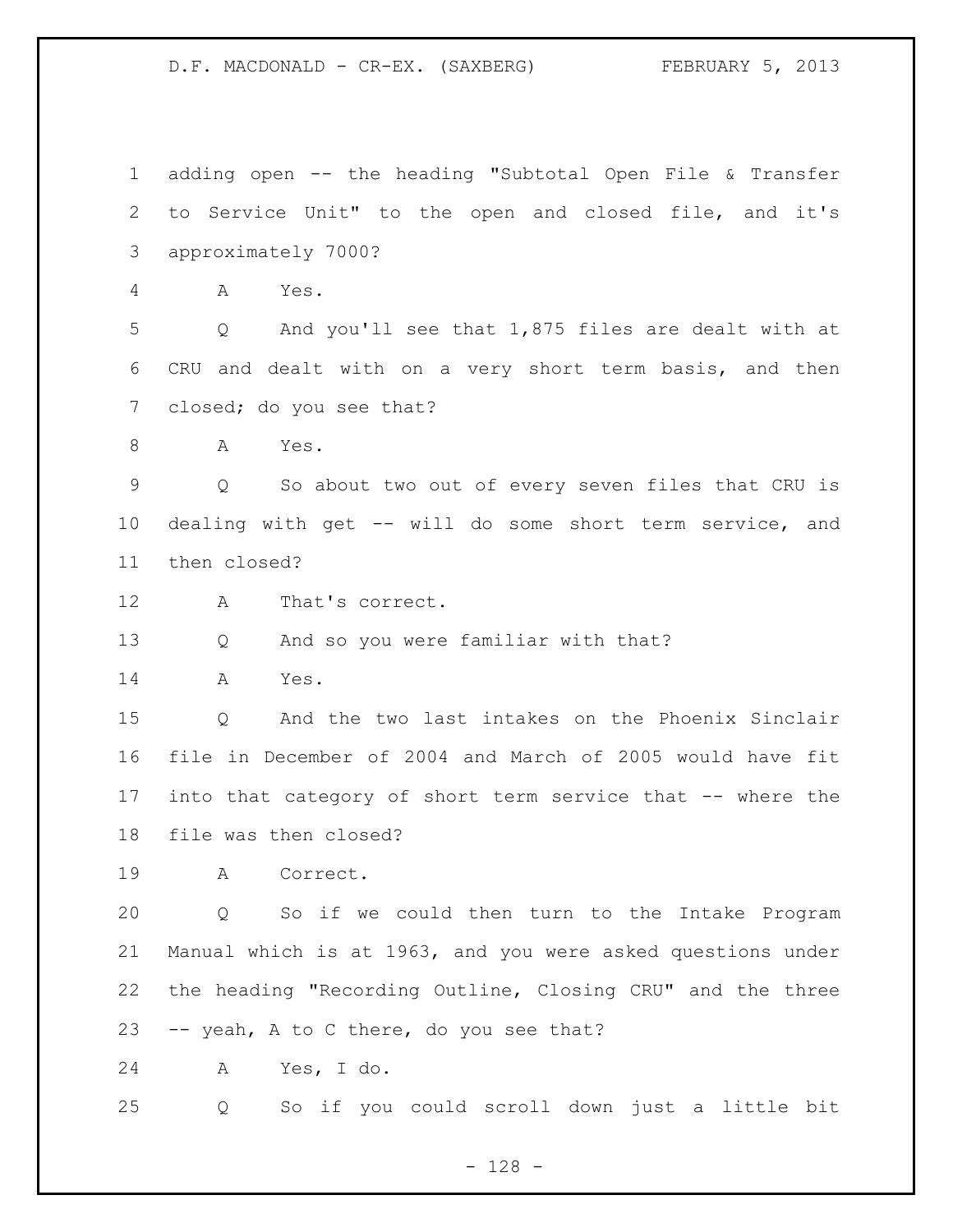more to fit in all of item C. Thank you.

| 2               | Now, is it fair to say that in terms of your                         |
|-----------------|----------------------------------------------------------------------|
| 3               | expectations about what workers working at CRU would be              |
| 4               | doing with respect to files your expectations, as the                |
| 5               | program manager, would have been communicated through this           |
| 6               | document?                                                            |
| 7               | $\mathbb A$<br>That's correct.                                       |
| 8               | In other words the workers have access to the<br>Q                   |
| 9               | Intake Policy Manual, so they know what it is that CFS               |
| 10 <sub>o</sub> | expects of them in terms of the work that they're doing?             |
| 11              | A<br>Correct.                                                        |
| 12              | And in this case, and under this heading, we're<br>$Q \qquad \qquad$ |
| 13              | dealing with when CRU can close a file; do you see that?             |
| 14              | A<br>Yes.                                                            |
| 15 <sub>2</sub> | Q And in item B it's saying that generally speaking                  |
| 16              | if a matter can be resolved, and the case closed, with               |
| 17              | limited further intervention i.e. a few phone calls, or a            |
| 18              | field, the case can be kept by CRU beyond 48 hours to                |
| 19              | facilitate the case disposal; do you see that?                       |
| 20              | A<br>That's correct.                                                 |
| 21              | And so in terms of expectations before a file is<br>Q                |
| 22              | closed you would agree that that -- there is no expectation          |

the children need to be seen?

THE COMMISSIONER: Wouldn't it depend upon the

that in every case where a file's been closed at CRU all of

- 129 -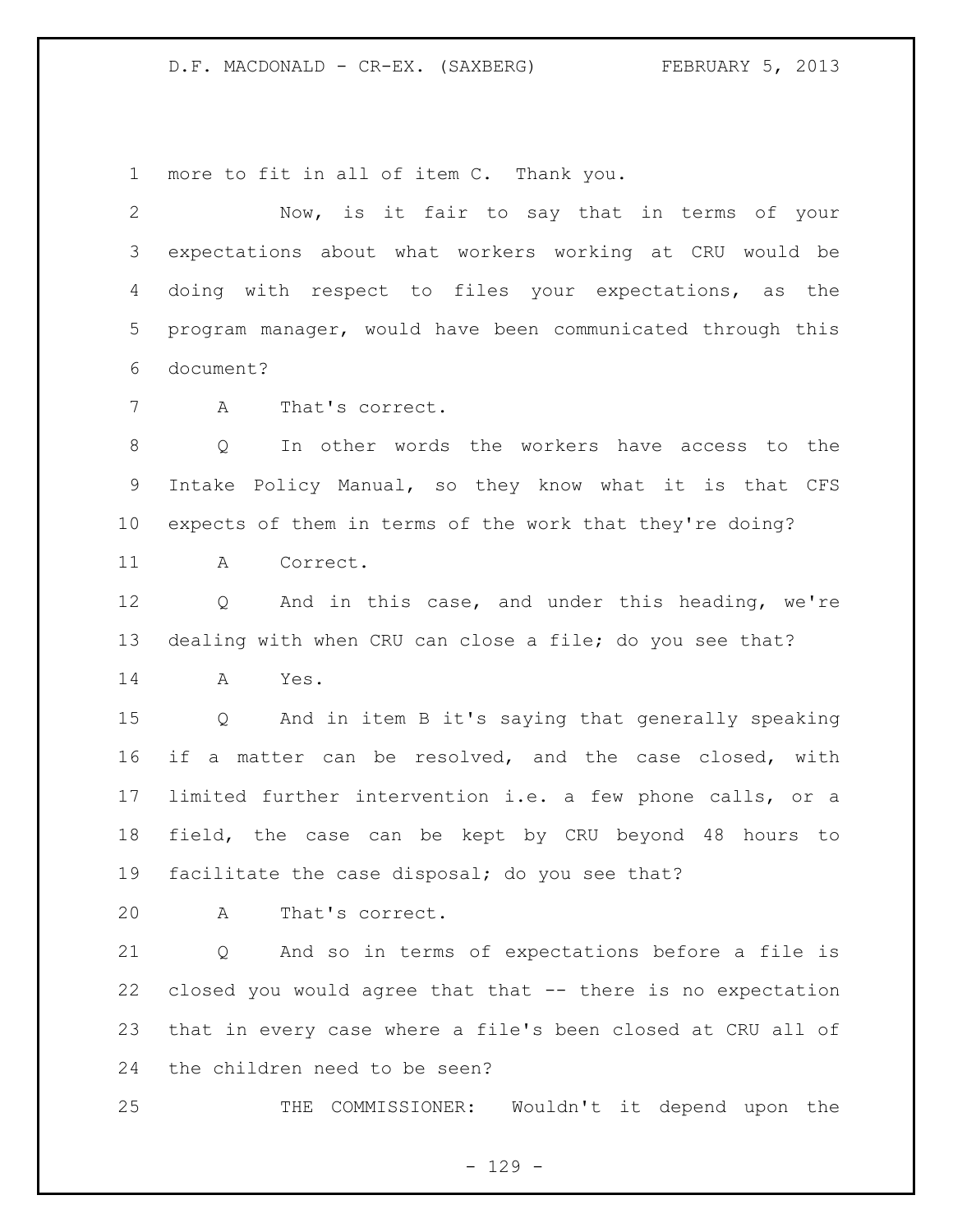nature of the complaint?

| $\overline{2}$ | MR. SAXBERG: Yes -- well I'm saying that there's           |
|----------------|------------------------------------------------------------|
| 3              | no strict rule that says that in every single case, before |
| 4              | you close a file at CRU, all of the children or the child  |
| 5              | that's the subject of the complaint has to be seen.        |
| 6              | THE COMMISSIONER: All right.                               |
| $7\phantom{.}$ |                                                            |
| $8\,$          | BY MR. SAXBERG:                                            |
| 9              | And do you agree with that?<br>Q                           |
| 10             | If you're just making a general statement, yes,<br>A       |
| 11             | $but --$                                                   |
| 12             | Q Right. And, and maybe I'll provide some                  |
| 13             | context --                                                 |
| 14             | THE COMMISSIONER: Just a minute. Let her                   |
| 15             | finish, let her finish.                                    |
| 16             | THE WITNESS: And as I said if you're making a              |
| 17             | general statement, yes, but if somebody called and said    |
| 18             | that a child was at risk then I do believe the child needs |
| 19             | to be seen.                                                |
| 20             |                                                            |
| 21             | BY MR. SAXBERG:                                            |
| 22             | And a rule like that is there any reason why the<br>Q      |
| 23             | statement that you just made there, or an express rule to  |
| 24             | that effect, wasn't included in the policy manual?         |
| 25             | I would, I would think something like that you<br>A        |

- 130 -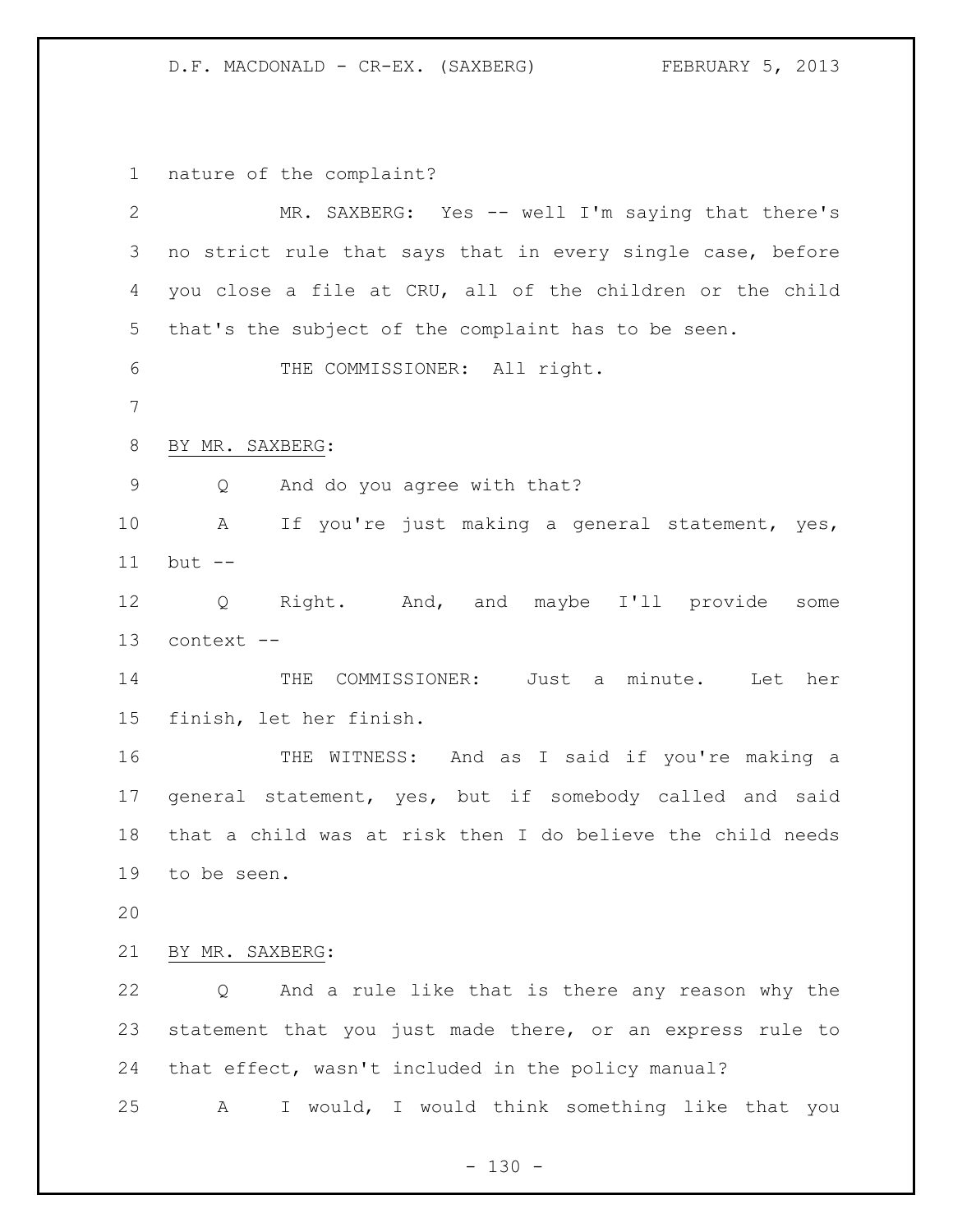wouldn't have to include it. If a child was at risk, or a child was in harm's way you would automatically go out and see that child. If the child was the subject of the referral then I would expect that the child would be seen.

 Q Okay. Well, just to make sure that we're, we're on the same -- at the same altitude here. Let's put this in the context of the Phoenix Sinclair case because that's what I'm talking about in terms of the facts that the workers had at the time, and whether there was a rule expressly requiring them to see Phoenix, as opposed to it being the best practice to do that.

12 So I'll start with the December intake, okay, and you're familiar with --

14 A Okay.

15 THE COMMISSIONER: Just a minute. We thought we were going to be a short period of time, and I want to know if the witness, who's been on the stand a long time, wants a lunch break, or are you content to carry on because --

19 THE WITNESS: No, sir, I'm content to carry on. Thank you.

21 THE COMMISSIONER: All right. But if you need a break you tell me.

23 THE WITNESS: Thank you.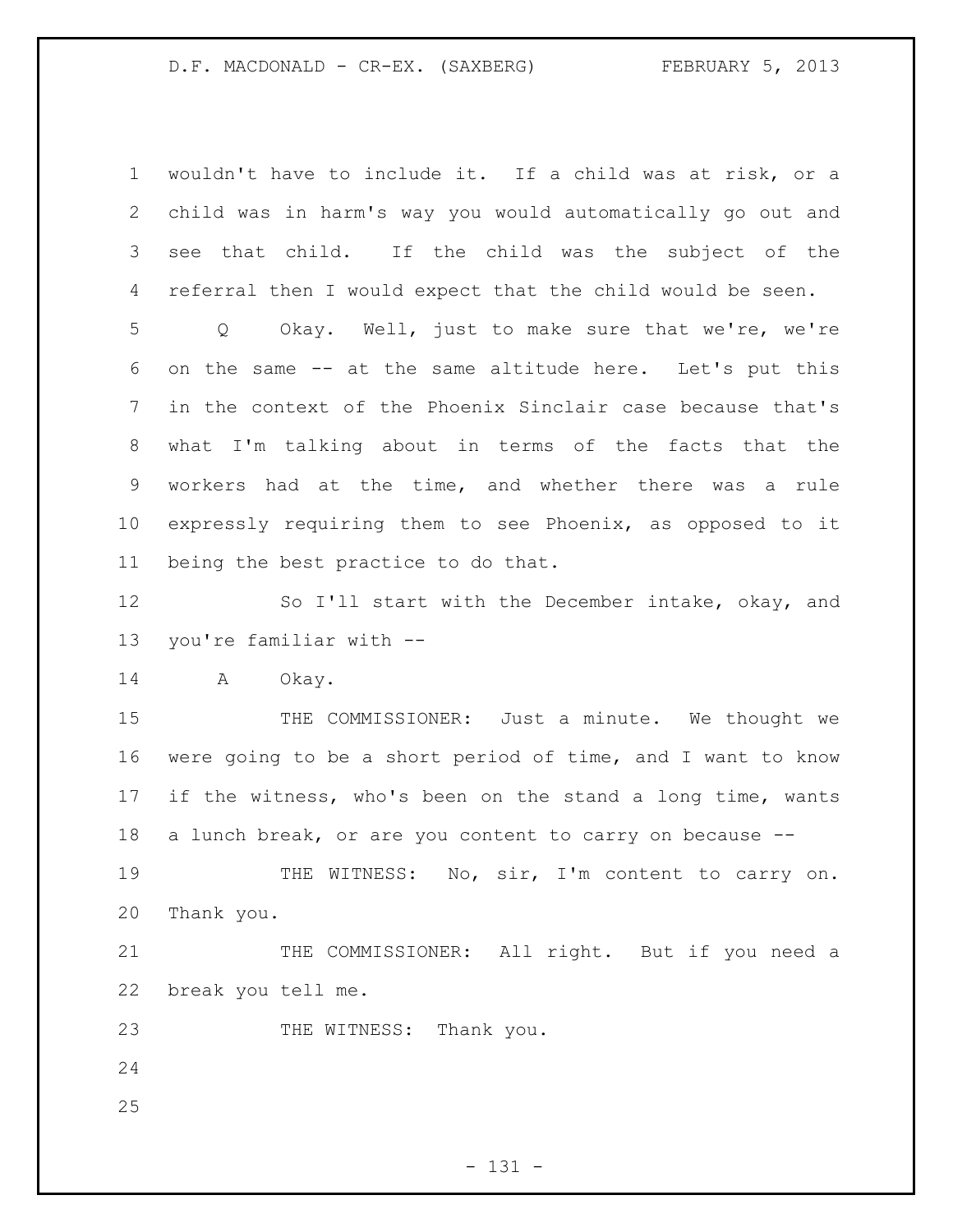### BY MR. SAXBERG:

 Q So with respect to the December intake the evidence is that there were no new child protection concerns that were presented to the CRU workers dealing with the file, that the issue related to Samantha Kematch was having another child, and the social worker at the hospital noted that there was a lengthy history, so that's 8 why the matter was referred; correct?

A Correct.

 Q Okay. So in that context, in the context where there are no new child protection concerns being raised, and also in the December, 2004, intake wherein a reliable third party or collateral was used to assess the safety of the children, or was relied on, in that situation you agree with me that the Intake Program Manual is not requiring --

 MR. MCKINNON: I'm rising to object to that question because it was phrased that a reliable third party was relied upon to see the children, and I think the evidence is that that third party doesn't know if she saw 20 both children, or maybe -- it was stronger than that. I, I don't want to go too far, but I don't think there's evidence that that reliable third party, and no one is questioning the reliability, but I don't think the evidence was that that witness saw both children.

25 THE COMMISSIONER: The, the reliable third party

- 132 -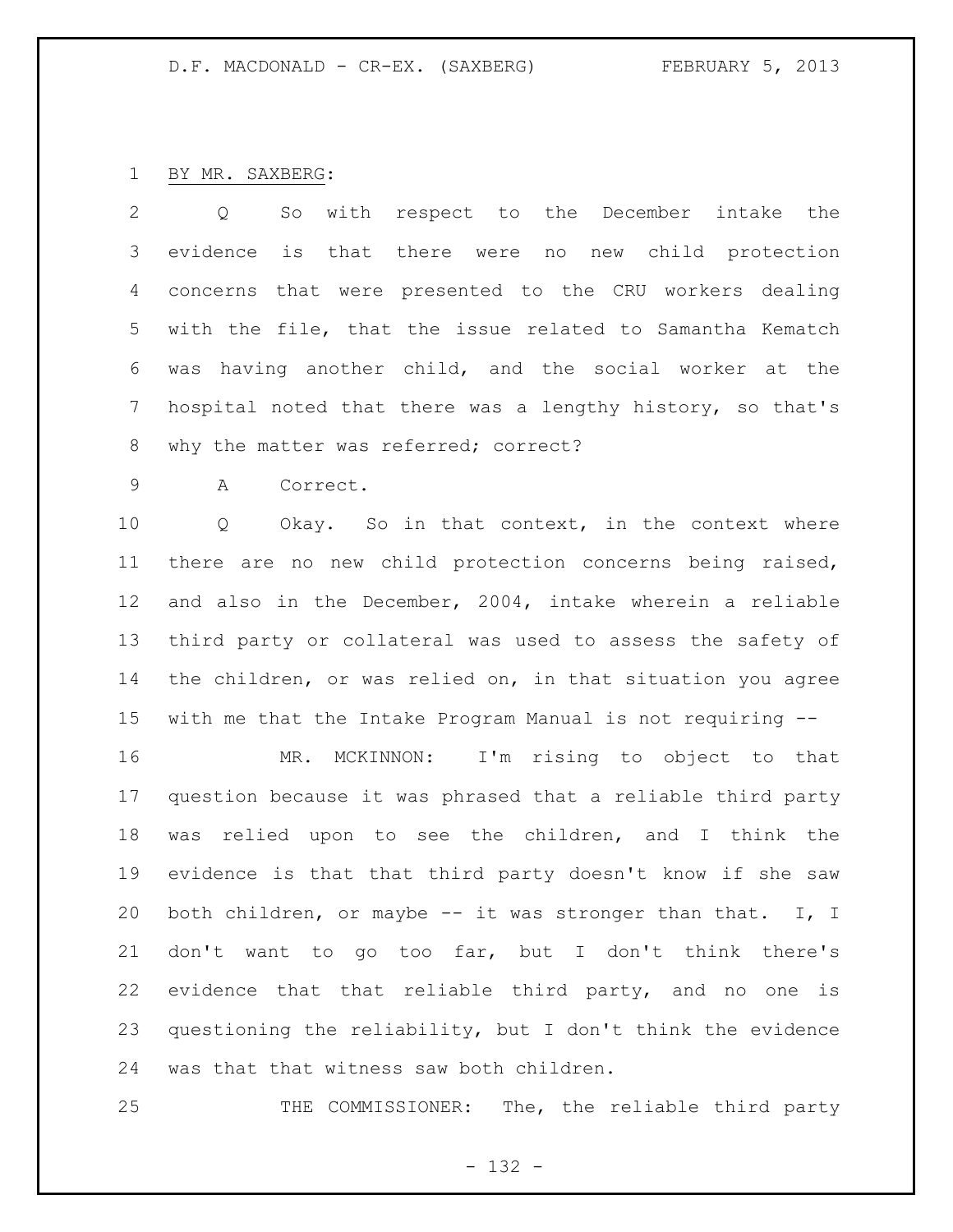being nurse Wu?

2 MR. MCKINNON: That's correct.

3 THE COMMISSIONER: Well, if you -- if, if you think she went that far, Mr. Saxberg, we can, we can get the record checked, but I'm inclined to agree with Mr. McKinnon --

7 MR. SAXBERG: Well --

8 THE COMMISSIONER: -- but I, I think you're entitled to a record check.

 MR. SAXBERG: The, the evidence, as I recall it, is that Ms. Wu had been to the home, and, and in terms of whether there was any discussion between Ms. Wu and Shelly Willox about who was there at the home there was no evidence that there was any discussion on that, on that matter so -- it wasn't talked about between CRU and between Ms. Wu, but what I was indicating was that CRU, Shelly Willox, relied on Ms. Wu's communication that she had no concerns, after having been out to the home. That was the evidence.

 THE COMMISSIONER: All right. So, so rephrase your question, and then if Mr. McKinnon objects to it when you've laid that base then I'll hear him.

BY MR. SAXBERG:

Q Firstly, you'll acknowledge that at CRU files

- 133 -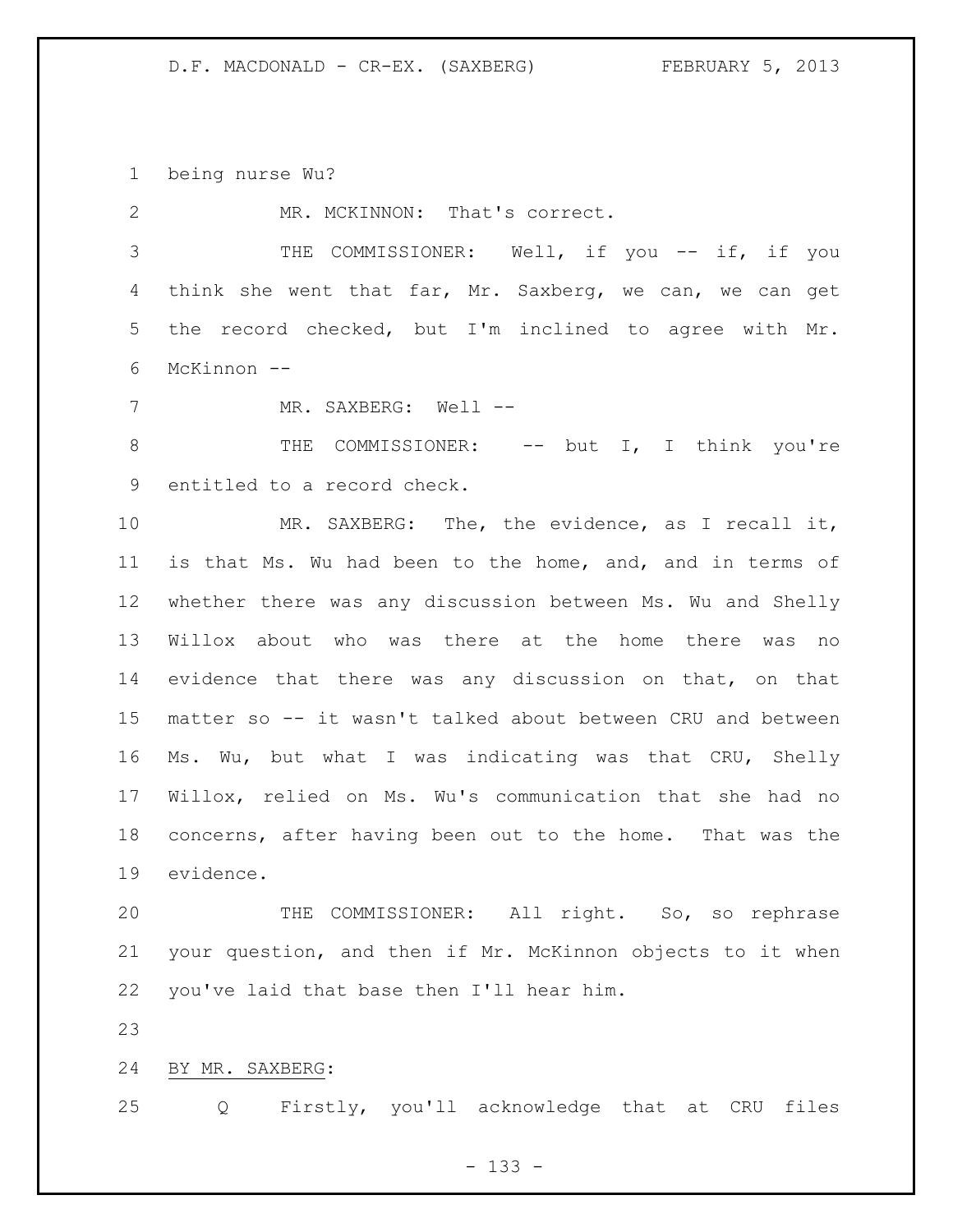could be closed without a child specifically being seen by a CRU worker, where there was information from a collateral?

A Correct.

 Q Right. And, and in fact the current standards would provide for that as well, or if you don't know you -- that's fine?

A I, I don't recall.

 Q Okay. And so in terms of compliance with the minimum practices in the December, 2004, intervention by CRU you're not in your evidence suggesting that there was any standard breached, or that there was a breach of the Intake Policy Manual at that time; are you?

- A In December?
- Q December.
- A That's correct.

 Q And did I understand you to say that the standards that were in place in 2005 required -- made a change to the client contact at CRU, or at Intake generally, that required face to face contact in every single investigation?

A I can't recall.

 Q Okay. And my information, and I think it's, it's a notorious point that, that isn't contested by anyone in this proceeding, is that the change to the standards was

- 134 -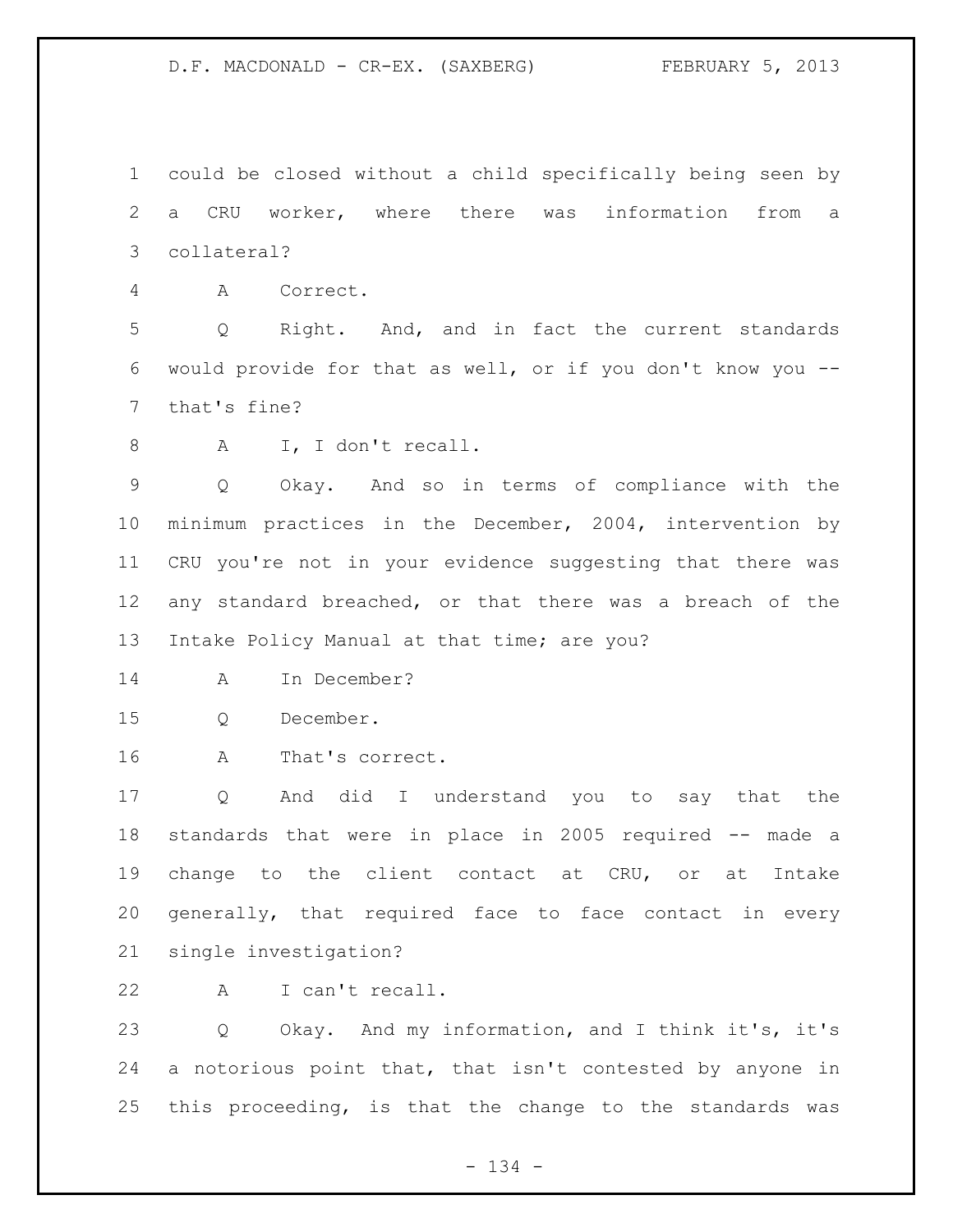made subsequent to the Phoenix Sinclair reviews coming out wherein the standard was changed, and now in every single child protection concern investigation, the children -- all the children must be seen? That that was a standard that wasn't in place in 2005 and it came later; do you agree with that?

A That's my understanding.

 Q Okay. And so if we're just looking again at the Intake Program Manual and these sections relating to when a file can be closed at CRU, what you're saying is that if the nature of the referral is such that it's indicating a risk to children the children should be seen before the file's closed?

A That's correct.

 Q Right. And would you agree with me that there are certain referrals where -- for instance, you gave the example of a referral of a child that's 11 years old playing outside unsupervised, would be something that would be treated quite differently than the other example you gave about a child with a bruise; correct?

A That's correct.

 Q And those are easy distinctions to make, those are -- that's black and white in terms of types of referrals; correct?

A Correct.

 $- 135 -$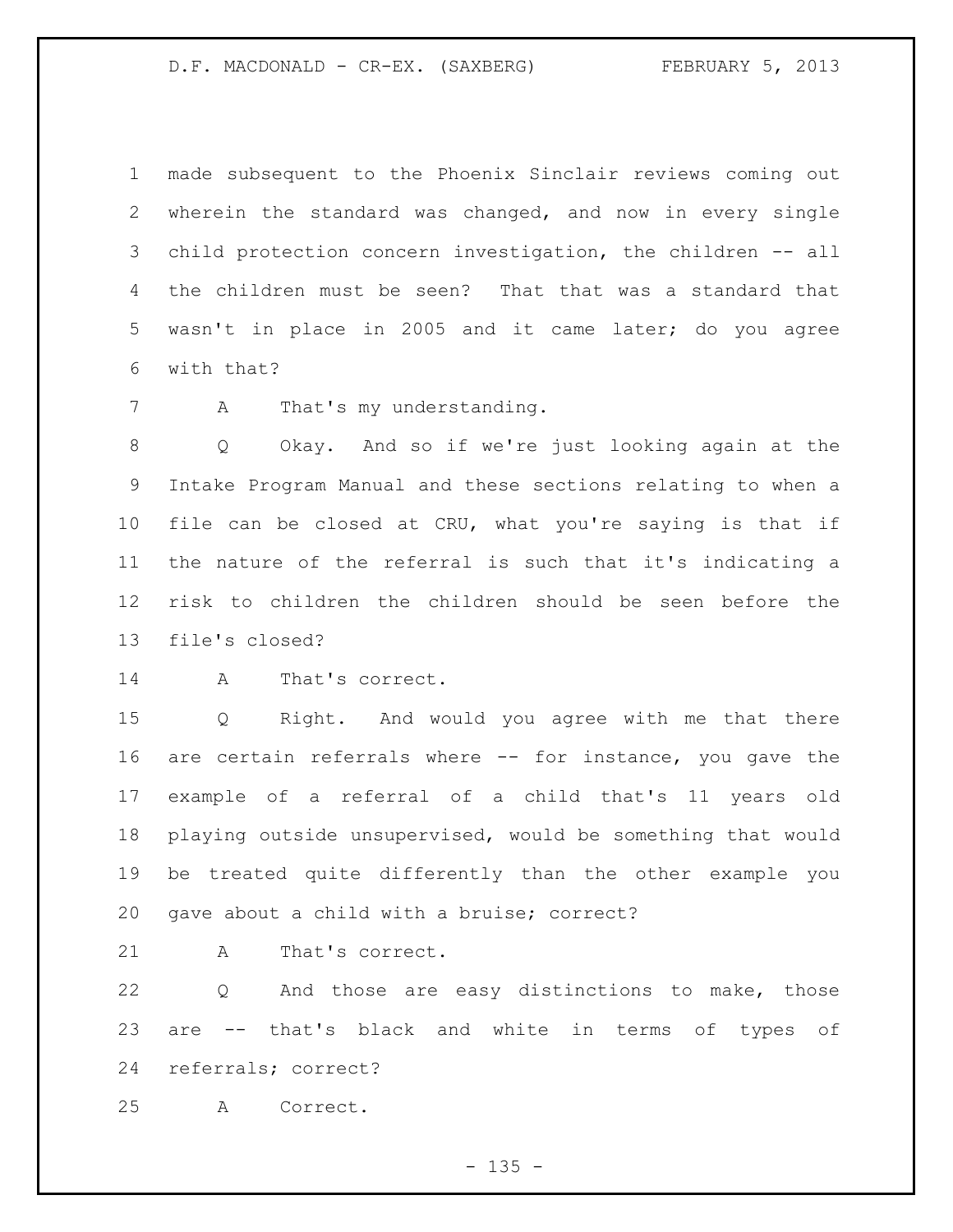Q So in the first that type of referral someone may even be referring to the situation as abuse, there's a child outside without any supervision, and I think it's abuse, those kind of referrals are often made by -- to CFS and CFS has to determine what they mean; correct? A I wouldn't refer to that as abuse. Q No, no, I'm saying that the caller can sometimes -- A Yes. Q -- sometimes refer to it as abuse -- A Yes. Q -- but it isn't abuse -- A No. 14 Q -- in accordance with Winnipeg CFS; correct? A That's correct. Q And in this Phoenix Sinclair case we know that the word "abuse" was used without any specifics or any indication of what the caller meant by the word "abuse", and you're aware of that? A Yes. Q The specific information was that Phoenix was being locked in a room; correct? A Correct. Q So would you agree with me that the workers that were dealing with that matter had a discretionary call with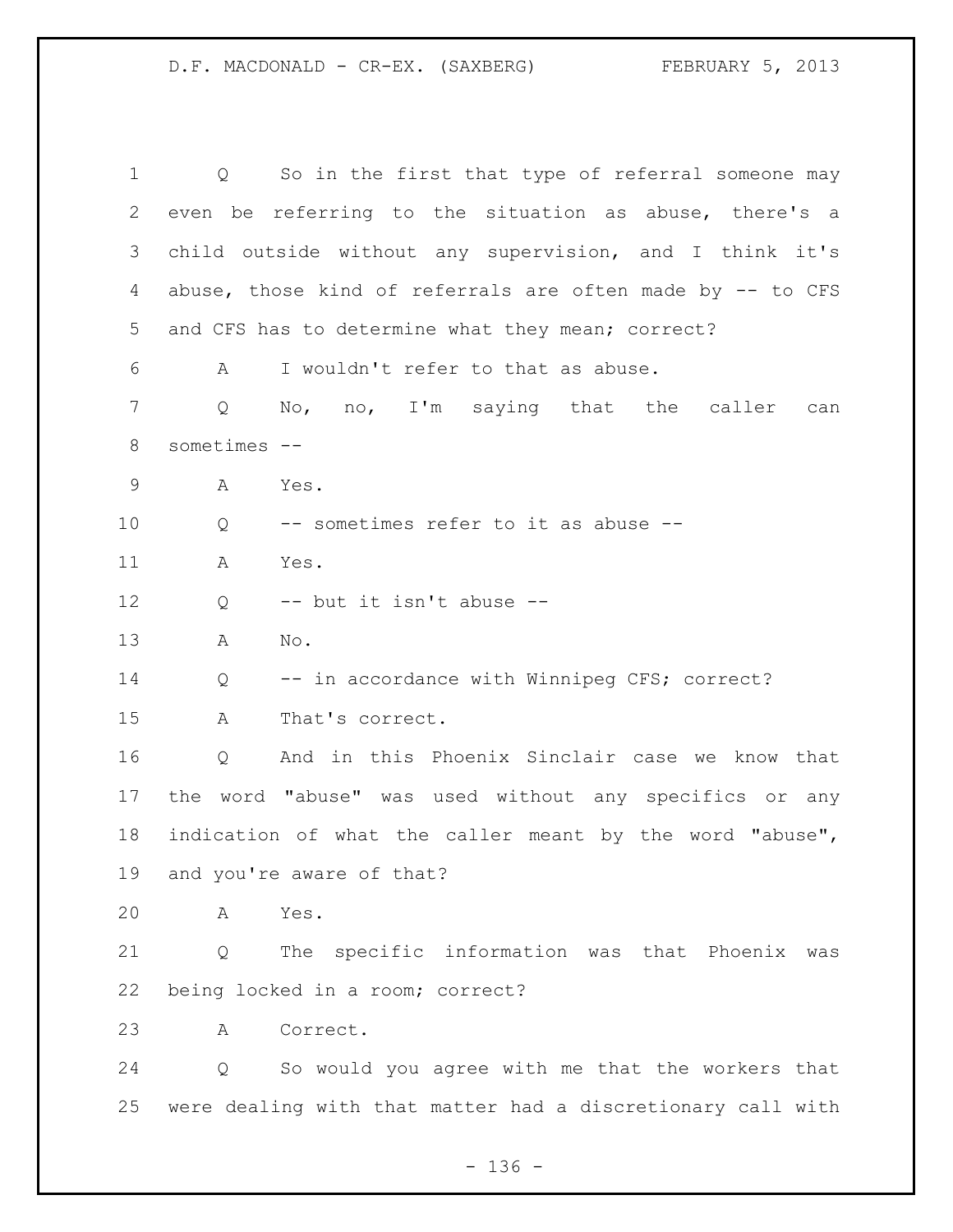respect to how far their investigation would go in order to determine whether there are child protection concerns, and that there was no specific standard that required them to see Phoenix on that referral? A The child was the subject of the referral, this child should have been seen. Q And I know that that's your opinion. The question was more specific about whether there was a specific rule in place in the Intake Manual, for instance; was there? 11 A Not that I'm aware of. Q And was there a specific standard? A I'm not quite sure. I, I mean I do think the 2005 standards do say that the children have to be seen. 15 THE COMMISSIONER: You're saying that a social worker with some experience, and some common sense, would know that? 18 THE WITNESS: That's right. BY MR. SAXBERG: Q But in the example that you had given about a child 10 or 11 playing outside without supervision in that case you're not suggesting that there was -- common sense would have dictated that that child needed to be seen? A I couldn't get the last part of your question,

- 137 -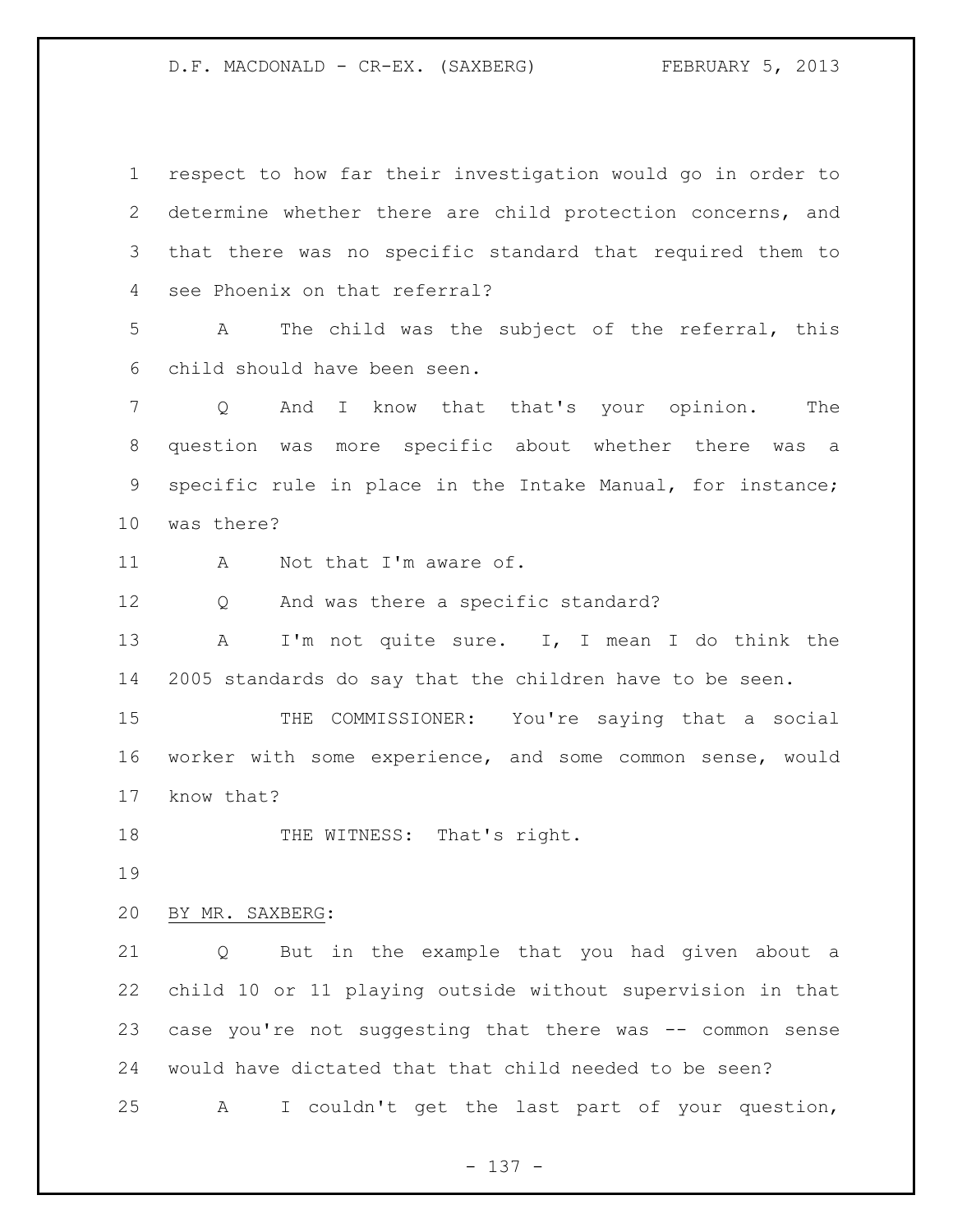sorry.

 Q That common sense would dictate that that child needed to be seen in the referral example that you've given. A I agree with you. Q Okay. You're, you're agreeing with that -- A Yeah. Q -- that in that -- when CRU got the referral that you've given -- A Yes, yes. Q -- us as a hypothetical, they would not have needed to see the child? A That's correct. Q And CRU would often, you'll agree, get referrals for instance that there's no food in the home, for instance, and, and they would go out on a field of that nature, and would that -- and that would be a situation that the rules aren't requiring them to make sure they've seen every child before they resolve that matter, if they determine there's no risk -- no immediate safety risk and no child protection concerns; correct?

A Correct.

 Q Now, in terms of, in terms of sharing the reports that you received when you were the CEO of Winnipeg CFS in 2006 you've indicated that you shared it with two of your

- 138 -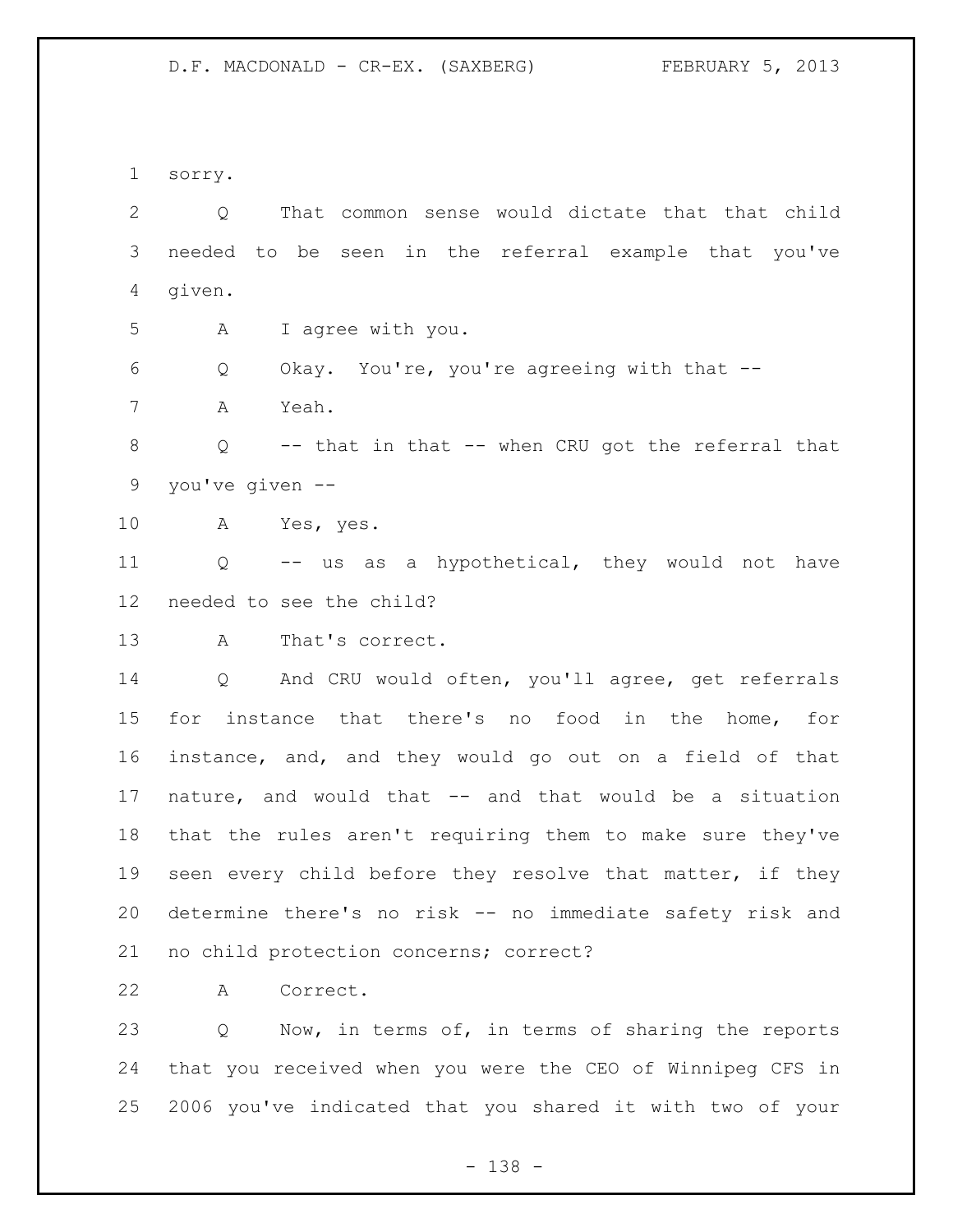program managers?

 A That's correct. Q And -- but they were -- at that point in time they were Family Services, and then Resources, I believe? A Yes. Q And Intake was part of JIRU at that point in time; correct? 8 A Correct. Q Did, did you review the reports with Patrick Harrison? A My understanding is the reports were reviewed with him, yes. Q Okay. And in terms of any decision on whether discipline was warranted, based on the actions of any of the workers, with respect to Intake the function that -- which was now -- A Um-hum. Q -- JIRU at the time it would have been up to Mr. Harrison to make that determination; correct? A That's correct. Q And so -- and you're not aware of any discipline being brought to bear on any of the workers as a result of those reports? A No, I'm not. Q Just one other small item. We heard evidence

- 139 -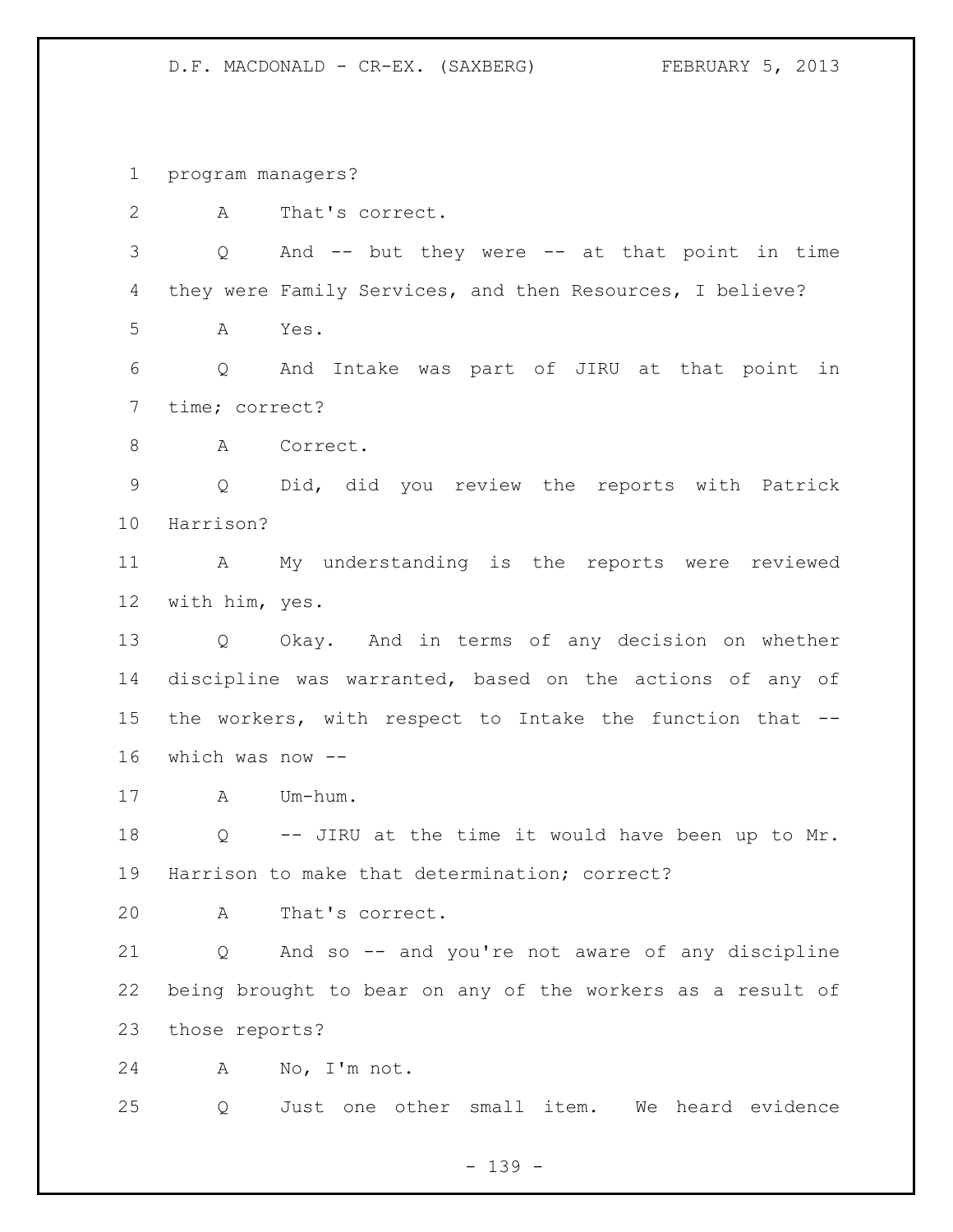that in 2004 Mr. Berg was provided with information from the General Authority, Sandie Stoker in particular, relating to applicable standards at the time. You were not involved with Intake in any capacity at all in 2004 and 2005?

A That's correct.

 Q So you don't know specifically, or you can't -- you're in no position to contest anything that Mr. Berg said in terms of what materials he was providing to his supervisors in terms of giving them direction on what standards they were to follow?

 A I wouldn't be aware of anything Mr. Berg was doing.

 Q And his evidence, and the evidence of Ms. Faria, was that they were -- included in the materials that they had available to them were the 1999 case management standards and that they were using them. There would be nothing wrong with them using those standards; right?

A That's right.

 Q And, and you'd indicated that the province had said if you find them helpful go ahead and use them; correct?

A Correct.

 MR. SAXBERG: Okay. Those are my questions. 25 THE COMMISSIONER: Thank you, Mr. Saxberg.

 $- 140 -$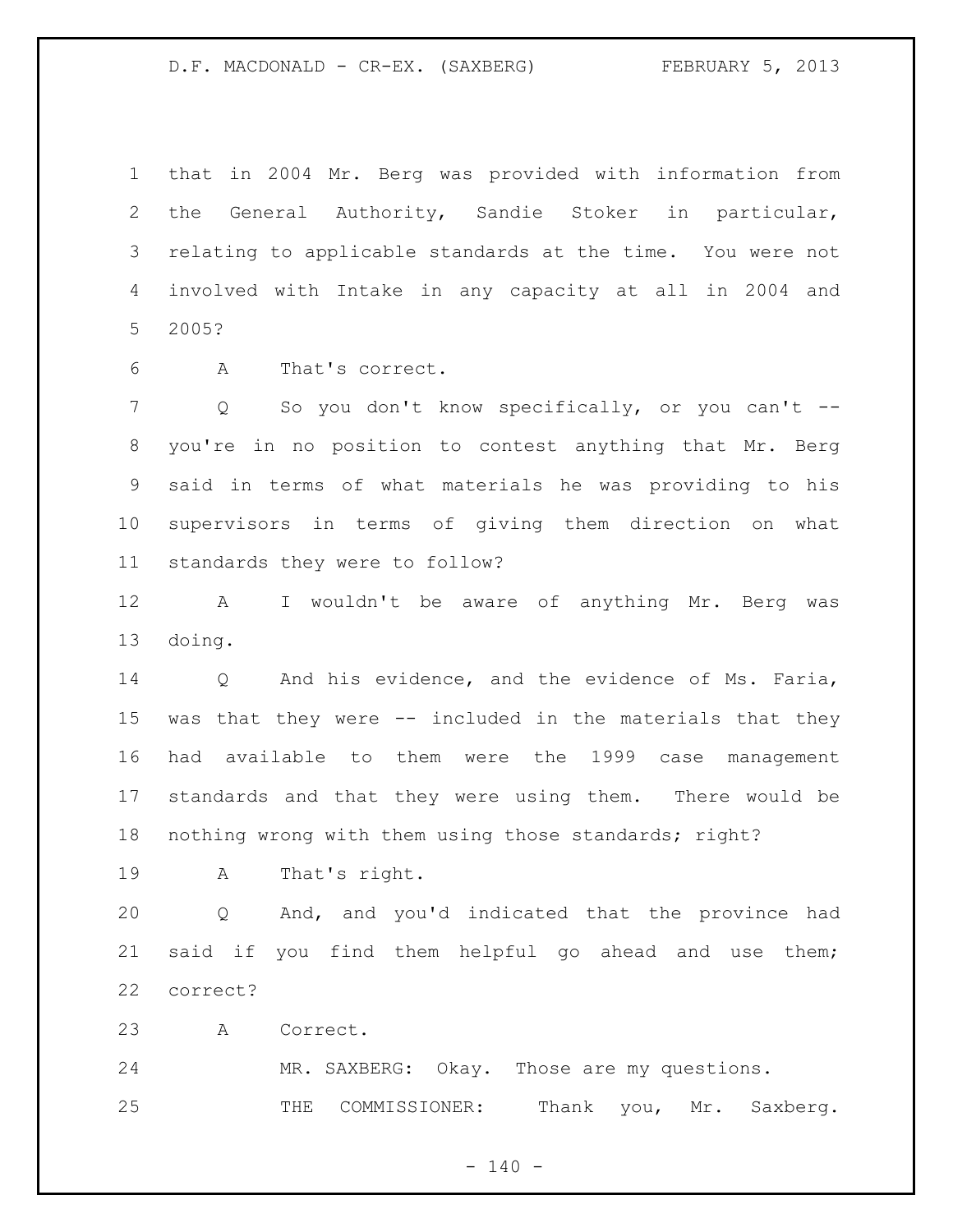Anybody else before Mr. McKinnon? Mr. Ray. Mr. Ray, are you going to be long? MR. RAY: I hope not, Mr. Commissioner. I expect -- THE COMMISSIONER: Well I mean if you're going to be as long as Mr. Saxberg, which you're quite entitled to be, we're going to take an adjournment. 8 MR. RAY: Okay. I, I hope I will not be. I expect to be maybe 10 minutes at the maximum. THE COMMISSIONER: All right. I don't want to cut you short, but, but if it was going to be -- 12 MR. RAY: And if  $-$ 13 THE COMMISSIONER: -- lengthy I, I think in fairness we should be adjourning. 15 MR. RAY: Understood, and if you find that -- THE COMMISSIONER: Yeah. 17 MR. RAY: -- we're going on --18 THE COMMISSIONER: All right, all right. MR. RAY: -- Mr. Commissioner, please feel free to interrupt, and advise me and we'll take a break. 21 THE COMMISSIONER: Right. CROSS-EXAMINATION BY MR. RAY: Q Good morning, Ms. MacDonald. My name is Trevor Ray. I act for the, the MGEU, I act for as well a number

- 141 -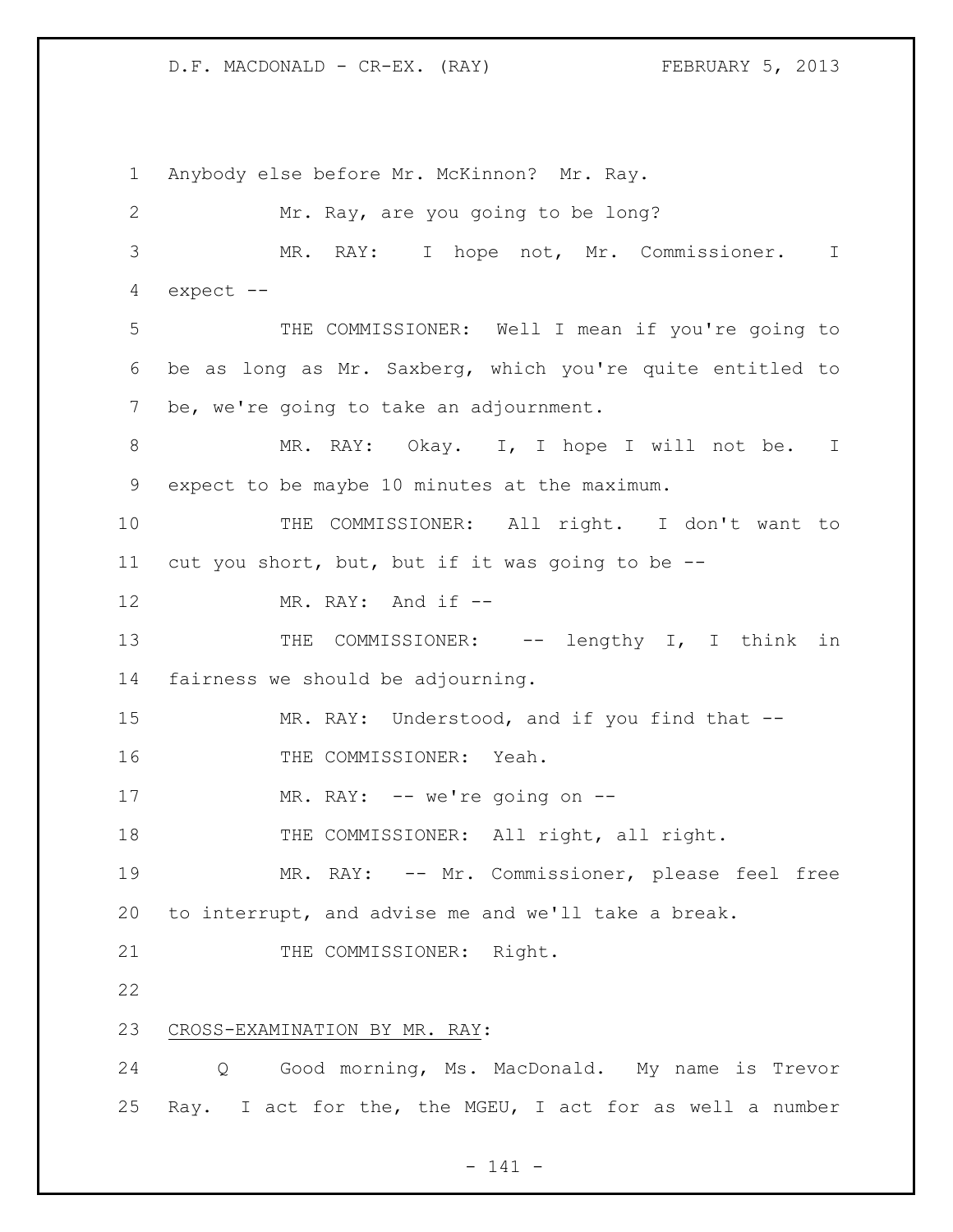of social workers that were involved in this particular case. I just have a few questions for you.

 And I want to start with the topic of, of workload, and we've heard a great deal of evidence from social workers, from supervisors, from assistant program managers, from program managers, and lastly from two CEOs, and from yourself, all, all testifying that workload essentially -- it has been an issue as far as they could recall, was an issue during the timeframe of this particular case, and continues to be an issue. I assume you would agree with, with that --

A Yes, I do.

 Q -- those acknowledgments? And all of them, in addition, agreed that workload can impede a social worker's ability to achieve what's being referenced as best practice; I assume you would agree with that as well?

A That's true.

 Q And are you familiar with Associate Professor Alexandra Wright? She, she drafted a report that was attached to The, The Strength and the Commitment Report, are you familiar with that report?

A Yes, I am.

 Q Are you familiar with the, the recording that she attached to the back of that report?

Probably -- I know it was in 2006, but ...

- 142 -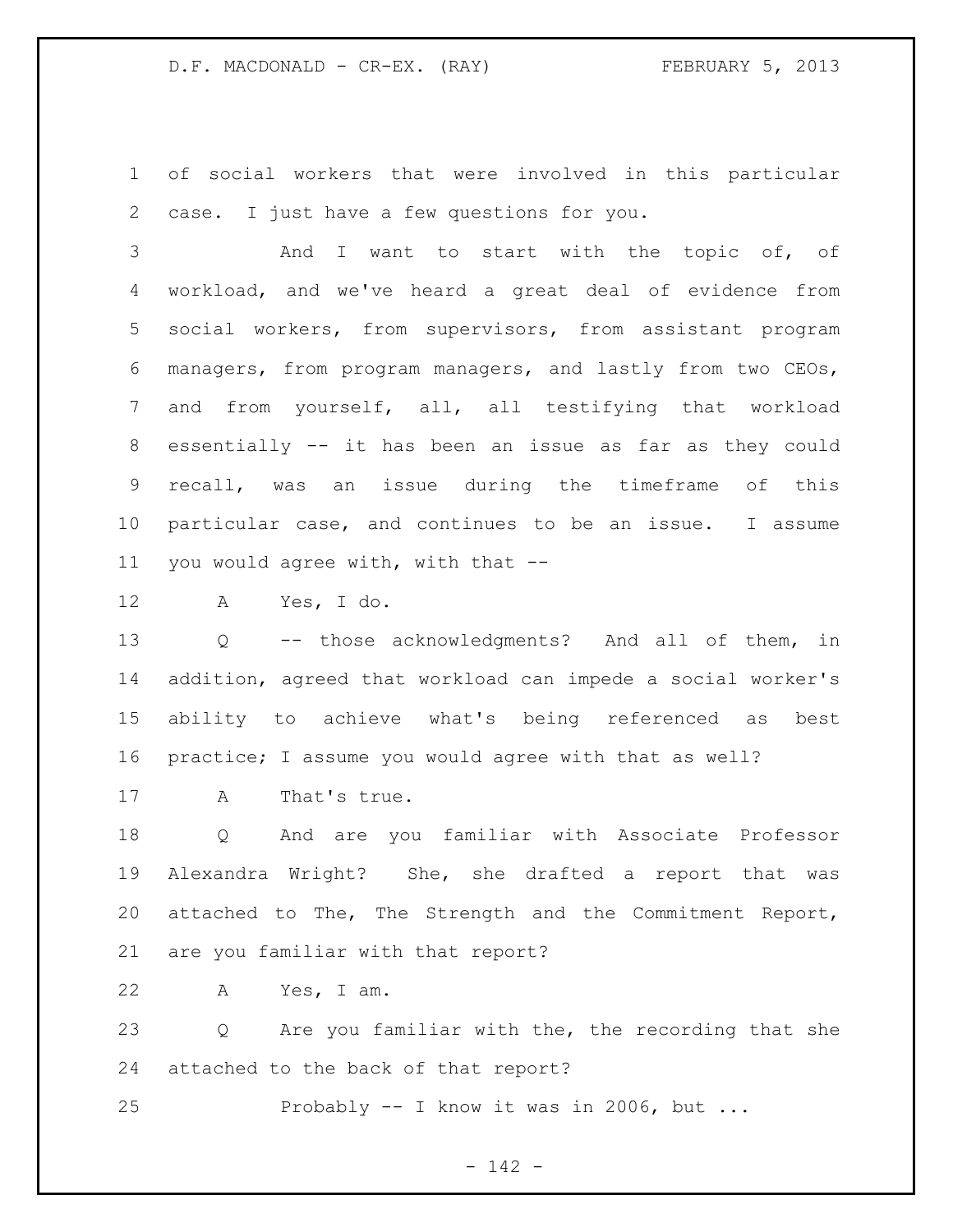1 A The report based on best practice; is that what it's titled?

 Q I'll just direct your, your attention to some, some of the provisions of the report, and she identified a number of factors that impede best, best practice, and -- or good practice, and what she said was that in order to meet best practice social workers needed reduced caseload sizes; you'd agree with that?

A Yes, I would.

 Q And, and more fiscal resources to meet the legislative mandate; you'd agree with that?

A Yes.

13 THE COMMISSIONER: Speak, speak up.

14 MR. RAY: I'm sorry. More, more fiscal resources to meet the legislative mandate, and Mr. Commissioner, I'm -- just for the record, and perhaps for your benefit, I'm referring to page number 346, it's at Commission disclosure 3. There's no need to go there, I'll just read it to the witness, and -- but for your notes, Mr. Commissioner.

 THE COMMISSIONER: I'm familiar with the report. 

BY MR. RAY:

 Q Visible supports -- excuse me. Sorry, I withdraw that.

Comprehensive job specific training by employer

- 143 -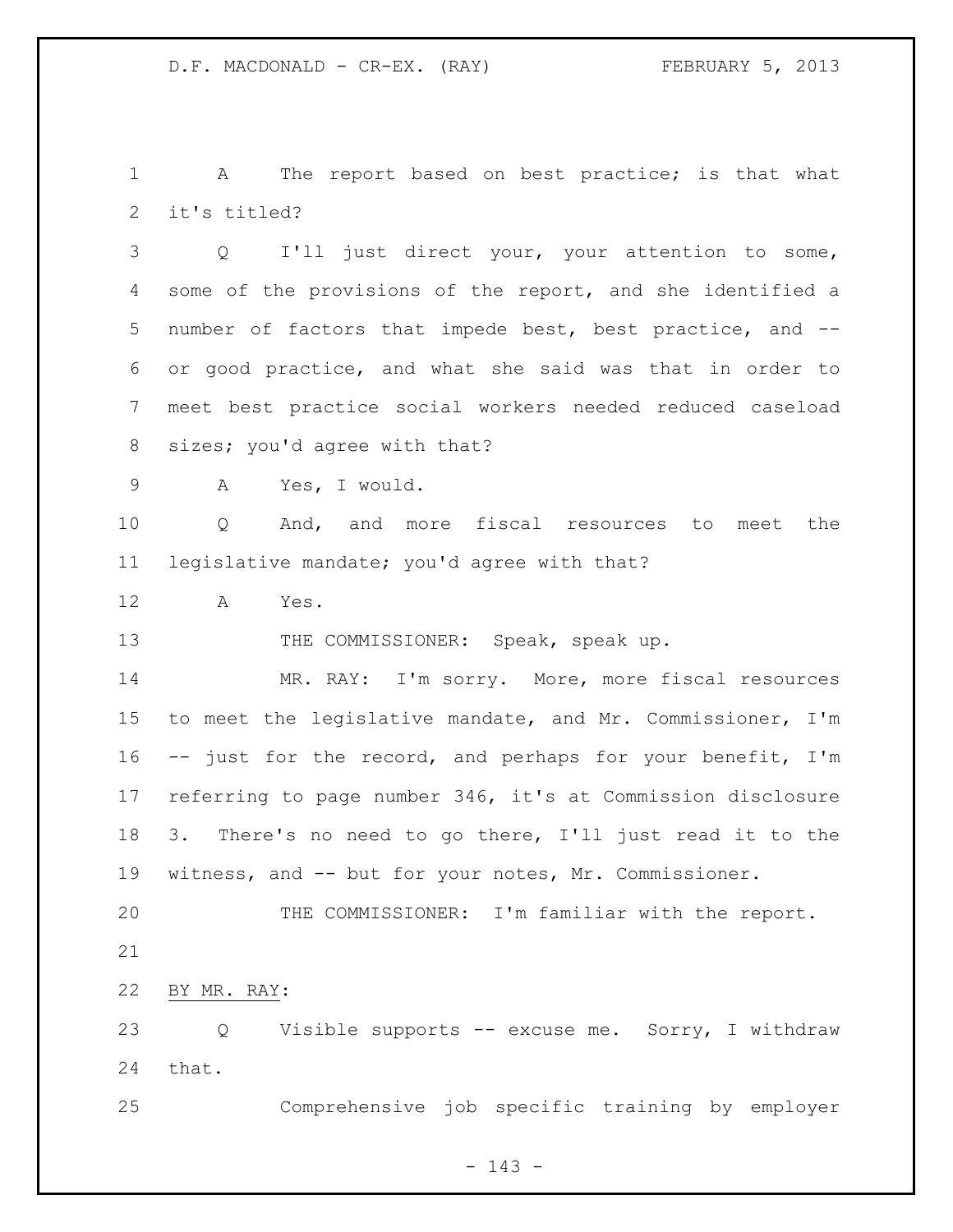for all new staff; do you agree with that? A Yes, I do. Q Ongoing opportunities for professional development provided by the employer; do you agree with that? A Yes, I do. Q A view of child protection that enables everyone 8 to work together; you'd agree with that? A Yes. Q Accessible clinical supervision; you'd agree -- A Yes. Q Appropriate workloads; you agree? 13 A Agree. Q Adequate, appropriate and accessible resources; you agree with that? A Yes. Q Social work specialization in child protection job training and continuing education; you'd agree with that? A Yes. Q And a sense of pride in their work and positive public profile; you'd agree with that? A Yes. Q We, we heard yesterday from Mr. Rodgers, and we've heard from various witnesses that heavy workloads and

 $- 144 -$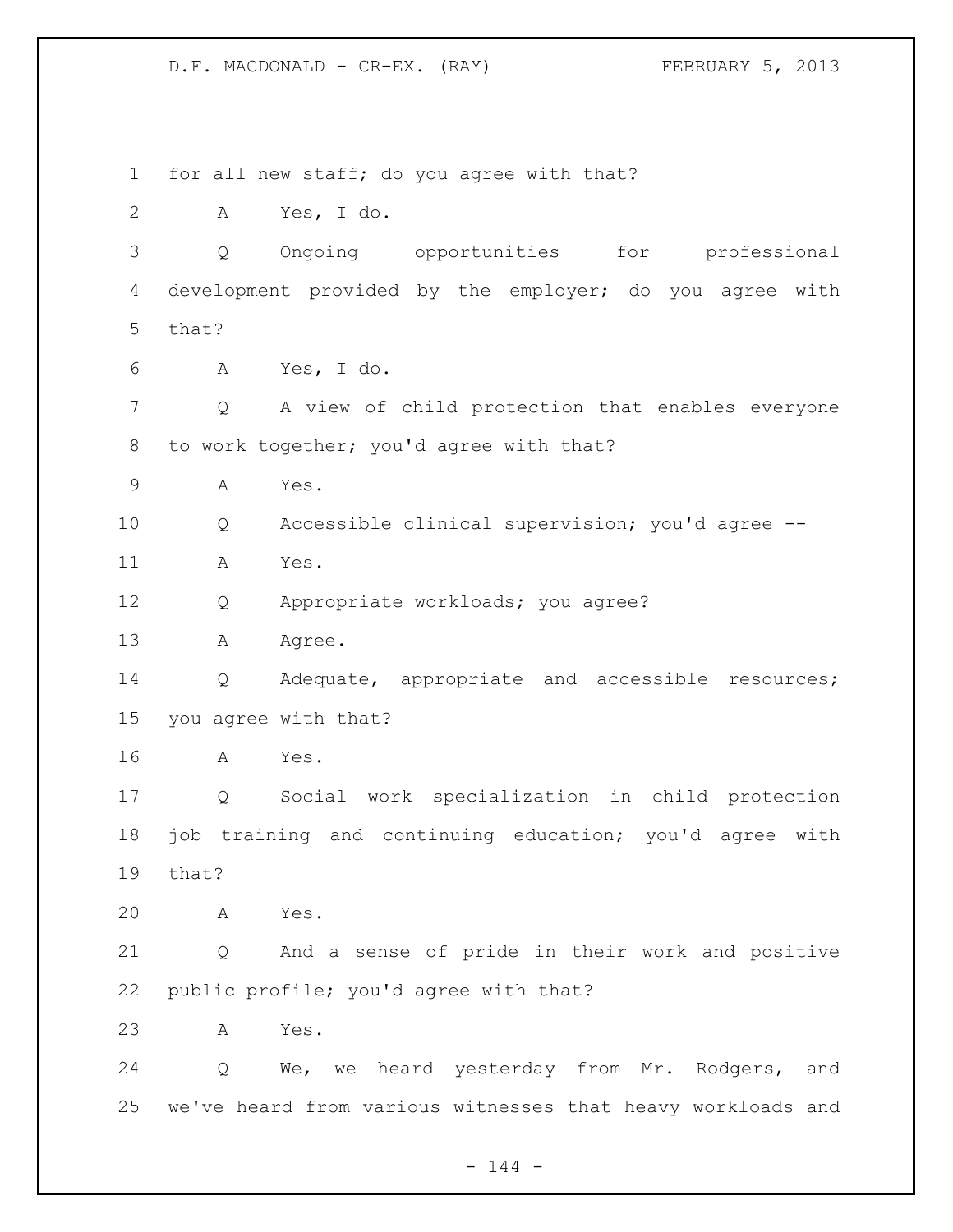heavy caseloads in particular could impact certain duties performed by social workers, certain key duties in fact, and they indicated that such duties like note taking, and doing recordings in a detailed and thorough manner could be impacted by high caseloads; you'd agree with that?

A Yes.

 Q The ability to see children as frequently as would be required by standards could be impacted by high caseloads and high workloads; you'd agree with that?

 A I think seeing, seeing children should be prioritized.

 Q Okay. We've heard evidence that due to large Family Service Workers' caseloads in particular, and due to the number of caseloads -- or cases they were carrying, and the number of children within those cases, that it was extremely difficult for Family Services workers to see every child within their caseload once per month as a result of those caseloads; would you agree that that would be an impediment?

A Yes.

 Q You'd agree that a worker's ability to conduct a thorough review of a file history would be impeded by high caseloads and high workloads?

A To do it on every case, yes.

Q Yes. I assume you would agree as well that

 $- 145 -$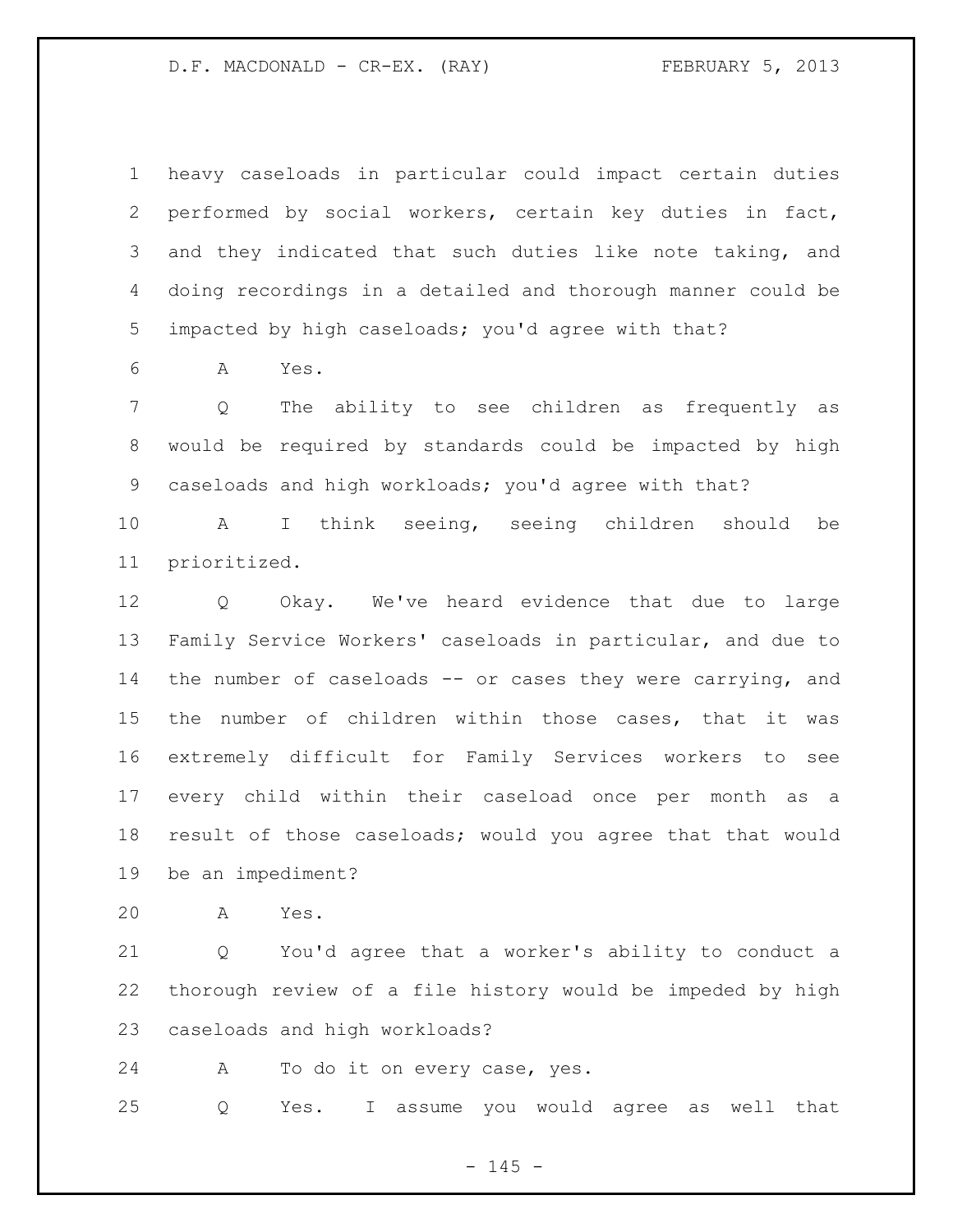social work involves a high degree of judgment that's exercised by social workers?

A Yes.

 Q And you'd agree with me that judgment can be impacted by high caseloads and high workloads?

A Yes.

 Q And that could lead to errors in case management? A Yes.

 Q Ms. Trigg testified last week, and her evidence was that she was aware of workload issues at the time of her involvement, but that she was severely -- I don't know if she used the word "severely", I'll just correct that, she was -- felt constrained by government budgeting in terms of having the ability to addresses those, those workload demands by adding social workers. Would you agree that that's a fair characterization of your time spent as one of the leaders in the organization?

 A Yes, although in my time as CEO we did get additional resources.

 Q Okay. And you're aware, of course, that since Phoenix's death that a significant amount of money has been poured into the child welfare system, and much of it directed at improving caseloads and workloads for workers?

A Yes.

Q And we heard evidence from Mr. Rodgers yesterday

 $- 146 -$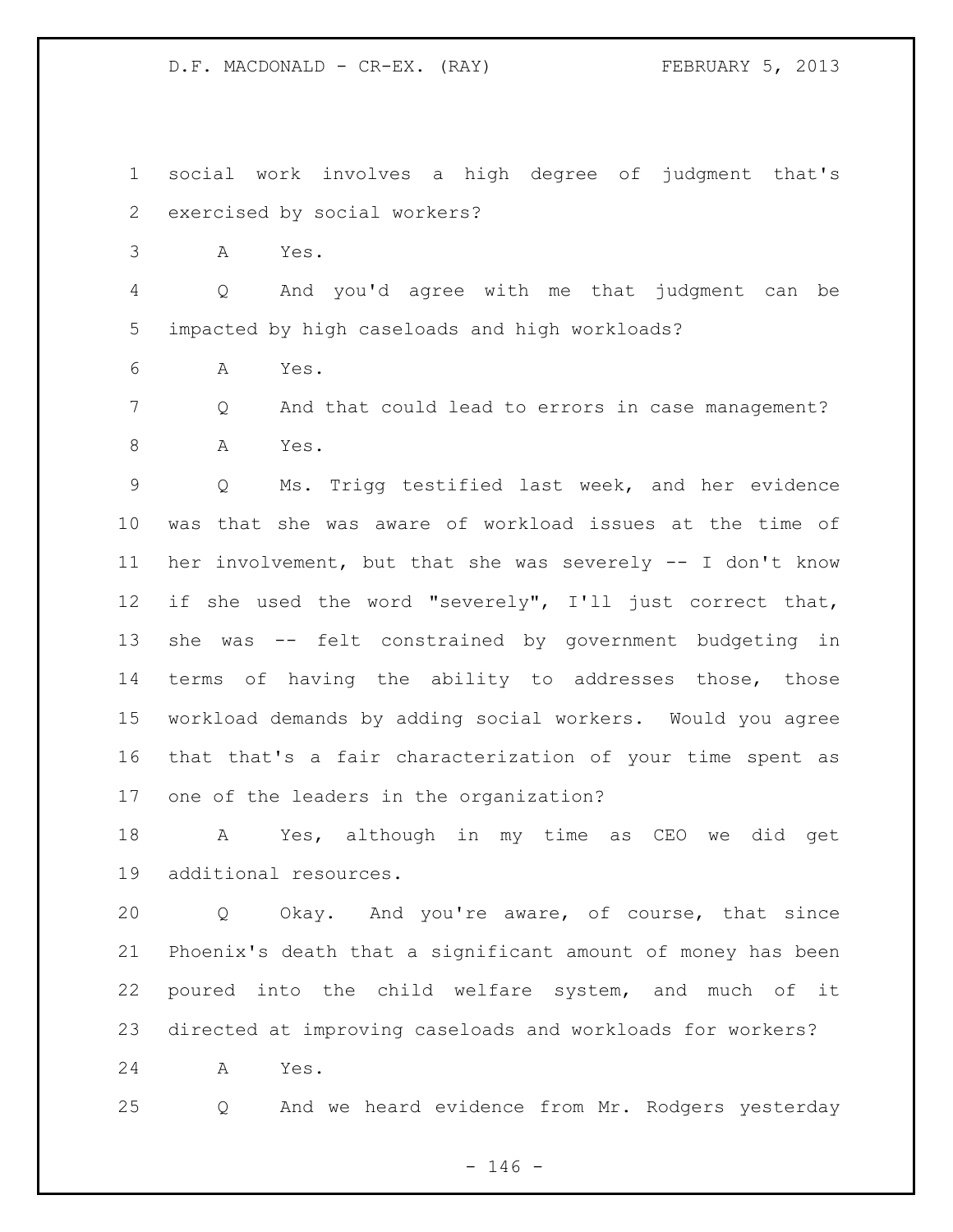that notwithstanding that, that funding allocation for workload that caseloads and workloads continued to be high, and, and continued to be problematic.

A Yes.

 Q Now, I, I just want to clarify part of your evidence. I think you gave evidence that by about 2006, 2007 you felt that there was some improvements to workload demands; was that your, your evidence? Perhaps you're just not aware of the timeframe.

 A I think what I meant to say is there was improvements in staff morale 2006 to -- more so into 2007, and that we had begun to stabilize as an agency after the many changes that had taken place.

 Q Okay. So I, I wanted to clarify it because my understanding is in roughly July of 2006 you co-authored a memo that raised concerns about low morale and high workloads?

A That's correct.

 Q And that, that was authored at that time because of ongoing concerns that existed at that time due to -- about low morale and high workloads; is that --

A That's correct.

 Q We've heard a lot of evidence about standards, and standards training, and we heard evidence from Mr. Rodgers yesterday that standards training for social

 $- 147 -$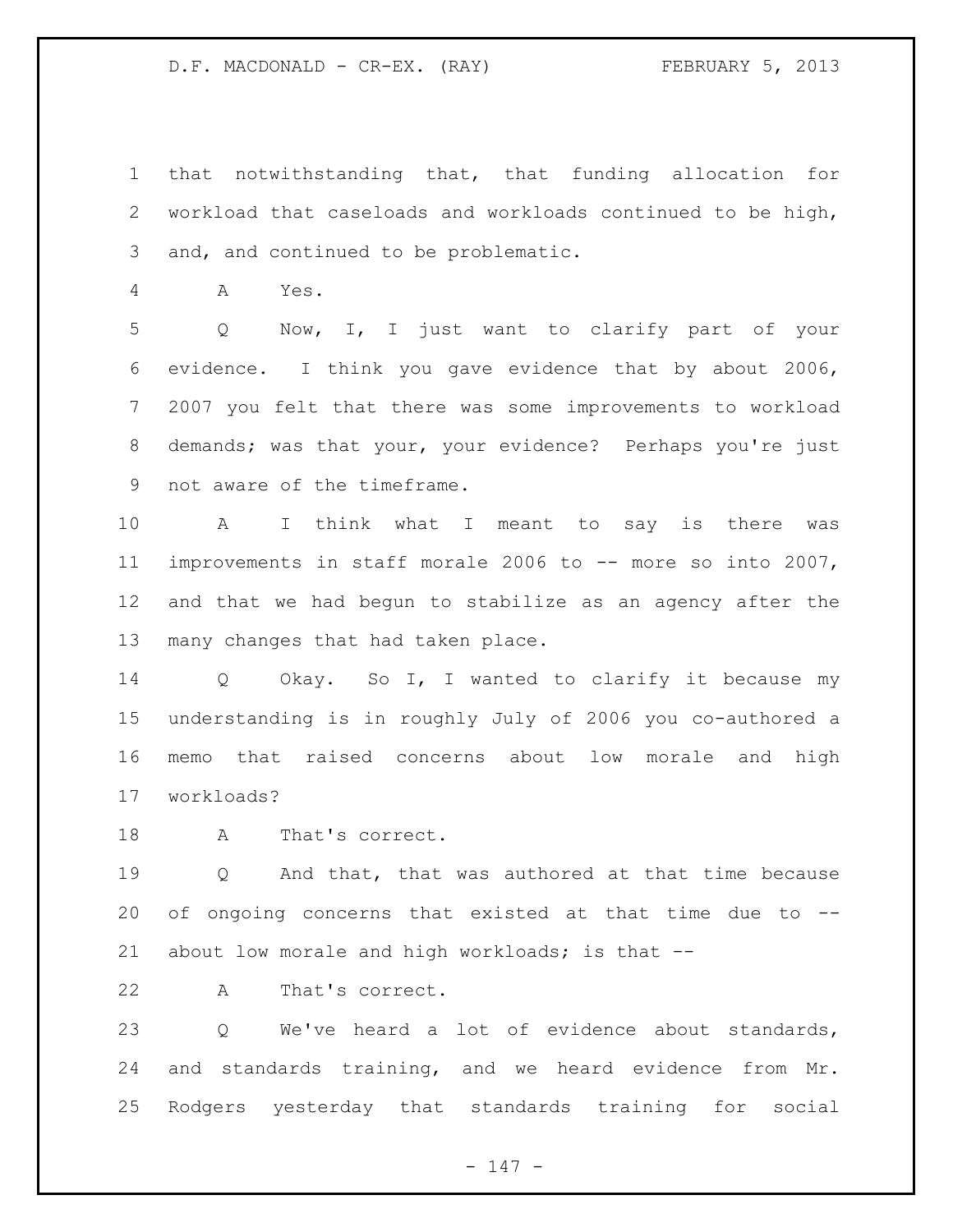workers did not start to occur until approximately 2008, 2009; was that your correct understanding? A Yes, that's correct. Q And you would agree with me, I assume, that standards are one of the key ways or key directives to social workers that gives them insight in terms of how to 7 do their job on a day to day basis, and --8 A Yes. Q -- the types of things they're supposed to perform? A Yes. Q And you'd agree with me that it would be best, in a perfect world, to have provided social workers training on standards up front -- A Yes. Q -- as, as early as possible? A Correct. Q Mr. Rodgers also testified that since approximately 2008, 2009 the workers employed within the General Authority receive annual standards training, and in fact receive it as much as twice per year; are you aware of that? A Yes, I am. Q And you'd agree with me that it underscores the importance of being trained on standards and, and the

- 148 -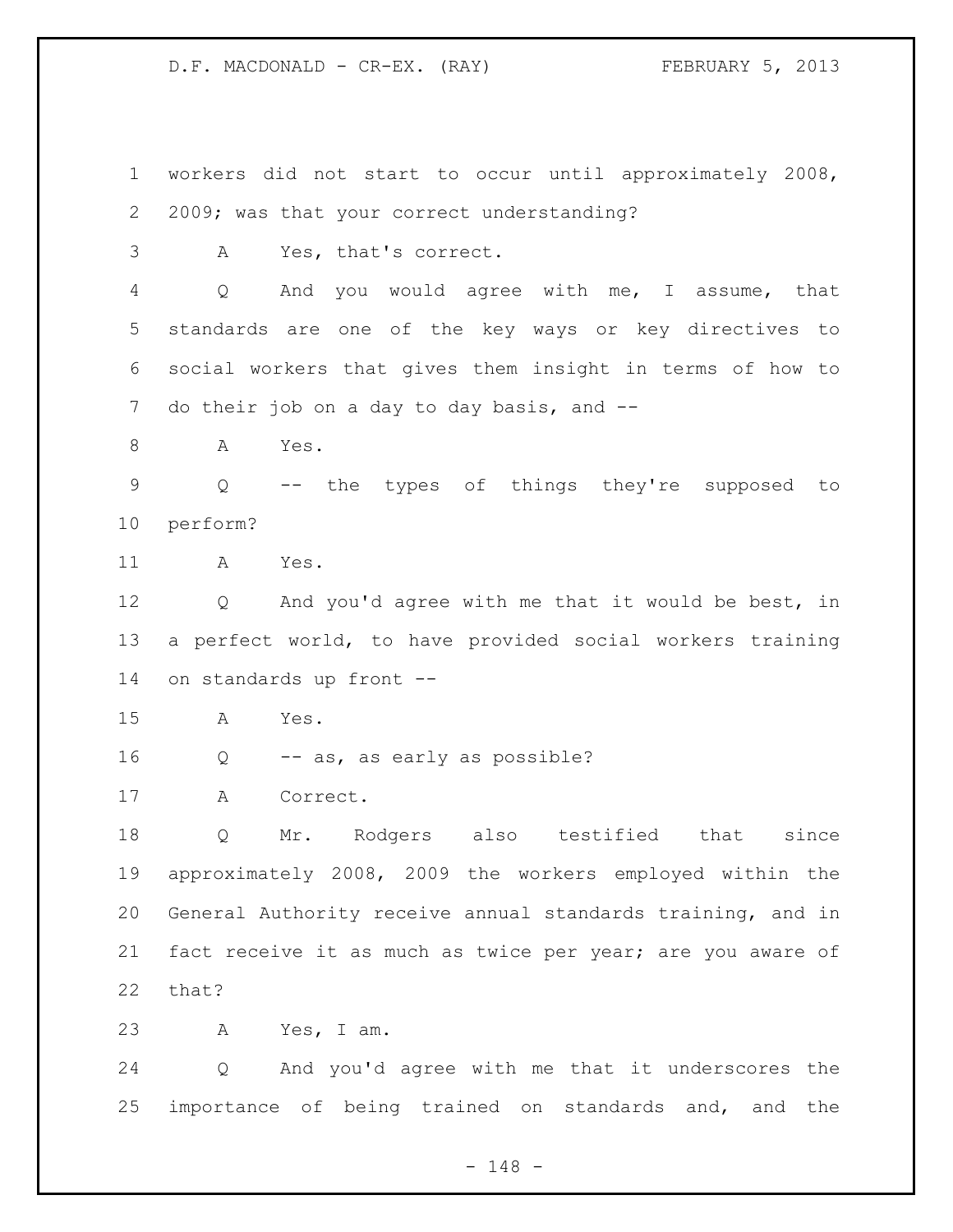effect it could have on a social worker's ability to perform their job?

A Yes.

 Q I just wanted to clarify something you said about the standards and the difficulty of implementing them. I think I understood your -- part of your evidence to be that the standards were not doable because -- at the time they were drafted because of the workload demands being too high, that people simply would not be able to meet the standards as drafted; is that my understanding of your, of your evidence?

A That's correct.

 Q And do you know whether or not to date a workload measurement tool has assessed the, the current standards as of today?

A No, they have not.

 Q I, I thought that was your evidence, but I didn't understand.

A No.

 Q Thank you. I just have a couple more questions, Mr. Commissioner.

 Do you agree that workload and caseload levels would have impacted how busy the supervisors were in supervising their staff?

A Yes.

 $- 149 -$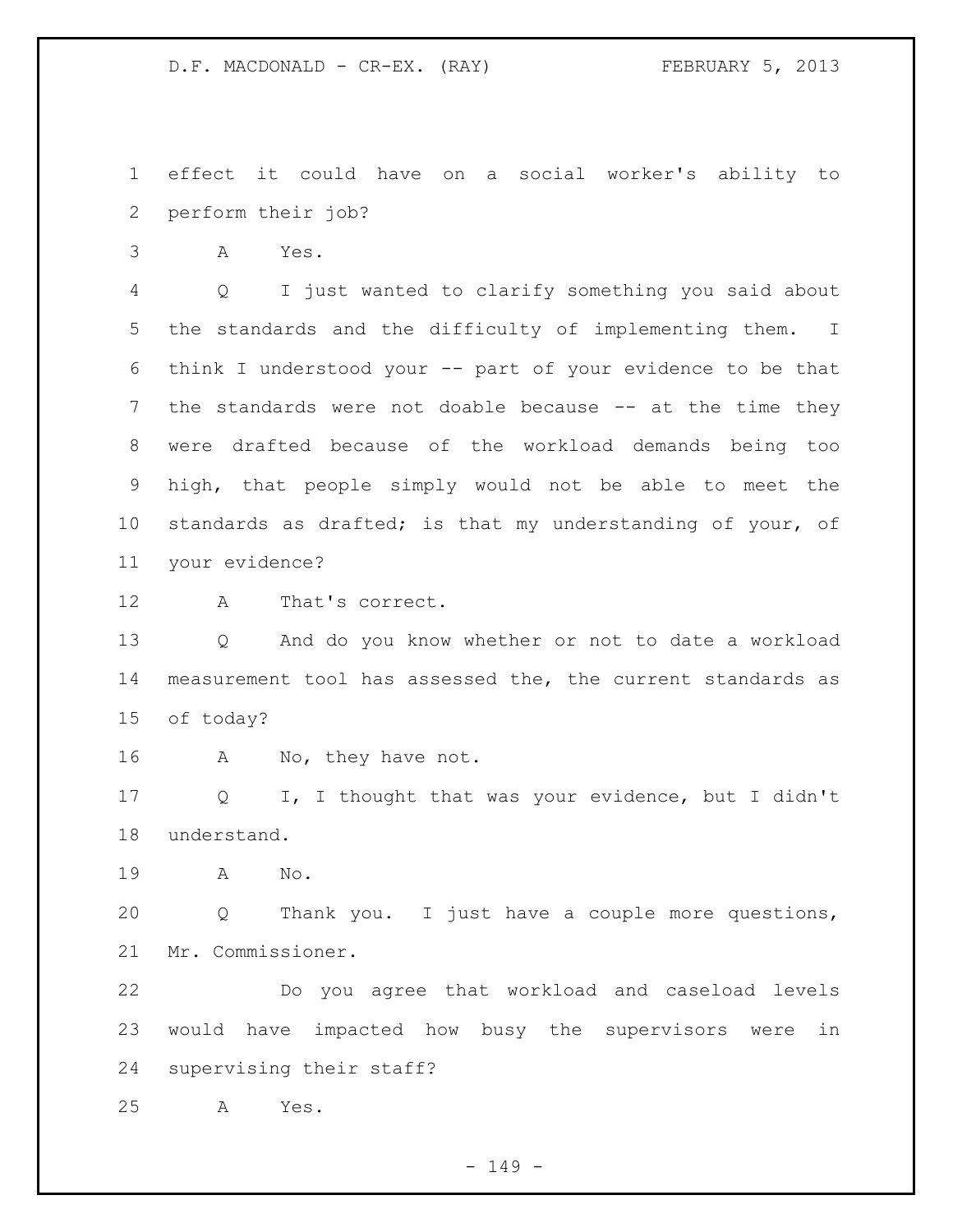| D.F. MACDONALD - CR-EX.            | (RAY) | FEBRUARY 5, 2013 |  |
|------------------------------------|-------|------------------|--|
| D.F. MACDONALD - CR-EX. (MCKINNON) |       |                  |  |

 Q And would you agree that that could have impacted the ability of supervisors to train social workers? A Yes. MR. RAY: Thank you, Mr. Commissioner. Thank you, Ms. MacDonald. Those are my questions. THE COMMISSIONER: Thank you, Mr. Ray. All right. I take it there's no one else before Mr. McKinnon. MR. MCKINNON: Thank you, Mr. Commissioner. For the record it's Gordon McKinnon speaking. I'm the lawyer for the Department and Winnipeg CFS. CROSS-EXAMINATION BY MR. MCKINNON:

 Q I just wanted to clarify a couple of points with you, Ms. MacDonald. I'll start with the most recent which was -- the questions being asked by Mr. Ray, and you made the comment that during your time as CEO you did get additional resources and my understanding is that it was as a result of some of the advocacy that you undertook to government to request additional resources?

A That's correct.

 Q And that advocacy included the July 6th memo, which you coauthored, which Mr. Ray referred you to, where you talked about low morale and high case -- high workload and high caseload, that was part of your advocacy which resulted in more resources?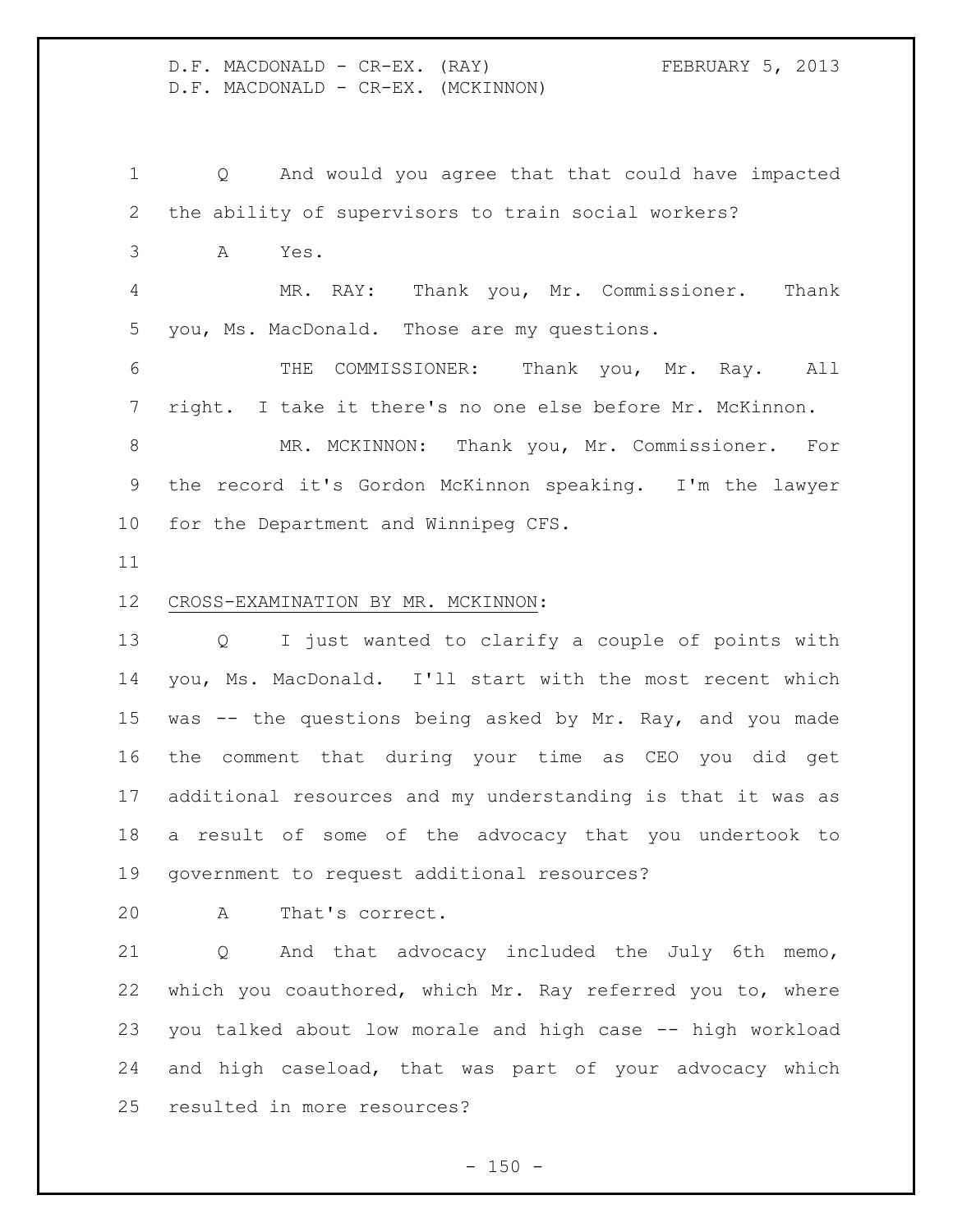A That's correct. Q And so you were successful then when you brought this to the attention of government in getting some more resources? A Very much so. Q And I want to put that in context because we're talking here about July of 2006, and I think we heard about this from Mr. Berg as well, the particular issue that developed in 2006 was something related to what has been referred to as the resource transfer tables; is that what was driving a particular problem in 2006? This, this was to do with the fact that after devolution Winnipeg -- A Yes. Q -- CFS was getting more aboriginal families than they had anticipated in their modeling. A That's correct. Q And so a problem developed in 2006 that had to be addressed? A That's correct. Q And that's what you were writing about, and Mr. Berg was writing about, in the memos which Mr. Ray referred to, and which you agreed you had written? A That's correct. MR. MCKINNON: Okay. Thank you.

 $- 151 -$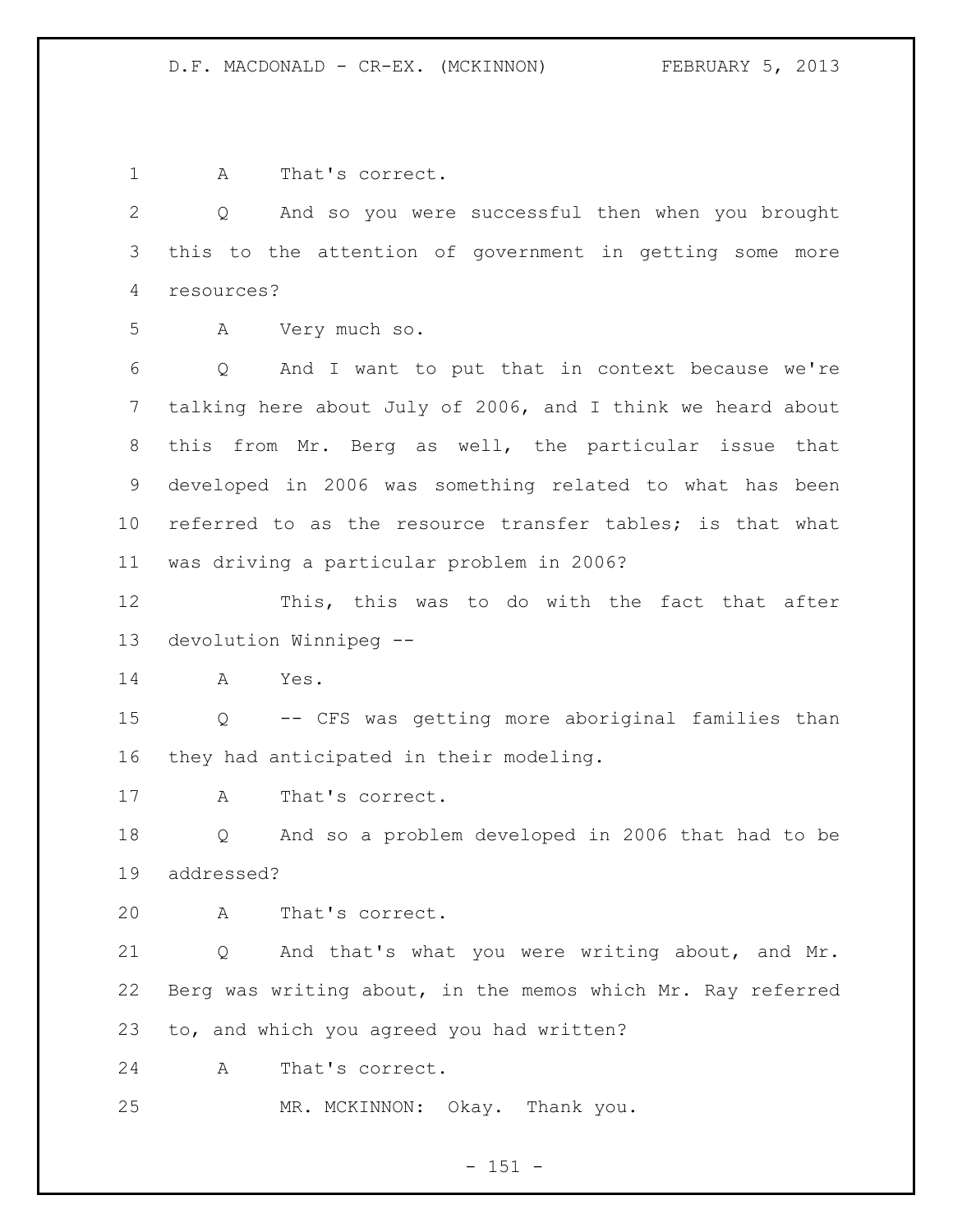1 THE COMMISSIONER: Is that the July, 2006 letter? MR. MCKINNON: That's the July, 2006 memorandum from this witness to government -- THE COMMISSIONER: All right. MR. MCKINNON: -- which talks about low morale, and problems that had -- that she had witnessed and, and attempting to rectify in 2006. THE COMMISSIONER: I understand. Then you made reference to resource transfer tables. MR. MCKINNON: She, she balked a little bit at that one. That's -- it's, it's a technical issue, Mr. Commissioner. 13 THE COMMISSIONER: I didn't follow it, but if, if she balked, and you're not going anywhere with it we'll leave it. MR. MCKINNON: Well, I was -- I think she answered it without getting into the technicalities, which is probably preferable, and, and the answer was that it was a problem that developed out of the unexpected number of aboriginal families that chose Winnipeg CFS after devolution. 22 THE WITNESS: That's correct. MR. MCKINNON: Thank you. Only one other -- THE COMMISSIONER: But I don't know the details

25 about that, and maybe I don't have to, but  $-$ -

 $- 152 -$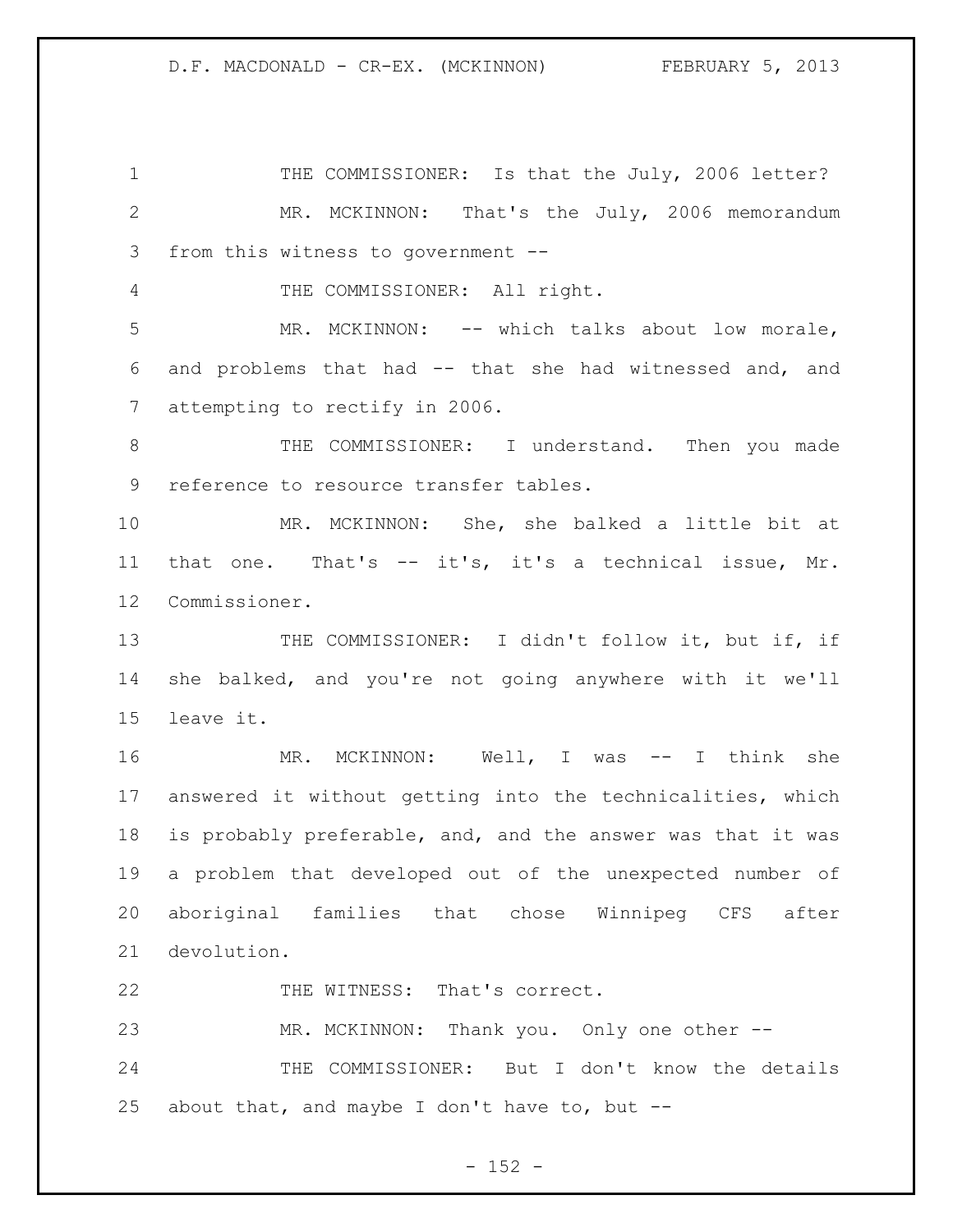MR. MCKINNON: I don't think you do, Mr. Commissioner.

THE COMMISSIONER: All right.

 MR. MCKINNON: I think -- the point I'm trying to make is that it, it was a discreet issue that arose in 2006.

# BY MR. MCKINNON:

 Q And I just have one other question for clarification. You very briefly, and I believe this was in response to a question from Mr. Olson, you very briefly talked about what you did with respect to the file, the Phoenix Sinclair case files, which would be the Samantha Kematch protection file, the Steven Sinclair protection file, and the Phoenix Sinclair child in care file, and according to my notes you say you called for the file, and then you set CFSIS to confidential, and I'm just going to ask you to elaborate a little bit upon that in terms of what you did to attempt to protect and preserve the file so that it would be available for reviewers.

A Um-hum.

 Q What, what actually happened to the file? A I would have called for the files, and, and -- so I would have had my executive assistant protect the files by marking "confidential" so no one could have access to

- 153 -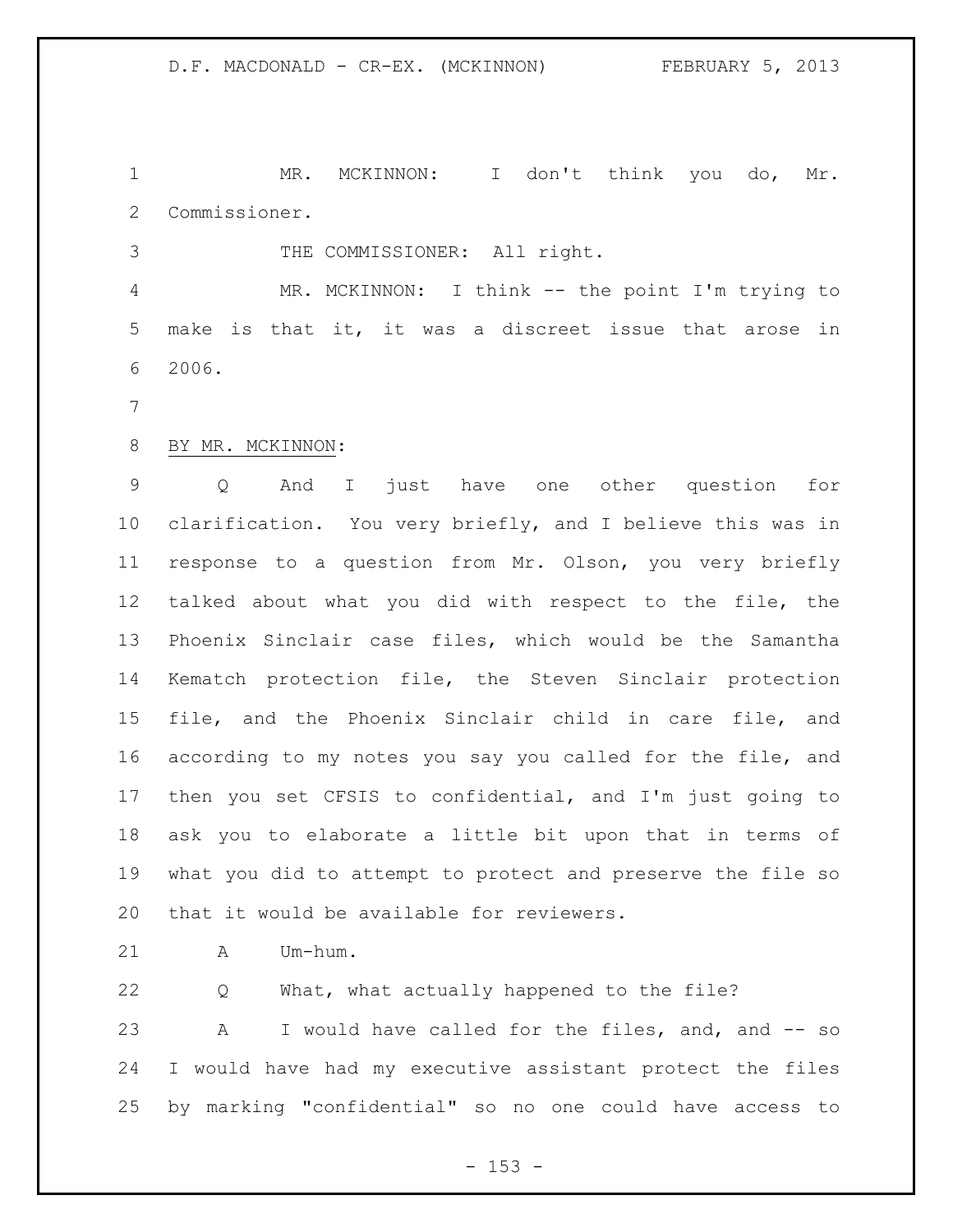# D.F. MACDONALD - CR-EX. (MCKINNON) FEBRUARY 5, 2013

them. Also my recollection is that Andy Koster came --

 Q Just before you get to that. And how was it kept so that -- was it kept in an open room, or was it locked up?

 A Oh, okay. The, the files were sent to our office, and they were locked in my executive assistant's office in a file drawer.

 Q Okay. And then go on in terms of what you were saying about Mr. Koster.

10 A And, and my understanding is that Sandy Stoker, from Intake, did also come to our office to meet with Andy Koster. We met with him in the boardroom, we gave him the original files, so that he could look through the original files, and then my understanding is that we made copies for him at that point in time. The files were then taken back and locked in my executive assistant's office.

 Q And, and those were all steps that you took to try to preserve the integrity of these files?

A That's correct.

 MR. MCKINNON: Thank you. Those are my questions. Thank you.

 THE COMMISSIONER: Thank you, Mr. McKinnon. Mr. Olson.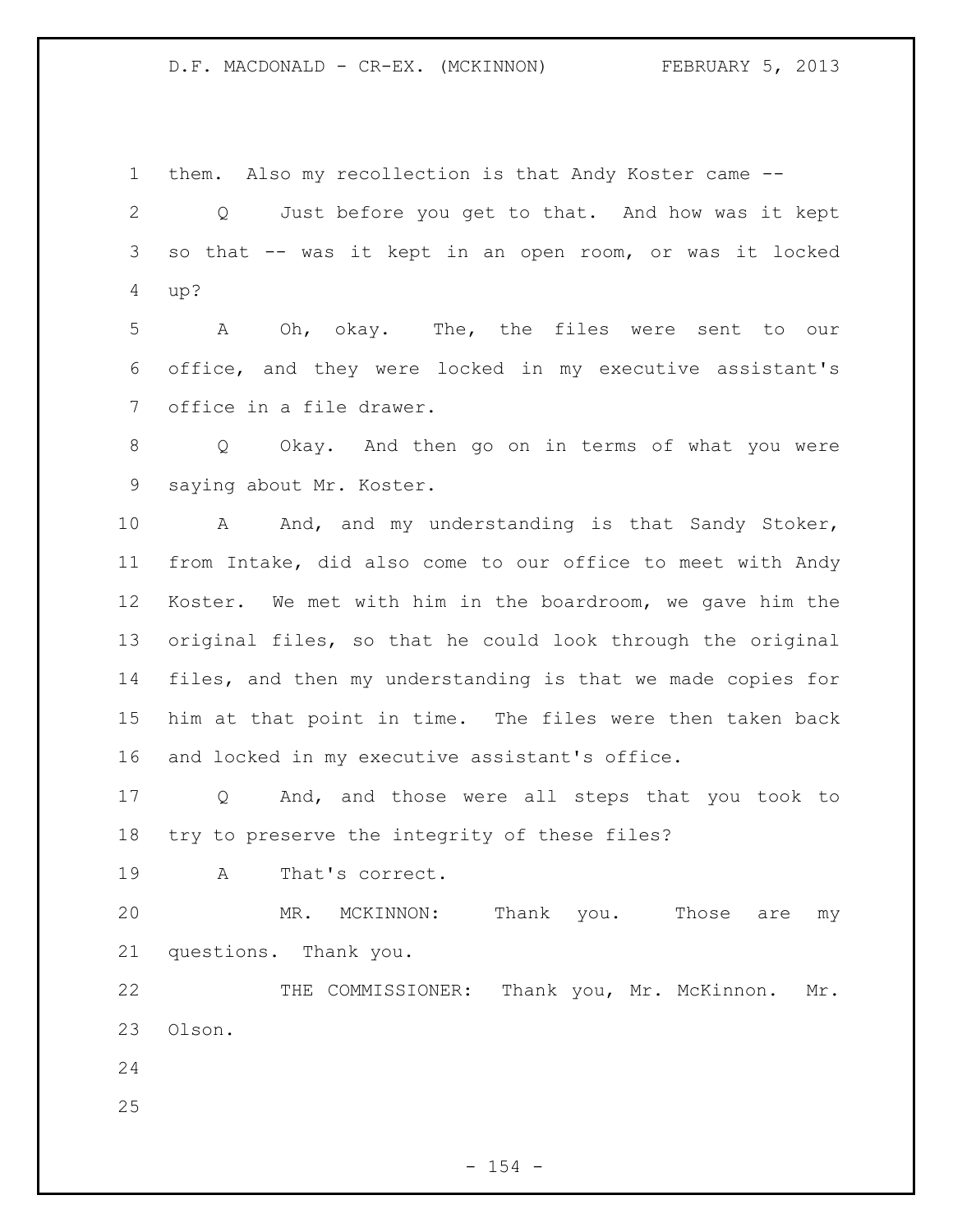## D.F. MACDONALD - RE.EX. (OLSON) FEBRUARY 5, 2013

 RE-EXAMINATION BY MR. OLSON: Q Mr. Saxberg asked you if there was a specific requirement or standard with respect to how often children 4 should be seen in the program, and -- you recall that? A Yes. Q I want to put in front of you the program manual, page 19628. This would be the program description? 8 A That's correct. Q And this describes what CRU's role is? A Yes. Q And it talks about CRU conducting an investigation; right? A Yes. Q That CRU's function is to investigate? A That's right. Q When you look under the case management decisions that CRU and AHU would include the second bullet point there it says: "Are the children safe or in need of protection?" Would that be the primary consideration for a CRU worker? A Yes.

 $- 155 -$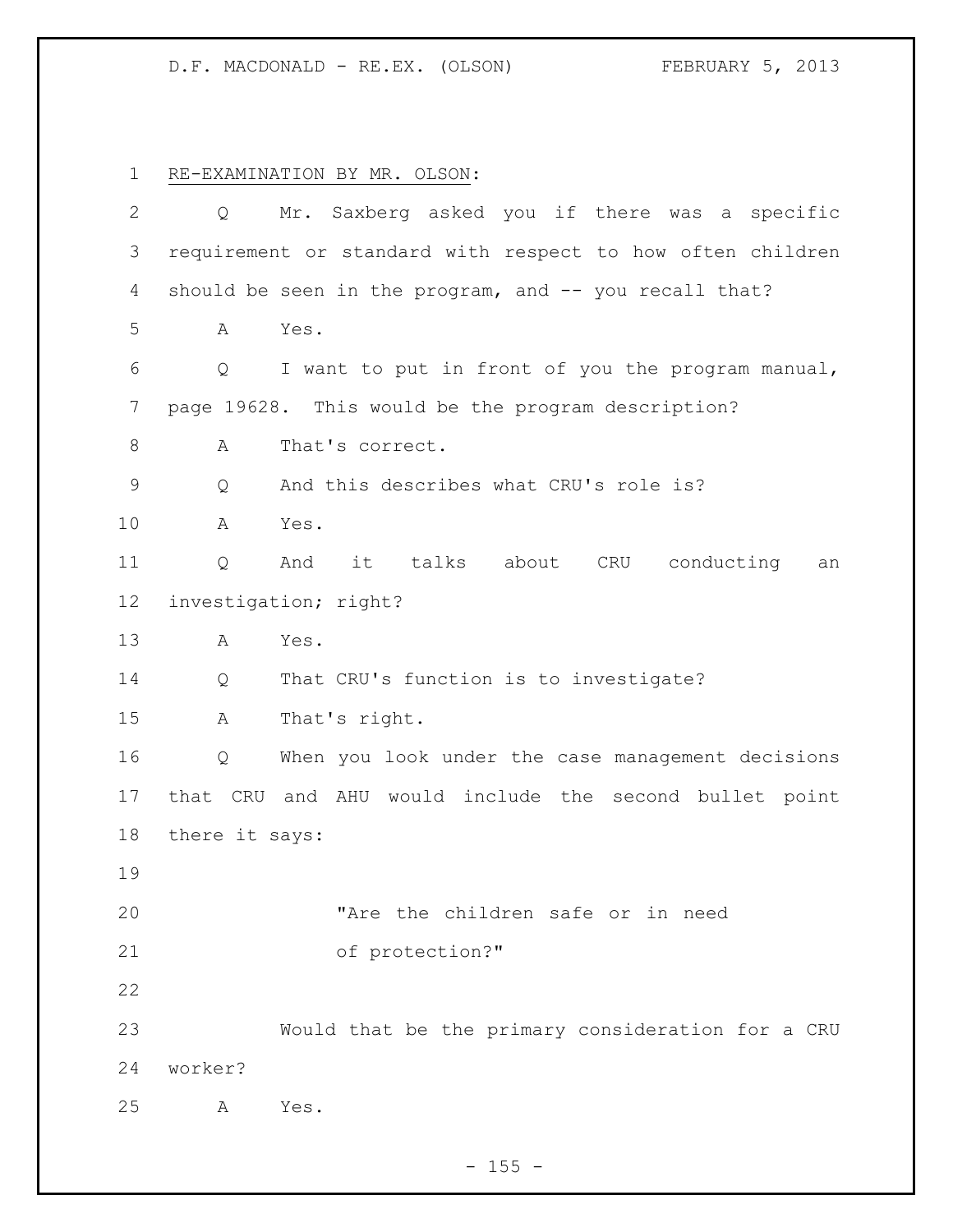Q And that's reinforced throughout the program manual; isn't it?

A Yes, it is.

 Q So when it comes to whether or not it's important to see a child where there's -- we'll call it a non- specific abuse allegation, such as in this case, does the manual speak to that as far as -- is there a standard to see the child?

 A Yes. Asking if the child in question is safe or in need of protection.

 Q I think you said before, and you'll correct me if I'm wrong, but in order to determine if the child is safe you have to see the child?

```
14 A That's right.
```
 Q Now, I don't recall if it was Mr. Saxberg or Mr. Ray, but they asked you some questions about this being a discretionary decision whether or not to see Phoenix in this case.

A That's right.

 Q Do you agree that it was a discretionary decision here?

A No, it was not.

 Q And that's, I take it, because there was a lengthy history with the mother, there was a new baby, abuse concerns, those were all the things that would play

 $- 156 -$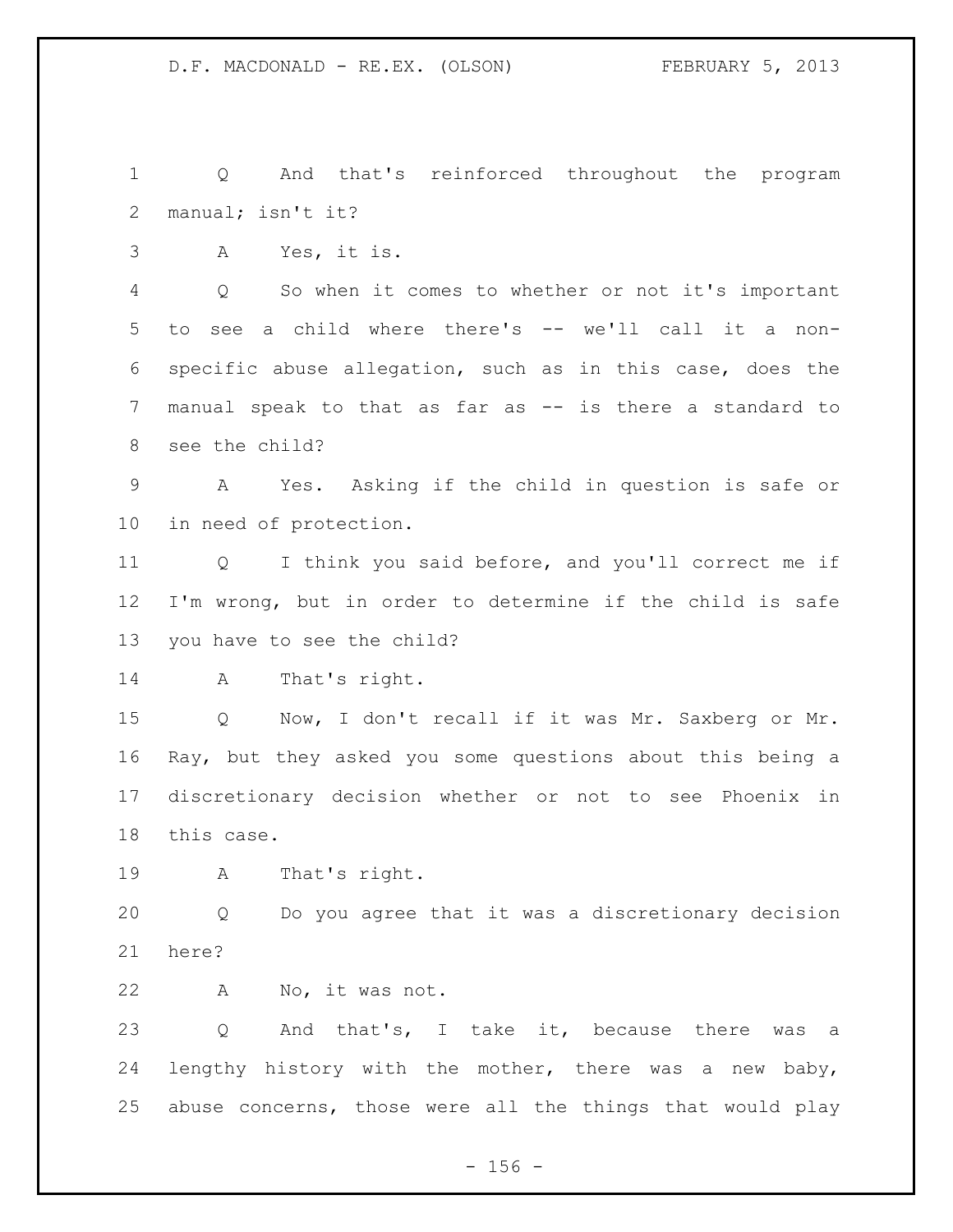D.F. MACDONALD - RE.EX. (OLSON) FEBRUARY 5, 2013

 into whether or not there was any discretion? 2 A And the vulnerable age of the child. Q The vulnerable age of the child. THE COMMISSIONER: Are you talking about March of 2005? MR. OLSON: Yes. I'm sorry, that's in March, 2005 we're referring to. 8 THE WITNESS: That's correct. BY MR. OLSON: Q Thank you. With respect to the December, 2005, Intake and closing -- 13 THE COMMISSIONER: Or four? MR. OLSON: '04, my apologies, '04. 15 THE COMMISSIONER: Yes. BY MR. OLSON: Q With respect to the December, '04 Intake and closing it was put to you that there were no new concerns that precipitated that opening, it was merely there was a child born in the hospital, was letting CFS know because there had been prior concerns. My understanding, and I think we've heard evidence to this effect, that a new baby is, is a concern in itself when you have this sort of a history; is that --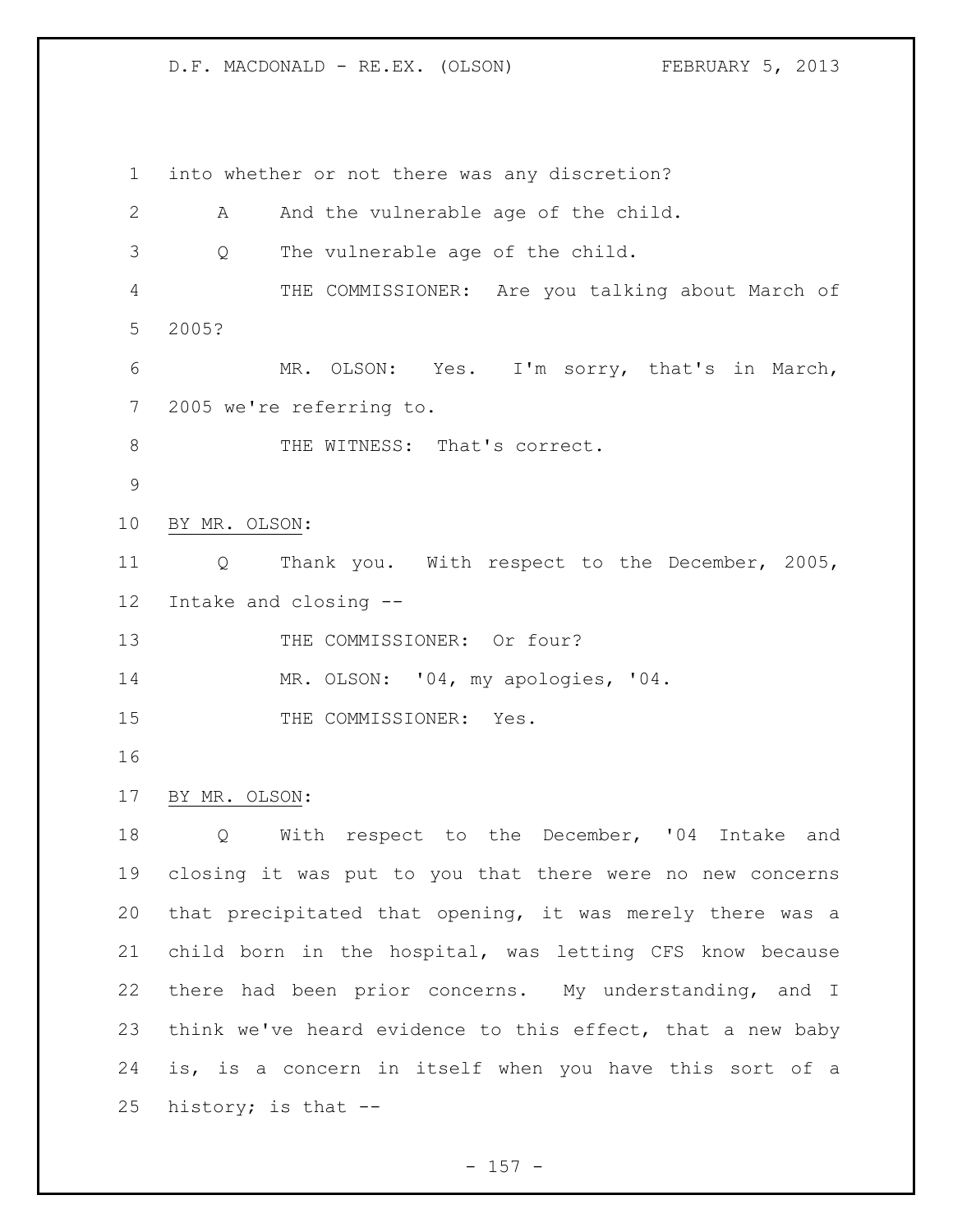A Yes.

Q -- would that be your understanding?

A Um-hum.

 Q And what about the addition of a new father in the family?

 A Yes -- well, it would be a concern. It should be checked out.

 Q And so when you're going -- when you're investigating a file like this, and you have Ms. Kematch's history, and you know about the prior concerns, about her parenting, and you knew there's a new father and a new baby in the picture, what would you expect the CRU worker to be looking for?

 A To ensure the safety of the children, and to look at completing an assessment between the new father in the picture, and the mother, and that there was a background check done on the father.

 Q Okay. So background check on the father to get information about who the father, the father is, and if that presents a safety concern to the children?

A Yes.

 Q Okay. So that -- would that be an essential thing to do?

A Yes.

Q That's what you would have expected?

- 158 -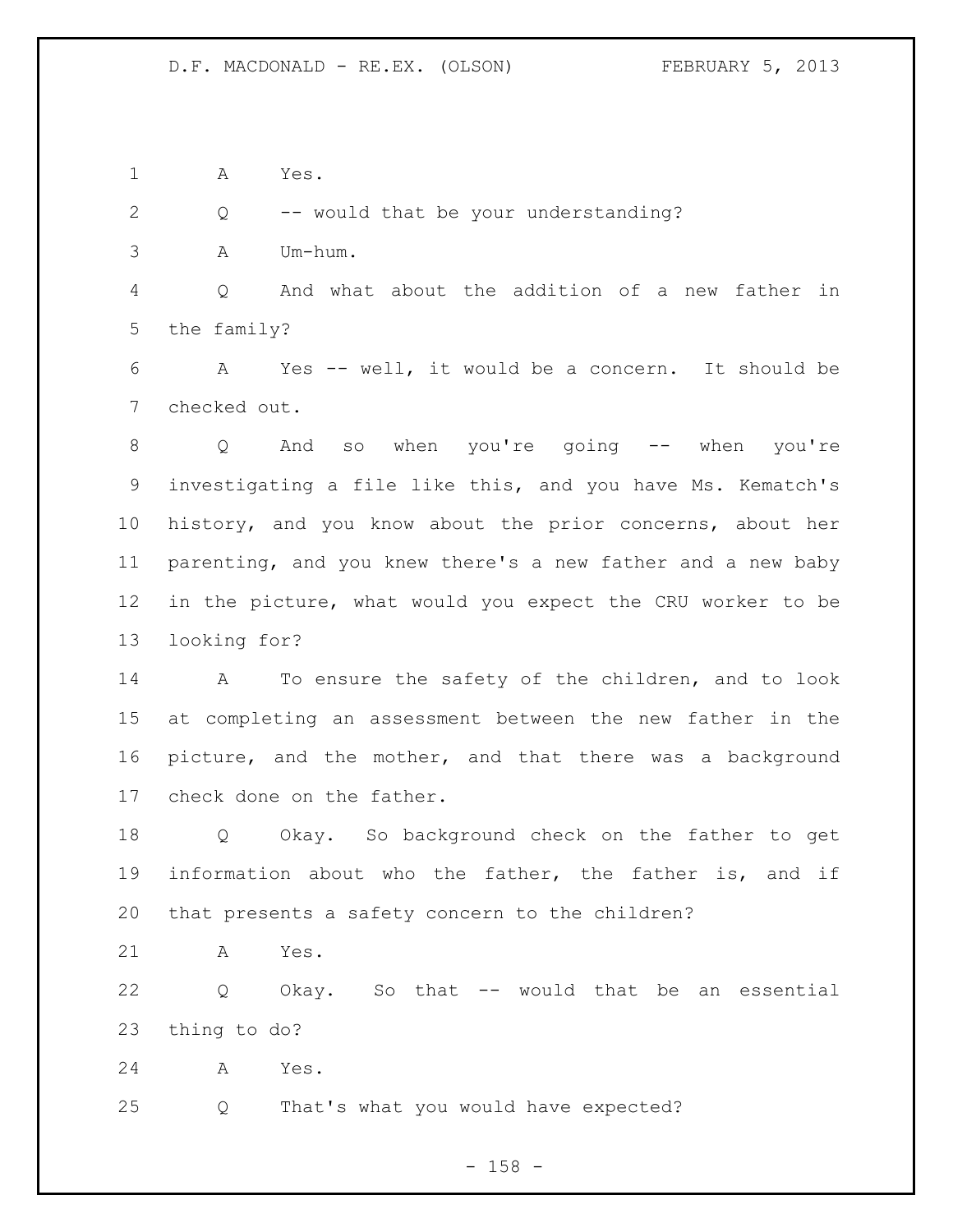1 A That's what I would have expected.

 Q Now, in terms of relying on Nurse Wu, she was a public health nurse, and I don't know if you are familiar with her testimony or not.

A No, I'm not.

 Q Now she -- there, there wasn't an exchange of information between her and Willox directly. Ms. Wu indicated that she's, she's not free to discuss the case because of privacy concerns, and the implication was, if you read between the lines, she didn't have any concern. Would that in and of itself be enough to satisfy that the standard that was put to you, in terms of seeing reliable --

A No.

Q No. And why not?

 A It, it may have been enough to give some time for the CRU worker to get out to see the family, it may have allowed some time in that, but, but just to rely on a collateral's information I don't believe that that would have been good enough.

 Q Okay. Would that, that provision of the standard -- my understanding of that provision would be that if you can't get out immediately to assess the child, and you can, you can get information from a reliable third party, you can rely on that -- for that --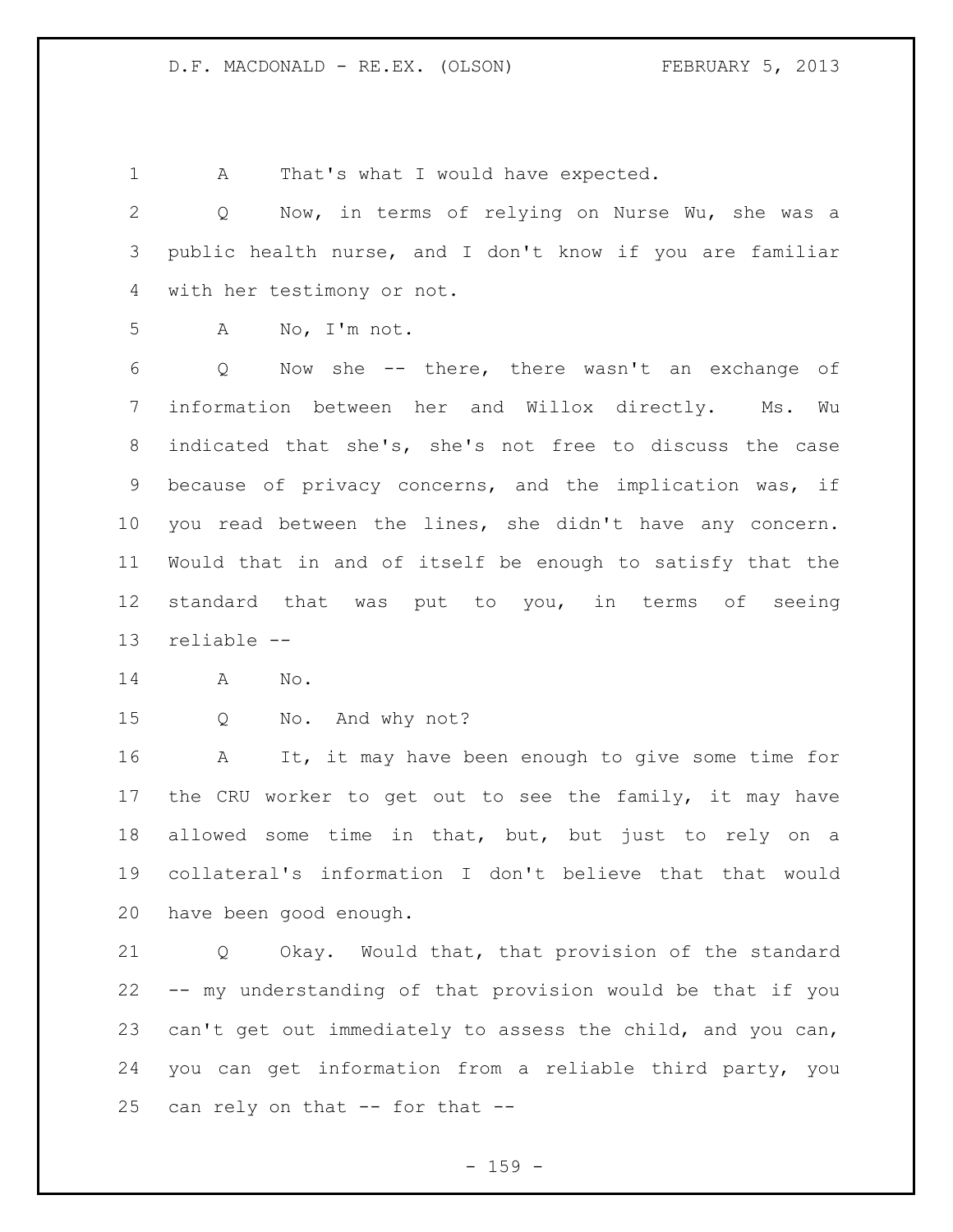## D.F. MACDONALD - RE.EX. (OLSON) FEBRUARY 5, 2013

A Period of time.

Q -- for the time being?

A Um-hum.

 Q Okay. But it doesn't absolve the worker of actually having to go out and meet with, with the child and the family?

A That's correct.

 Q Finally in terms of training you were asked a number of questions about the standards being unclear, and, and the lack of formalized training. Workers -- I think you said when, when I was asking you questions earlier the workers were trained through experience --

A Yes, through --

 Q -- that workers -- on the, on the job training? A On the job training through placements of students with us.

 Q Right. Regular supervision from supervisors? A That's correct.

 Q And if they ever had any questions they were always -- knew that supervisors were there to answer questions?

A Yes.

 Q And supervisors were required to sign off on everything -- the, the important things they did like closing files, apprehending children, things of that

 $- 160 -$